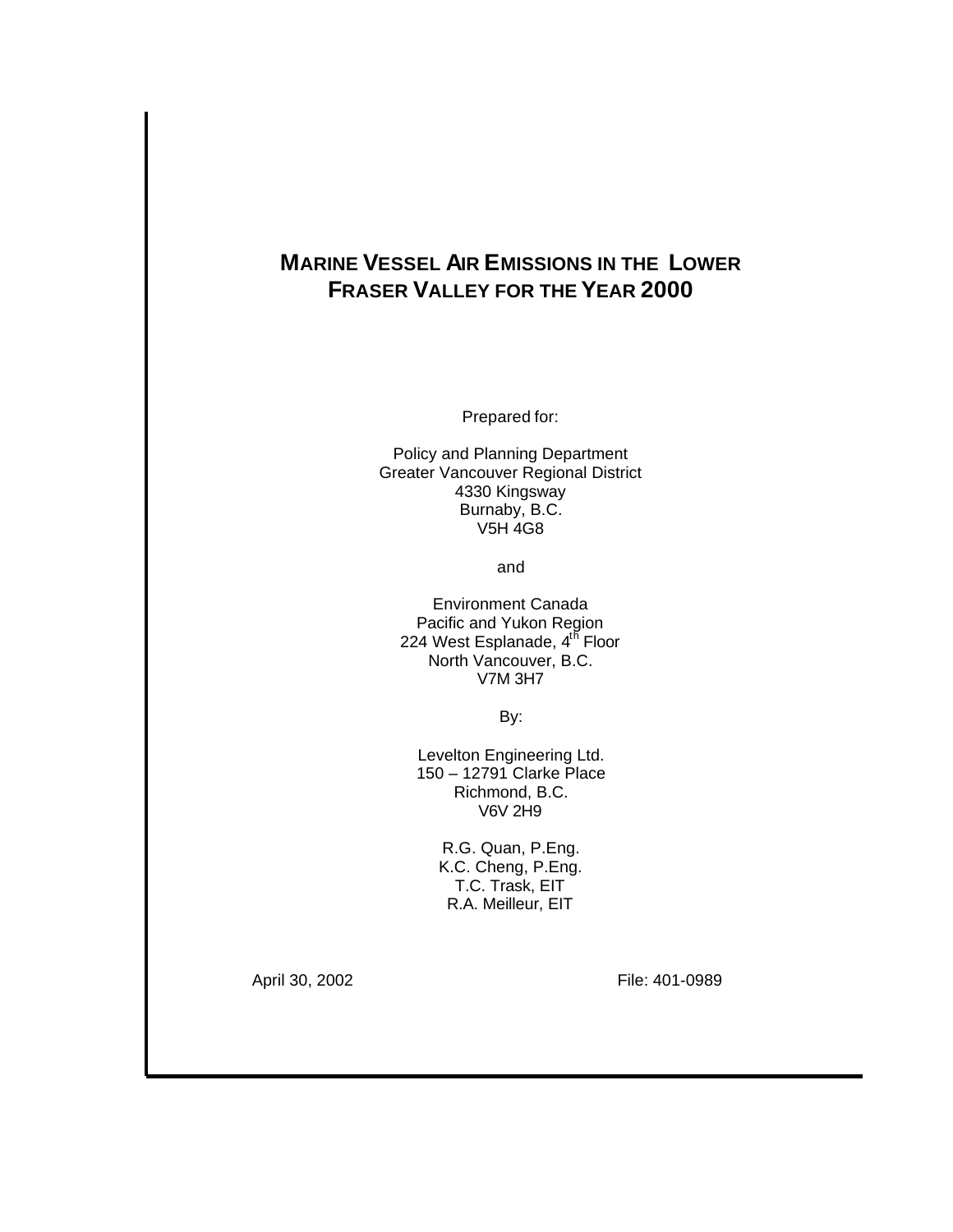# **ACKNOWLEDGEMENTS**

Levelton Engineering Ltd. wishes to thank the following organizations and individuals for providing information and assistance during this study:

B.C. Ferries

B.C. Ministry of Water, Lands and Air Protection

Canadian Coast Guard

Chamber of Shipping of British Columbia

Council of Marine Carriers

Department of Fisheries and Oceans Canada

Environment Canada, Pacific and Yukon Region

False Creek Ferries

Fraser River Marine Transportation

Fred McCague of Cargomaster Services Inc. conducted the survey of shipping agents and contributed significantly to our knowledge of the marine industry.

Greater Vancouver Regional District, Policy and Planning Department

Greater Vancouver Transportation Authority (GVTA)

Klein Systems

Marine Branch of the Ministry of Transport

Pacific Pilotage Authority

Progress Publishing Co. Ltd.

Washington Marine Group

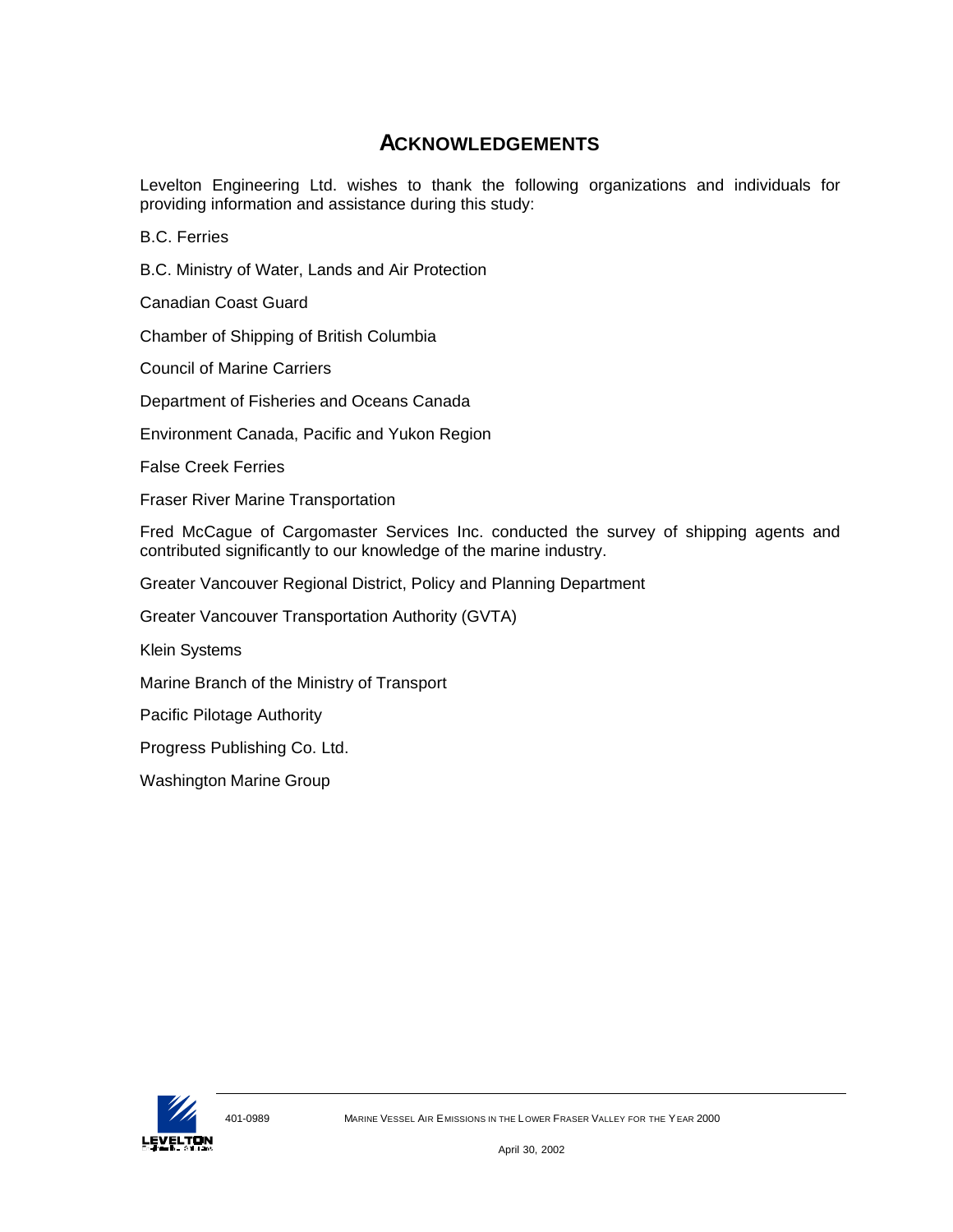# **EXECUTIVE SUMMARY**

An emission inventory of air contaminant emissions from marine vessels has been prepared for the year 2000. This inventory has been carried out in two phases, and this report presents the emissions for a "Core Area" of study, quantifying emissions for the Greater Vancouver Regional District and Fraser Valley Regional District areas in southwestern B.C. Phase 2 of this study will address an "Expanded Area", including coastal areas in B.C. and Washington State. The results of that study are reported under separate cover.

The source categories included in the 2000 marine vessel emission inventory are:

- Ocean-going vessels, including automobile carriers, bulk carriers, container ships, cargo ships, tankers and passenger ships, split into underway, manoeuvring and dockside emissions;
- Harbour vessels, including workboats, tugboats and charters;
- Ferries, consisting of B.C. Ferries and other public and commercial ferry operations;
- Fishing vessels; and
- Recreational vessels.

The pollutants which are included in this inventory are as follows:

- $\triangleright$  Criteria air contaminants
	- carbon monoxide (CO)
	- $\bullet$  nitrogen oxides (NO<sub>x</sub>), speciated
	- particulate matter (PM)
	- sulphur oxides  $(SO_x)$ , speciated
	- volatile organic compounds (VOCs)
- $\triangleright$  Inhalable and fine particulate matter (PM<sub>10</sub> and PM<sub>2.5</sub> respectively)
- $\triangleright$  Greenhouse gases
	- carbon dioxide  $(CO<sub>2</sub>)$
	- methane  $(CH_4)$
	- $\bullet$  nitrous oxide (N<sub>2</sub>O)
- $\triangleright$  Ammonia (NH<sub>3</sub>)

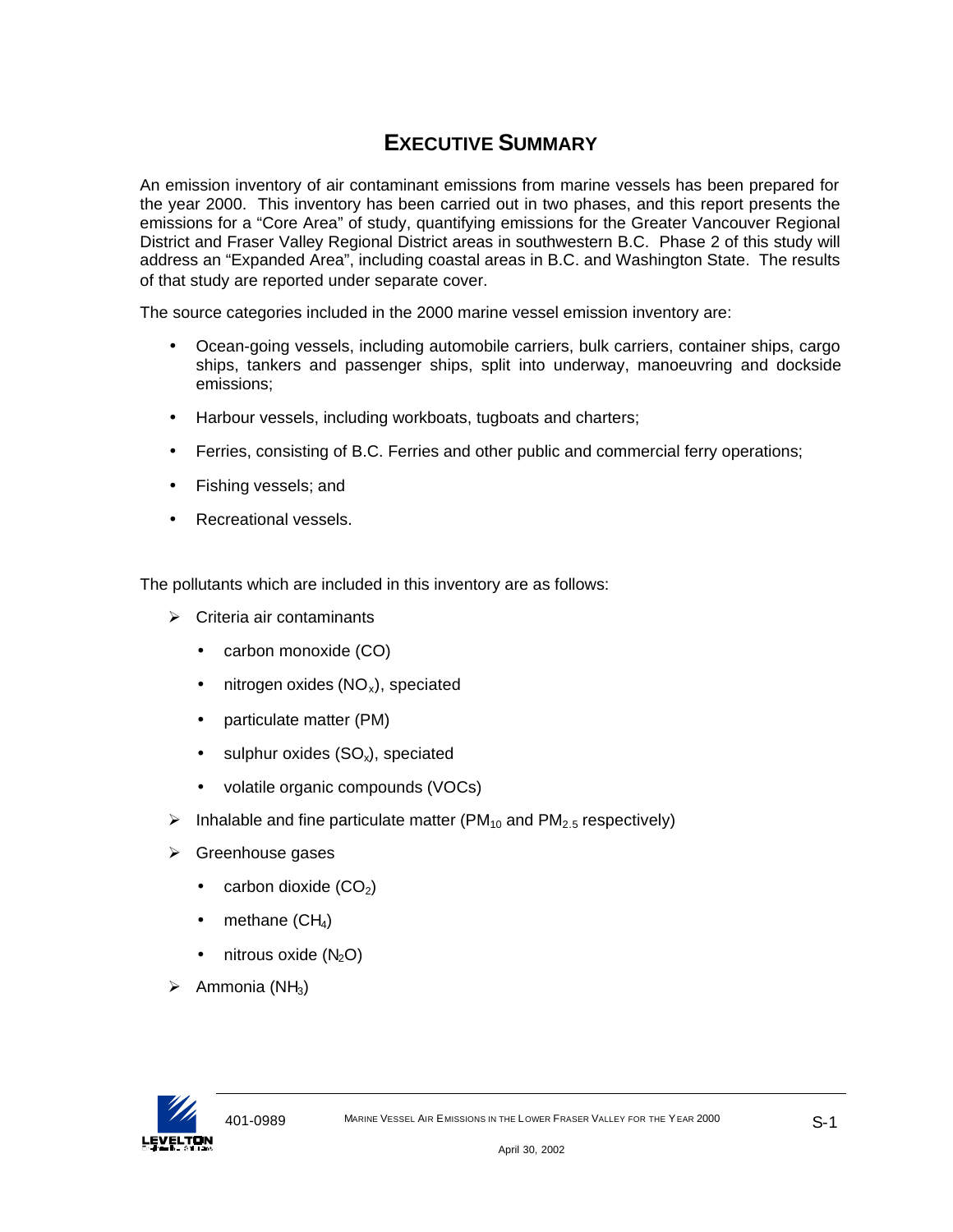Emissions were spatially resolved to a number of regions of interest, including the Greater Vancouver and Fraser Valley regional districts, and the Lower Fraser Valley<sup>1</sup>, which contains the entire GVRD and the southwest portion of the FVRD. To facilitate the use of the emission inventory data in various air quality models, the emissions have been further resolved into a system of 1km by 1km grid squares, based on a Lambert conformal map projection.

The annual emission estimates have also been resolved by time, to allow reporting of emissions by month, day of the week, and hour of the day.

This 2000 emission inventory is an update to a similar emission inventory for the year 1993 (Levelton, 1995), prepared for Environment Canada, BC Environment and the GVRD. The 1993 inventory was for the Lower Fraser Valley, but included only the criteria air contaminants, and a coarser (5 km) spatial resolution, based on UTM coordinates.

The methodology for the 1993 inventory was reviewed and updated as appropriate, based on a review of the most current methods available for estimating emissions from marine vessels. In general, the emission estimates are developed using published emission factors, which relate the mass of emissions generated from a given source to some surrogate level of activity known as a "base quantity" (e.g. kilograms of NOx emitted per tonne of fuel burned). Base quantities such as fuel consumption, vessel counts or hours of operation were obtained from a variety of sources, such as vessel owners or operators, government agencies, commercial directories, and various shipping or boating associations. In some cases, information on vessel size, engine power, load, etc. were derived from available statistics or available models or correlations.

The results of the overall inventory are shown in Tables S-1 and S-2 for the Lower Fraser Valley for 2000.

- Ocean-going vessels are the predominant contributor to emissions of NOx, SOx, particulate matter and greenhouse gases, accounting for 58%, 95%, 82% and 58% of the total marine vessel emissions, respectively. Ocean-going vessels contribute 14% to the estimated marine totals for CO and VOC.
- Harbour vessels contribute 28% and 27% to NOx and GHG totals, and 10% or less to all other contaminant totals. Workboats and tugboats are the dominant category compared to charter vessels.
- Ferries contribute between 2% and 13% to each contaminant, including 13% of NOx, 12% of greenhouse gases, and 6% of CO. Of the total ferry operations, BC Ferries are the most significant contributor to emissions.
- Fishing vessels are not a significant contributor, estimated at less than 1% of the total for each contaminant.
- Recreational vessels are significant in terms of CO and VOC, but less than 10% for all other contaminants. The comparatively high emissions for CO and VOC reflect the use of a large number of more inefficient gasoline outboard engines.

 $^{\text{1}}$  The Lower Fraser Valley has been defined in this study as a rectangular area bordered on the north by latitude 49<sup>°</sup> 30', on the south by the Canada-US border, on the east by longitude 121<sup>°</sup> 15' and on the west by longitude 123 $^{\circ}$  20', consistent with the definition used by the GVRD in their emission inventory reports.



 $\overline{a}$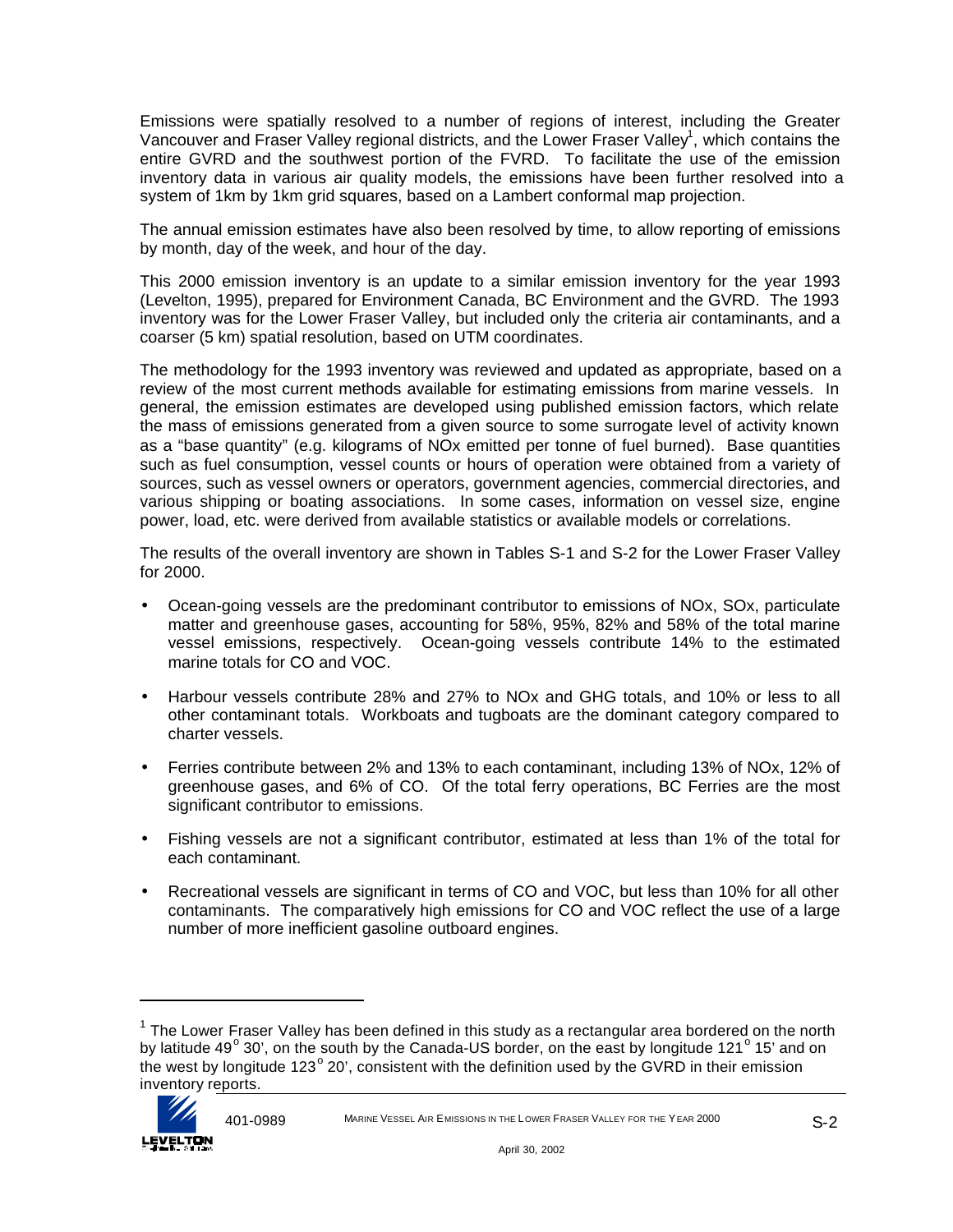Table S-3 provides a comparison of the 2000 marine vessel inventory to the previous study completed for the year 1993.

Ocean-going vessels have shown a significant increase in estimated emissions between 1993 and 2000, due in large part to a change in the emission estimation methodology. For 1993, each ocean-going vessel operating within the Lower Fraser Valley was assigned an estimated horsepower, using typical values based on the vessel type and weight. From the assigned horsepower, fuel consumption was estimated. For the current inventory, more recent correlations from the United States Environmental Protection Agency were used to estimate horsepower specific to each vessel, based on vessel type, weight, and in some cases, speed. The emission factors for 2000 were based on vessel-specific horsepower, in conjunction with time spent in different movement categories and the load associated with each category, rather than an estimated fuel consumption.

Emission estimates for harbour vessels (except for NOx), and ferries have not shown significant changes between 1993 and 2000.

Fishing vessel emission estimates have decreased significantly, through a combination of reduced activity since 1995, and revised methodologies used for this study.

The estimates for recreational vessels have increased, due in part to the inclusion of personal watercraft which were not inventoried in the previous study.

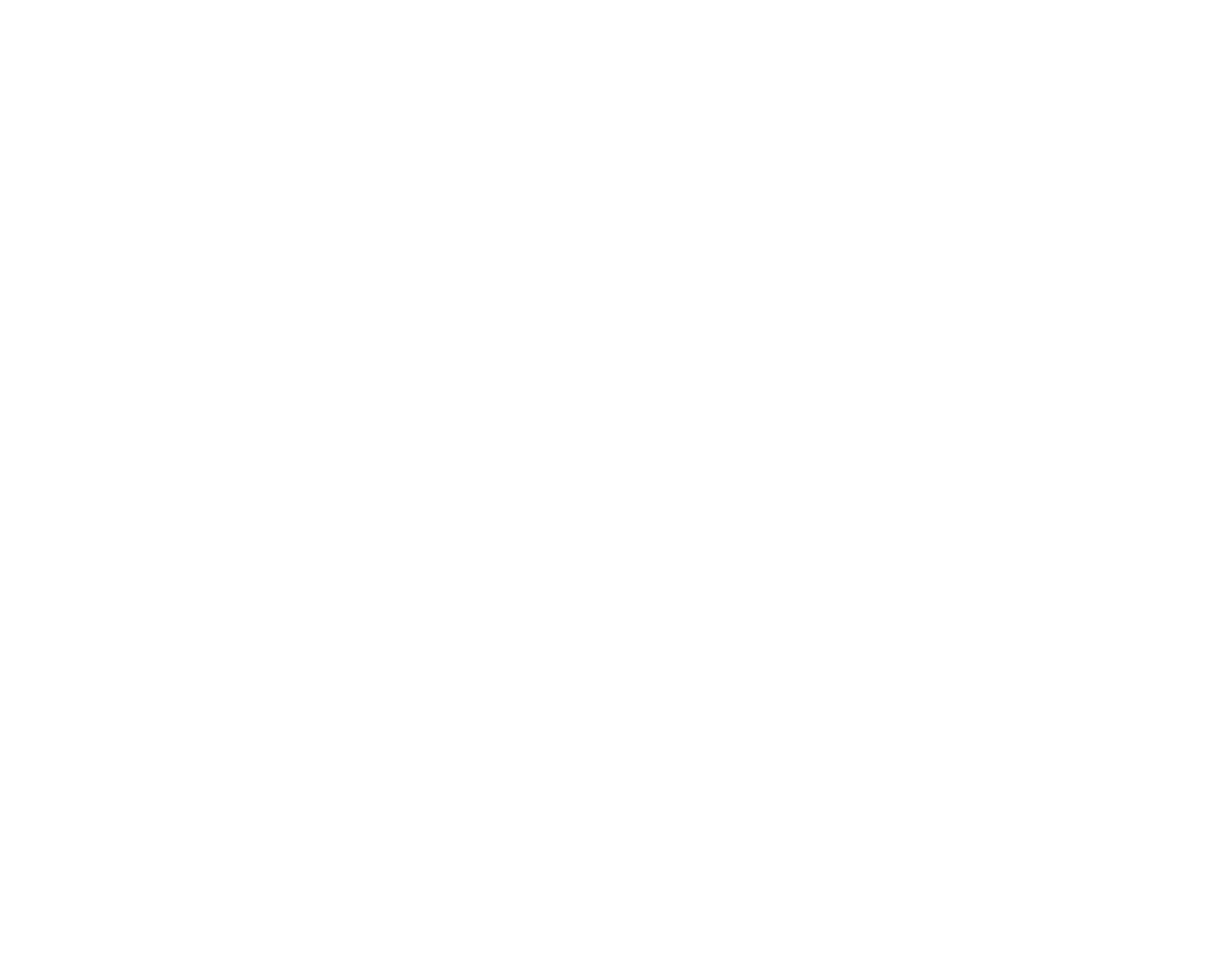|                             | emissions (tonnes/year) |                |            |            |                 |                        |                 |                |                 |                 |
|-----------------------------|-------------------------|----------------|------------|------------|-----------------|------------------------|-----------------|----------------|-----------------|-----------------|
|                             | CO                      | <b>VOC</b>     |            | <b>NOx</b> |                 |                        | SOx             |                | $PM^{\ddagger}$ | NH <sub>3</sub> |
|                             |                         |                | total NOx* | <b>NO</b>  | NO <sub>2</sub> | total SOx <sup>1</sup> | SO <sub>2</sub> | $SO_4^-$       |                 |                 |
| <b>Ocean Going Vessels</b>  |                         |                |            |            |                 |                        |                 |                |                 |                 |
| Dockside                    | 418                     | 179            | 7,189      | 4,501      | 287             | 3,795                  | 3,744           | 76             | 560             |                 |
| Manoeuvring                 | 85                      | 5              | 640        | 400        | 26              | 48                     | 47              |                | 32              | 8               |
| Underway                    | 163                     | 51             | 2,756      | 1,725      | 110             | 1,043                  | 1,029           | 21             | 153             | 36              |
| Subtotal                    | 666                     | 235            | 10,584     | 6,627      | 423             | 4,886                  | 4,821           | 98             | 745             | 44              |
| <b>Harbour Vessels</b>      |                         |                |            |            |                 |                        |                 |                |                 |                 |
| workboats and tugboats      | 409                     | 128            | 4,911      | 3,075      | 196             | 140                    | 138             | 3              | 51              | 3               |
| charters                    | 14                      | $\Omega$       | 166        | 104        | $\overline{7}$  | 5                      | 5               | 0              | $\overline{c}$  | $\pmb{0}$       |
| <b>Subtotal</b>             | 423                     | 128            | 5,077      | 3,179      | 203             | 144                    | 142             | 3              | 53              | 3               |
| Ferries                     |                         |                |            |            |                 |                        |                 |                |                 |                 |
| <b>B.C. Ferries</b>         |                         |                |            |            |                 |                        |                 |                |                 |                 |
| Dockside                    | 33                      | 2              | 430        | 269        | 17              | 5                      | 5               | 0              | 3               | 0               |
| Manoeuvring                 | 62                      | 8              | 171        | 107        | $\overline{7}$  | 6                      | 6               | 0              |                 | 0               |
| Underway                    | 119                     | 38             | 1,371      | 859        | 55              | 87                     | 87              | 0              | 19              |                 |
| Layup                       | 20                      | $\overline{2}$ | 207        | 130        | 8               | 3                      | 3               | 0              | $\overline{7}$  | 0               |
| Subtotal B.C. Ferries       | 234                     | 51             | 2,180      | 1,365      | 87              | 101                    | 101             | $\Omega$       | 30              | $\Omega$        |
| <b>SeaBus</b>               | 6                       | $\overline{2}$ | 83         | 52         | 3               |                        |                 | < 0.02         |                 | < 0.005         |
| Aquabus/Granville Island    | 24                      | $\overline{2}$ | 33         | 20         |                 | 3                      | 3               | < 0.02         | < 0.5           | < 0.005         |
| <b>Albion Ferries</b>       | 4                       |                | 43         | 27         | $\overline{2}$  | $<$ 1                  | $\Omega$        | < 0.02         |                 | < 0.005         |
| <b>Barnston Island</b>      |                         | < 0.5          | < 7        | 4          | < 0.5           | 1                      |                 | < 0.02         | < 0.1           | < 0.0005        |
| <b>Subtotal Ferries</b>     | 268                     | 56             | 2,344      | 1,468      | 93              | 108                    | 107             | $\overline{c}$ | 32              | 0               |
| <b>Fishing Vessels</b>      |                         |                |            |            |                 |                        |                 |                |                 |                 |
| Gillnetters                 | $\overline{c}$          |                | 24         | 15         |                 |                        |                 | < 0.02         | < 0.3           | <0.02           |
| Seiners                     | 0                       | 0              | 0          | 0          | 0               | 0                      | $\Omega$        | 0              | $\Omega$        | 0               |
| <b>Trollers</b>             | 0                       | 0              | < 6        | 4          | < 0.3           | < 0.2                  | < 0.2           | < 0.004        | < 0.07          | < 0.004         |
| <b>Subtotal</b>             | $\overline{2}$          |                | 30         | 19         |                 |                        |                 | 0              | < 0.4           | <0.02           |
| <b>Recreational Vessels</b> | 3,448                   | 1,232          | 161        | 101        | $6\phantom{1}6$ | 4                      | 4               | $\Omega$       | 76              | 0               |
| <b>Total</b>                | 4,807                   | 1,651          | 18,196     | 11,394     | 727             | 5,143                  | 5,074           | 103            | 906             | 47              |

**Table S-1: Summary of Lower Fraser Valley Marine Vessel Emission Inventory for 2000 (CACs and Ammonia)**

Notes: totals may not add up due to rounding

\* NOx expressed as NO2-equivalent

† SOx expressed as SO2-equivalent

 $\ddagger$  PM from marine exhausts is assumed to be 100% PM<sub>10</sub> and 100% PM<sub>2.5</sub>

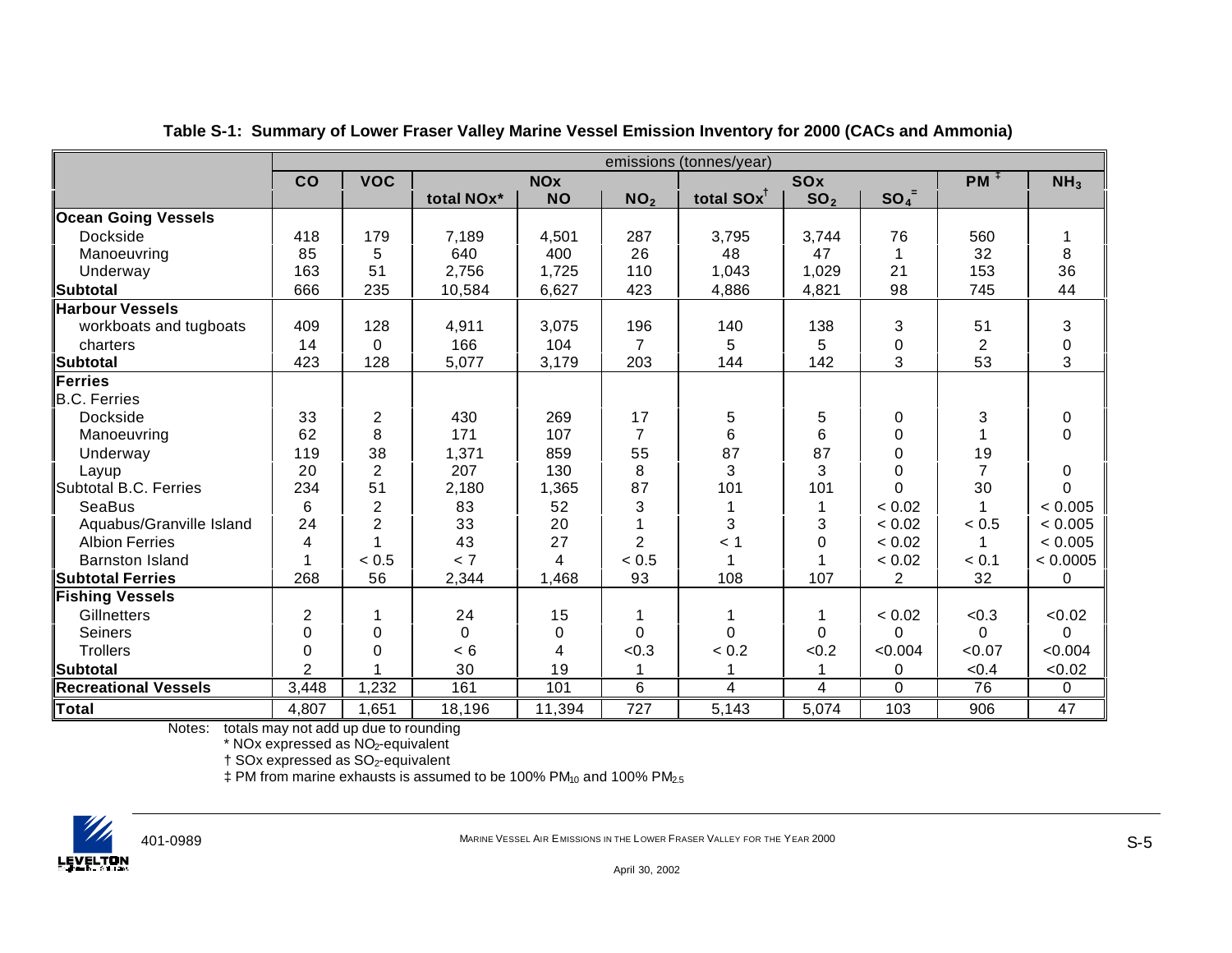|                             | emissions (tonnes/year) |                 |                |             |  |  |
|-----------------------------|-------------------------|-----------------|----------------|-------------|--|--|
|                             | CO <sub>2</sub>         | CH <sub>4</sub> | $N_2$ O        | total,      |  |  |
|                             |                         |                 |                | $CO2$ equiv |  |  |
| <b>Ocean Going Vessels</b>  |                         |                 |                |             |  |  |
| Dockside                    | 320,979                 | 33              | 21             | 328,084     |  |  |
| Manoeuvring                 | 15,621                  | 1               | 7              | 17,699      |  |  |
| Underway                    | 77,198                  | 7               | $\overline{2}$ | 77,981      |  |  |
| <b>Subtotal</b>             | 413,798                 | 41              | 29             | 423,764     |  |  |
| <b>Harbour Vessels</b>      |                         |                 |                |             |  |  |
| workboats and tugboats      | 193,490                 | 18              | 5              | 195,447     |  |  |
| charters                    | 6,535                   | 1               | 0              | 6,601       |  |  |
| <b>Subtotal</b>             | 200,025                 | 18              | 5              | 202,048     |  |  |
| <b>Ferries</b>              |                         |                 |                |             |  |  |
| <b>B.C. Ferries</b>         | 76,685                  | 4               | 28             | 85,494      |  |  |
| SeaBus                      | 2,694                   | < 0.2           |                | 3,008       |  |  |
| Aquabus/Granville Island    | 1,101                   | < 0.2           | < 0.5          | 1,260       |  |  |
| <b>Albion Ferries</b>       | 1,490                   | < 0.1           |                | 1,663       |  |  |
| <b>Barnston Island</b>      | 216                     | < 0.02          | < 0.1          | 247         |  |  |
| Subtotal                    | 82,186                  | 4               | 30             | 91,632      |  |  |
| <b>Fishing Vessels</b>      |                         |                 |                |             |  |  |
| Gillnetter                  | 882                     | < 0.09          | < 0.03         | 892         |  |  |
| Seiners                     | $\Omega$                | $\Omega$        | $\Omega$       | $\Omega$    |  |  |
| <b>Trollers</b>             | 225                     | < 0.03          | < 0.007        | 228         |  |  |
| <b>Subtotal</b>             | 1,107                   | < 0.2           | <0.04          | 1,120       |  |  |
| <b>Recreational Vessels</b> | 21,343                  | 25              |                | 22,228      |  |  |
| Total                       | 718,459                 | 89              | 66             | 740,792     |  |  |

**Table S-2: Summary of Lower Fraser Valley Marine Vessel Emission Inventory for 2000 (Greenhouse Gases)**

Notes: totals may not add up due to rounding



April 30, 2002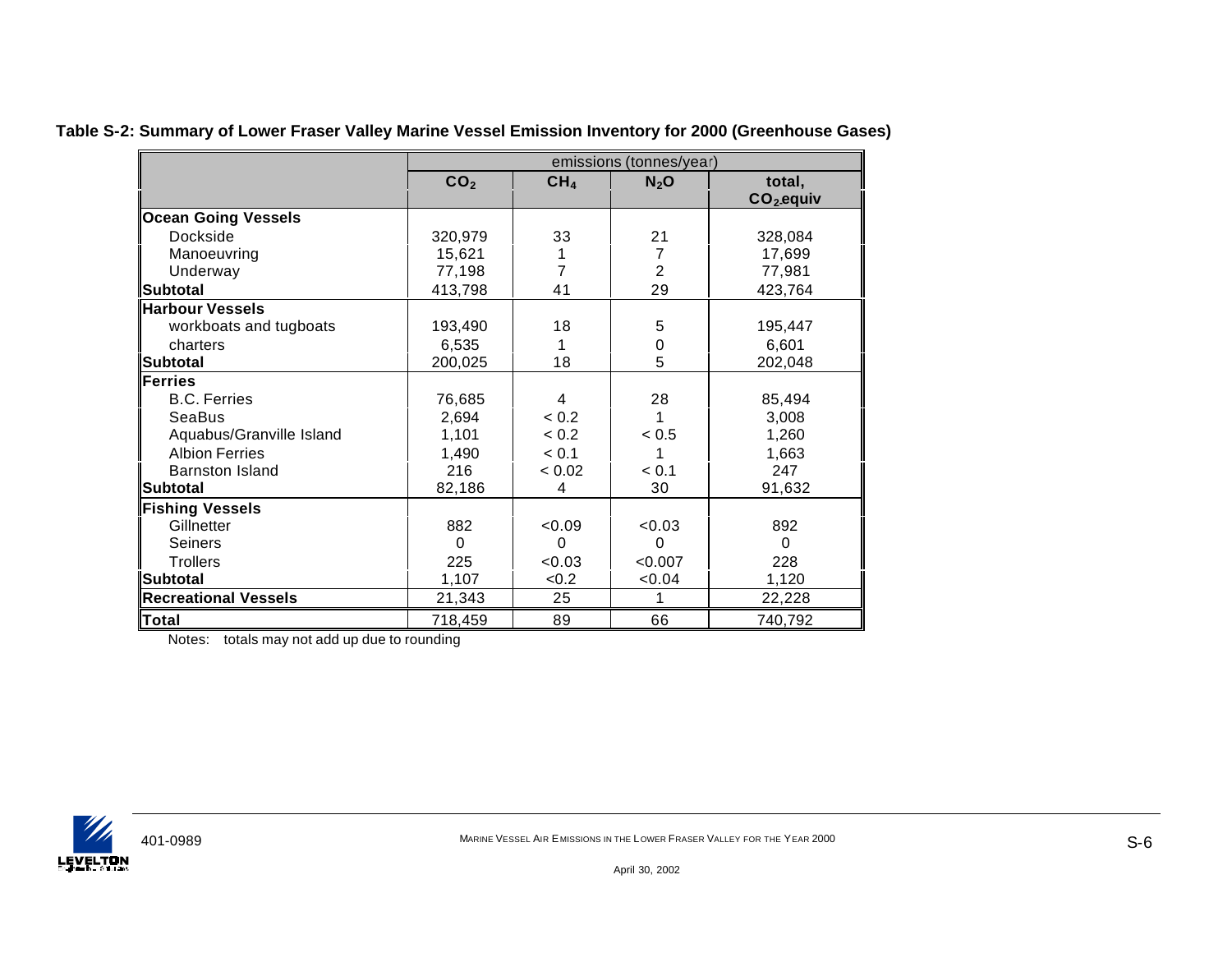|                               |       | emissions (tonnes/year) |                |                |       |          |                 |          |                |                |
|-------------------------------|-------|-------------------------|----------------|----------------|-------|----------|-----------------|----------|----------------|----------------|
|                               | CO    |                         |                | <b>VOC</b>     |       | NOx*     | $SOX^{\dagger}$ |          | $PM^T$         |                |
|                               | 1993  | 2000                    | 1993           | 2000           | 1993  | 2000     | 1993            | 2000     | 1993           | 2000           |
| <b>Ocean Going Vessels</b>    |       |                         |                |                |       |          |                 |          |                |                |
| Dockside                      | 156   | 418                     | 269            | 179            | 963   | 7,189    | 888             | 3,795    | 57             | 560            |
| Manoeuvring                   |       | 85                      |                | 5              |       | 640      |                 | 48       |                | 32             |
| Underway <sup>2</sup>         | 109   | 163                     | 30             | 51             | 1,018 | 2,756    | 478             | 1,043    | 56             | 153            |
| Subtotal                      | 265   | 666                     | 299            | 235            | 1,981 | 10,584   | 1,366           | 4,886    | 113            | 745            |
| <b>Harbour Vessels</b>        |       |                         |                |                |       |          |                 |          |                |                |
| workboats and tugboats        | 516   | 409                     | 84             | 128            | 1,099 | 4,911    | 145             | 140      | 54             | 51             |
| charters                      | 20    | 14                      | 9              | $\Omega$       | 93    | 166      | 15              | 5        | 5              | $\overline{2}$ |
| Subtotal                      | 536   | 423                     | 93             | 128            | 1,192 | 5,077    | 160             | 144      | 59             | 53             |
| $F$ erries <sup>3</sup>       |       |                         |                |                |       |          |                 |          |                |                |
| <b>B.C. Ferries</b>           | 180   | 234                     | 61             | 51             | 1,327 | 2,180    | 144             | 101      | 53             | 30             |
| SeaBus                        | 8     | 6                       | 3              | $\overline{2}$ | 55    | 83       | 6               |          | $\overline{2}$ |                |
| Aquabus/Granville Island      |       | 24                      |                | 2              |       | 33       |                 | 3        |                | < 0.5          |
| <b>Albion Ferries</b>         | 6     | 4                       | $\overline{2}$ |                | 41    | 43       | < 0.5           | < 1      | < 0.5          |                |
| <b>Barnston Island</b>        |       |                         |                | < 0.5          |       | < 7      |                 |          |                | < 0.1          |
| Subtotal                      | 231   | 268                     | 78             | 56             | 1,688 | 2,344    | 178             | 108      | 66             | 32             |
| Fishing Vessels $^\mathtt{4}$ |       |                         |                |                |       |          |                 |          |                |                |
| Gillnetters                   | 6     | $\overline{c}$          | 6              | 1              | 48    | 24       | 6               |          | $\overline{2}$ | < 0.3          |
| <b>Seiners</b>                | 0     | 0                       | $\Omega$       | 0              | 0     | $\Omega$ | 0               | $\Omega$ | 0              | 0              |
| <b>Trollers</b>               |       | $\mathbf 0$             |                | 0              | 7     | < 6      | 1               | < 0.2    | 0              | < 0.07         |
| <b>Subtotal</b>               | 7     | $\overline{2}$          | $\overline{7}$ | 1              | 55    | 30       | $\overline{7}$  | 1        | $\overline{2}$ | < 0.4          |
| Recreational Vessels          | 1,401 | 3,448                   | 436            | 1,232          | 43    | 161      | 6               | 4        | < 0.5          | 76             |
| <b>Total</b>                  | 2,440 | 4,807                   | 913            | 1,651          | 4,959 | 18,196   | 1,717           | 5,143    | 240            | 906            |

## **Table S-3: Comparison of 1993 and 2000 Marine Vessel Emission Inventories**

Notes:

<sup>1</sup> totals may not add up due to rounding<br><sup>2</sup> for the 1993 study, underway emissions include both underway and manoeuvring estimates † SOx expressed as SO<sub>2</sub>-equivalent<br><sup>3</sup> the 1993 study included B.C. Ferries, Albion,

 $^4$  the 1993 study included an additional category, shell and groundfish (mixed vessels)  $100\%$  PM<sub>10</sub> and 100% PM<sub>2.5</sub>

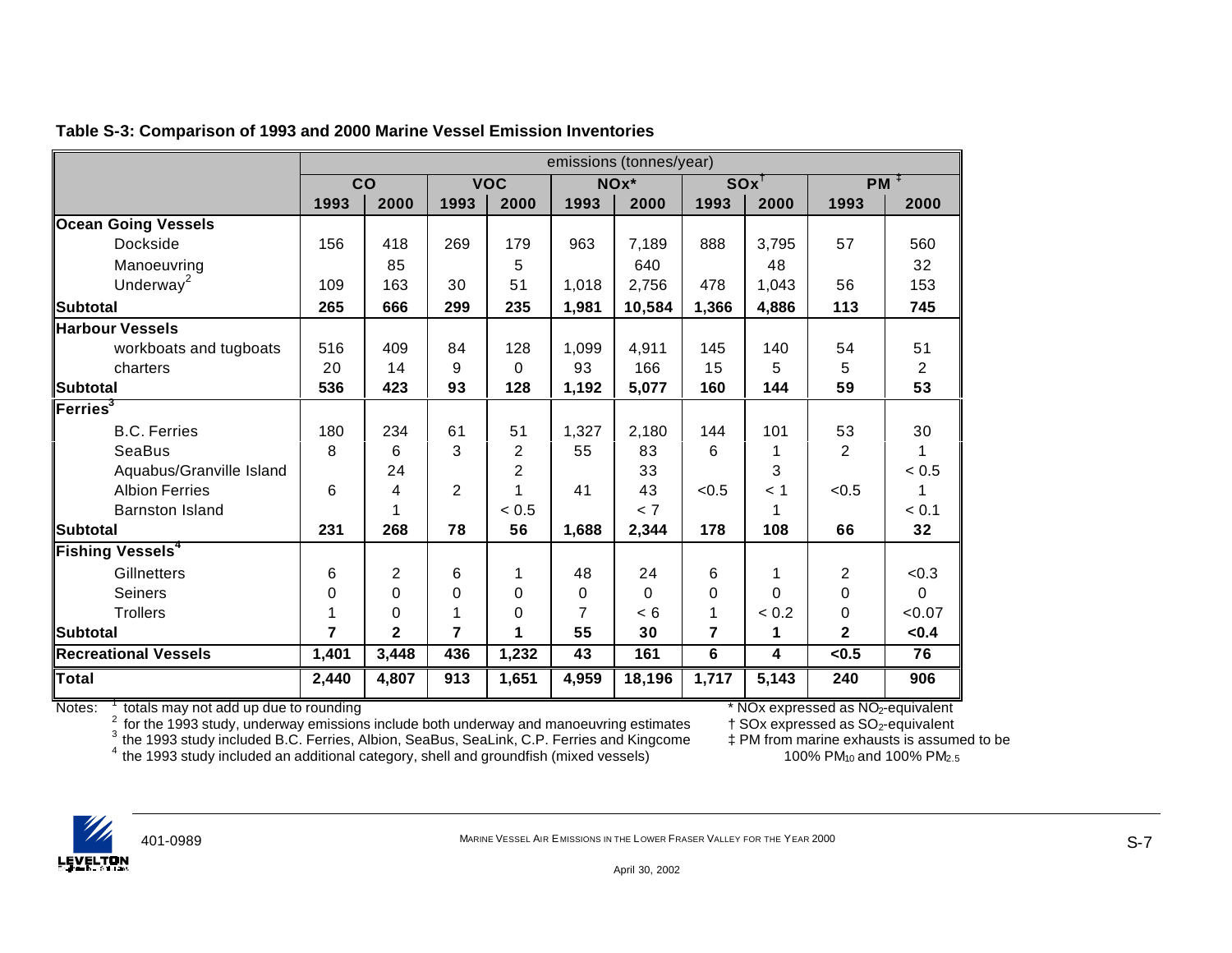# **TABLE OF CONTENTS**

| 1.                       |       |  |
|--------------------------|-------|--|
|                          |       |  |
| 1.1                      |       |  |
| 1.2                      |       |  |
| 1.3                      |       |  |
| 1.4                      |       |  |
|                          |       |  |
| 2.1                      |       |  |
|                          | 2.1.1 |  |
|                          | 2.1.2 |  |
|                          | 2.1.3 |  |
|                          | 2.1.4 |  |
|                          | 2.1.5 |  |
|                          | 2.1.6 |  |
|                          | 2.1.7 |  |
|                          | 2.1.8 |  |
| $2.2^{\circ}$            |       |  |
|                          | 2.2.1 |  |
|                          | 2.2.2 |  |
| 2.3                      |       |  |
|                          | 2.3.1 |  |
|                          | 2.3.2 |  |
|                          | 2.3.3 |  |
|                          | 2.3.4 |  |
|                          | 2.3.5 |  |
|                          | 2.3.6 |  |
| 2.4                      |       |  |
|                          | 2.4.1 |  |
|                          | 2.4.2 |  |
|                          | 2.4.3 |  |
| 2.5                      |       |  |
|                          | 2.5.1 |  |
|                          | 2.5.2 |  |
|                          | 2.5.3 |  |
| 2.6                      |       |  |
| $\overline{\phantom{a}}$ | 2.6.1 |  |
|                          |       |  |



MARINE VESSEL AIR EMISSIONS IN THE LOWER FRASER VALLEY FOR THE YEAR 2000

401-0989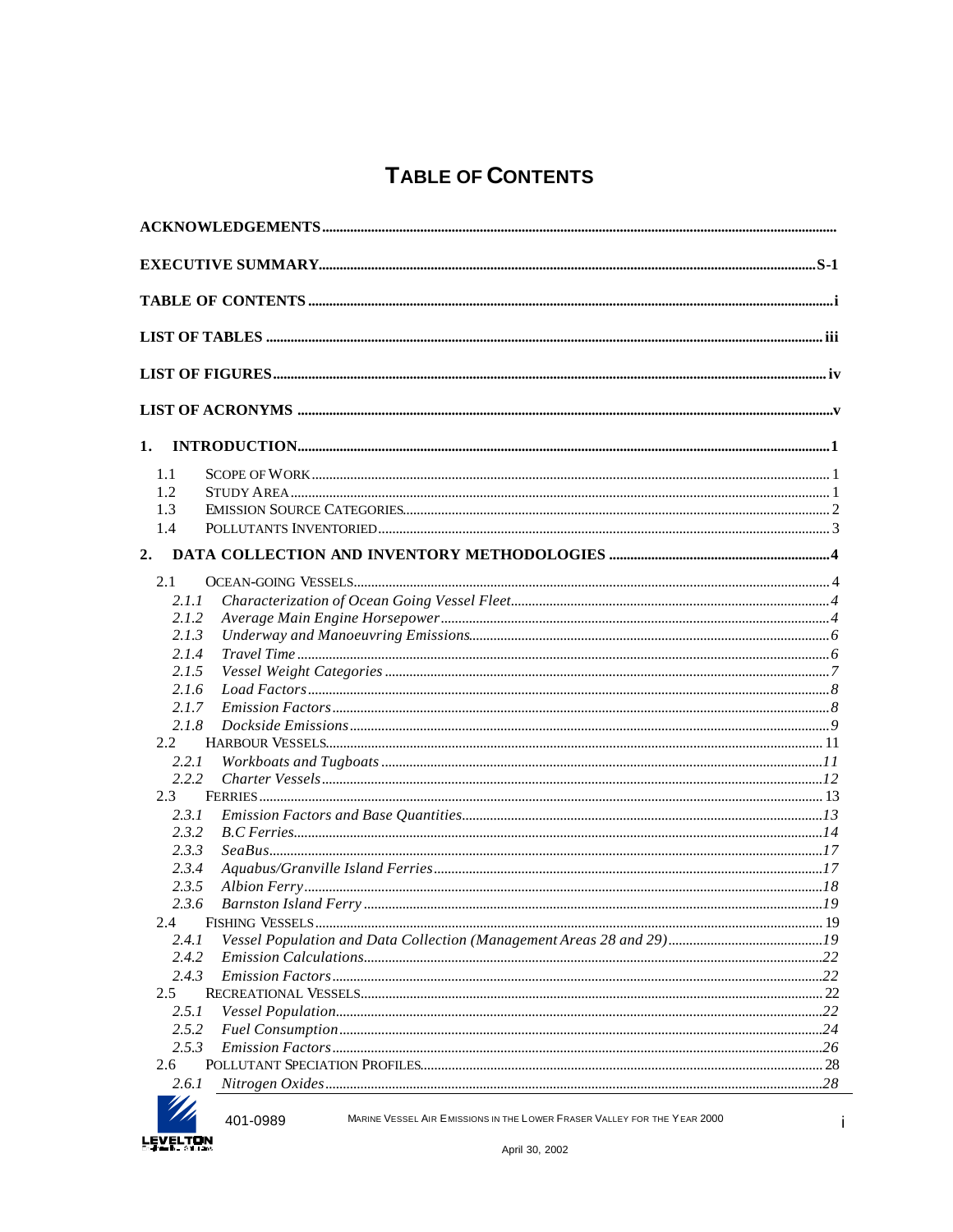| 2.6.2        |  |
|--------------|--|
| 2.6.3        |  |
| 2.7          |  |
| 3.           |  |
| 3.1          |  |
| 3.2          |  |
|              |  |
| 3.3          |  |
| 3.4          |  |
| 3.4.1        |  |
| 3.5          |  |
| 3.6          |  |
| $\mathbf{4}$ |  |
| 4.1          |  |
| 4.2          |  |
| 4.3          |  |
| 4.3.1        |  |
| 4.3.2        |  |
| 4.3.3        |  |
| 4.3.4        |  |
| 4.3.5        |  |
| 5.           |  |
| 5.1          |  |
| 5.2          |  |
| 5.3          |  |
| 5.4          |  |
| 5.5          |  |
| 5.6          |  |
| 6.           |  |
| 6.1          |  |
| 6.2          |  |
| 6.3          |  |
| 6.4          |  |
| 6.5          |  |
| 7.           |  |
|              |  |
|              |  |
|              |  |
|              |  |

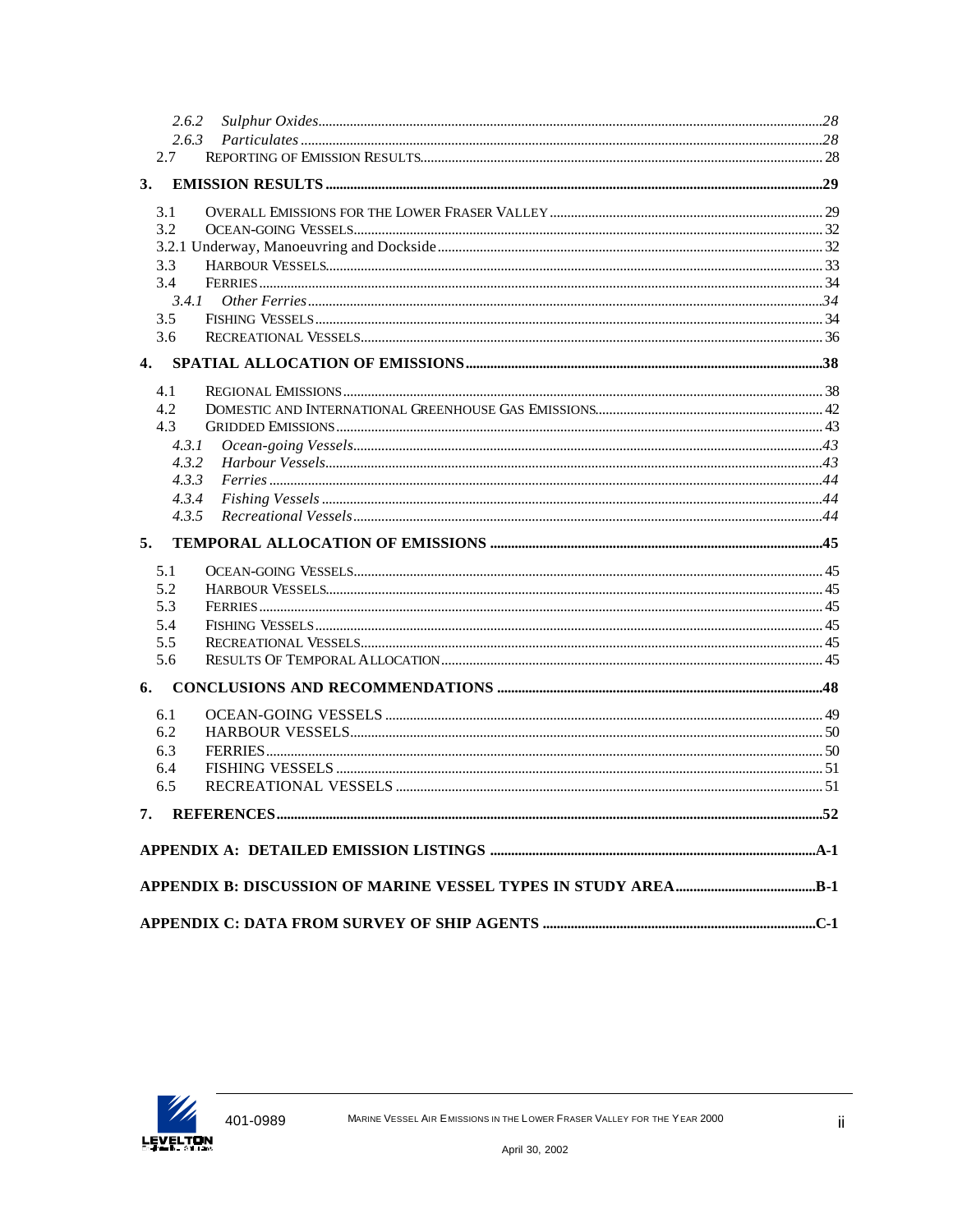# **LIST OF TABLES**

|                    | TABLE S-1: SUMMARY OF LOWER FRASER VALLEY MARINE VESSEL EMISSION INVENTORY FOR 2000 (CACS |  |
|--------------------|-------------------------------------------------------------------------------------------|--|
|                    |                                                                                           |  |
|                    | TABLE S-2: SUMMARY OF LOWER FRASER VALLEY MARINE VESSEL EMISSION INVENTORY FOR 2000       |  |
|                    |                                                                                           |  |
| TABLE 2-1:         |                                                                                           |  |
| <b>TABLE 2-2:</b>  |                                                                                           |  |
| <b>TABLE 2-3:</b>  |                                                                                           |  |
| TABLE 2-4:         |                                                                                           |  |
| <b>TABLE 2-5:</b>  |                                                                                           |  |
| <b>TABLE 2-6:</b>  |                                                                                           |  |
| <b>TABLE 2-7:</b>  |                                                                                           |  |
| TABLE 2-8:         |                                                                                           |  |
|                    | TABLE 2-9: VESSEL CLASSES AND ASSUMED FACTORS FOR HARBOUR WORKBOATS AND TUGBOATS 11       |  |
| <b>TABLE 2-10:</b> |                                                                                           |  |
| <b>TABLE 2-11:</b> |                                                                                           |  |
| <b>TABLE 2-12:</b> |                                                                                           |  |
| <b>TABLE 2-13:</b> |                                                                                           |  |
| <b>TABLE 2-14:</b> |                                                                                           |  |
| <b>TABLE 2-15:</b> |                                                                                           |  |
| <b>TABLE 2-16:</b> |                                                                                           |  |
| TABLE 2-17:        | FRACTION OF TIME SPENT AT EACH POWER LEVEL FOR ALL B.C. FERRIES ROUTES WITHIN THE         |  |
|                    |                                                                                           |  |
| <b>TABLE 2-18:</b> |                                                                                           |  |
| <b>TABLE 2-19:</b> |                                                                                           |  |
| <b>TABLE 2-20:</b> |                                                                                           |  |
| <b>TABLE 2-21:</b> |                                                                                           |  |
| <b>TABLE 2-22:</b> |                                                                                           |  |
| <b>TABLE 2-23:</b> |                                                                                           |  |
| <b>TABLE 2-24:</b> |                                                                                           |  |
| <b>TABLE 2-25:</b> |                                                                                           |  |
| <b>TABLE 2-26:</b> |                                                                                           |  |
| TABLE 2-27:        |                                                                                           |  |
| <b>TABLE 2-28:</b> |                                                                                           |  |
| <b>TABLE 2-29:</b> |                                                                                           |  |
| <b>TABLE 2-30:</b> |                                                                                           |  |
| <b>TABLE 3-1:</b>  |                                                                                           |  |
| TABLE 3-2:         |                                                                                           |  |
| TABLE 3-3:         |                                                                                           |  |
| TABLE 3-4:         |                                                                                           |  |
| TABLE 3-5:         |                                                                                           |  |
| TABLE 3-6:         |                                                                                           |  |
| <b>TABLE 3-7:</b>  |                                                                                           |  |
|                    | TABLE 3-8: GHG EMISSIONS FOR RECREATIONAL VESSELS FOR THE LOWER FRASER VALLEY FOR 2000 37 |  |
|                    |                                                                                           |  |
|                    |                                                                                           |  |
| TABLE 4-3:         |                                                                                           |  |
|                    |                                                                                           |  |
|                    |                                                                                           |  |
|                    |                                                                                           |  |
|                    |                                                                                           |  |



401-0989 MARINE VESSEL AIR E MISSIONS IN THE LOWER FRASER VALLEY FOR THE YEAR 2000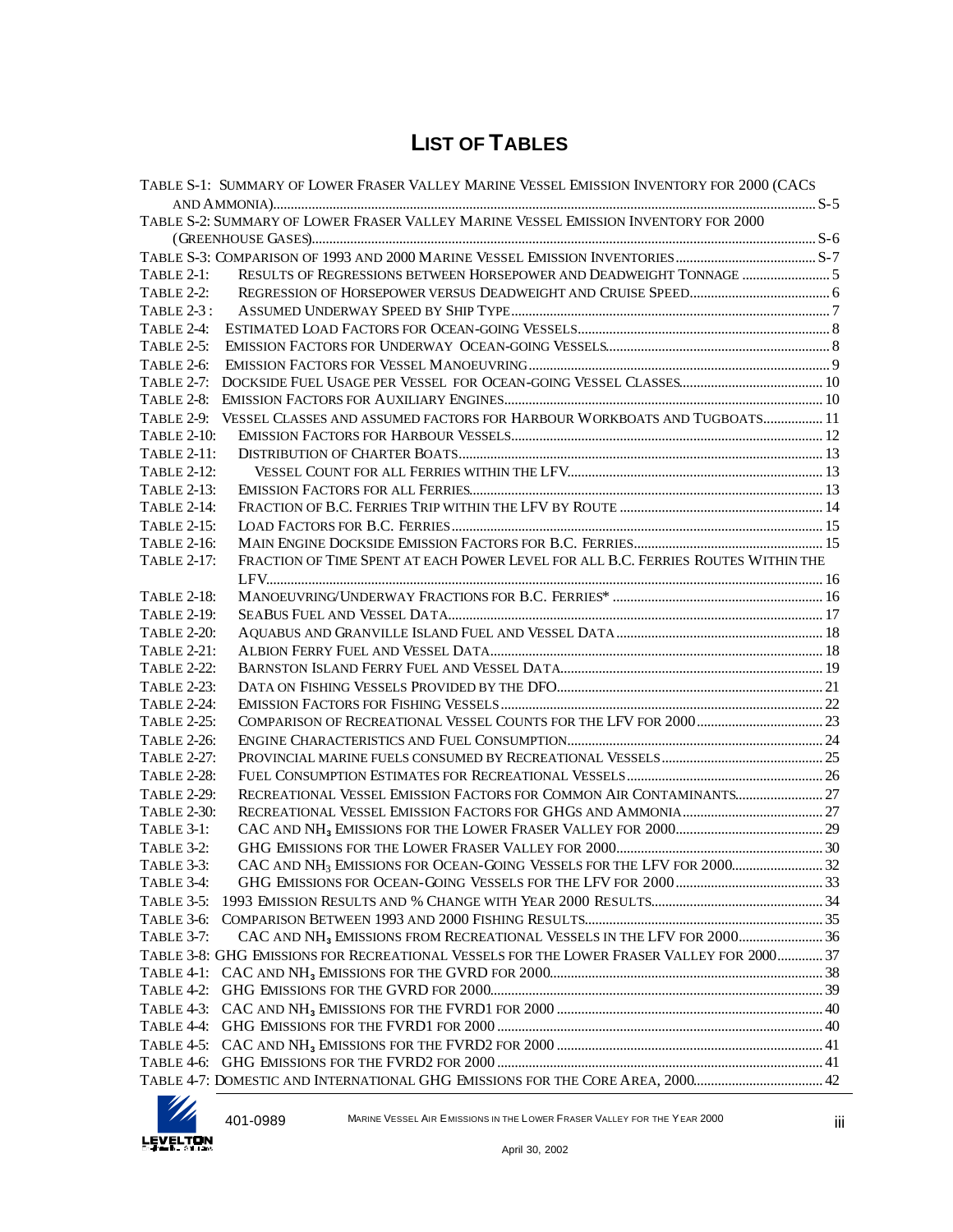| TABLE 5-1: MONTHLY DISTRIBUTION OF LOWER FRASER VALLEY MARINE VESSEL EMISSIONS FOR 2000 46      |  |
|-------------------------------------------------------------------------------------------------|--|
| TABLE A-0-1: OCEAN-GOING VESSELS UNDERWAY EMISSIONS-CRITERIA CONTAMINANTS AND NH <sub>3</sub> 2 |  |
|                                                                                                 |  |
|                                                                                                 |  |
|                                                                                                 |  |
|                                                                                                 |  |
|                                                                                                 |  |
|                                                                                                 |  |
|                                                                                                 |  |

# **LIST OF TABLES**

| FIGURE 3.1-1: CONTRIBUTIONS OF VESSEL CATEGORIES TO INDIVIDUAL CONTAMINANT EMISSION TOTALS 31 |  |
|-----------------------------------------------------------------------------------------------|--|
|                                                                                               |  |

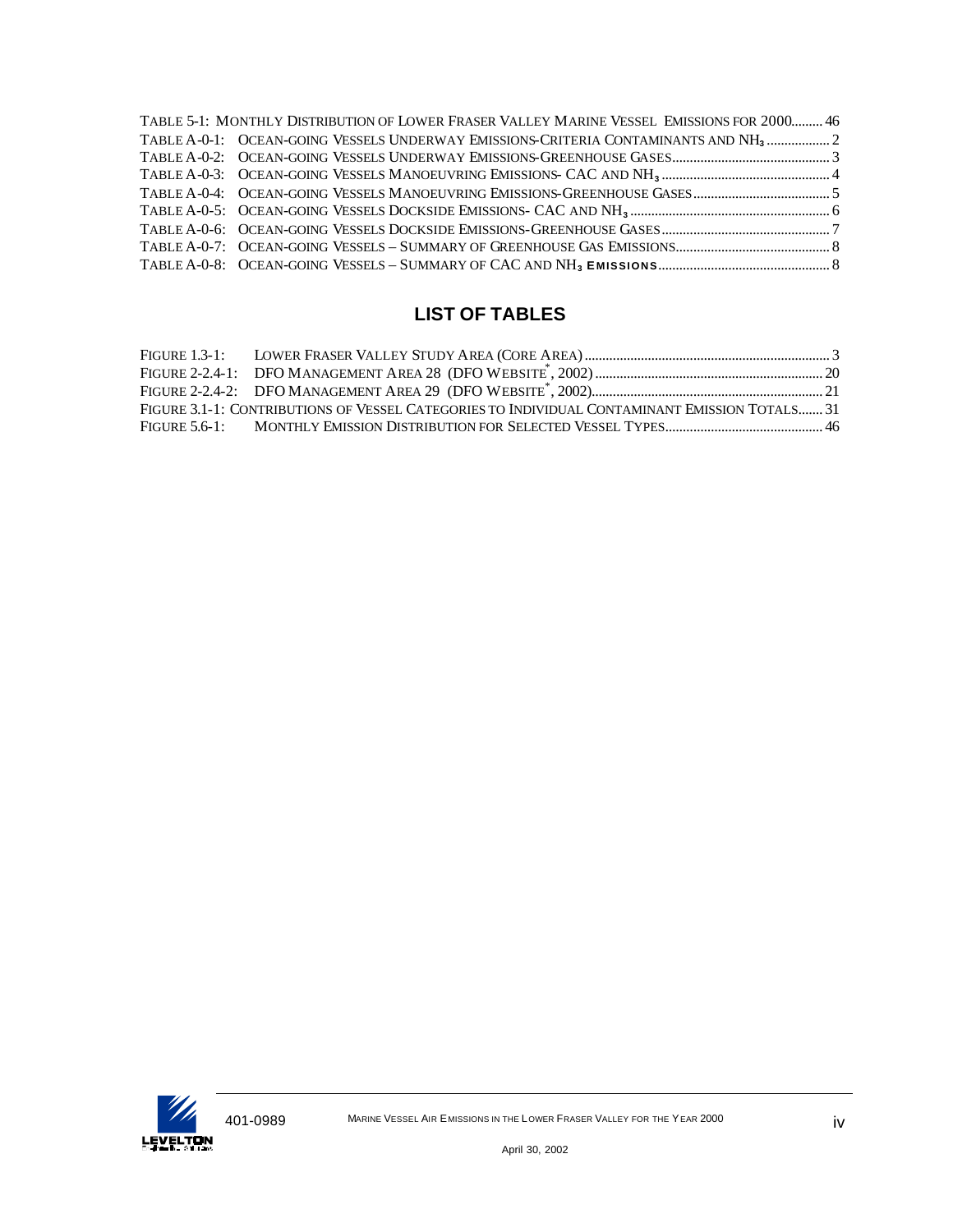# **LIST OF ACRONYMS**

| CAC                   | criteria air contaminants (CO, VOC, NOx, SOx, total particulate matter)     |
|-----------------------|-----------------------------------------------------------------------------|
| <b>CARB</b>           | Air Resources Board of California                                           |
| CH <sub>4</sub>       | methane                                                                     |
| CO                    | carbon monoxide                                                             |
| CO <sub>2</sub>       | carbon dioxide                                                              |
| <b>DFO</b>            | Department of Fisheries and Oceans                                          |
| <b>DWT</b>            | dead weight tonnage                                                         |
| <b>EPA</b>            | United States Environmental Protection Agency                               |
| <b>FVRD</b>           | <b>Fraser Valley Regional District</b>                                      |
| FVRD1                 | Fraser Valley Regional District 1, portion within the Lower Fraser Valley   |
| FVRD <sub>2</sub>     | Fraser Valley Regional District 2, portion outside the Lower Fraser Valley  |
| <b>GCCAB</b>          | Georgia Coast Cascade Air Basin                                             |
| <b>GHG</b>            | greenhouse gases                                                            |
| <b>GVRD</b>           | <b>Greater Vancouver Regional District</b>                                  |
| <b>IPCC</b>           | Intergovernmental Panel on Climate Change                                   |
| LFV                   | Lower Fraser Valley                                                         |
| NH <sub>3</sub>       | ammonia                                                                     |
| <b>NO<sub>x</sub></b> | nitrogen oxides                                                             |
| N <sub>2</sub> O      | nitrous oxide                                                               |
| <b>PM</b>             | particulate matter                                                          |
| $PM_{10}$             | inhalable particulate matter, particles smaller than 10 microns in diameter |
| PM <sub>2.5</sub>     | fine particulate matter, particles smaller than 2.5 microns in diameter     |
| <b>PWC</b>            | personal watercraft                                                         |
| SO <sub>x</sub>       | sulphur oxides                                                              |
| <b>UTM</b>            | Universal Transverse Mercator                                               |
| <b>VOC</b>            | volatile organic compounds                                                  |

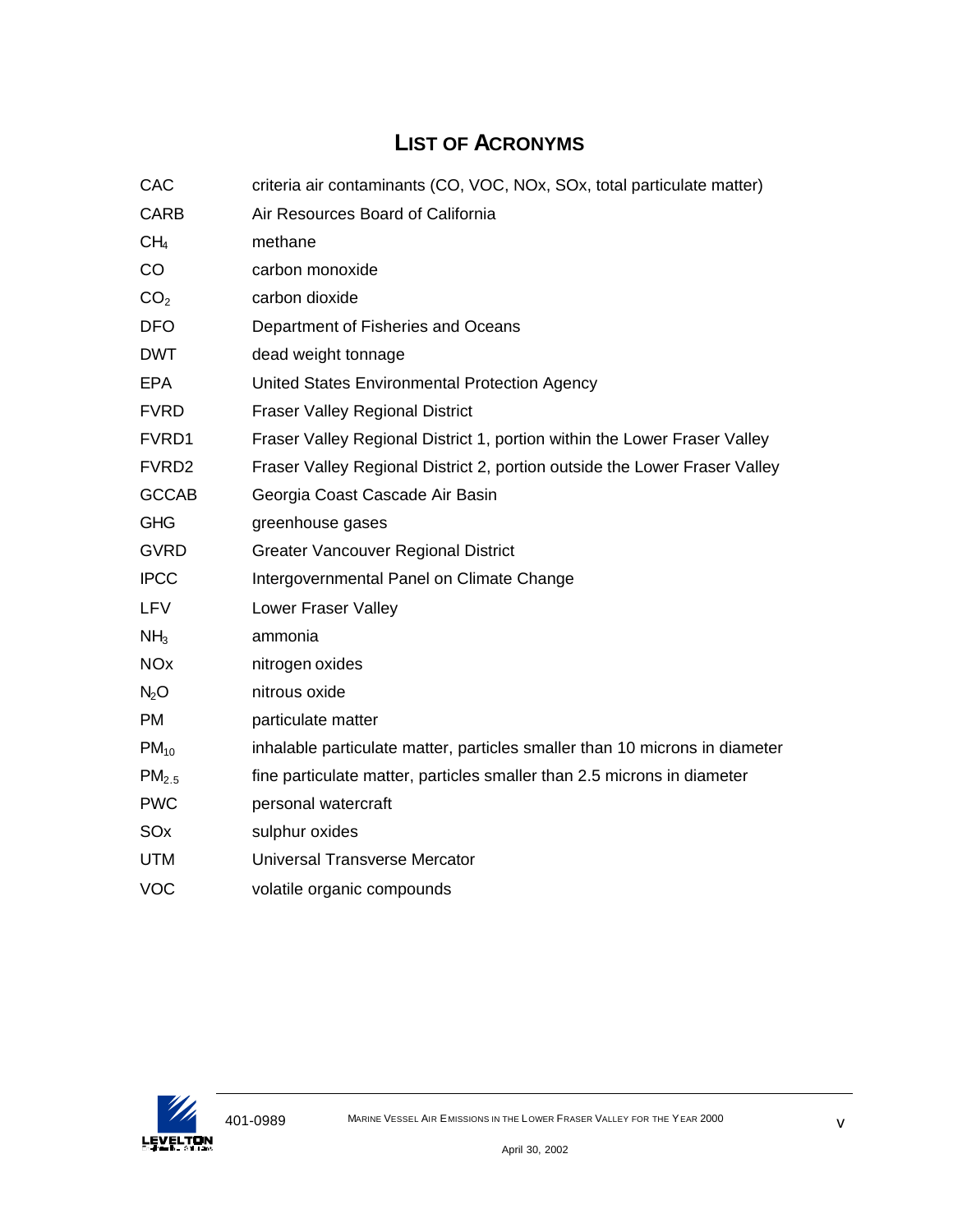# **1. INTRODUCTION**

The Greater Vancouver Regional District (GVRD) Policy and Planning Department manages current air quality programs in the region including the development, implementation and enforcement of appropriate air quality management measures to improve regional air quality. To support these regulatory activities, the Policy and Planning Department maintains a comprehensive emissions inventory, which is updated every five years.

Amongst anthropogenic emission sources in the region, marine vessels have been identified as significant sources of Sulphur Oxides (SO<sub>x</sub>) and Nitrogen Oxides (NO<sub>x</sub>). The 1994 GVRD Air Quality Management Plan also identified this source sector as requiring further study with respect to its impact on regional air quality. The previous comprehensive emissions inventory for marine vessels, entitled "1993 Marine Vessel Air Emissions Inventory for the Lower Fraser Valley", was prepared in 1995. The GVRD, in partnership with Environment Canada, has contracted Levelton to update and expand this marine vessel inventory for the Georgia Coast Cascade Air Basin (GCCAB) and other coastal areas for the year 2000.

This report presents the emission estimates from marine vessel activities in the Canadian portion of the Lower Fraser Valley (LFV) for the year 2000 while emissions from these activities in other designated coastal areas for this project are provided in a separate report.

# **1.1 SCOPE OF WORK**

The scope of work for this project includes the following tasks:

- Prepare/update emission estimates for each marine vessel category;
- Prepare/update emission estimates for pollutants of interest;
- Develop a 1km by 1km grid system for the study area based on the Lambert Conformal Projection;
- Prepare regional summaries of emissions (Lower Fraser Valley, Greater Vancouver Regional District, Fraser Valley Regional District);
- Prepare/update source spatial profiles for spatial allocation of emissions;
- Prepare/update source temporal profiles for temporal allocation of emissions.

# **1.2 STUDY AREA**

A comprehensive marine vessel emissions inventory was prepared in two phases, covering a Core Area and an Expanded Area of study. The Core Area, as shown in Figure 1-1, encompasses the combined Greater Vancouver Regional District (GVRD) and Fraser Valley Regional District (FVRD). The Core Area includes the Lower Fraser Valley (LFV), indicated by the rectangular gridded area in Figure 1-1, which consists of the entire GVRD and the southwestern portion of the FVRD. For the purposes of reporting regional emissions in this report, the FVRD is differentiated into two areas, where FVRD1 is the portion within the LFV, and FVRD2 is the remainder of the FVRD, outside of the LFV.

The geographic scope of the second phase of this marine vessel emission inventory is an Expanded Area, which addresses emissions in and around Vancouver Island, the Queen Charlotte Islands and the B.C. coastline north to the US border, as well as Whatcom County, the

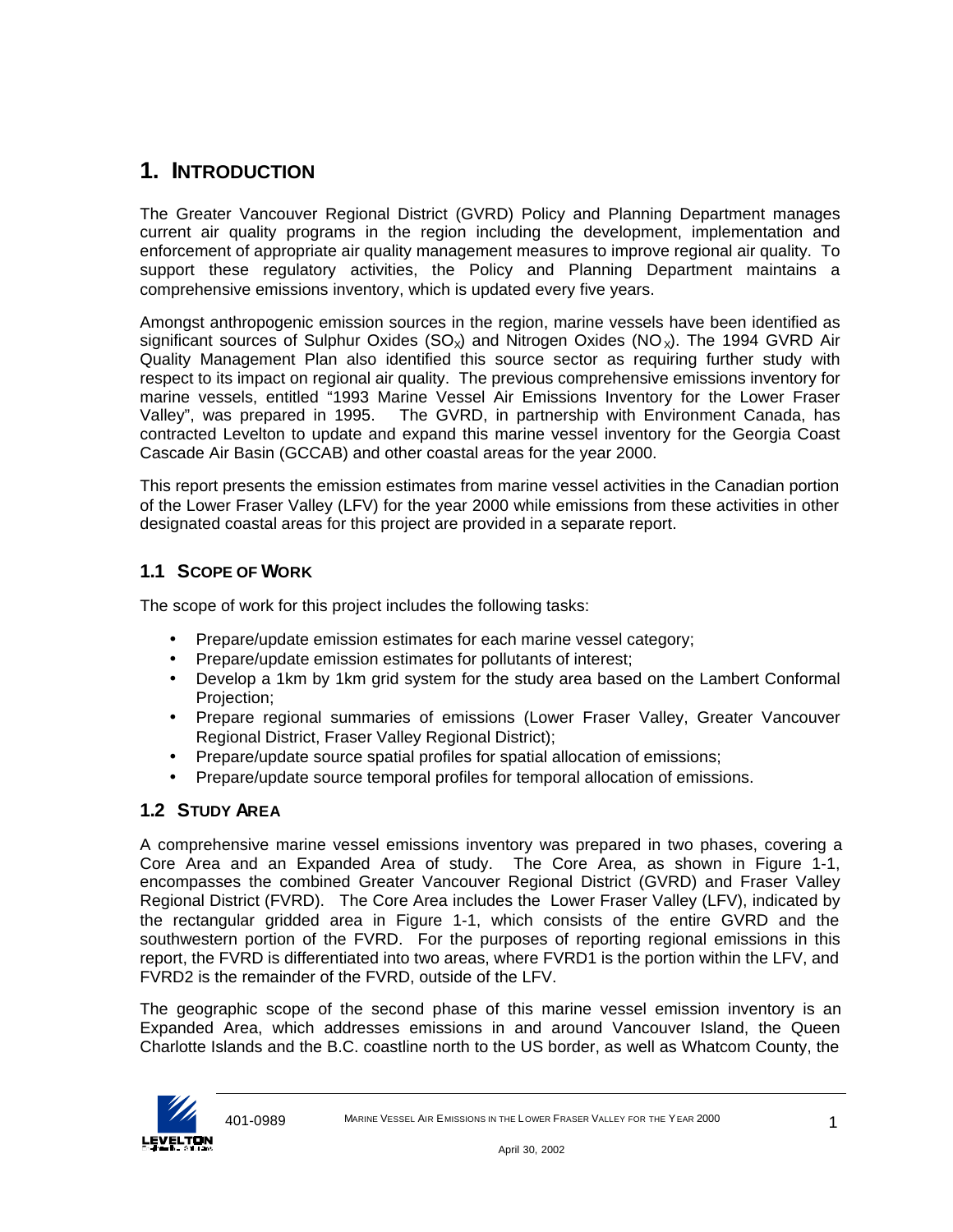Puget Sound area, and coastal areas in the State of Washington. The inventory for the Expanded Area is reported under separate cover.

The majority of emissions within the Core Area occur within the Lower Fraser Valley study area, which has been defined by the GVRD in their emission inventory studies as being bounded by the U.S. border to the South, Lions Bay to the North, Bowen Island to the West, and Hope to the East. Previous Lower Fraser Valley inventories have used a system of 5km by 5 km grids to spatially allocate the emission estimates, based on the Universal Transverse Mercator (UTM) system. In UTM coordinates, the LFV border is 5,427,500 N to the south, 5,485,000 N to the north, 470,000 E to the west and 630,000 E to the east. For the current study, and for consistency with the grid used in the Cascadia Air Basin International Modelling Project, the inventory has been resolved to a 1km by 1km grid based on a Lambert Conic Conformal Projection. Using the Lambert Conformal map projection, the corresponding lower left and upper right corners of the LFV are –170.581km /+2.532km and –14.332km /+54.224km respectively, where the first coordinate is the easting and the second is the northing.

# **1.3 EMISSION SOURCE CATEGORIES**

The marine vessel categories included in this inventory are:

- Ocean-going vessels
- Harbour vessels
- Ferries
- Fishing vessels
- Recreational vessels

The various vessel types within each category are described in more detail in Section 2 and Appendix B of this report.

Only exhaust emissions from vessel engines/power plants are considered in this inventory. This includes the main drives and auxiliary generators. Onboard ship incinerators are not considered a significant source and hence were not included in this inventory. Emissions related to product loading and unloading operations are outside of the scope of this project and hence these are not included.

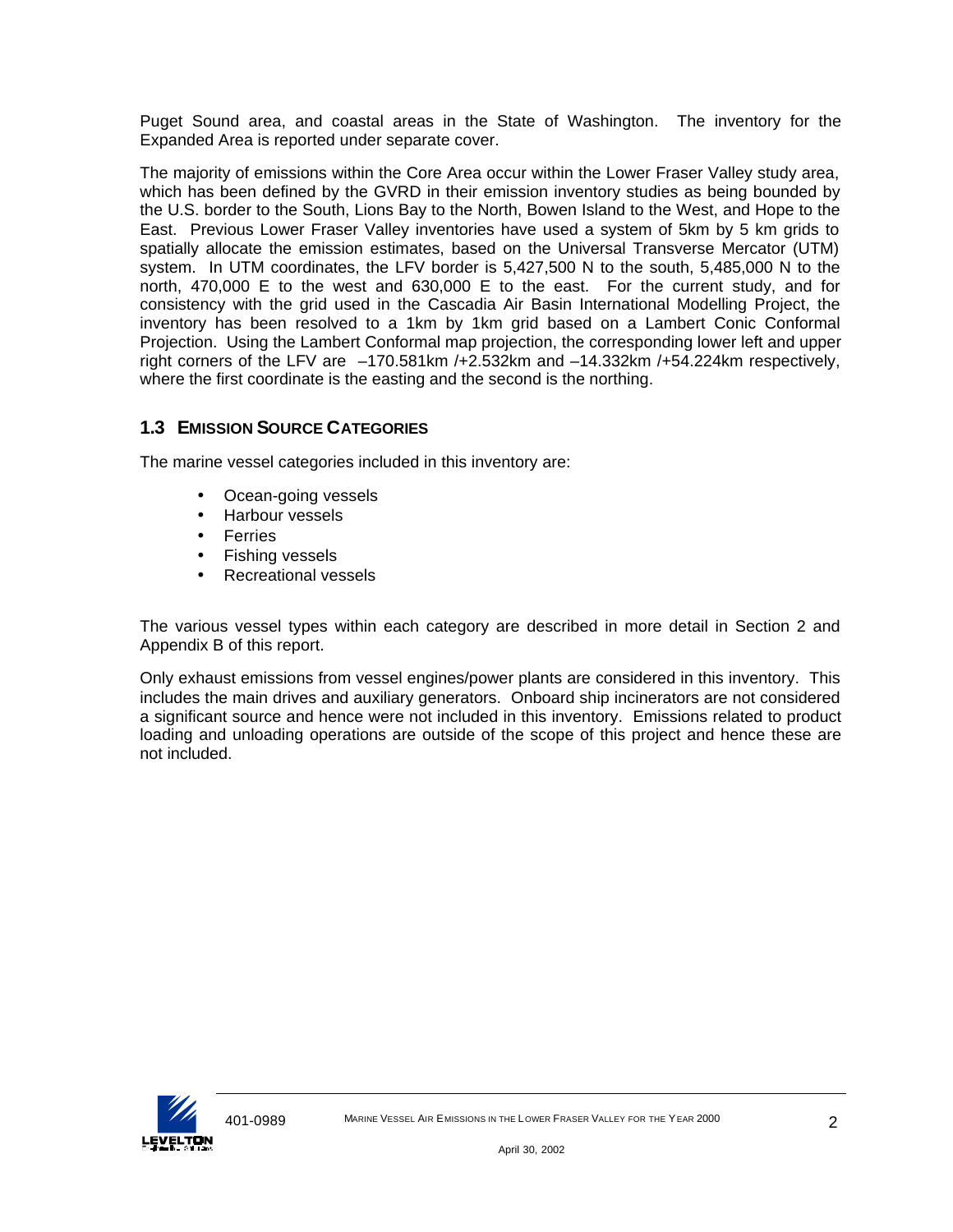**Figure 1.3-1: Lower Fraser Valley Study Area (Core Area)**



# **1.4 POLLUTANTS INVENTORIED**

The pollutants of interest that are covered in this inventory are as follows:

- Criteria pollutants
	- CO,
		- $NO<sub>x</sub>$  (speciated),
	- PM,
	- $SO<sub>X</sub>$  (speciated) and
	- VOCs
- Inhalable and fine particulate  $PM_{10}$  &  $PM_{2.5}$
- Greenhouse gases
	- $CO<sub>2</sub>$
	- $CH<sub>4</sub>$  and its  $CO<sub>2</sub>$  equivalent emissions
	- $N<sub>2</sub>O$  and its  $CO<sub>2</sub>$  equivalent emissions
- Ammonia (NH<sub>3</sub>)



401-0989 MARINE VESSEL AIR E MISSIONS IN THE LOWER FRASER VALLEY FOR THE YEAR 2000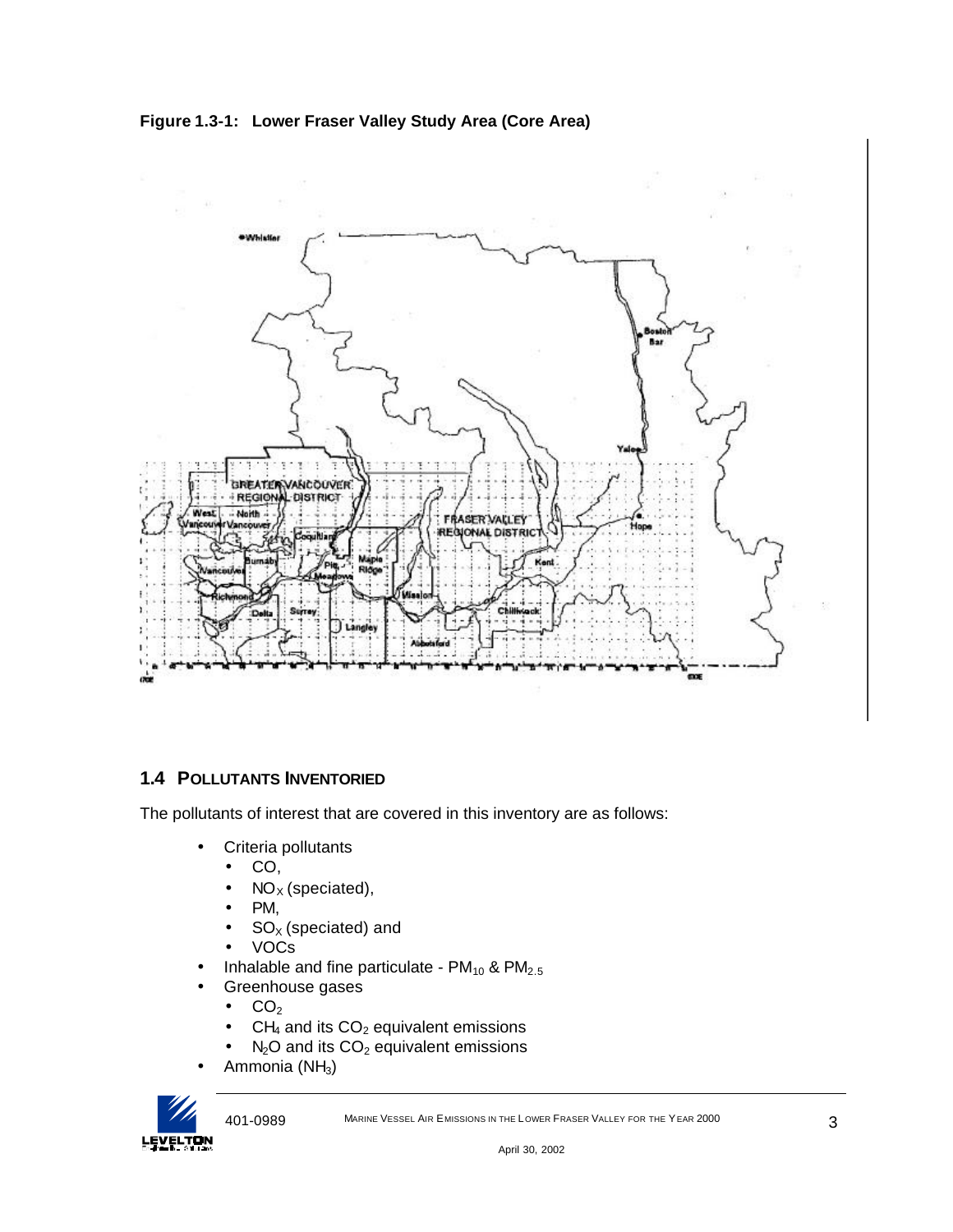# **2. DATA COLLECTION AND INVENTORY METHODOLOGIES**

The general methodology used for estimating emissions from marine vessels is not complex. A fuel quantity is multiplied by a fuel specific emission factor to obtain the emission estimate for a given pollutant. The difficulty associated with the preparation of an inventory of marine vessel emissions is due to the challenge of estimating the fuel usage of many different types of vessels for which little direct data is available and activity levels and engine sizes are also poorly known. The level of detail for each marine vessel type in the inventory has been tailored according to its expected contribution to the overall inventory.

A detailed literature review was conducted at the outset of the project to determine current methodologies for estimating air emissions from marine vessels as well as the pollutant speciation profiles for species of interest. Relevant findings of the literature search were incorporated in the Year 2000 inventory and details are provided in the following sections.

# **2.1 OCEAN-GOING VESSELS**

# **2.1.1 Characterization of Ocean Going Vessel Fleet**

All international vessels travelling in the coastal waters of British Columbia must have a pilot on board in accordance with the Pilotage act to ensure that the environment, life, and property may be protected to the fullest extent possible. As such, the movement of every ocean-going vessel entering the study area is tracked by the Pacific Pilotage Authority. In addition, the Coast Guard tracks vessel movements and any vessels entering or leaving Canadian waters are also required to report to Canada Customs. Of these three sources, the Pacific Pilotage Authority maintains the most comprehensive database of vessel movement data. The Pacific Pilotage database of international vessel movements was provided to Levelton with data on individual vessel movements, some vessel specifications, a date and time, and both a to and from location. In total 15,681 entries were recorded in the Pacific Pilotage database for 2000. However, some 1,843 duplicate records were found (often due to double entries when more than one pilot is on board), and another 523 records were removed due to gross inconsistencies in start and end times (e.g. pilot times less than zero or greater than 60 hours). The resultant database contained 13,315 records.

From the database, a "vessels" table, or listing of the ocean-going vessels "fleet" was extracted, finding 1,639 unique records signifying individual vessels. Of these vessels, 1,449 had values for dead weight tonnage (DWT) and 190 did not. To narrow this data gap, the "vessels" table from the Pilotage database was cross-queried with the existing vessel database provided by the Coast Guard. A comparison of the two databases showed some variation in vessel callsigns and names. Ultimately, a DWT value was assigned to 44 additional vessels, reducing the number of vessels which do not have DWT values to 146 out of 1,639. The remaining 146 vessels were assigned a DWT of less than 25,000 tonnes, and account for approximately 6% of all oceangoing trips.

## **2.1.2 Average Main Engine Horsepower**

The emission factors for ocean-going vessels are expressed in kg per tonne of fuel, or in grams per kilowatt-hour of engine output. Lacking data on the fuel consumption per vessel, the horsepower for each vessel was estimated, using two relationships (Equation 2.1 and Equation 2.2) developed in a February 2000 analysis of commercial marine vessel emissions by the EPA (US EPA, 2000), which estimated horsepower as a function of either DWT alone, or in

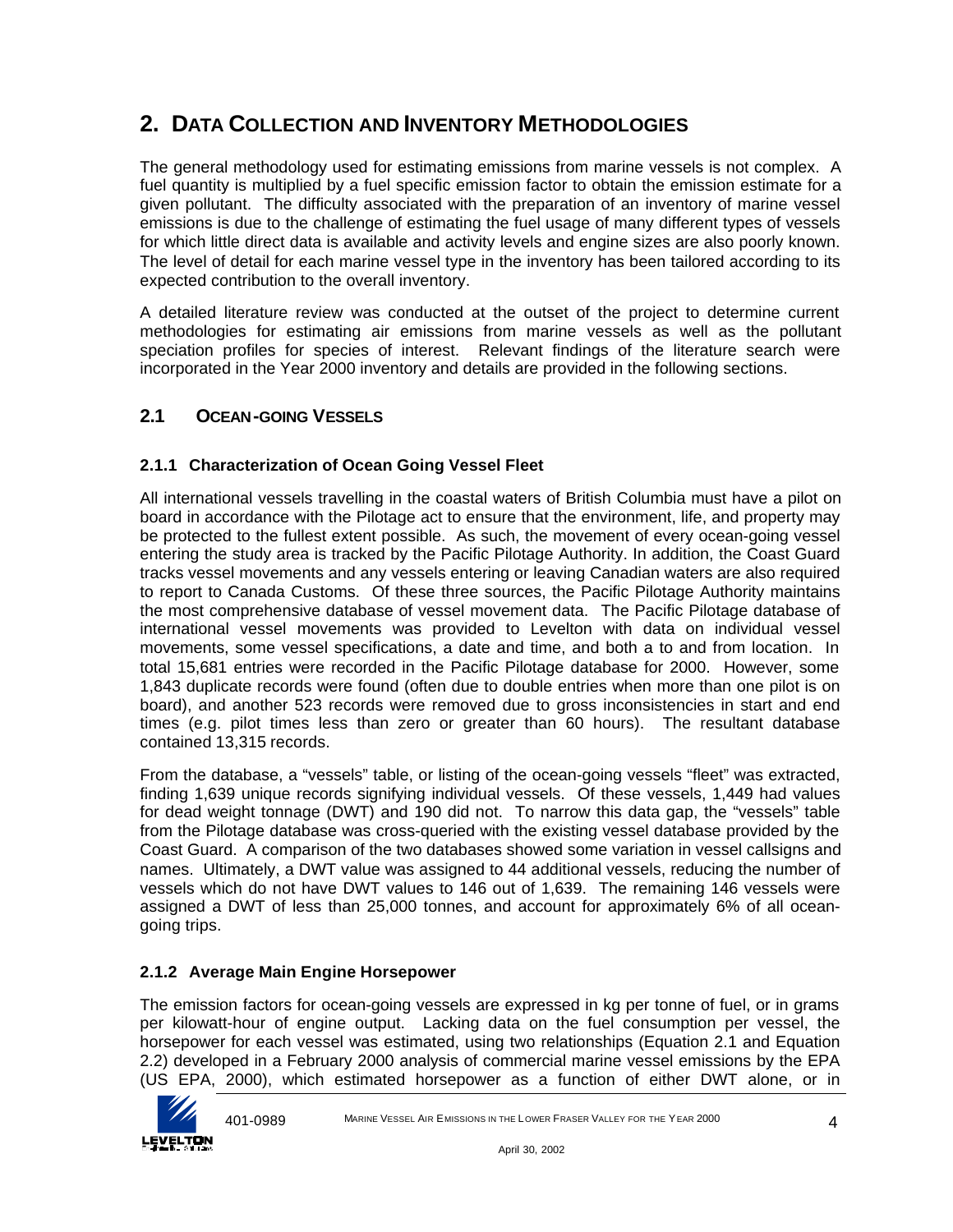combination with speed, for eight different classes of ships. The relationships were derived from regressions developed for various classes of vessels with a range of sample sizes as listed in Tables 2-1 and 2-2.

Where only the DWT of the vessel is known, equation 2-1 was used:

## **Equation 2-1: Engine Horsepower as a function of Vessel Deadweight**

*Horsepower* = *DWT* \**DWTCoeff* + *Intercept*

| <b>Table 2-1:</b> |  | <b>Results of Regressions between Horsepower and Deadweight Tonnage</b> |
|-------------------|--|-------------------------------------------------------------------------|
|                   |  |                                                                         |

| <b>Ship Types</b>   | <b>Vessel</b><br><b>Sample Size</b> | Intercept | <b>DWT Coeff</b> | <b>R-Square</b> |
|---------------------|-------------------------------------|-----------|------------------|-----------------|
| All                 | 4,103                               | 9070      | 0.1097           | 0.14            |
| <b>Auto Carrier</b> | 157                                 | 7602      | 0.4172           | 0.176           |
| <b>Bulk Carrier</b> | 1,644                               | 6726      | 0.0985           | 0.55            |
| Container           | 489                                 | $-749.4$  | 0.800            | 0.59            |
| General Cargo       | 641                                 | 3046      | 0.288            | 0.56            |
| Passenger           | 40                                  | -4877     | 6.81             | 0.72            |
| Reefer              | 160                                 | 1364      | 1.007            | 0.58            |
| RoRo                | 110                                 | 4358      | 0.5364           | 0.76            |
| Tanker              | 861                                 | 6579      | 0.183            | 0.66            |

Source: EPA, 2000

Where the cruise speed and DWT of the vessel was provided in the available databases, equation 2-2 was used:

## **Equation 2-2: Engine Horsepower as a function of Vessel Deadweight and Speed**

 $Horspower = DWTCoeff * (DWT)^{0.667} + SpeedCoeff * (Speed)^3 + Intercept$ 

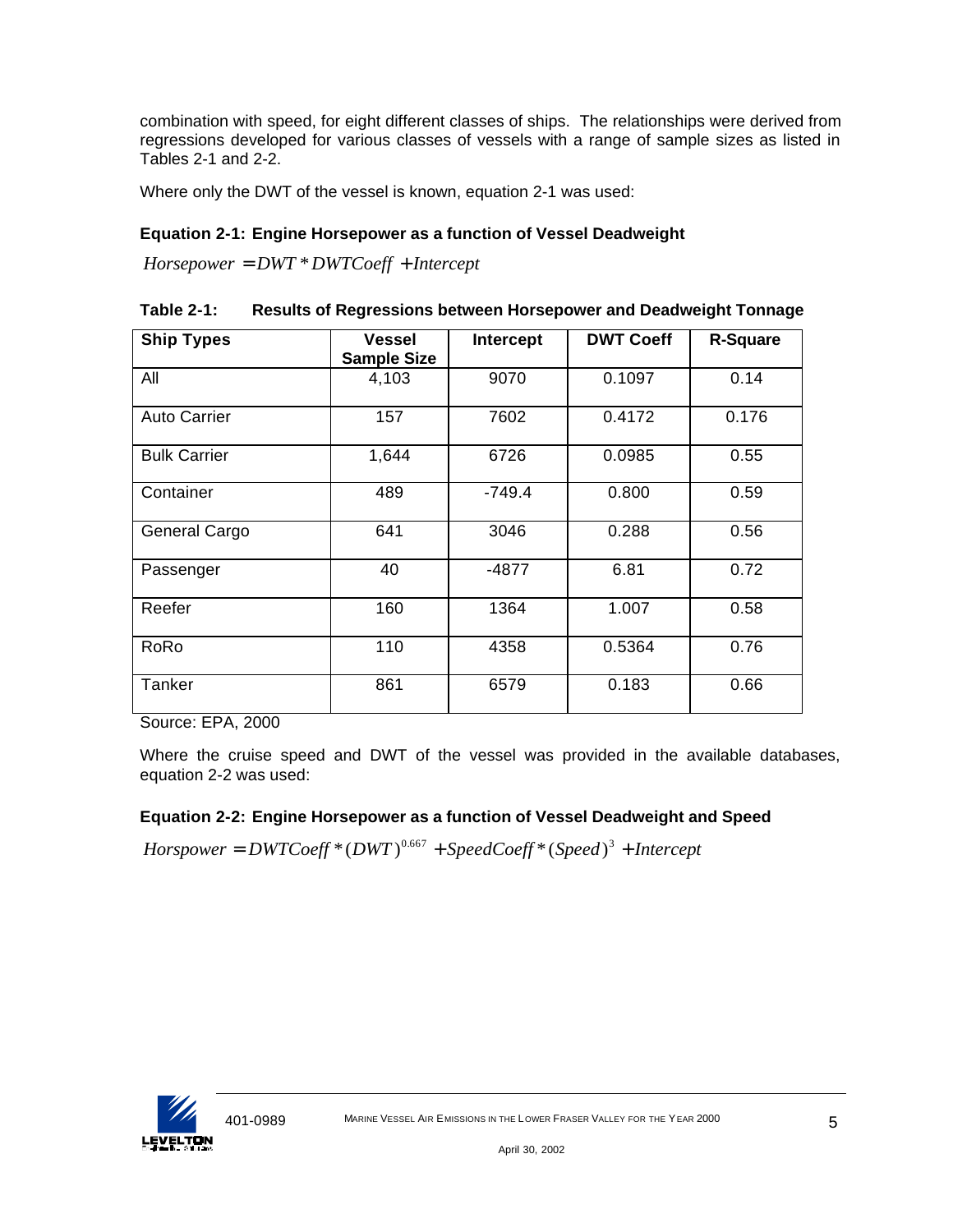| <b>Ship Types</b>   | Vessel<br><b>Sample</b><br><b>Size</b> | Intercept | <b>DWT Coeff</b> | <b>Speed Coeff</b> | <b>R-Square</b> |
|---------------------|----------------------------------------|-----------|------------------|--------------------|-----------------|
| All                 | 4,103                                  | $-4585$   | 6.711            | 2.662              | 0.73            |
| <b>Auto Carrier</b> | 157                                    | 2956      | 14.41            | 0.381              | 0.25            |
| <b>Bulk Carrier</b> | 1,644                                  | 1586      | 5.901            | 0.791              | 0.61            |
| Container           | 489                                    | $-13924$  | 20.06            | 2.342              | 0.73            |
| General Cargo       | 641                                    | -1307     | 8.819            | 1.202              | 0.80            |
| Passenger           | 40                                     | $-25305$  | 118.45           | 2.612              | 0.72            |
| Reefer              | 160                                    | $-2357$   | 17.00            | 0.861              | 0.77            |
| RoRo                | 110                                    | $-3664$   | 16.18            | 1.386              | 0.88            |
| Tanker              | 861                                    | 156.6     | 6.271            | 1.291              | 0.78            |

**Table 2-2: Regression of Horsepower versus Deadweight and Cruise Speed**

Source: EPA, 2000

# **2.1.3 Underway and Manoeuvring Emissions**

As ocean-going vessels enter the Vancouver harbour and near a port location, the fuel source is typically switched to a lighter marine diesel which allows for better speed adjustment control. This is referred to as "manoeuvring". "Underway" travel is outside the harbour, i.e. through the Strait of Georgia and in open ocean, and is characterized by the use of a heavier grade of fuel.

The estimation of emissions for both underway and manoeuvring requires information on the type of vessel, its characteristics, engine power and load factor(s), and travel time.

## **2.1.4 Travel Time**

Using the Pacific Pilotage database, all of the "to" and "from" place codes and names were gathered and duplicates eliminated to give 214 place location entries. Again, the Coast Guard database was queried against the Pilotage database to provide the latitude and longitude of the port locations. These values were converted to UTM using the geotrans2 program in order to easily define the emissions spatially. Core Area travel essentially consists of three types of movements; from a Core Area port to a Core Area port; from a Core Area port to an Expanded Area port; and from an Expanded Area port to a Core Area port. Using the UTM location of each of the ports, the Core Area travel was separated from travel in the Expanded Area.

The travel time for each trip was calculated by the difference in the arrival and departure times for each movement record. For travel entirely within the Core Area, this was straight-forward, while travel times for movements between the Core and Expanded Areas was segregated into core and expanded area times.

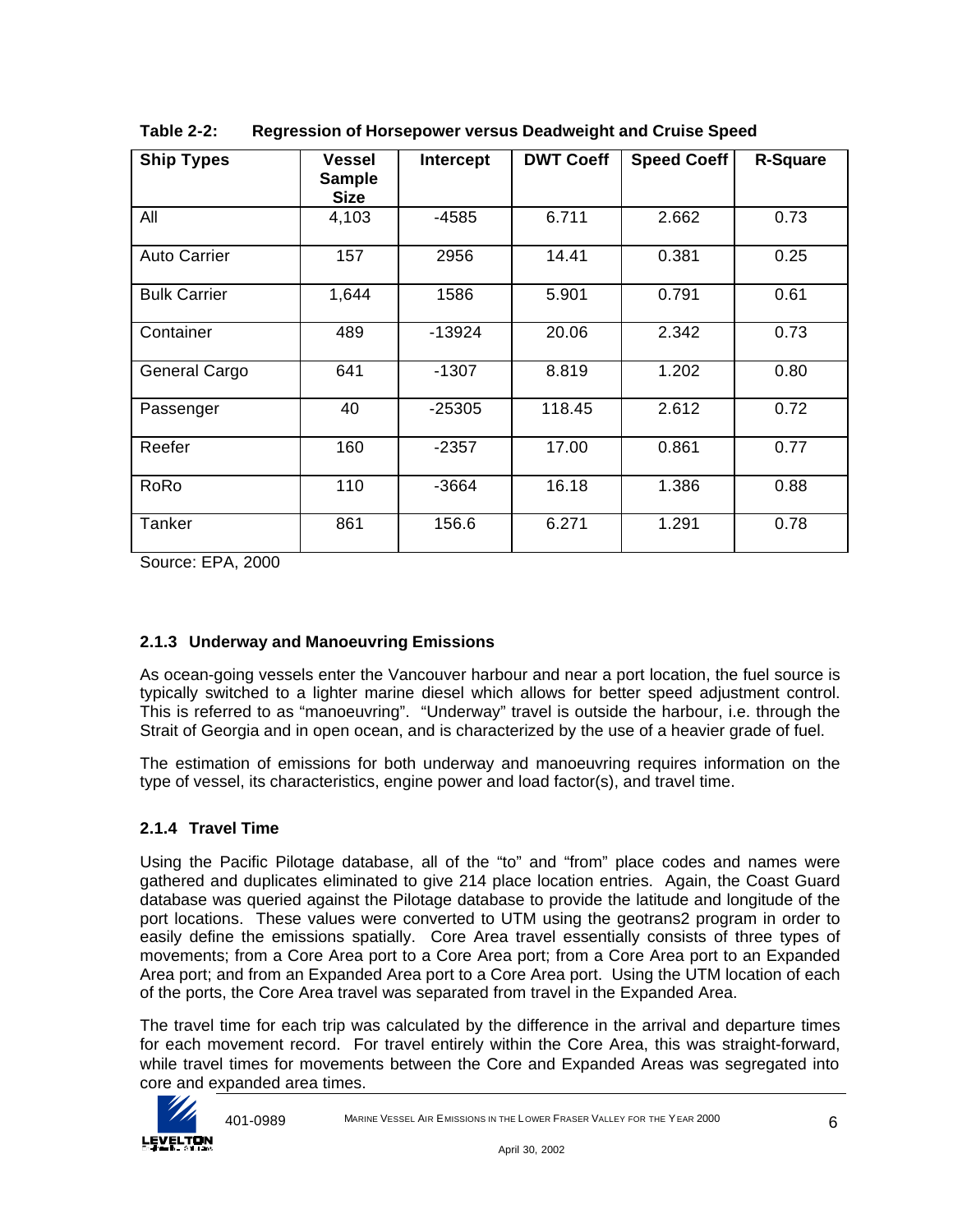Manoeuvring travel time was calculated by assuming all manoeuvring was done within the Vancouver Harbour (East of the Lion's gate bridge) or along the Fraser river (East from Sandheads). The time spent manoeuvring in these areas was calculated by using the eastwest distance travelled divided by the assumed manoeuvring speed of 5 knots.

Calculation of the underway travel within the core area was a little more difficult. For travel strictly within the core area, the time spent underway was calculated as the overall trip time minus the manoeuvring time. However, for trips leaving or entering the core area the total time consists of manoeuvring, and underway time in both the core and expanded area. To calculate the underway time in the core area, trips which included both core and expanded area travel were further divided into western and southern travel. Whereas western travel is defined for trips travelling to ports west of Vancouver, namely on the eastern side of Vancouver island, southern travel is defined as any trip that required vessels to travel south out of the core area before reaching their final destination. Times for western travel were calculated as the distance between the western limit of the core area and one of the following: the Lion's gate bridge (exiting Vancouver harbour), Sandheads (exiting the Fraser river), or the actual port location (if neither of the previous two locations were valid) divided by the appropriate speed. For Southern travel, the core area time was calculated as the east-west distance described above plus the distance in the north:south direction from the southern limit of the core area, divided by the appropriate speed. Speeds were defined per ship type and dead weight class as listed below.

| <b>Shiptype</b>       | <b>DWT Range</b>     | <b>Assumed Underway speed</b> |
|-----------------------|----------------------|-------------------------------|
| <b>Bulk Carrier</b>   | $\leq 50,000$<br>DWT | 10 knots                      |
| <b>Bulk Carrier</b>   | >50,000<br>DWT       | 14 knots                      |
| Container ships       | All                  | 18 knots                      |
| General Cargo         | All                  | 14 knots                      |
| Passenger             |                      |                               |
| Tanker                |                      |                               |
| <b>General Vessel</b> |                      |                               |

**Table 2-3 : Assumed Underway Speed by Ship Type**

# **2.1.5 Vessel Weight Categories**

Typical profiles were developed for each of the vessel groups (bulk carrier, container, general cargo, passenger, tanker and general vessel/other) into the following dead weight sub-groups:

- $\bullet$  0 24,999 ton DWT
- 25,000 49,999 ton DWT
- $\bullet$  50,000 74,999 ton DWT
- 75,000 99,999 ton DWT
- >100,000 ton DWT

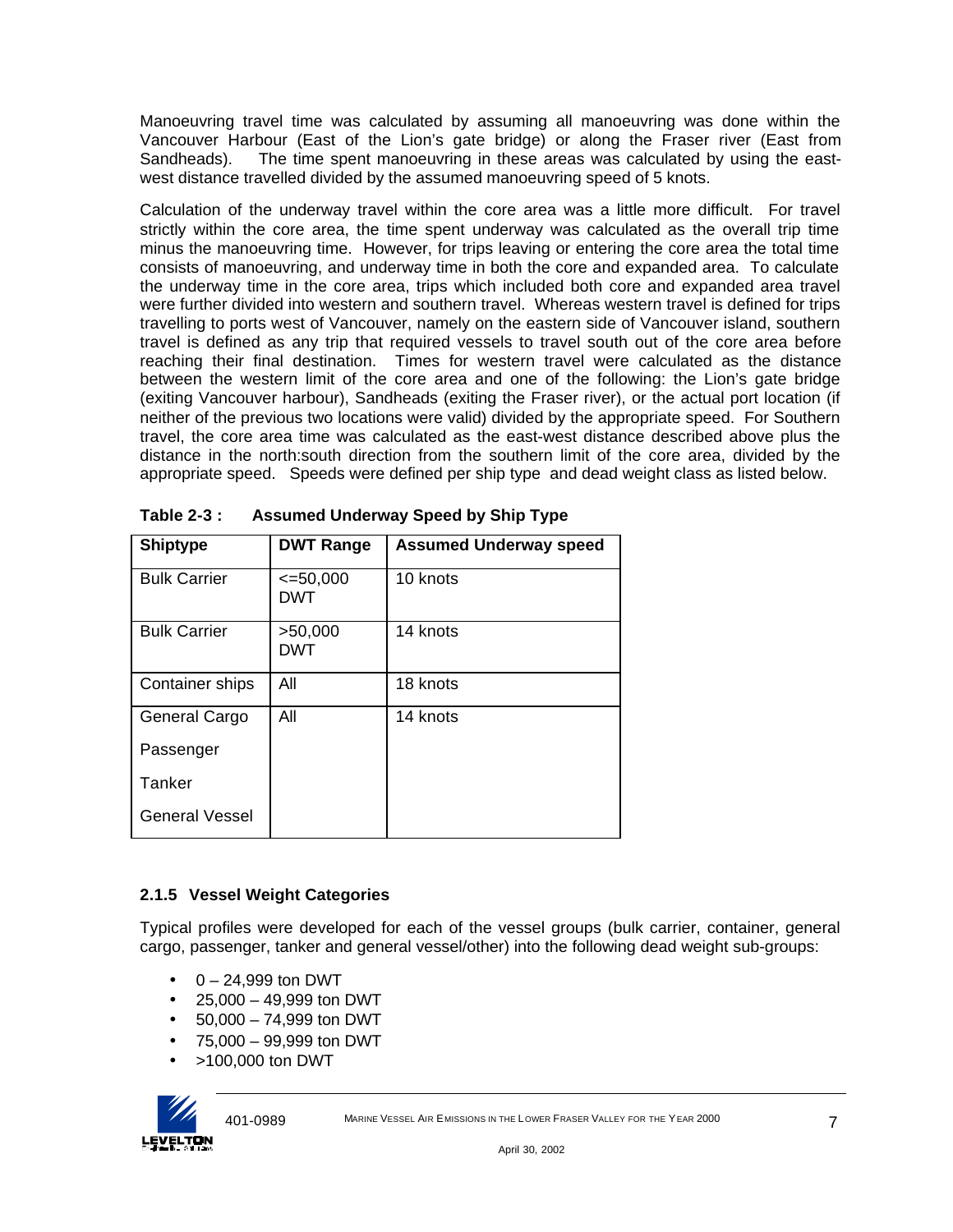# **2.1.6 Load Factors**

Load factors were expected to vary for underway and manoeuvring movements, and between vessel classes for underway movements. The estimated load factors used in this study are shown in Table 2-4.

| <b>Travel Category</b> | <b>Vessel Categories</b>        | Load Factor (%) |
|------------------------|---------------------------------|-----------------|
| Underway               | Bulk Carriers > 50,000 DWT      | 40              |
| Underway               | Bulk Carriers $\leq$ 50,000 DWT | 80              |
| Underway               | All Other Ships                 | 80              |
| Manoeuvring            | All Ships                       | 20              |

**Table 2-4: Estimated Load Factors for Ocean-going Vessels**

## **2.1.7 Emission Factors**

Using the total travel time and average engine power for each vessel class group and dead weight subgroup, the equation for calculating emissions is:

Emission (tonnes) = Average Engine Power (kW) x Total time (h) x Engine Load Factor (%) x Emission Factor (g/kWh) / 10^6 (g/tonne)

While in underway travel, vessels were assumed to be using heavy fuel oil which corresponds to the emission factors provided in Table 2-5. The emission factors used for manoeuvring of oceangoing vessels is listed in Table 2-6.

| <b>Table 2-5:</b> | <b>Emission Factors for Underway Ocean-going Vessels</b> |  |
|-------------------|----------------------------------------------------------|--|
|                   |                                                          |  |

| <b>Pollutants</b>     | <b>Emission Factors</b>          |                                     | <b>Data Source</b>          |
|-----------------------|----------------------------------|-------------------------------------|-----------------------------|
|                       | <b>Kg/tonne fuel</b>             | g/kWh (output)                      |                             |
| CO                    | 7.4                              | 1.6                                 | Lloyd, 1995                 |
| <b>NO<sub>x</sub></b> | 93                               | 18                                  | Lloyd, 1995                 |
| SO <sub>x</sub> *     | 20 x fuel S content (wt.%)<br>49 | 4.2 x fuel S content (wt.%)<br>10.3 | Lloyd, 1995                 |
| <b>VOC</b>            | 2.4                              | 0.5                                 | Lloyd, 1995                 |
| <b>PM</b>             | 7.6                              | 1.5                                 | Lloyd, 1995                 |
| CO <sub>2</sub>       | 3635                             | 757                                 | Lloyd, 1995                 |
| CH <sub>4</sub>       | 0.4                              | $0.07**$                            | <b>IPCC, 1997</b>           |
| $N_2O$                | 0.09                             | $0.02**$                            | <b>IPCC, 1997</b>           |
| NH <sub>3</sub>       | 0.1118                           | $0.35***$                           | Environment<br>Canada, 2001 |

 \* Based on average S content of 2.45% (wt.) determined from analysis of fuel burned by slow speed vessels in the Port of Vancouver vessel testing program (Environment Canada, 1997)

\*\* Conversion based on Lloyd

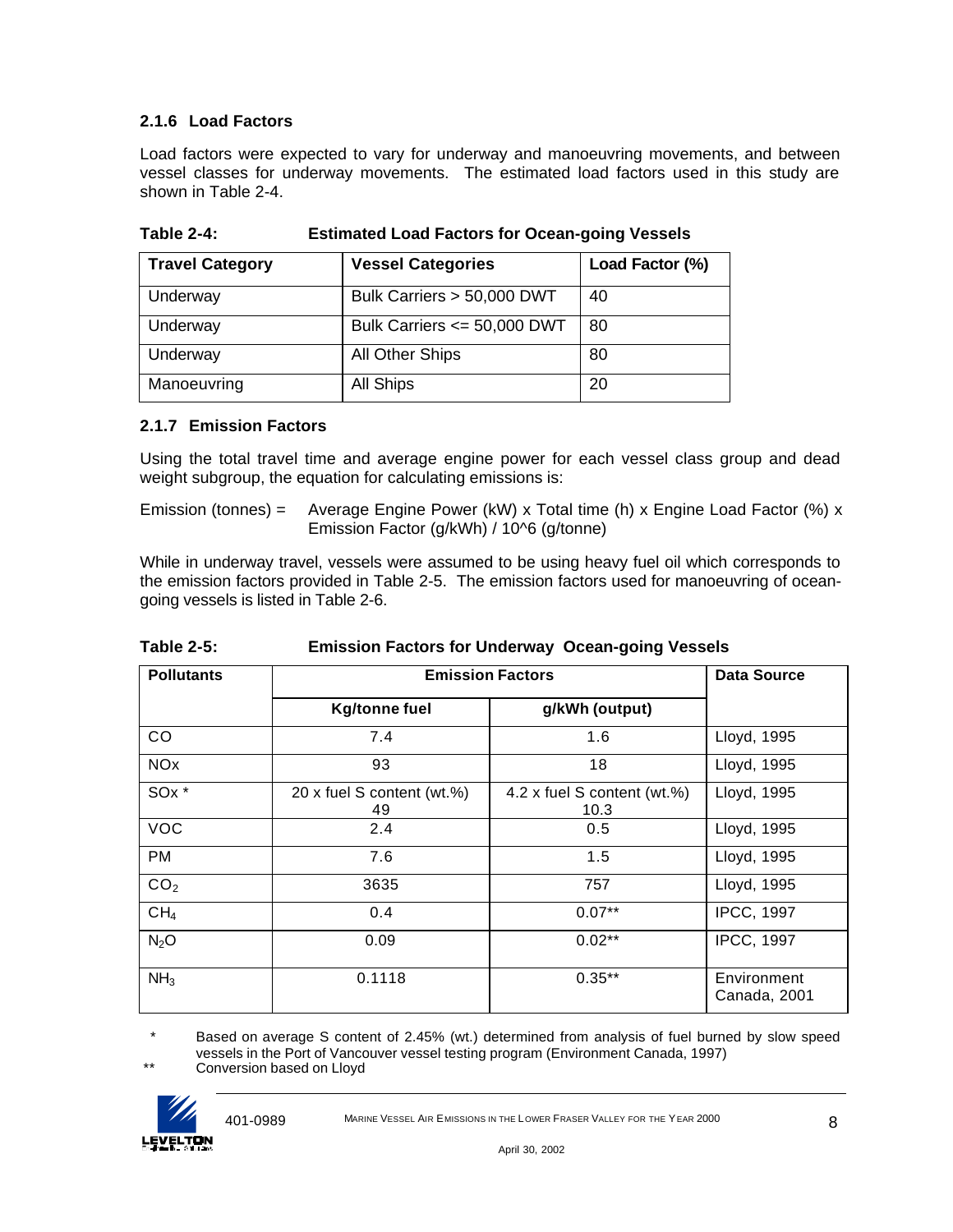| <b>Pollutants</b>                          | <b>Emission Factors</b> |                  |  |
|--------------------------------------------|-------------------------|------------------|--|
|                                            | <b>Kg/tonne fuel</b>    | g/kWh (output)** |  |
| CO                                         | 17.2                    | 3.7              |  |
| <b>NO<sub>x</sub></b>                      | 87.4                    | 18.6             |  |
| SO <sub>x</sub> *                          | 10                      | 2.1              |  |
| <b>VOC</b>                                 | 0.8                     | 0.2              |  |
| <b>PM</b>                                  | 6.4                     | 1.4              |  |
| CO <sub>2</sub>                            | 3212                    | 682              |  |
| CH <sub>4</sub> (IPCC, 1997)               | 0.18                    | 0.04             |  |
| N <sub>2</sub> O (IPCC, 1997)              | 1.18                    | 0.29             |  |
| NH <sub>3</sub> (Environment Canada, 2001) | 0.1118                  | 0.35             |  |

#### **Table 2-6: Emission Factors for Vessel Manoeuvring**

Source: Environment Canada, 1997 unless indicated otherwise

Based on Lloyd's correlation and average S content of 0.5% (wt.) determined from analysis of fuel burned by slow speed vessels in the Port of Vancouver vessel testing program (Environment Canada, 1997)

\*\* Conversion based on Lloyd

#### **2.1.8 Dockside Emissions**

Dockside or hotelling refers to the time a vessel remains in port, typically using on-board generator sets to provide the ship's power needs.

The records of ship movements provided in the Pacific Pilotage database cover departures and arrivals at origin and final destination, i.e., total individual trip times. Data is not readily available to estimate time spent dockside. Thus rather than estimating dockside emissions from actual times, dockside emissions were based on average fuel usage in port, assumed for each vessel category. The fuel use data was collected by a survey of several vessels (summarized in Appendix C) of each of the major classes (container, bulk carrier, and cruise which represent 69% of all vessels, 15% of which are unclassified). The survey collected actual port arrival and departure times as well as fuel on board for an entire trip conducted by a particular ship. The equation used for dockside emission is:

Dockside Emissions = Number of Docksides x Average Fuel Use per Dockside (tonnes) x

#### Dockside Emission Factor (kg/tonne)

The number of trips/records provided by the Pilotage data estimated the number of "docksides". For each trip within the Core Area, it was assumed that there was one dockside and for each trip from the Expanded Area into the Core Area, there was also one dockside. Thus docksides were counted at the time of arrival at a destination of a trip but not before departure, to avoid doublecounting. The average fuel use per dockside for each of the investigated vessel classes is listed in Table 2-7 below. The emission factors used for dockside emissions from auxiliary engines are listed in Table 2-8.

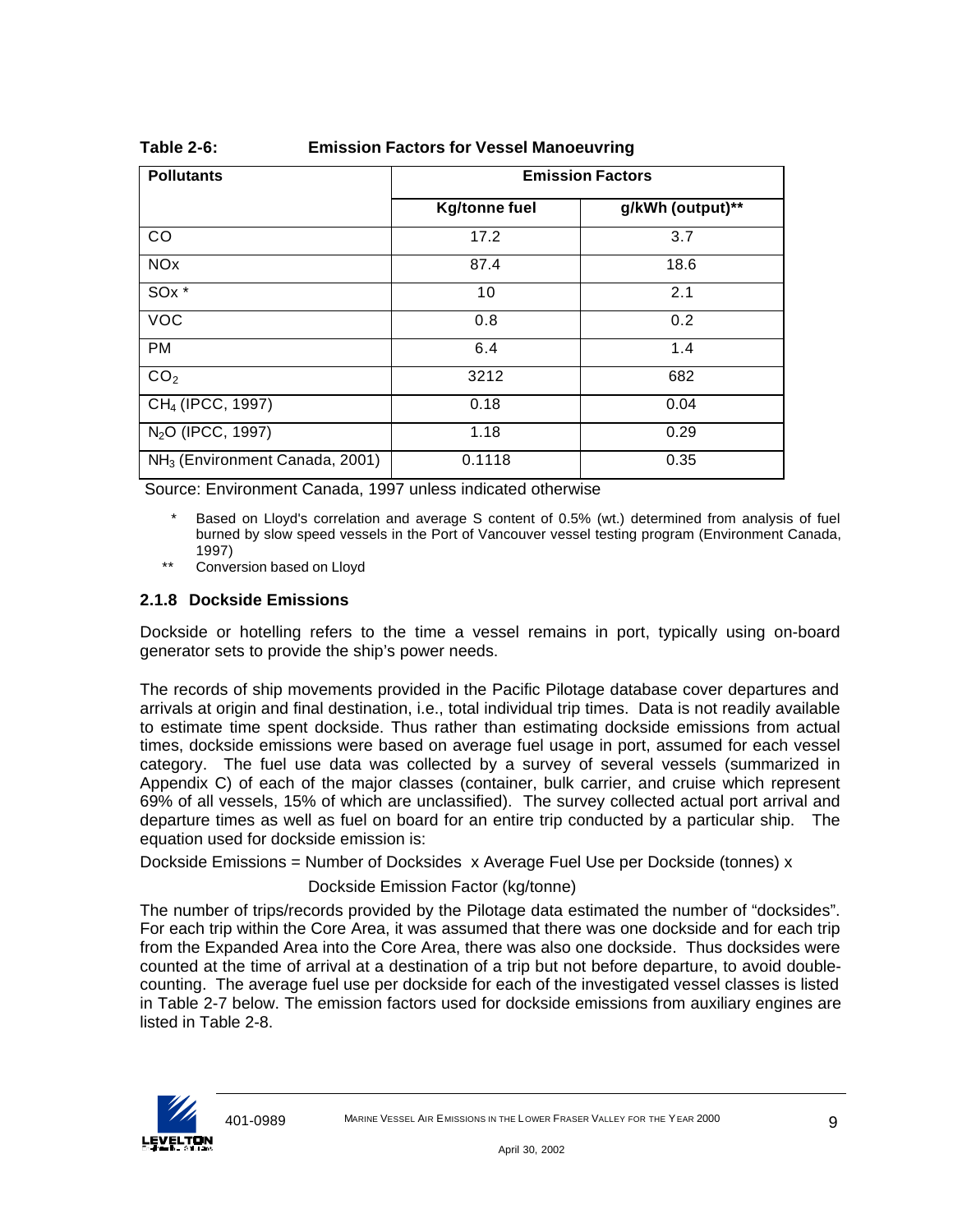| <b>Vessel Class</b>               | Average Fuel use per dockside (tonnes) |               |
|-----------------------------------|----------------------------------------|---------------|
|                                   | <b>Fuel Oil</b>                        | <b>Diesel</b> |
| Bulk Carriers DWT: 0-24,999       | 2.9                                    | 0.6           |
| Bulk Carriers DWT: 25,000-49,999  | 10.7                                   | 1.3           |
| Bulk Carriers DWT: 50,000-74,999  | 12.7                                   | 1.4           |
| Bulk Carriers DWT: 75,000-100,000 | 15.1                                   | 1.0           |
| Bulk Carriers DWT: over 100,000   | 16.5                                   | 1.6           |
| <b>Container Ships</b>            | 12.3                                   | 4.1           |
| <b>Tankers</b>                    | 0.9                                    | 0             |
| Passenger Vessels                 | 11.4                                   | 1.4           |
| General Cargo                     |                                        |               |
| <b>General Vessels</b>            |                                        |               |

**Table 2-7: Dockside Fuel Usage per Vessel for Ocean-going Vessel Classes**

Source: Survey of vessel movement and fuel on board by F. McCague, Appendix B

| <b>Table 2-8:</b> | <b>Emission Factors for Auxiliary Engines</b> |
|-------------------|-----------------------------------------------|
|-------------------|-----------------------------------------------|

| <b>Pollutants</b>                          | <b>Emission Factors (kg/tonne fuel)</b> |                 |
|--------------------------------------------|-----------------------------------------|-----------------|
|                                            | <b>Diesel</b>                           | <b>Fuel Oil</b> |
| CO                                         | 4.7                                     | 4.7             |
| <b>NOx</b>                                 | 53.4                                    | 53.4            |
| SO <sub>x</sub> *                          | 2.6                                     | 49              |
| <b>VOC</b>                                 | 2.0                                     | 2.0             |
| <b>PM</b>                                  | 6.3                                     | 6.3             |
| CO <sub>2</sub>                            | 3146                                    | 3681            |
| CH <sub>4</sub> (IPCC, 1997)               | 0.18                                    | 0.4             |
| N <sub>2</sub> O (IPCC, 1997)              | 1.18                                    | 0.09            |
| NH <sub>3</sub> (Environment Canada, 2001) | 0.006                                   | 0.006           |

Source: Environment Canada, 1997 unless indicated otherwise

 \* Based on Lloyd's correlation and average S content of 0.13% (wt.) in marine diesel fuel supplied by local marketing companies (S content ranges from 0.03 to 0.31%)

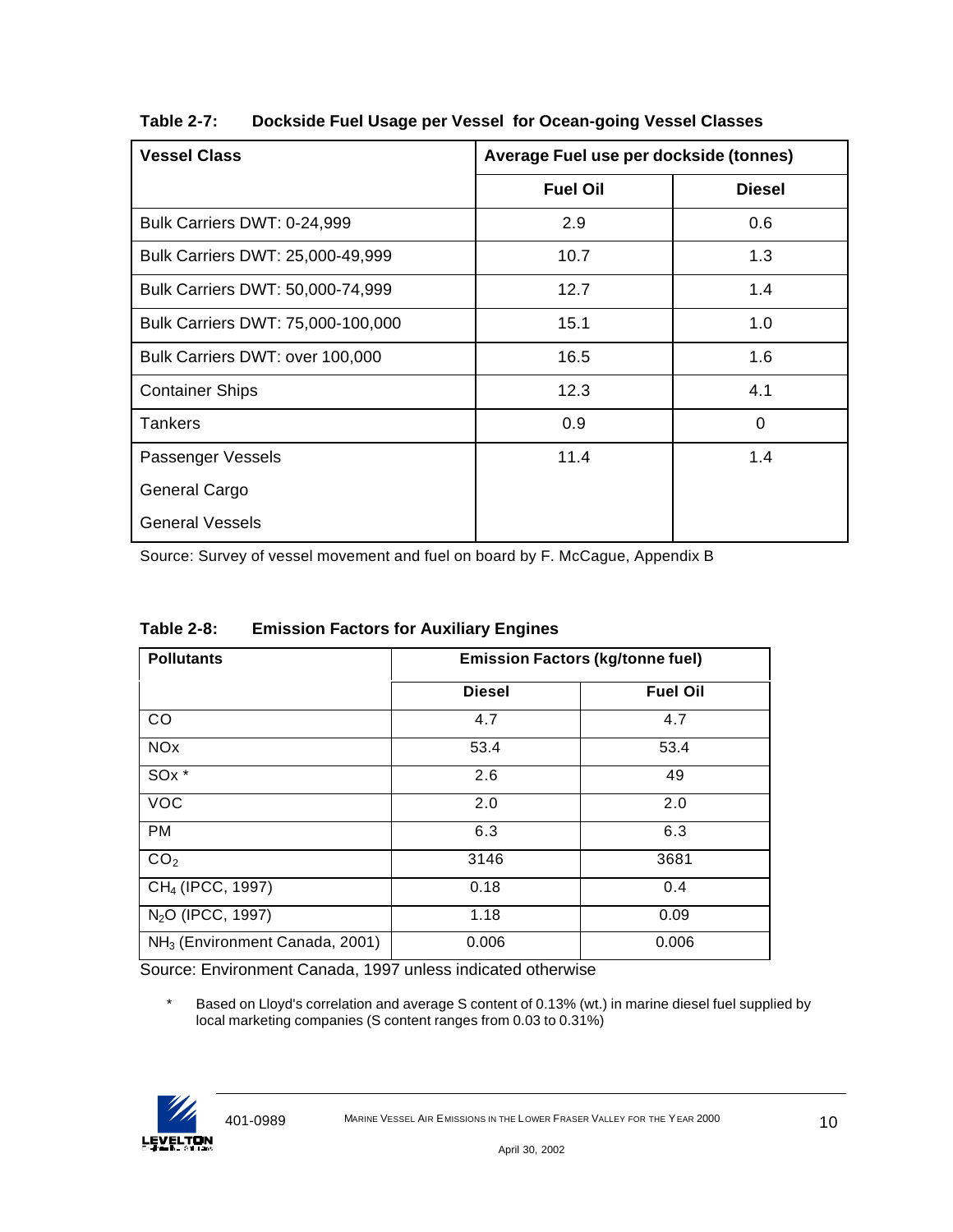# **2.2 HARBOUR VESSELS**

Harbour vessels include tugboats/towboats, work boats/crewboats and charter boats.

## **2.2.1 Workboats and Tugboats**

The Annual Pacific Coast Tug and Workboat directory (Progress, 2001) for 2002 was used as a basis for determining the engine rating, area of operation, and total number of work boats and tugboats in operation. Area designations were determined based on whether the office address for each company was located within the Core or Expanded Area. The listings were then divided into 3 classes, each having its own assumed hours of operation and power load as listed in Table 2-9. Emission factors used for each pollutant are listed in Table 2-10.

In order to separate the overall emissions into Core or Expanded Area, workboats were assumed to travel in the area surrounding the company address. By segregating by address the total listing of 483 boats from the workboat directory is decreased to 262 boats with addresses in the core area. Of these 262 boats, 204 have addresses in either Richmond, Vancouver, North Vancouver or West Vancouver and are assumed to travel outside of the Core Area regularly.

One such company provided a list of their workboats per area of travel, which showed that 60% of their fleet travelled almost entirely within the Core Area. This 60% Core Area travel for assumption from one company was thus applied to all of the 204 boats operating from coastal/Vancouver locations providing 122 (204x60%) workboats assumed to work mainly in core area. The remaining 58 (262-204) boats with Core Area addresses further East in the Lower Fraser Valley were assumed to work 100% in the Core Area, mainly along the Fraser River or within the Burrard Inlet. Thus the total number of workboats (180) assumed to travel in the Core Area was the sum of boats working in the harbour and river (58) plus the percent of the coastal tugs which remain in the Core Area (122). Divided by the total number of workboats provides an estimate of 37% of workboats in the Core Area, which was conservatively rounded up to assume that 40% of the actual operation occurs within the Core Area.

Emissions for each class were calculated by the formula:

Work/Tug boat Emission = Average Power (kW) x Operation time (h/year) x Power Load (%)

x Number of vessels x Emission Factor (g/kWh)

| <b>Vessel Class</b>                                                      | Number of<br><b>Vessels</b> | <b>Average Power</b><br>(hp) | <b>Operation time</b><br>(h/year) | <b>Power Load</b> |
|--------------------------------------------------------------------------|-----------------------------|------------------------------|-----------------------------------|-------------------|
| Barge                                                                    | 33                          | 2,171                        | 2,500                             | 30%               |
| Small vessel<br>(Patrol, rescue, work<br>boats, water taxis,<br>$etc.$ ) | 145                         | 300                          | 2,000                             | 30%               |
| Tug                                                                      | 319                         | 978                          | 4,000                             | 60%               |

**Table 2-9: Vessel Classes and assumed factors for Harbour Workboats and Tugboats**

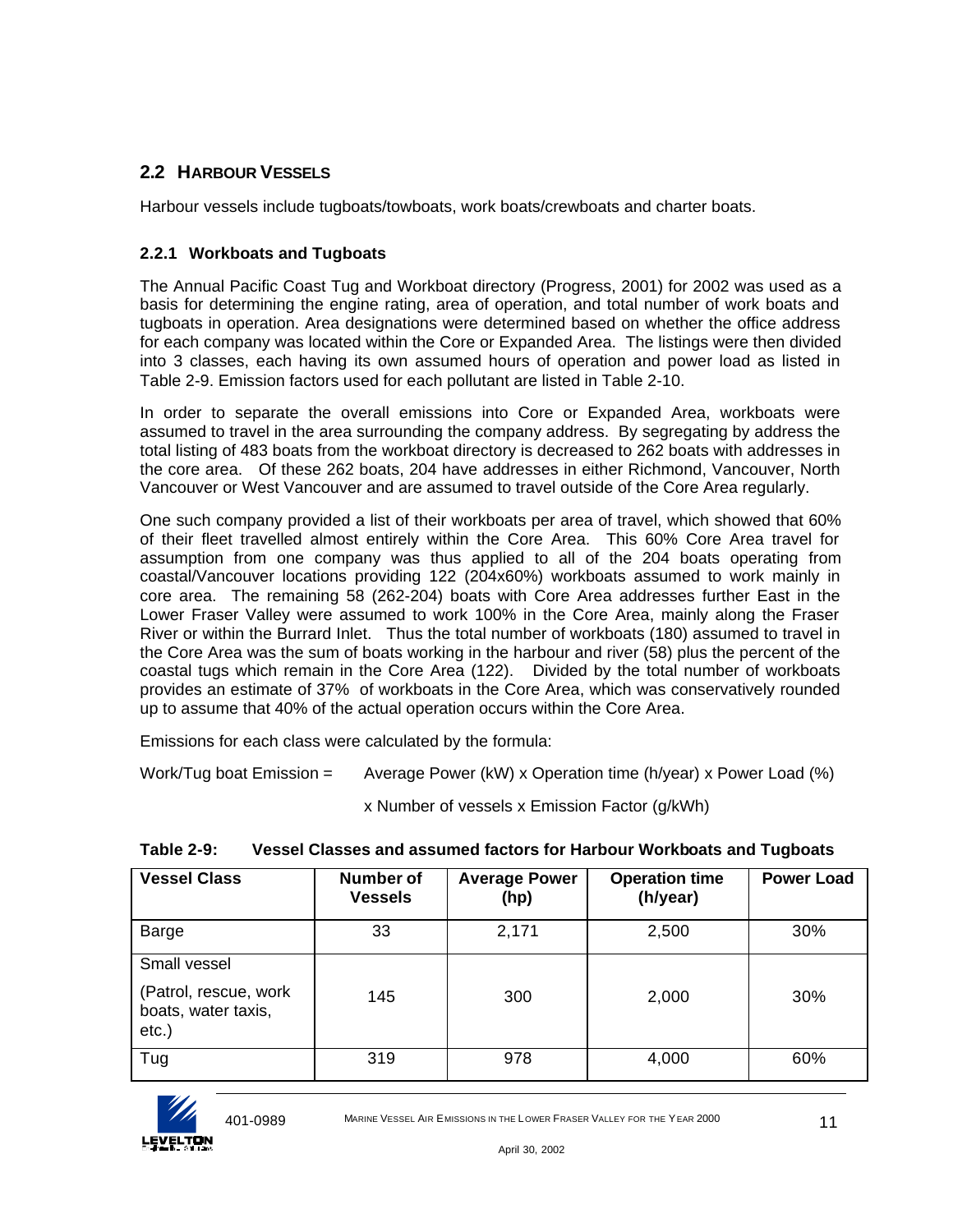| <b>Pollutants</b>     | <b>Emission Factors</b>    |                             | <b>Data Source</b>           |
|-----------------------|----------------------------|-----------------------------|------------------------------|
|                       | <b>Kg/tonne fuel</b>       | g/kWh (output)              |                              |
| CO.                   | 7.4                        | 1.6                         | Lloyd, 1995                  |
| <b>NO<sub>x</sub></b> | 60.6                       | 12                          | Lloyd, 1995                  |
| SO <sub>x</sub> *     | 20 x fuel S content (wt.%) | 4.2 x fuel S content (wt.%) | Lloyd, 1995                  |
|                       | 2.6                        | 0.55                        |                              |
| <b>VOC</b>            | 2.4                        | 0.5                         | Lloyd, 1995                  |
| <b>PM</b>             | 1.2                        | 0.2                         | Lloyd, 1995                  |
| CO <sub>2</sub>       | 3635                       | 757                         | Lloyd, 1995                  |
| CH <sub>4</sub>       | 0.4                        | $0.05***$                   | <b>IPCC, 1997</b>            |
| N <sub>2</sub> O      | 0.09                       | $0.02**$                    | <b>IPCC, 1997</b>            |
| NH <sub>3</sub>       | 0.06                       | $0.01**$                    | Environment<br>Canada, 2001b |

**Table 2-10: Emission Factors for Harbour Vessels**

Based on average S content of 0.13% (wt.) in marine diesel fuel supplied by local marketing companies (S content ranges from 0.03 to 0.31%)

\*\* Conversion based on Lloyd

## **2.2.2 Charter Vessels**

Using a combination of the listings provided in the Chartering '99 directory (Drost, 2000) and the information provided by individual chartering companies, a database of charterboats was created as a sample of the overall total. The sample consisted of 193 boat listings with a range of supplied information, and 31 companies. The yellow pages, internet, and other resources were used to estimate a total of 394 charterboat companies within the province ranging from fishing boats and sail boats to large passenger charters. As with the work boats, the mailing address of each company was used to assume the location of the charter boat homeport, and only those inside the Core Area were used. As for total number of boats, it was assumed that all of the major charter companies, having 10-25 boats were sufficiently large enough to afford advertising such that they had already been accounted for. For the remaining companies it was assumed that 75% operate only 1 boat and 25% operate 3 boats. The total number of boats was estimated to be 187.

To calculate the emissions from the charter boat segment of marine vessels the following equation was used for each of 3 different size ranges:

Charter boat emissions = Number of vessels x Assumed Engine Power (kW) x Power Load (%) x Operation time (h/year) x Portion of time in Core Area (%) x Emission Factor (g/kWh)

The emission factors used were the same as those applied to the work boats as listed in Table 2-10. The sampling of charter boats provided the distribution of boats within the 3 different engine sizes listed in Table 2-11 and the following assumptions that were then applied to the entire fleet.

- 36% sail, 64% power (sailboats were not counted)
- ∗ operate 450 h/year
- ∗ 85% of time spent in Core Area (for those boats belonging to companies with addresses within the Core Area)
- ∗ 40% power load

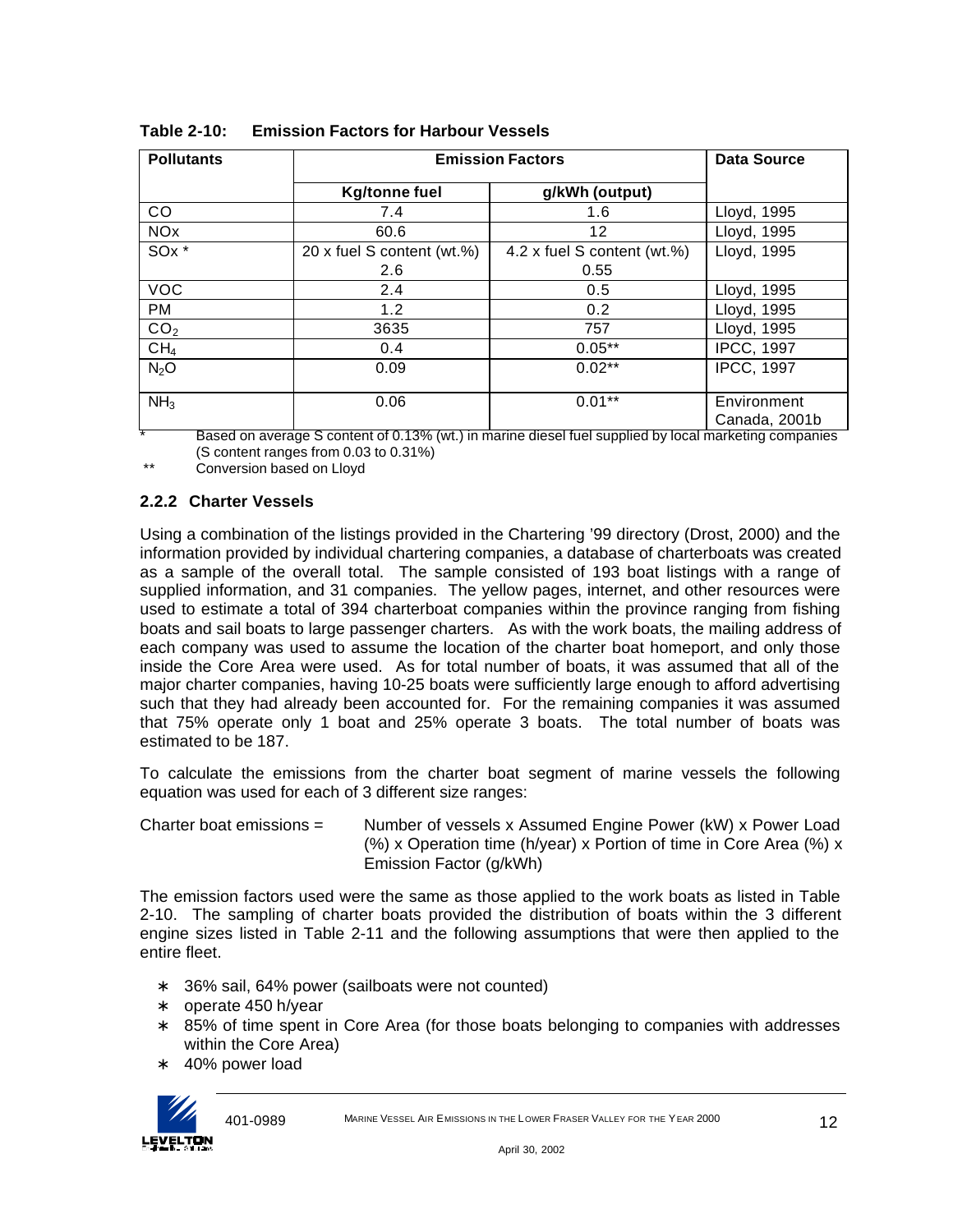| Length   |      | <b>Engine Assumed</b> | <b>Portion of Total</b> |
|----------|------|-----------------------|-------------------------|
| Ft       | hp   | KW                    | fleet                   |
| $0 - 49$ | 300  | 221                   | 79.3%                   |
| 50-100   | 950  | 699                   | 15.3%                   |
| Over 100 | 1400 | 1030                  | 5.3%                    |

**Table 2-11: Distribution of Charter Boats**

# **2.3 FERRIES**

Table 2-12 summarises the vessel population of all ferries in the Core Area.

**Table 2-12: Vessel Count for all Ferries within the LFV**

| Company                         | <b>Number of Vessels</b><br><b>Operating Within the Core</b><br><b>Study Area</b> | <b>Service Type</b> |
|---------------------------------|-----------------------------------------------------------------------------------|---------------------|
| <b>B.C. Ferries</b>             | 24                                                                                | Vehicle/passenger   |
| <b>SeaBus</b>                   |                                                                                   | Passenger           |
| Aquabus                         | 10                                                                                | Passenger           |
| <b>Granville Island Ferries</b> |                                                                                   | Passenger           |
| <b>Albion Ferry</b>             |                                                                                   | Vehicle/passenger   |
| <b>Barnston Island Ferry</b>    |                                                                                   | Vehicle/passenger   |

## **2.3.1 Emission Factors and Base Quantities**

Pollutant specific emission factors for underway-medium speed vessels, developed by Lloyd (1995) and others, are shown in Table 2-13. These factors were applied to the above fuel quantities to obtain ferry emission estimates for year 2000 for all ferries including B.C. Ferries for underway emissions only.

|                                  |                              | <b>NOx</b>      | $\mathbf{CO}$ | <b>VOC</b>      | <b>PM</b>              |                          |
|----------------------------------|------------------------------|-----------------|---------------|-----------------|------------------------|--------------------------|
| <b>Emission</b><br><b>Factor</b> | <b>Diesel</b><br>[Kg/T]      | 60.64           | 7.4           | 2.4             | 1.2                    |                          |
|                                  | <b>Gasoline</b><br>[g/HP-Hr] | 5.4             | 151           | 9.1             | 0.07                   |                          |
|                                  |                              | CO <sub>2</sub> | $N_2$ O       | CH <sub>4</sub> | NH <sub>3</sub>        | SO <sub>x</sub>          |
| <b>Emission</b><br><b>Factor</b> | <b>Diesel</b><br>[Kg/T]      | 3,170           | 1.16          | 0.17            | 0.006                  | $20$ (% $S$ <sup>*</sup> |
|                                  | <b>Gasoline</b><br>[g/L]     | 2360            | 0.06          | 1.3             | 0.00267<br>[Kg/engine] | $***$                    |

\* Where sulphur content varies with Ferry Company

\*\* SO<sub>2</sub> emissions are assumed to be 2x the S emissions (%wt) based on fuel consumption.

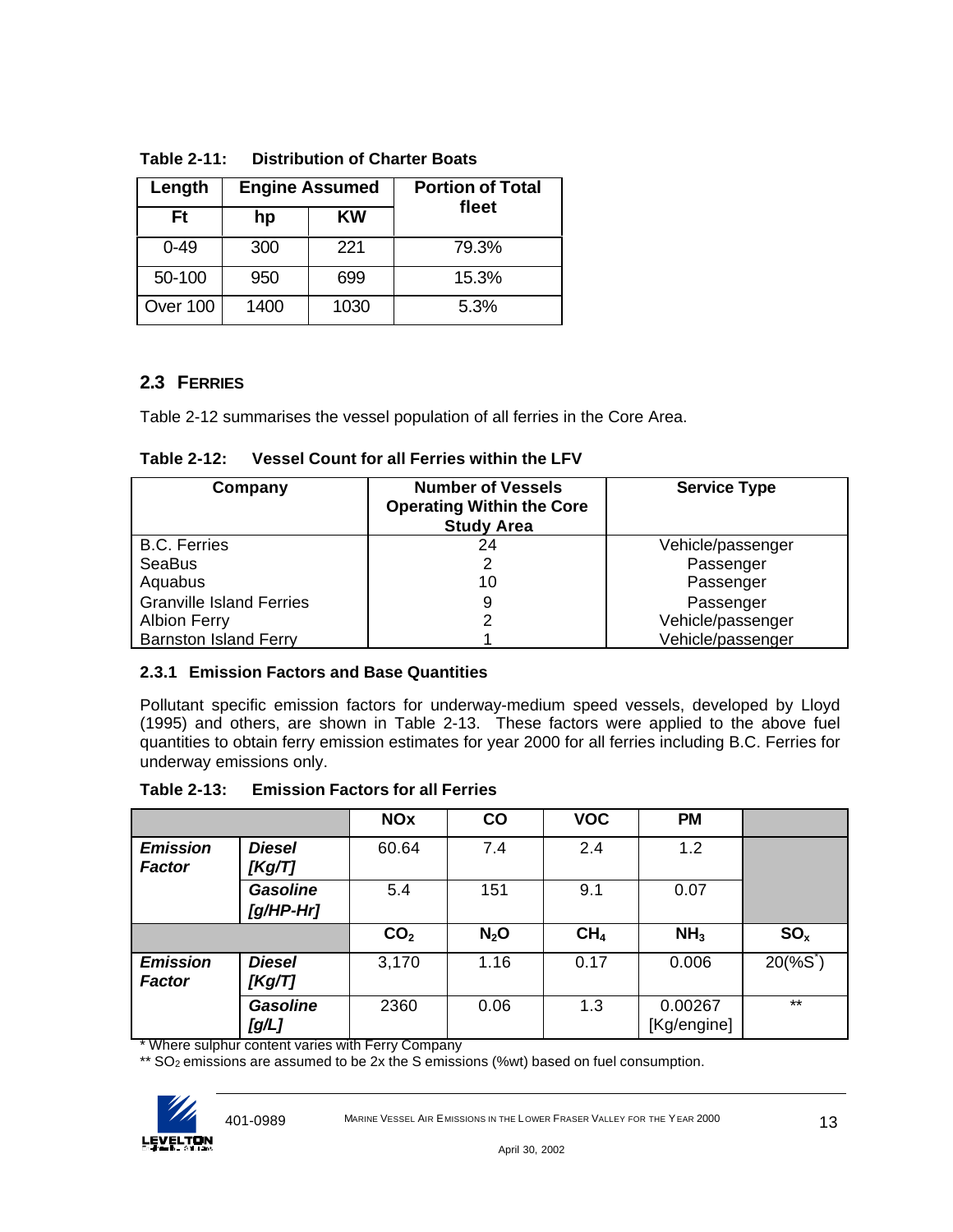With the exception of BC Ferries, requests for available 2000 ferry fuel use and vessel statistics were made and compiled for all other ferry companies within the Core Area. These requests include fuel use for each vessel and the fuel sulphur content as well as vessel specific data shown below for each ferry company. Due to the very slight contribution of the "other" ferry companies to the total emissions within the LFV, a breakdown of the emissions by movement type was not completed. Therefore, although the power rating information was provided by most of the other ferry companies, it was not considered in the calculations. The emissions were calculated based on fuel consumption using underway emission factors only.

# **2.3.2 B.C Ferries**

The entire fleet of B.C. Ferries accounts for up to 40 vessels in total. However, only 24 of these vessels travel within the Core Area on 6 of the 25 routes covered by B.C. Ferries. Moreover, some of these routes are not entirely within the Core Area requiring a calculation of the fraction of travel to allocate the proportion of emissions within the core study area. Three ferry terminals fall within the boundary, namely: Horseshoe Bay, Tsawwassen, and Bowen Island.

Table 2-14 shows the fractions used for each route within the LFV. The source of these fractions is the 1993 emission inventory for which B.C. Ferries provided the length of trip within the LFV and the total length of trip.

| Route #                   | Portion <sup>o</sup> of Service<br><b>Emissions</b> |
|---------------------------|-----------------------------------------------------|
| 1 Tsawwassen/Swartz Bay   | 7.2%                                                |
| 2 Horseshoe Bay/Nanaimo   | 26.1%                                               |
| 3 Horseshoe Bay/Langdale  | 71.4%                                               |
| 8 Horseshoe Bay/Snug Cove | 100%                                                |
| 9 Tsawwassen/Gulf Islands | 6.7%                                                |
| 30 Nanaimo/Tsawwassen     | 32.4%                                               |

**Table 2-14: Fraction of B.C. Ferries Trip within the LFV by Route**

 $*$  portion = (Length of trip in LFV)/(Total length of trip)

B.C. Ferries undertook an independent emissions study of their fleet for the year 2000 that was provided to Levelton for the purpose of this study, along with fuel consumption data for the calculation of the emissions not considered in their study. However, the results provided were based on the fact that the entire volume of fuel on each route is consumed during underway travel. These conservative (for the most part) results therefore required adjustment to provide a more realistic representation of emissions from the B.C. Ferries fleet. Accordingly, a breakdown of the fuel consumed per route was assumed in terms of dockside, manoeuvring and underway movement using appropriate emission factors and/or fractions. This type of breakdown was not done for the greenhouse gases.

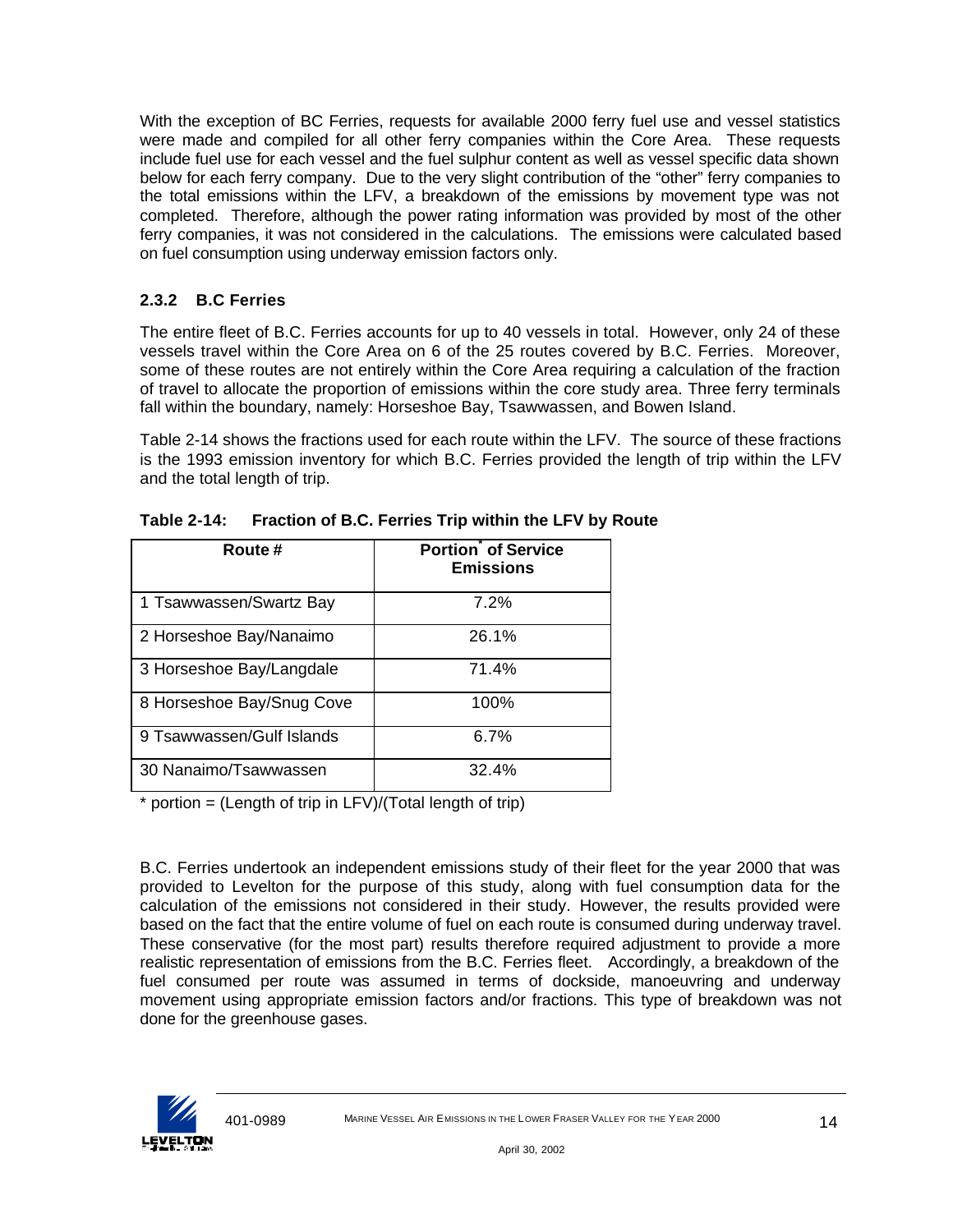The load factors applied in calculating emissions from B.C. Ferries are shown in Table 2-15. These were required when no other information was available in terms of specific emission factors (for the different power ratings for idling, manoeuvring and underway).

**Table 2-15: Load Factors for B.C. Ferries**

| l Dockside   | 0 2 |
|--------------|-----|
| Manoeuvering | 0.4 |
| Underway     | 0.8 |

B.C. Ferries also included lay-up emissions separately. Lay-up emissions are those that occur whilst ships are being repaired (i.e. not in service). They occur mostly within the LFV at Deas Dock in Richmond. Of the six docks at which lay-up emissions are generated, 3 are within the core study area. Based on discussion with BC Ferries, it was assumed that 80% of total lay-up emissions from the entire B.C. Ferries fleet occurs within the LFV. Once again, B.C. Ferries assumed the lay-up emissions to occur entirely at the underway power level. An adjustment was required to calculate lay-up emissions at 90% dockside and 10% manoeuvring power levels based on discussion with B.C. Ferries. The calculations applied to both in service and lay-up emissions are explained below and the results are sub-sectioned into the three power levels shown in Table 3.1.

# *2.3.2.1 Calculation of Dockside Emissions for B.C. Ferries*

Table 2-16 shows the dockside emission factors for B.C. Ferries developed by Environment Canada shown in the "B.C. Ferries Emissions Test Program" (1998) report.

| Pollutant       | BCFC Factors* [Kg/T] |
|-----------------|----------------------|
| NO <sub>x</sub> | 72.1                 |
| CO              | 8.2                  |
| NH <sub>3</sub> | 0.006                |
| <b>PM</b>       | 3.7                  |

**Table 2-16: Main Engine Dockside Emission Factors for B.C. Ferries**

\* source "B.C. Ferries Emissions Test Program", Environment Canada, 1998

The calculation of dockside emissions differed from pollutant to pollutant. Depending on whether there was an available dockside emission factor (shown in Table 2-16 above), the following equation was used:

*Dockside emissions = Total fuel consumption x Emission factor x fraction of time Where;*

*Total fuel consumption ® provided by B.C. Ferries (year 2000)*

*Emission Factor ® shown in Table 2-16*

*Fraction of time ® assumed for each route (see Table 2-17)*

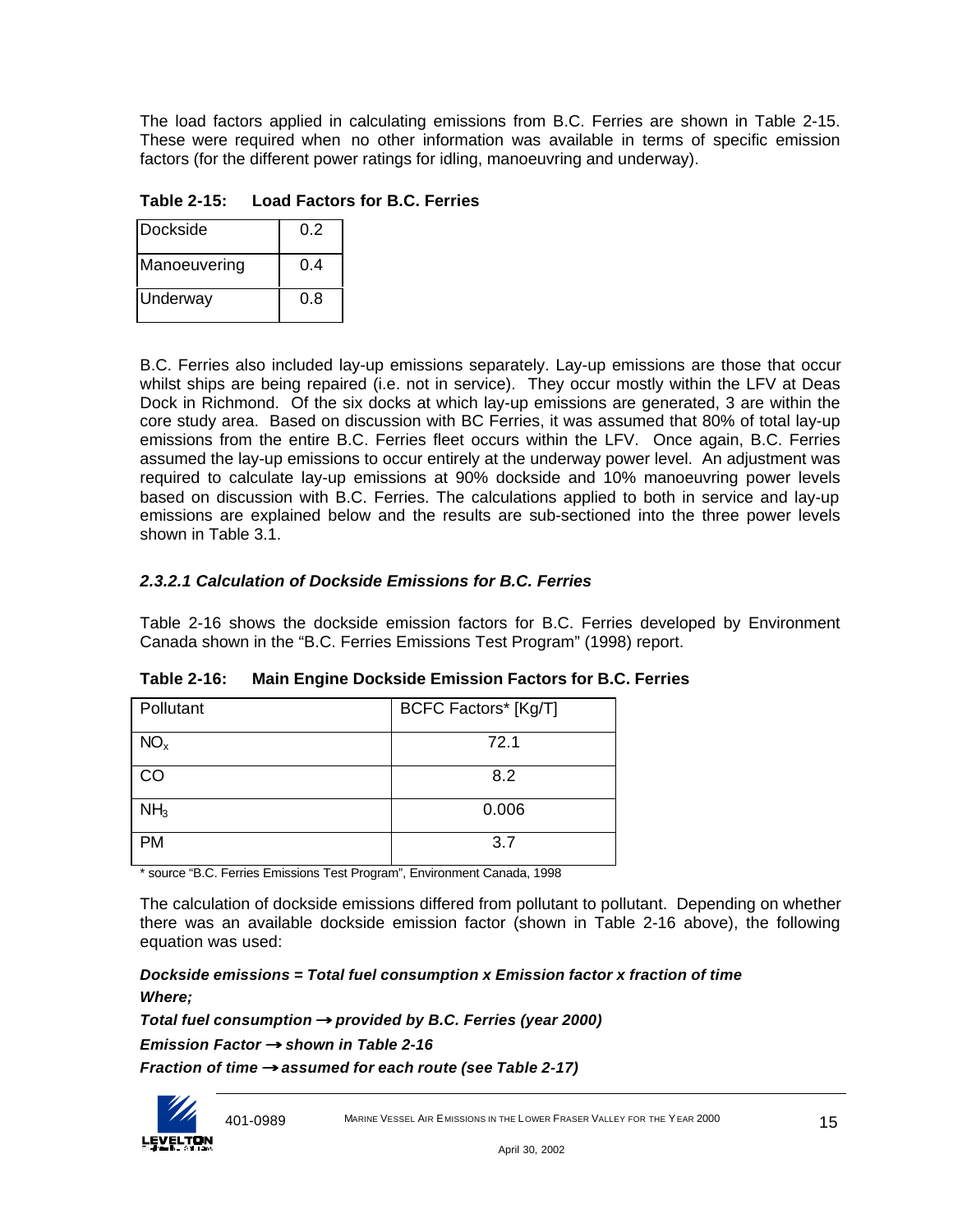A profile was assumed for each route in terms of fraction of time spent at each power (load) level. These are shown in table 2-17 below.

**Table 2-17: Fraction of Time Spent at each Power Level for all B.C. Ferries Routes Within the LFV**

|             | Route 1 | Route 2          | Route 3 | Route 8 | Route 9 | Route 30 |
|-------------|---------|------------------|---------|---------|---------|----------|
| Dockside    | 0.2     | 0.2 <sub>0</sub> | 0.1     | 0.2     | 0.2     | 0.2      |
| Maneuvering | 0.1     | 0.1              | 0.1     | 0.1     | 0.1     | 0.1      |
| Underway    | 0.7     | 0.7              | 0.8     | 0.7     | 0.7     | 0.7      |

The emissions from the pollutants without available dockside emission factors had to be calculated based on the equation below:

#### *Dockside Emission = Underway Emissions (assumed at 100% underway) x dockside load factor/underway load factor x fraction of time at dockside power level*

This calculation is based on the assumption that there is a linear relationship between power rating and fuel consumption.

## *2.3.2.2 Calculation of Manoeuvring Emissions for B.C. Ferries*

The manoeuvring emissions for B.C. Ferries were calculated in one of two ways. Fractions were available relating manoeuvring emissions to underway emissions for medium speed engines from the "Marine Exhaust Emissions Research Program" (Lloyds Register, 1995). The fractions were only available for HC, CO and  $NO<sub>x</sub>$  since " From the emission profiles recorded, it was apparent that HC, CO and NO<sub>x</sub> emission concentrations were *principally* related to engine load and speed." (Lloyds Register, 1995). These factors are shown in table 2-18 below.

## **Table 2-18: Manoeuvring/Underway Fractions for B.C. Ferries\***

|                                              | HС  |     |     |
|----------------------------------------------|-----|-----|-----|
| Ratio of Manoeuvring /<br>Underway emissions | 1.5 | 3.8 | ი ი |

\* Source: Lloyds Register (1995) – Standardized for time and fuel consumption

Since these factors have been standardized for fuel consumption as well as for time, there was no need to incorporate the power rating in the calculation for the pollutants listed above. The calculation used was:

#### *Manoeuvring Emissions = [Fraction (table 2-18)]\*[Emission assumed at 100% underway]\*[fraction of time spent at Manoeuvring power level]*

The emissions for the pollutants not listed above were calculated based on the fraction of manoeuvering power rating over underway (shown in Table 2-18 above) as well as the portion of time spent at this power level. The base quantity used was the emissions based on 100% underway emissions (as provided by BC Ferries).

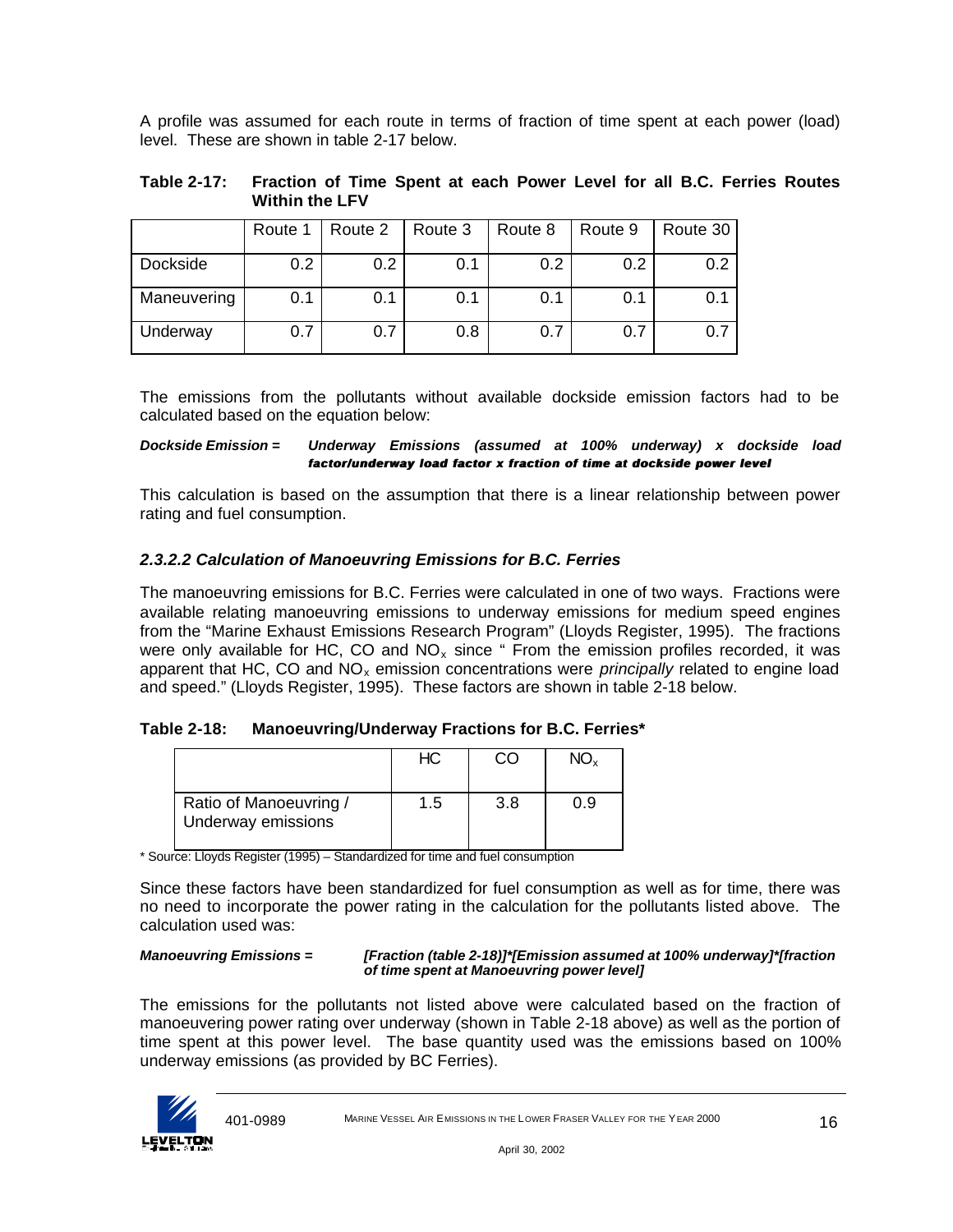# *2.3.2.3 Calculation of Underway Emissions for B.C. Ferries*

The underway emissions required a straightforward change to the original results that were based on the assumption that 100% of the fuel consumed was at the underway power level. The calculation was the portion of time spent at this power level (underway) multiplied by the original value directly.

# **2.3.3 SeaBus**

The SeaBus is operated by the Greater Vancouver Transportation Authority (GVTA), and runs between Lonsdale Quay in North Vancouver and the Waterfront terminal at the foot of Granville Street in Vancouver. The data shown in Table 2-19 was provided by SeaBus.

| <b>Specification</b>                            | <b>Value</b>                             |
|-------------------------------------------------|------------------------------------------|
| Total Fuel Consumption for the year 2000        | 1,000,000 L of #2 diesel (0.05% S)       |
| Number of Vessels                               | 2                                        |
| Primary engines                                 | 1400 HP                                  |
| Auxiliary engines                               | 360 HP                                   |
| 15<br>during<br>Approximate power level<br>used | 80% for 7 minutes                        |
| minute trip                                     | 50% for 5 minutes                        |
|                                                 | 10% for 3 minutes                        |
| Hours of Operation (per year)                   | 10,500 Hrs - 10,800Hrs (total)           |
| Trip frequency                                  | 15 mins (Mon-Sat, 6am-7pm)               |
|                                                 | 30 mins (Mon-Sat, 7pm-1am)               |
|                                                 | 30 mins (Sun & Hol, 8am - 11:30pm)       |
|                                                 | 15 mins (Sun & Hol, Jul-Sep, 10am – 6pm) |

**Table 2-19: SeaBus Fuel and Vessel Data**

\* Used for temporal profile only

# **2.3.4 Aquabus/Granville Island Ferries**

The Aquabus and Granville Island Ferry companies run between Granville Island, Hornby Street in downtown Vancouver, Yaletown, Stamps Landing and Science World. Both ferries run year round. Table 2-20 shows the specifications provided from each company.

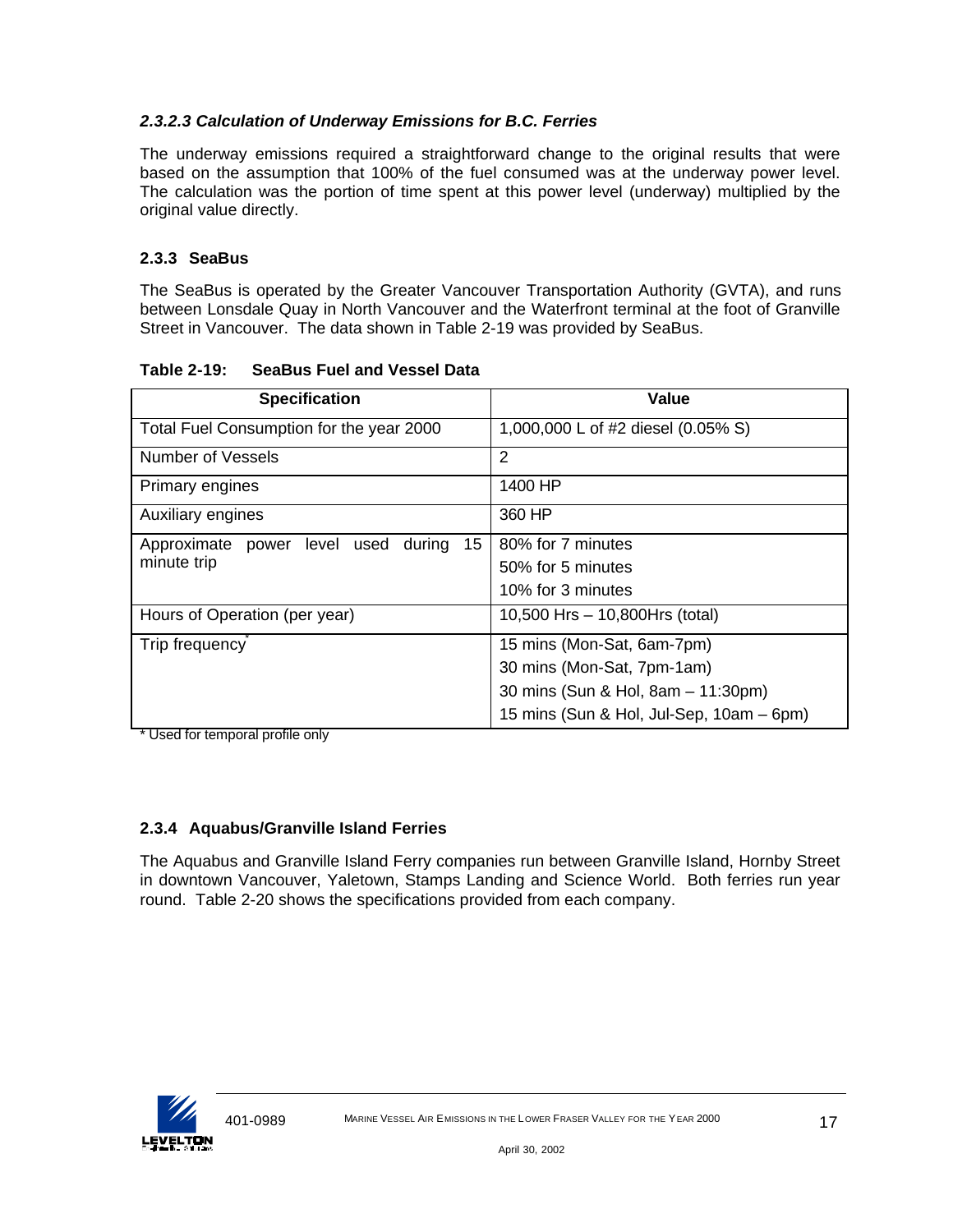| <b>Aquabus Ferries</b>          |                                                                    | <b>Granville Island Ferries</b> |                                                         |  |
|---------------------------------|--------------------------------------------------------------------|---------------------------------|---------------------------------------------------------|--|
| <b>Specification</b>            | Value                                                              | <b>Specification</b>            | Value                                                   |  |
| # of vessels                    | 9-Diesel<br>1-Gasoline                                             | # of vessels                    | 8-Diesel<br>1-Electric $(n/a)$                          |  |
| <b>Fuel Consumption</b>         | 40,000L Diesel<br>2000L Gasoline                                   | <b>Fuel Consumption</b>         | 47,000L- Diesel                                         |  |
| <b>Sulfur Content</b>           | 0.5% in Diesel<br>0.015% in Gasoline                               | <b>Sulphur Content</b>          | 0.5%                                                    |  |
| Hours of Operation              | 30,000 Hrs (Total)                                                 | Hours of Operation              | 44,300 Hrs (Total)                                      |  |
| Approximate power<br>level used | $-50\%$ power for 25%<br>of time<br>-100% power for 75%<br>of time | Approximate power<br>level used | -30% of time at idle<br>$-70\%$ of time at 60%<br>power |  |
| Power rating                    | Diesel (20HP-35HP)<br>Gasoline (9.9HP)                             | Power rating                    | 18HP-29HP                                               |  |

**Table 2-20: Aquabus and Granville Island Fuel and Vessel Data**

\* The emissions from the electric powered vessel are considered to be negligible in terms of exhaust emissions and are therefore not considered in this inventory.

# **2.3.5 Albion Ferry**

The Albion Ferry is operated by Fraser River Marine Transportation, a subsidiary of the Greater Vancouver Transportation Authority. It runs approximately 21 hours per day across the Fraser River between Fort Langley and River Road in Maple Ridge. Table 2-21 shows the data on the vessels used.

| <b>Table 2-21:</b> | <b>Albion Ferry Fuel and Vessel Data</b> |
|--------------------|------------------------------------------|
|--------------------|------------------------------------------|

| <b>Specification</b>         | Value                  |
|------------------------------|------------------------|
| # of vessels                 | 2                      |
| <b>Fuel Consumption</b>      | 553,176L of Diesel     |
| <b>Sulphur Content</b>       | 0.05%                  |
| Hours of Operation           | Approx.10,000 Hrs      |
| Approximate power level used | -Idle for 40% of time  |
|                              | -75% power 60% of time |
| Power rating                 | 2 engines at 325 HP    |

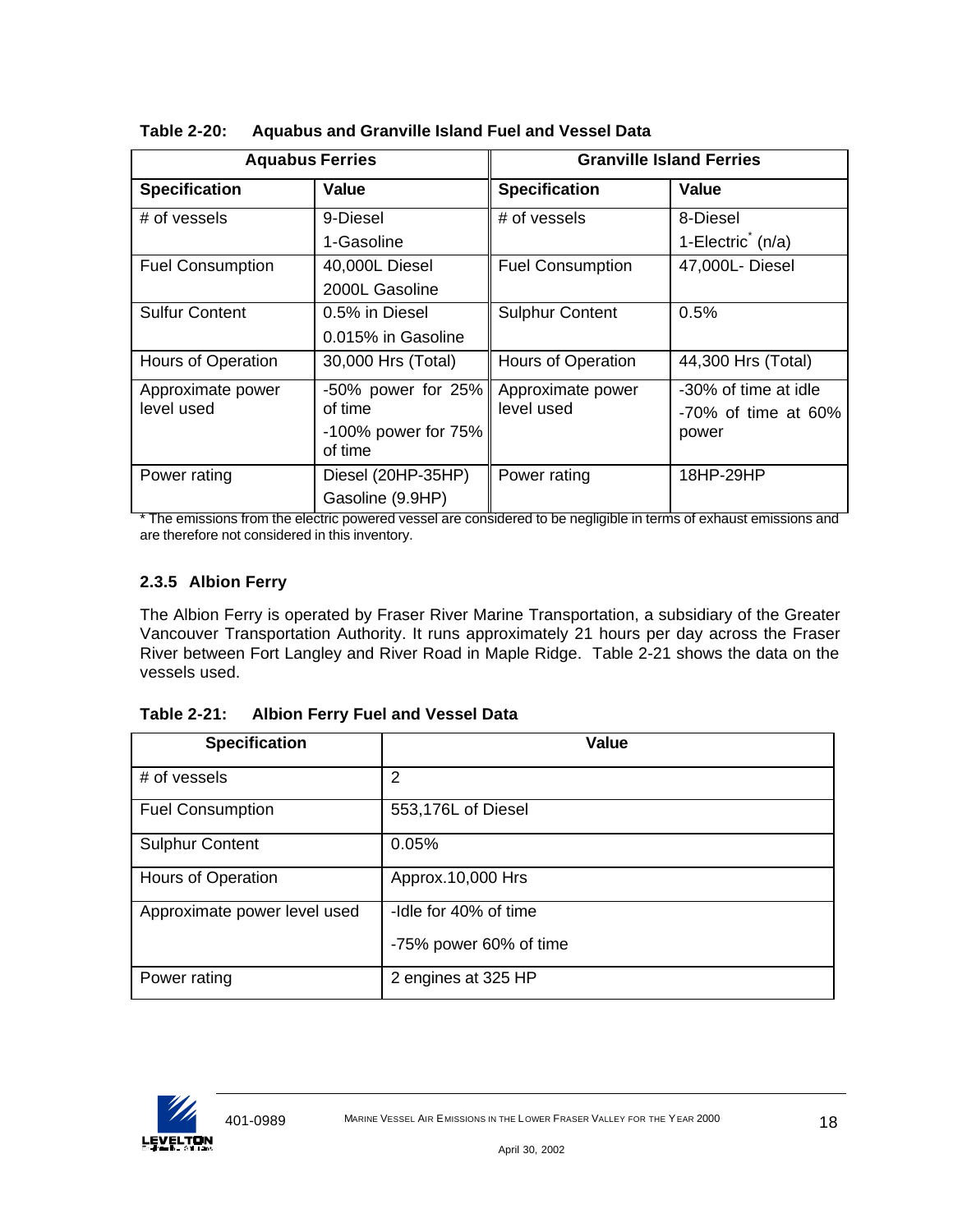# **2.3.6 Barnston Island Ferry**

The Barnston Island Ferry operates under the Marine Branch of the Ministry of Transport running between Port Kells and Barnston Island upon demand. The data provided pertains to the vessel activity during the year 2000, as shown in Table 2-22.

| <b>Specification</b>    | <b>Value</b>   |
|-------------------------|----------------|
| # of vessels            |                |
| <b>Fuel Consumption</b> | 80,000L Diesel |
| <b>Sulphur Content</b>  | 0.5%           |
| Hours of Operation      | 5,350 Hrs      |
| Power rating            | 380 HP         |

**Table 2-22: Barnston Island Ferry Fuel and Vessel Data**

# **2.4 FISHING VESSELS**

Due to the difficulty in tracking fishing boat movements, activity levels and fuel consumption, and the small contribution of emissions from this category to the overall results, fishing vessel emissions in the LFV have been estimated based on "boat days", which represents how many boats were out for a given period of time. The methodology and assumptions used in the 1993 inventory have been reviewed. However, the fishing activity has changed so dramatically since 1993, in terms of vessel count and fishing time that the extrapolation of 1993 results to 2000 was considered unreliable. The final emission results were developed using the equation shown in section 2.4.2.

# **2.4.1 Vessel Population and Data Collection (Management Areas 28 and 29)**

For the Core Area, only the activity in fishery management areas 28 and 29 was considered. Figure 2-2 and 2-3 below, show the location of both these areas within the area of study. The three main vessel types were tabulated: Gillnetters, Trollers and Seiners. The assumptions below are based on discussion with the DFO:

- Area 28 had no commercial fishing activity throughout the year 2000.
- It was assumed that very little First Nations fishing occurred in area 28 (from chartered commercial gearity). Discussion with the DFO and research on First Nations fishing activity indicates that fishing occurs primarily on the river which falls into area 29. (No results were tabulated for area 28 First Nations in this study).
- Area 29 had commercial fishing using Gillnetters and Trollers only.
- First Nations chartered Gillnetters only in area 29.
- There was no use of Seiners for commercial fishing in the year 2000 in area 29.
- There was some First Nations Seiner fishing but the numbers are small and the hours of operation slight". (Not considered in this study)

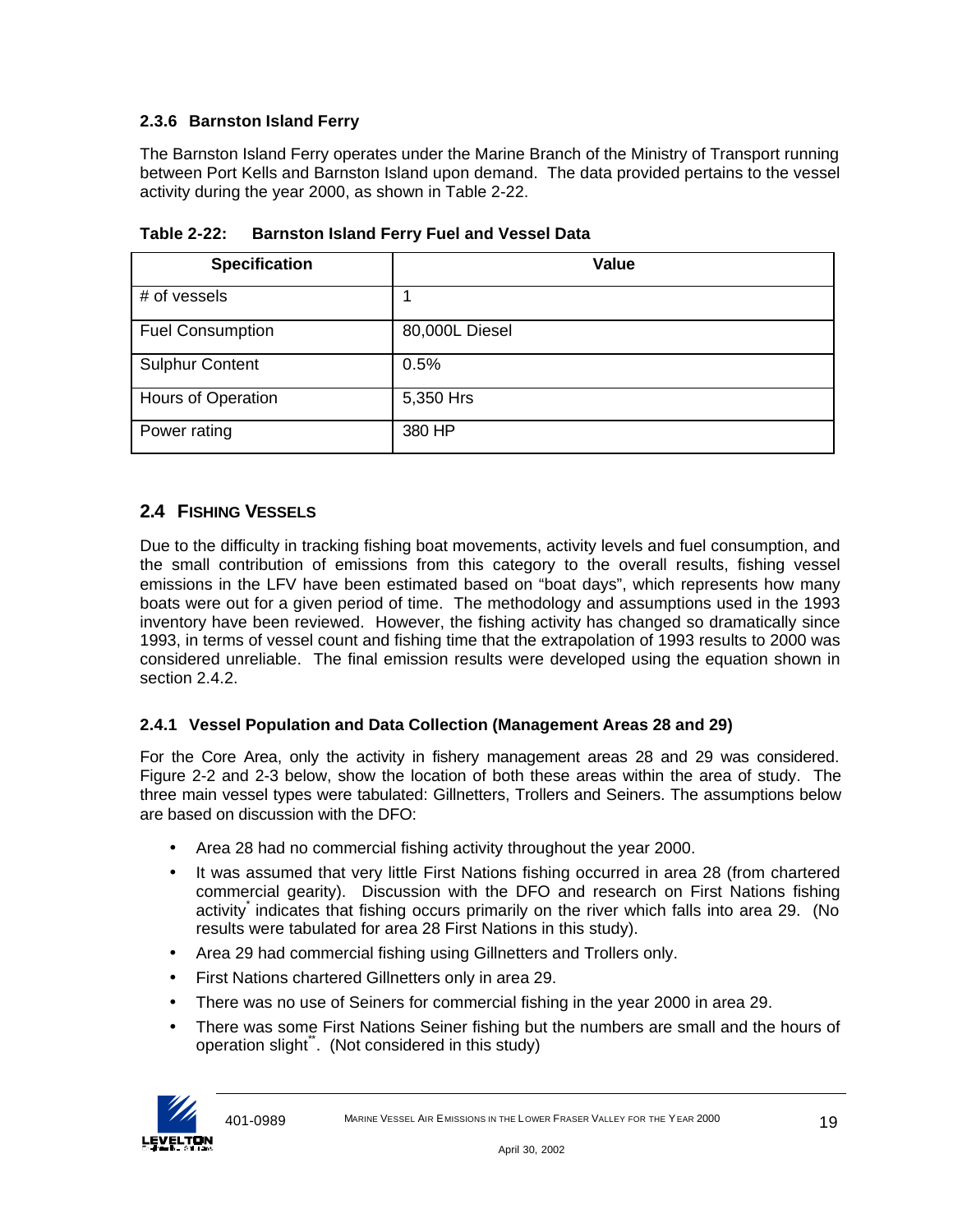- Based on discussion with various employees of the DFO, the commercial fishing vessel fleet from 1995 on is approximately half of what it was in 1993
- Although commercial fishing has dropped tremendously throughout the years, there has been an increase in First Nations fishing activity in area 29.

\* Source: Restructuring Canada's Pacific Fishery (Volume 3-Issue 1-June 2000).

\*\* Source: Department of Fisheries and Oceans

Although no fishing was accounted for in area 28 for the year 2000, a map is included in this report (Figure 2-2) for information purposes only as well as a map of area 29 shown in figure 2-3. Most of the First Nations fishing activity in this area falls along the Fraser river in sub-areas 29- 13 to 29-17 inclusively with some commercial fishing activity as well. The remainder of the subareas within the area of study, 29-6 to 29-12 inclusively accounts mainly for commercial fishing. For interests sake, the small amount of First Nations chartered Seiner fishing not accounted for in this report, due to very small numbers, occurs within area 29-9. Most of the commercial fishing activity emissions occurs within sub-areas 29-10 and 29-9.



**Figure 2-2.4-1:DFO Management Area 28** (DFO Website, 2002)

\* URL: www.pac.dfo-mpo.gc.ca/ops/fm/Areas/areamap.htm

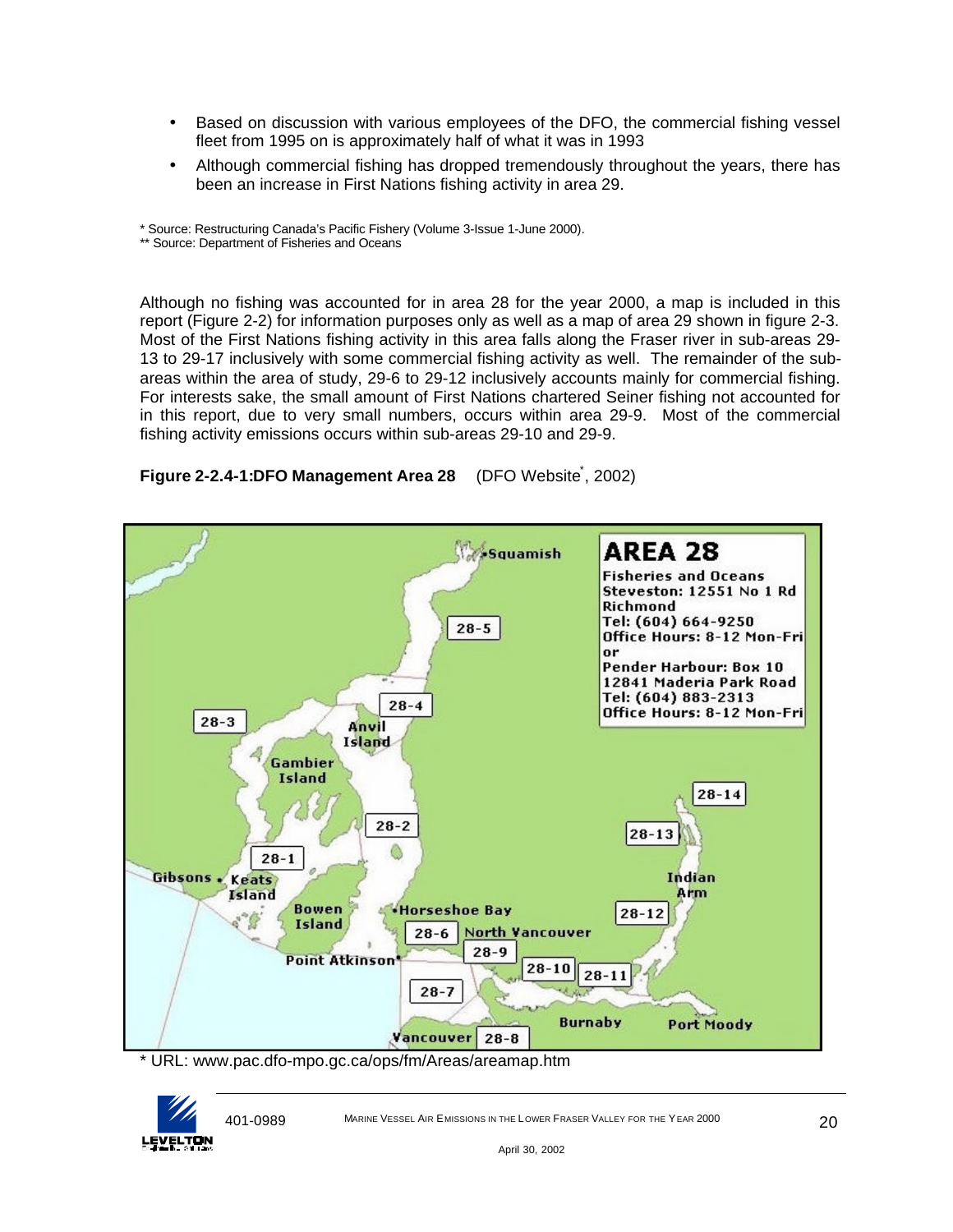

Figure 2-2.4-2:DFO Management Area 29 (DFO Website<sup>\*</sup>, 2002)

Table 2-23 below shows the data provided in part by the DFO for the year 2000.

**Table 2-23: Data on Fishing Vessels Provided by the DFO**

| Area of<br><b>Management</b> | <b>Fishing</b><br><b>Vessel</b><br><b>Type</b> | Engine<br><b>Population</b><br>2000 | <b>Percent of</b><br><b>Fishing Activity</b><br><b>Recorded</b> | <b>Hours of</b><br>Use at<br>specified<br>load factor | <b>Power</b><br>(KW) | load<br>factor |
|------------------------------|------------------------------------------------|-------------------------------------|-----------------------------------------------------------------|-------------------------------------------------------|----------------------|----------------|
| 29                           | Gillnetter<br>(Comm.)                          | 1861                                | 82 %                                                            | 4                                                     | 224                  | 0.71           |
|                              | Gillnetter<br>(F.N.)                           | 240                                 | 11%                                                             | 4                                                     | 224                  | 0.71           |
|                              | Seiner<br>(F.N.)                               | 0                                   | 0%                                                              | $\Omega$                                              | 373                  | 0.5            |
|                              | Troller<br>(Comm.)                             | 182                                 | 7%                                                              | 15                                                    | 250                  | 0.5            |

*Note: No fishing activity recorded in Area 28.*



<sup>\*</sup> URL: www.pac.dfo-mpo.gc.ca/ops/fm/Areas/areamap.htm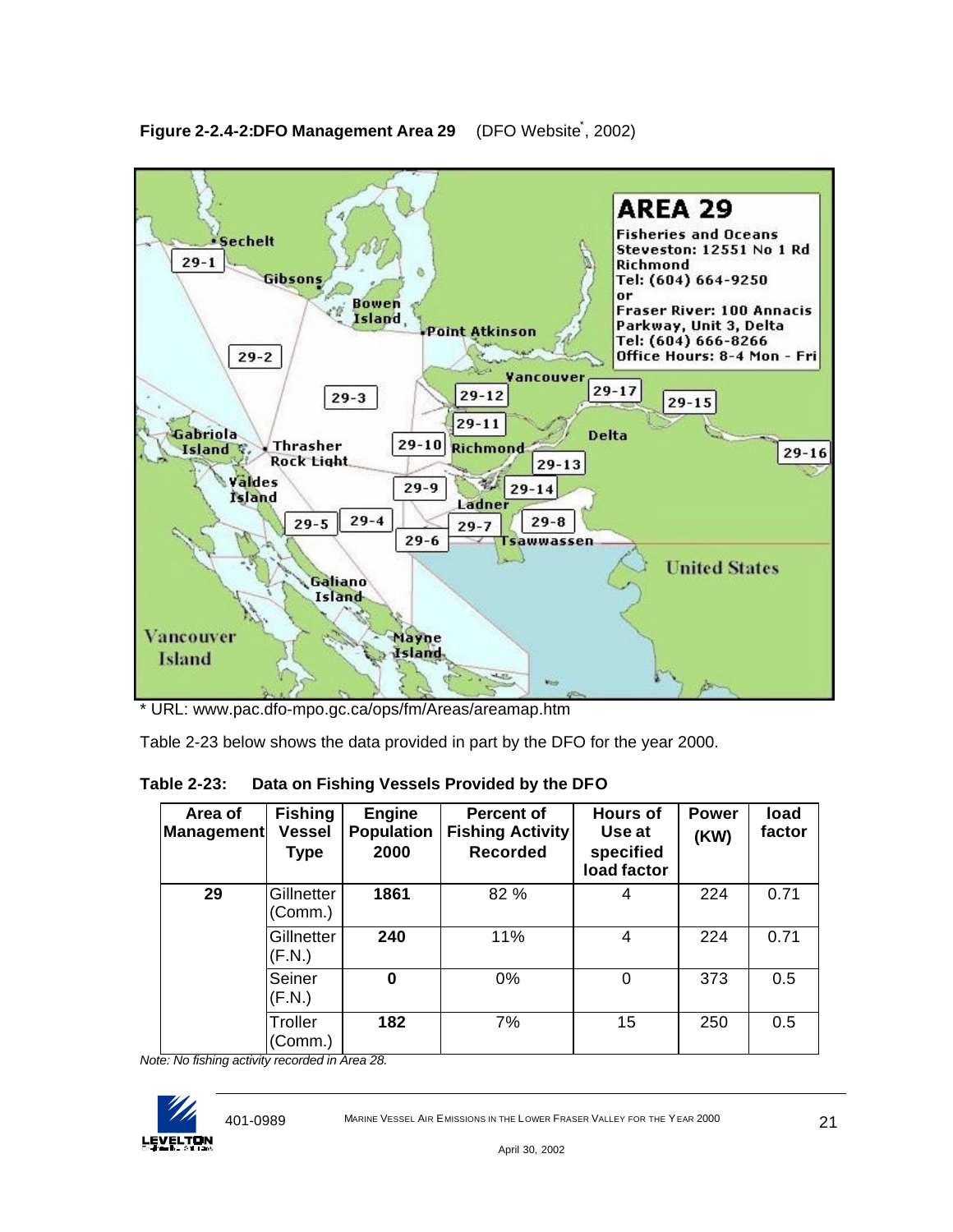# **2.4.2 Emission Calculations**

Following numerous discussions with the DFO, it was agreed that while fishing, Gillnetters are at 0% power while Trollers and Seiners fish at 50% power. With this in mind, the emissions from Gillnetters (largest portion of fishing activity) were calculated based on travel time to and from the fishing locations at 71% load. This was confirmed by the DFO to be ¼ of the total fishing time. The emissions from Trollers, were calculated based on the time spent fishing at 50% power. In this case, the total hours of fishing (fishing time and travel between openings) provided by the DFO was accounted for. The equation used for these calculations is shown below:

# *Emissions (g) = Engine Population x Hours of Use per Vessel x Power x Load Factor x Emission Factor*

*Where:*

*Engine Population = number of vessels per management area (see Table 2-23) Hours of Use Per Vessel [Hrs] = Hours used based on data provided by DFO (see Table 2-23) Power [kW]= 224kW (Gillnetter); 373kW (Seiner); 250kW (Troller) Load Factor = 71% (Gillnetters); 50% Trollers Emission Factor [g/kWh] = see Table 2-24 below*

The overall emission results are shown in Table 3-1 in Section 3 of this report.

## **2.4.3 Emission Factors**

The emission factors used were developed by Lloyds Register (1995) for medium speed vessels at steady state.

Table 2-24 shows the emission factors applied to the equation.

|                               | CO <sub>2</sub> | CH <sub>4</sub> | $N_2O$ | $\vert$ NH <sub>3</sub> <sup>**</sup>   VOC   NOx   CO |     |                 |     | <b>PM</b> | <b>SOx</b> |
|-------------------------------|-----------------|-----------------|--------|--------------------------------------------------------|-----|-----------------|-----|-----------|------------|
| Emission<br>Factor<br>(g/kWh) | 660             | 0.06            | 0.02   | 0.01                                                   | 0.5 | 12 <sup>7</sup> | 1.6 | 0.2       | 0.55       |

**Table 2-24: Emission Factors for Fishing Vessels**

Source: Lloyds, 1995

\*\* Conversion based on Lloyds

# **2.5 RECREATIONAL VESSELS**

# **2.5.1 Vessel Population**

Recreational vessel population for the year 2000 was estimated following the review of three separate data sources. The first data source comes from a recent report, which was commissioned by the Transportation Table of the National Climate Change Process. This report

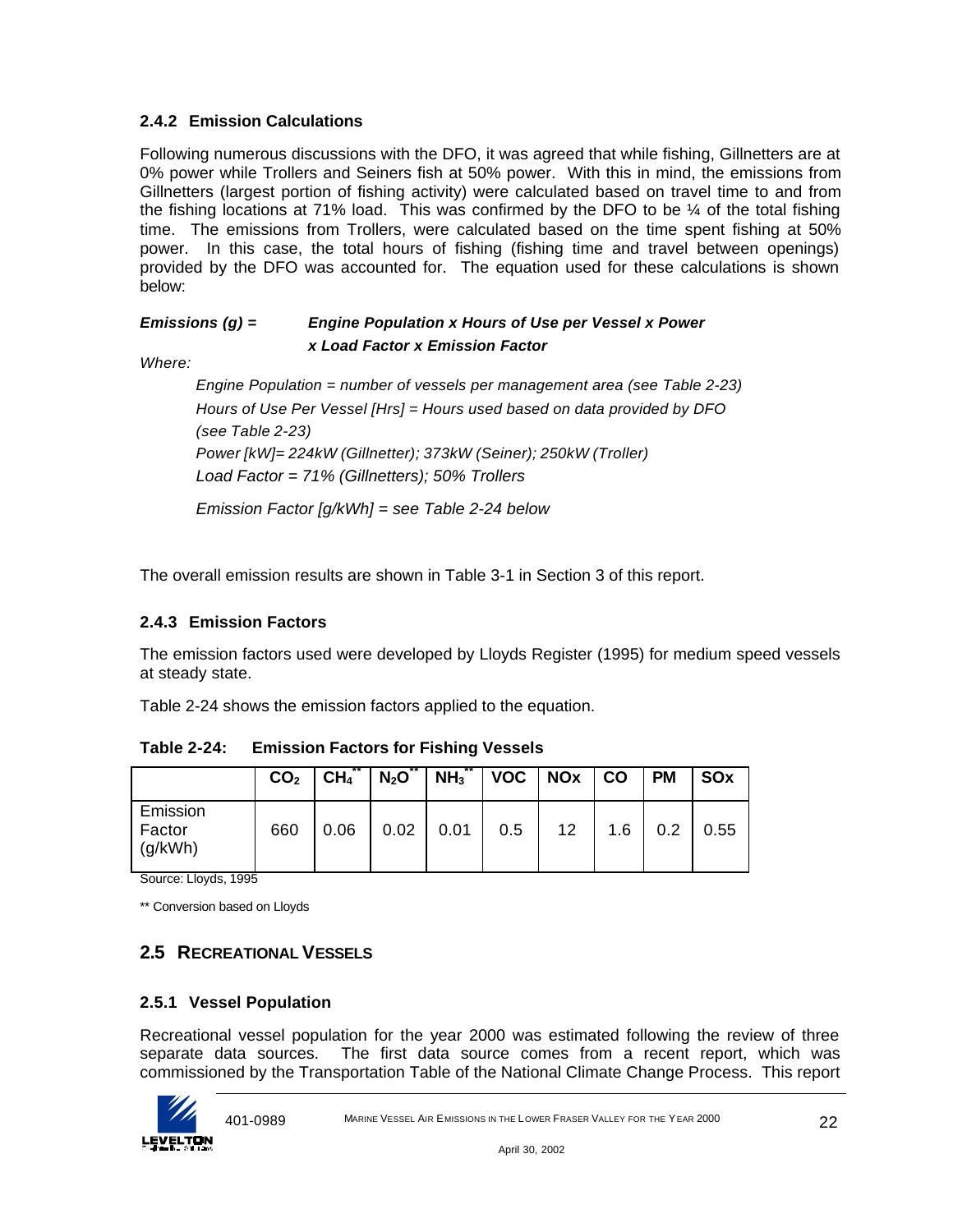examined GHG emissions and mitigation measures for off-road vehicles and equipment including recreational marine engines (ICF Kaiser, 1999). The study provided estimates of 1997 national and provincial recreational vessel counts, which were based on data available from Statistics Canada as well as prorated vessel counts based on an EPA non-road engine and vehicle emission study (EPA, 1991). According to this ICF Kaiser report, B.C. accounted for 15.9% of the national vessel population in 1997 and the estimated growth rate in recreational vessel population is 1.84% annually. Based on these 2 assumptions, the estimated total B.C. recreational vessel population for 2000 was obtained, which was then prorated to the LFV study area based on LFV to B.C. population ratio for 2000. Estimated LFV vessel population based on this ICF Kaiser study is given in Table 2-25.

For validation, the above vessel counts were compared to estimates that were projected from the 1993 LFV marine vessel emissions inventory based on the same annual vessel growth rate of 1.84%. The 1993 estimates were used as another data source for comparison because these were based on actual survey data by the Marine Trades Association of B.C. The projected estimates for LFV for 2000 are also given in Table 2-25.

Another data source was a 1996 Small Vessel Inventory compiled by Consulting and Audit Canada (Consulting and Audit Canada, 1996). Vessel data was compiled based on a survey of about 80 households in each province. The 1996 B.C. data from this inventory was again projected to 2000 using the same growth rate as determined in the ICF Kaiser study. Vessel counts for the LFV, shown in Table 2-25, were subsequently prorated from the provincial estimates based on LFV to B.C. population ratio.

|                                     | <b>2000 LFV</b><br><b>Vessel</b><br>Population <sup>1,2,3</sup> | <b>2000 LFV</b><br>Vessel<br>Population <sup>2</sup> | <b>2000 LFV</b><br><b>Vessel</b><br>Population $^{2,3}$ | <b>Estimated 2000</b><br><b>LFV Vessel</b><br>Population <sup>4</sup> |
|-------------------------------------|-----------------------------------------------------------------|------------------------------------------------------|---------------------------------------------------------|-----------------------------------------------------------------------|
| Data Source                         | <b>ICF Kaiser</b>                                               | 1993<br>Inventory                                    | <b>Small Vessel</b><br>Inventory                        |                                                                       |
| Outboard                            | 79,561                                                          | 112,991                                              | 73,950                                                  | 73,217                                                                |
| Inboard                             | 11,050                                                          | 2,511                                                |                                                         | 10,170                                                                |
| Out/Inboard/Sterndrive              | 24,109                                                          | 12,554                                               |                                                         | 22,187                                                                |
| <b>Personal Watercraft</b><br>(PWC) | 49,555                                                          | $\Omega$                                             | 1,174                                                   | 25,364                                                                |
| Totals:                             |                                                                 |                                                      |                                                         |                                                                       |
| Powered vessels                     | 114,720                                                         | 128,056                                              | 73,950                                                  | 105,575                                                               |
| <b>PWC</b>                          | 49,555                                                          | 0                                                    | 1,174                                                   | 25,364                                                                |
| All powered vessels                 | 164,275                                                         | 128,056                                              | 75,124                                                  | 130,939                                                               |

**Table 2-25: Comparison of Recreational Vessel Counts for the LFV for 2000**

<sup>1</sup> Projection based on B.C.'s share of 15.9% of national vessel population

 $2$  Annual vessel growth rate of 1.84% assumed

<sup>3</sup> Proration based on LFV to B.C. population ratio

<sup>4</sup> Totals represent averages while breakdown of vessel counts by category is according to ICF Kaiser study

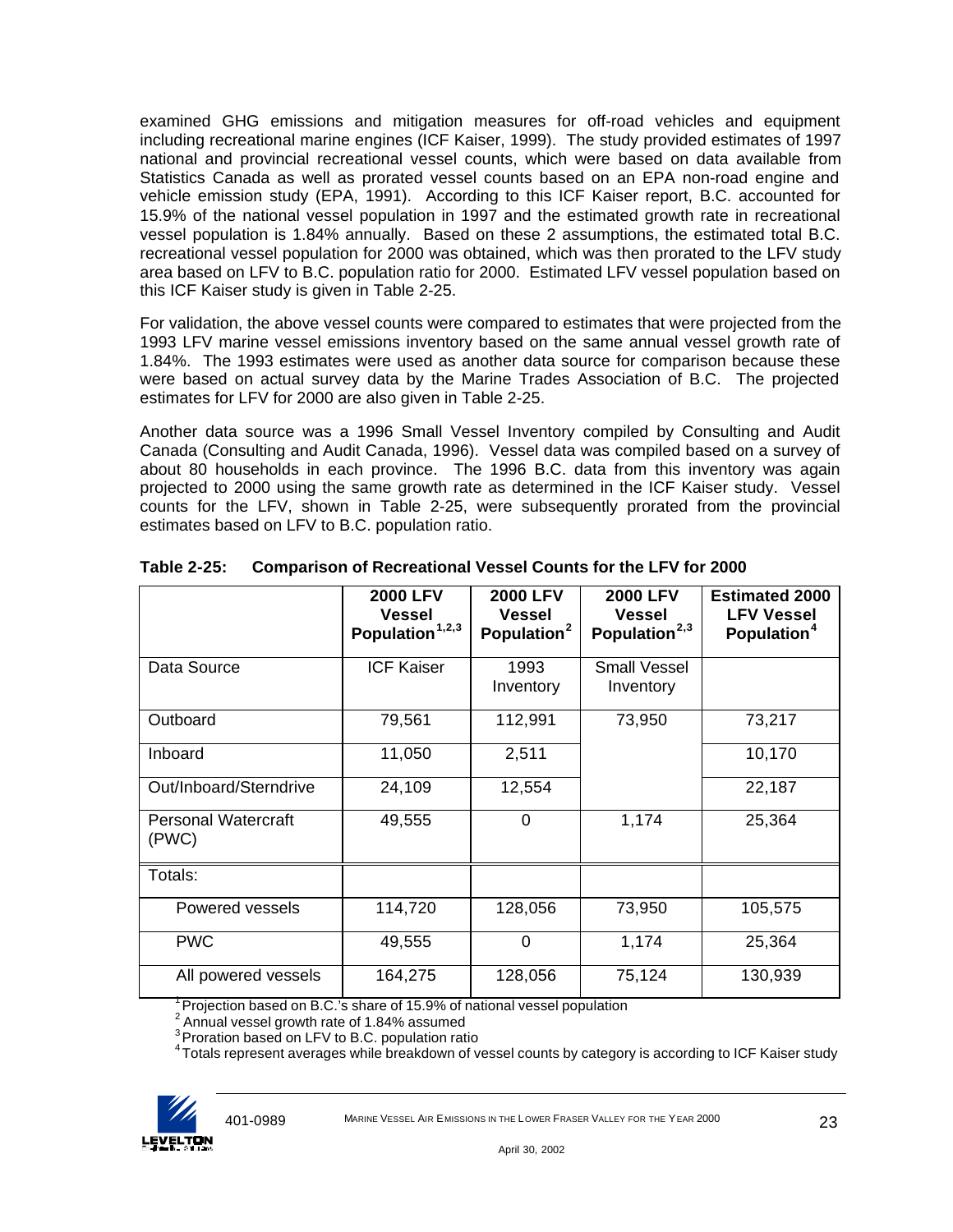As evident in the data presented in Table 2-25, recreational vessel counts for each vessel category can differ by an order of magnitude amongst the three data sources. In terms of total powered vessel counts, the projected ICF Kaiser and 1993 inventory data appears to be consistent. Personal watercrafts, such as Jet Skis and SeaDoos, were not included in the 1993 inventory. Vessel count estimates based on the 1996 Small Vessel Inventory do not distinguish outboard, inboard and sterndrive categories, but were consistently low overall, when compared to the other two data sources. The accuracy of this survey could be affected by the small survey sample size of 80 out of over 1.4 million households in B.C in 1996. Since none of the three data sources stands out as being more reliable or accurate than the others, averaged values, also shown in Table 2-25, were used for this inventory to approximate the recreational vessel population in LFV in 2000.

## **2.5.2 Fuel Consumption**

Fuel consumption for a marine engine can be estimated based on its engine type, power rating, load factor, hours of use and the brake specific fuel consumption. The majority of available data for these parameters is based on findings of U.S. studies. Although these findings may not fully represent the local recreational vessel population, this data was adopted to the extent where appropriate, as the literature search for this project did not identify any local data source. Table 2-26 summarises the engine characteristics as well as the estimated fuel consumption for each type of recreational vessel in B.C. for 2000.

|                          | <b>Engine</b><br><b>Type</b> | <b>Rated</b><br><b>Power</b><br>HP <sup>1</sup> | Load Factor <sup>1</sup> | <b>Hours</b><br>in use $1$ | BSEC <sup>2</sup><br>gal/HP-h | <b>B.C. 2000</b><br><b>Fuel Use</b> |
|--------------------------|------------------------------|-------------------------------------------------|--------------------------|----------------------------|-------------------------------|-------------------------------------|
|                          |                              |                                                 |                          |                            |                               | m3/y                                |
| Inboard                  | 4 stroke                     | 164                                             | 0.38                     | 93                         | 0.100                         | 20,095                              |
|                          | <b>Diesel</b>                | 244                                             | 0.35                     | 88                         | 0.038                         | 1,171                               |
| Outboard                 | 2 stroke                     | 170                                             | 0.32                     | 48                         | 0.149                         | 187,391                             |
|                          | 4 stroke                     | 36                                              | 0.32                     | 48                         | 0.116                         | 817                                 |
| Sterndrive               | 2 stroke                     | 164                                             | 0.38                     | 73                         | 0.149                         | 942                                 |
| (inboard)                | 4 stroke                     | 164                                             | 0.38                     | 73                         | 0.100                         | 61,409                              |
|                          | Diesel                       | 236                                             | 0.32                     | 88                         | 0.038                         | 4,074                               |
| Personal<br>Watercraft   | 2 stroke                     | 86                                              | 0.4                      | 41                         | 0.160                         | 39,242                              |
| Sailboat                 | 4 stroke                     | 10                                              | 0.35                     | 10                         | 0.138                         | 43                                  |
| auxiliary<br>inboard     | <b>Diesel</b>                | 27                                              | 0.32                     | 10                         | 0.054                         | 104                                 |
| Sailboat                 | 2 stroke                     | $\overline{7}$                                  | 0.32                     | 10 <sup>1</sup>            | 0.220                         | 40                                  |
| auxiliary<br>outboard    | <b>Diesel</b>                | $\overline{7}$                                  | 0.32                     | 10                         | 0.054                         | 0.02                                |
| Total gasoline $(m^3/y)$ | 309,979                      |                                                 |                          |                            |                               |                                     |
| Total diesel $(m^3/y)$   | 5,349                        |                                                 |                          |                            |                               |                                     |

**Table 2-26: Engine Characteristics and Fuel Consumption**

 $1^{\circ}$ CARB, 1998

<sup>2</sup> Brake Specific Fuel Consumption, data per CARB, 1995

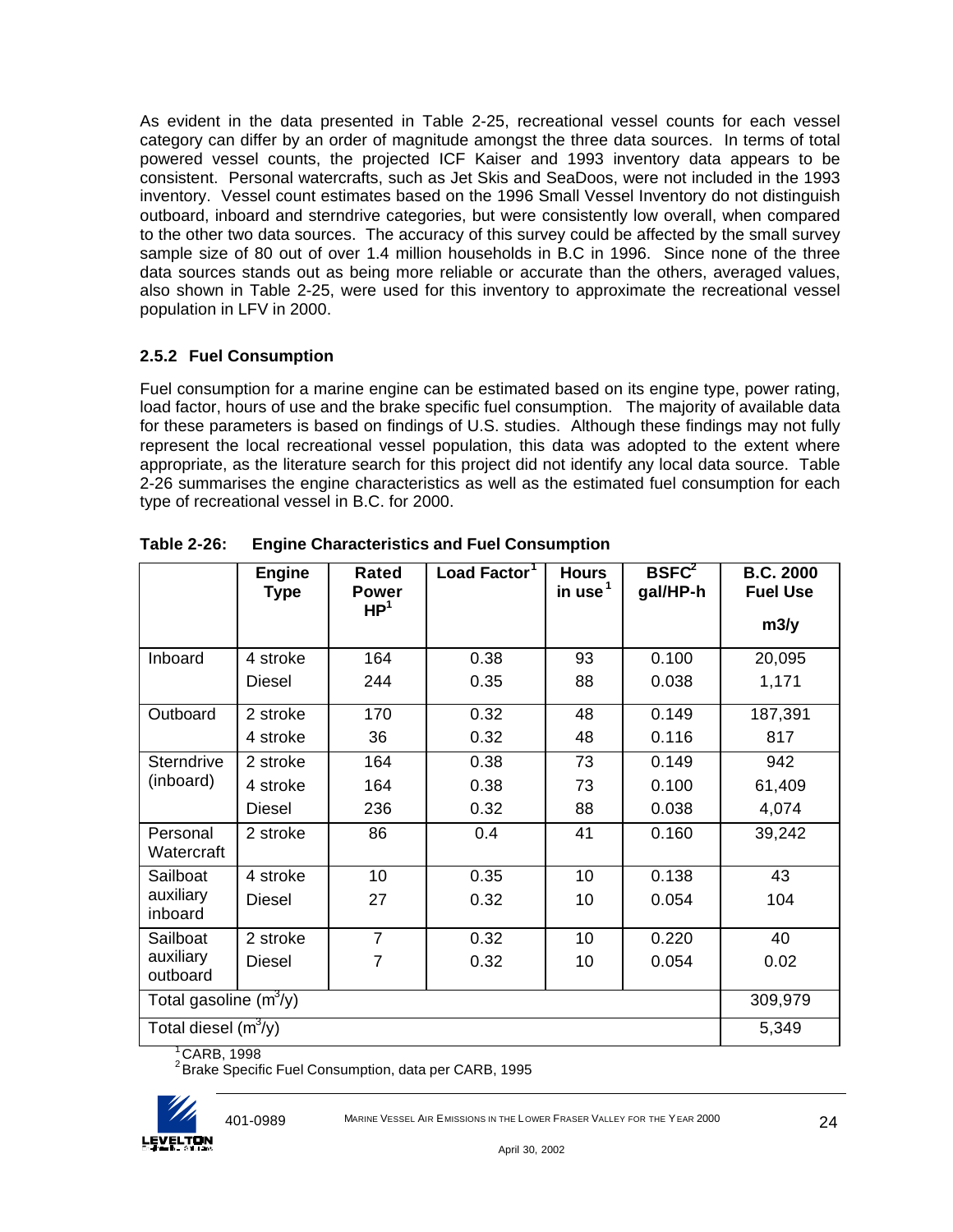The fuel consumption estimates in Table 2-26 appear to be unreasonably high when compared to fuel consumption estimates from StatsCan for domestic marine transportation. Table 2-27 lists the fuel consumption figures from StatsCan for domestic marine fuels consumption in B.C. and the estimated quantities of gasoline and diesel used by recreational vessels.

|                    | <b>B.C. Domestic Marine Transport Fuel Use</b> | 2000 B.C. Fuel<br>Use for |               |              |  |  |  |  |
|--------------------|------------------------------------------------|---------------------------|---------------|--------------|--|--|--|--|
| <b>Data Source</b> | StatsCan1993                                   | <b>StatsCan 1996</b>      | StatsCan 2000 |              |  |  |  |  |
| Gasoline $(m^3/y)$ | 19,600                                         | 15,500                    | $17,550^2$    | $14,640^{3}$ |  |  |  |  |
| Diesel $(m^3/y)$   | 331,600                                        | 339,700                   | 252,300       | $1,539^{4}$  |  |  |  |  |

**Table 2-27: Provincial marine fuels consumed by Recreational Vessels**

<sup>1</sup> StatsCan Catalogue 57-003-XPB "Refined Petroleum Products", Table 12D

<sup>2</sup>2000 value not available, entry is average of 1993 and 1996 values

<sup>3</sup>Based on estimate of marine gasoline sold to recreational vessels in the LFV in 1993 (83.6%)

<sup>4</sup> Based on estimate of marine diesel sold to recreational vessels in the LFV in 1993 (0.6%)

The fuel consumption estimates given in Table 2-26 will need to be reduced by 95% for gasoline and 71% for diesel, respectively, in order to be consistent with estimates based on Statistics Canada data shown in Table 2-27. Since local marketing sales data was not available at the time of this report, the above fuel use adjustments were made to arrive at estimates of recreational vessel fuel use in the LFV in 2000. The adjusted fuel consumption rates are shown in Table 2- 28.

In the 1993 inventory, recreational vessel fuel use in the LFV was further reduced assuming that 65% of fuel purchased in the LFV was consumed in this area. Considering there is also fuel purchased outside the LFV that is being burned in this area, this 65% adjustment has not been applied to the data shown in Table 2-28.

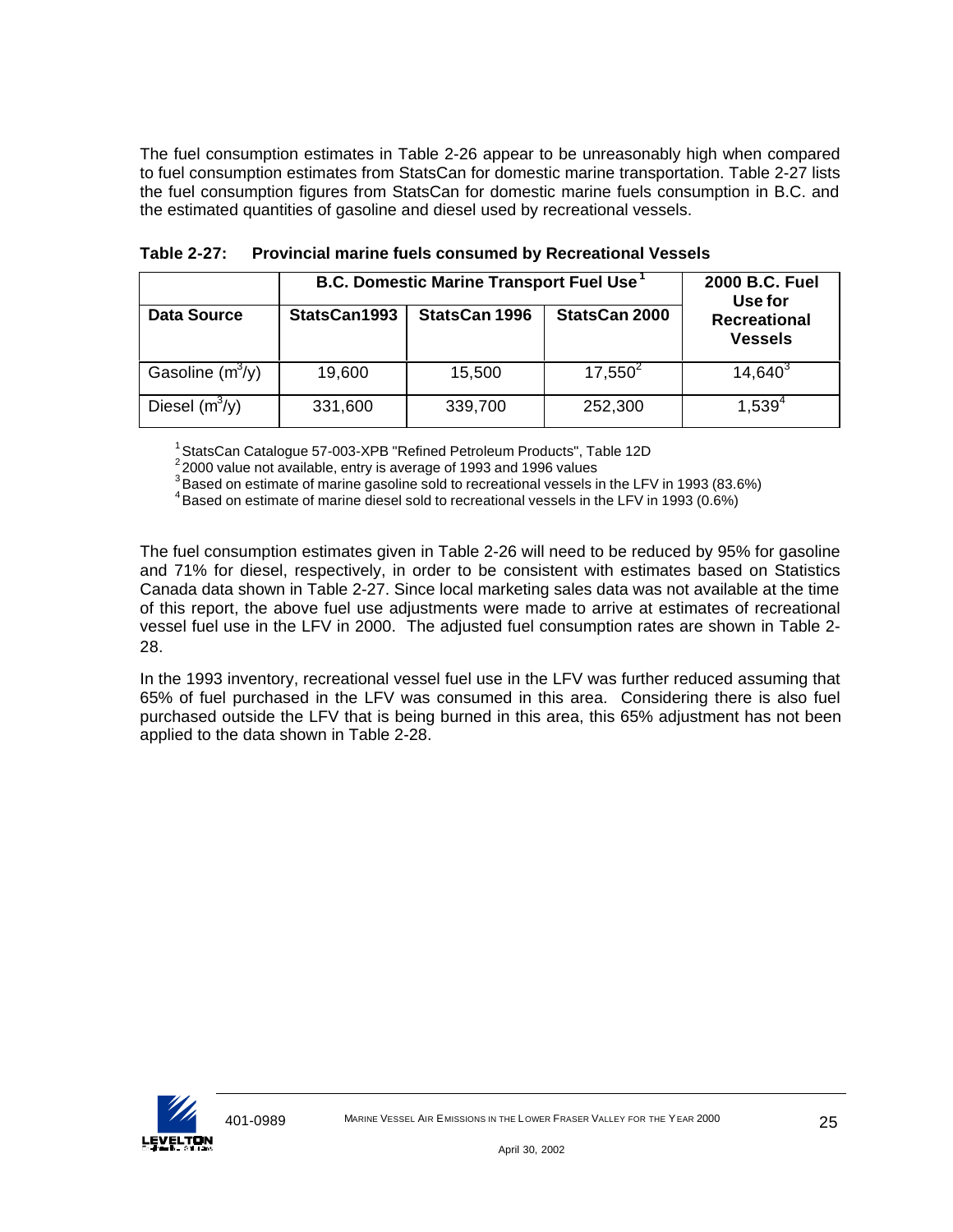|                        | <b>Engine</b> | <b>Adjusted</b>                                                         |           | <b>Estimated 2000 LFV Fuel Consumption</b> |            |
|------------------------|---------------|-------------------------------------------------------------------------|-----------|--------------------------------------------|------------|
|                        | <b>Type</b>   | 2000 B.C.<br><b>Recreational</b><br><b>Vessel Fuel</b><br>Use $(m^3/y)$ | $m^3/y^1$ | $kg/y^2$                                   | $kWh/v^3$  |
| Inboard                | 4 stroke      | 949                                                                     | 523       | 386,497                                    | 1,030,319  |
|                        | Diesel        | 337                                                                     | 186       | 158,007                                    | 960,388    |
| Outboard               | 2 stroke      | 8,850                                                                   | 4,876     | 3,604,096                                  | 6,456140   |
|                        | 4 stroke      | 39                                                                      | 21        | 15,717                                     | 36,208     |
| <b>Sterndrive</b>      | 2 stroke      | 44                                                                      | 25        | 18,110                                     | 32,441     |
| (inboard)              | 4 stroke      | 2,900                                                                   | 1,598     | 1,181,079                                  | 3,148,508  |
|                        | <b>Diesel</b> | 1,172                                                                   | 646       | 549,403                                    | 3,340,284  |
| Personal<br>Watercraft | 2 stroke      | 1,853                                                                   | 1,021     | 754,747                                    | 1,280,414  |
| Sailboat               | 4 stroke      | $\overline{2}$                                                          | 1         | 819                                        | 1,576      |
| auxiliary<br>inboard   | Diesel        | 30                                                                      | 16        | 13,977                                     | 60,273     |
| Sailboat               | 2 stroke      | $\overline{2}$                                                          | 1         | 771                                        | 933        |
| auxiliary<br>outboard  | Diesel        | 0.005                                                                   | 0.003     | 2                                          | 10         |
| Total gasoline vessels |               | 14,640                                                                  | 8,066     | 5,961,835                                  | 11,966,540 |
| Total diesel vessels   |               | 1,539                                                                   | 848       | 721,390                                    | 4,360,955  |

**Table 2-28: Fuel Consumption Estimates for Recreational Vessels**

 $1$ Prorated based on population

 $^2$ Based on gasoline density of 6.16 lb/gal (0.74 kg/l) and diesel density of 7.09 lb/gal (0.85 kg/l)

<sup>3</sup> Based on BSFC data shown in Table 2-26

## **2.5.3 Emission Factors**

For recreational gasoline and diesel engines, published emission factors were available and these are summarised in Tables 2-29 and 2-30 for common air contaminants and greenhouse gases, respectively. These emission factors were applied to the base quantities listed in Table 2-28 to arrive at annual emission estimates.  $SO_x$  emissions were based on the sulphur content of the fuel burned. Based on information from local marine vessel operators, the sulphur content of marine gasoline and diesel are about 0.015 wt.% and 0.13 wt.%, respectively. As a conservative estimate, all fuel sulphur has been assumed to be completely burned.

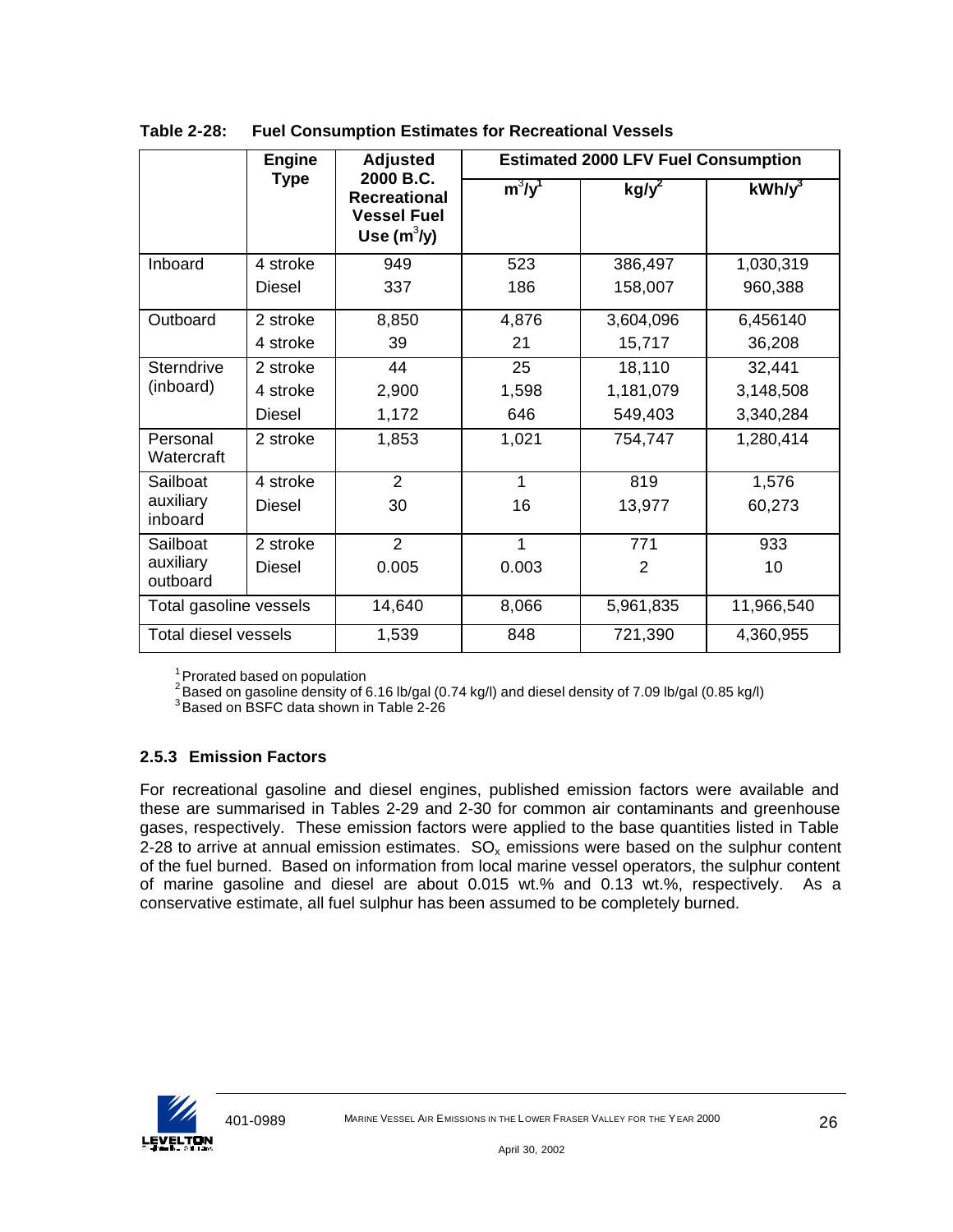|                         |          | $HC1$ (g/kWh)   | $\overline{\text{NO}_x}^1$ (g/kWh) | $CO1$ (g/kWh) | $PM^1$ (g/kWh) |
|-------------------------|----------|-----------------|------------------------------------|---------------|----------------|
| Inboard                 | 4 stroke | 12              | 7.2                                | 202           | 0.09           |
|                         | Diesel   | 3.5             | 15                                 | 6.3           | 0.5            |
| Outboard                | 2 stroke | 142             | 1.5                                | 327           | 9.5            |
|                         | 4 stroke | 12              | 7.2                                | 202           | 0.09           |
| Sterndrive<br>(inboard) | 2 stroke | 142             | 1.5                                | 327           | 9.5            |
|                         | 4 stroke | 12              | 7.2                                | 202           | 0.09           |
|                         | Diesel   | 3.5             | 15                                 | 6.3           | 0.5            |
| Personal<br>Watercraft  | 2 stroke | 193             | 1.1                                | 353           | 9.2            |
| Sailboat Auxiliary      | 4 stroke | 12 <sub>2</sub> | 7.2                                | 202           | 0.09           |
| Inboard                 | Diesel   | 3.5             | 15                                 | 6.3           | 0.5            |
| Sailboat Auxiliary      | 2 stroke | 142             | 1.5                                | 327           | 9.5            |
| Outboard<br>0.000100    | Diesel   | 3.5             | 15                                 | 6.3           | 0.5            |

**Table 2-29: Recreational Vessel Emission Factors for Common Air Contaminants**

1 CARB, 1998

#### **Table 2-30: Recreational Vessel Emission Factors for GHGs and Ammonia**

|                         |               | $\overline{CH_4}^1$ (g/kg) | $N_2O^1$ (g/kg) | $\overline{CO_2}^T$ (g/kg) | $\overline{\text{NH}_3}^2$ (g/kg) |
|-------------------------|---------------|----------------------------|-----------------|----------------------------|-----------------------------------|
| Inboard                 | 4 stroke      | 1.7                        | 0.08            | 3,200                      | 0.00267                           |
|                         | Diesel        | 0.18                       | 1.3             | 3,140                      | 0.006 <sup>3</sup>                |
| Outboard                | 2 stroke      | 5.1                        | 0.02            | 3,200                      | 0.00267                           |
|                         | 4 stroke      | 1.7                        | 0.08            | 3,200                      | 0.00267                           |
| Sterndrive<br>(inboard) | 2 stroke      | 5.1                        | 0.02            | 3,200                      | 0.00267                           |
|                         | 4 stroke      | 1.7                        | 0.08            | 3,200                      | 0.00267                           |
|                         | Diesel        | 0.18                       | 1.3             | 3,140                      | 0.006 <sup>3</sup>                |
| Personal<br>Watercraft  | 2 stroke      | 5.1                        | 0.02            | 3,200                      | 0.00267                           |
| Auxiliary<br>Sailboat   | 4 stroke      | 1.7                        | 0.08            | 3,200                      | 0.00267                           |
| Inboard                 | Diesel        | 0.18                       | 1.3             | 3,140                      | 0.006 <sup>3</sup>                |
| Sailboat Auxiliary      | 2 stroke      | 5.1                        | 0.02            | 3,200                      | 0.00267                           |
| Outboard                | <b>Diesel</b> | 0.18                       | 1.3             | 3,140                      | $0.006^{3}$                       |

 $^{\dagger}$ IPCC, 1997

<sup>2</sup> Environment Canada, 2001b

 $3$ Factors are in kg/engine

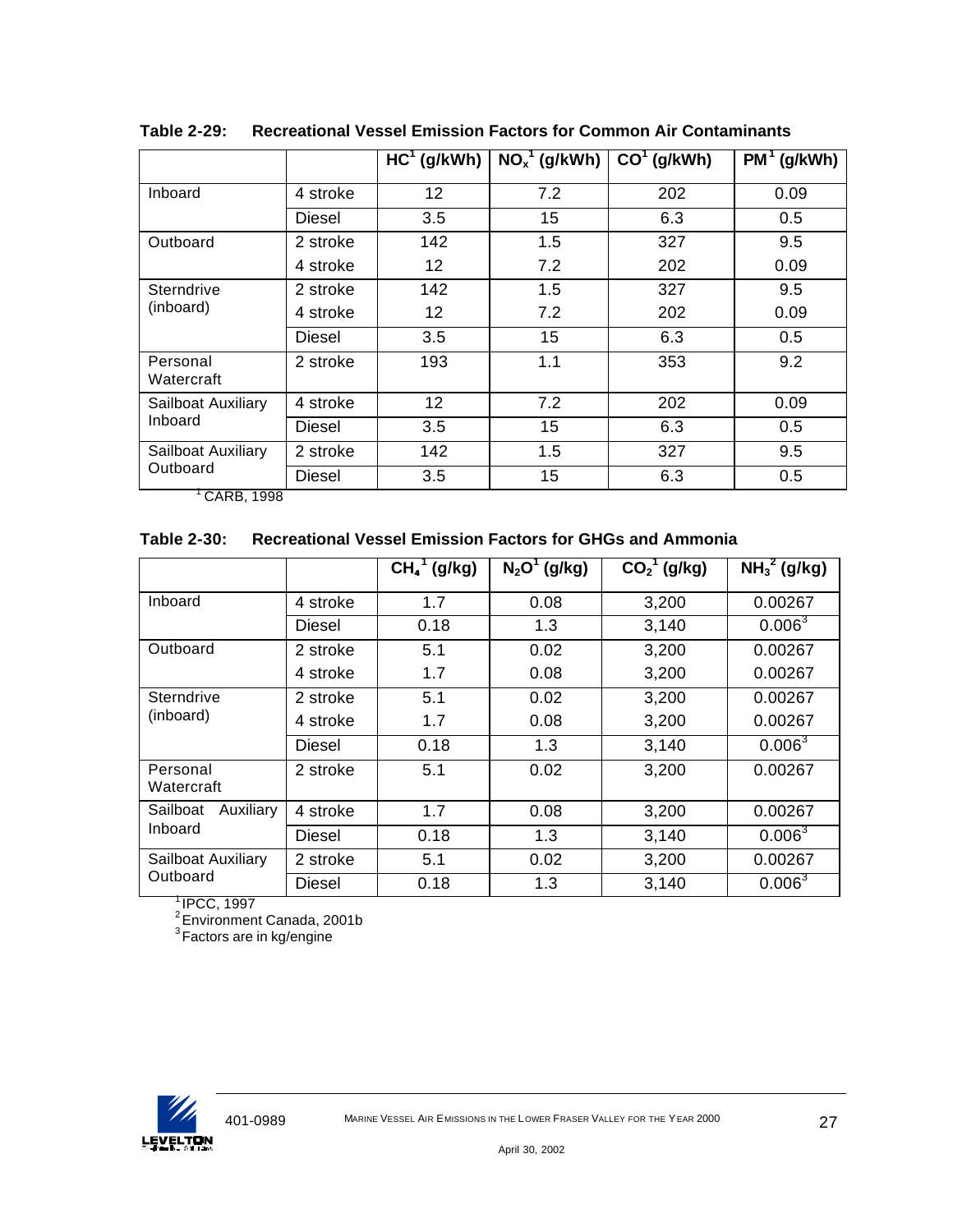## **2.6 POLLUTANT SPECIATION PROFILES**

### **2.6.1 Nitrogen Oxides**

Nitrogen oxides (NO<sub> $\lambda$ </sub>) in marine engine exhaust consist of NO and NO<sub>2</sub>. In its emissions testing program, Lloyd's Register of Shipping has examined the NO to  $NO<sub>X</sub>$  ratio under various engine load conditions for several marine fuel types (Lloyd's, 1995). NO accounts for about 94% of NO<sub>x</sub> emitted and the balance is made up of  $NO<sub>2</sub>$ . This speciation profile was used in this inventory.

### **2.6.2 Sulphur Oxides**

 $SO<sub>2</sub>$  accounts for about 98% of total sulphur oxides ( $SO<sub>X</sub>$ ) from fuel combustion (EPA, 1999). A small portion, about 1 to  $3\%$ , is  $SO_3$ . In the presence of moisture, such as in engine exhausts, the  $SO_3$  will be completely converted to H<sub>2</sub>SO<sub>4</sub>. For this inventory, SO<sub>2</sub> has been assumed to account for 98% of  $SO_{x}$ , while the balance is made up of  $SO_{4}^{-}$ .

#### **2.6.3 Particulates**

The inhalable (PM<sub>10</sub>) and fine (PM<sub>2.5</sub>) fractions of the emitted particulate can lodge deep in the respiratory tract and result in adverse health impacts. According to a recent report by Lloyd's Register of Shipping (Lloyd's, 1995), the size of particulate found in marine vessel exhausts is very small, likely to be below 1um in diameter. The Air Resources Board of California has used the particulate profiles developed from land-based engines for marine diesel and gasoline engines. The PM<sub>10</sub> and PM<sub>2.5</sub> fractions, as adopted by CARB, both accounted for over 95% of the total particulate emitted. As a conservative first approximation, it has been assumed that the particulate emitted from marine engine exhausts is all below 2.5μm.

## **2.7 REPORTING OF EMISSION RESULTS**

Emission factors in this Section 2 for NOx are expressed as the sum of NO and NO<sub>2</sub>, based on the speciation profiles described above and are not expressed as  $NO<sub>2</sub>$ -equivalent emissions. The emission results reported in Section 3 of this report also report NO and  $NO<sub>2</sub>$  at full molecular weight, however the NOx totals reported in Section 3 are corrected to  $NO<sub>2</sub>$ -equivalent emissions.

Similarly, emission factors for SOx are expressed as the sum of  $SO_2$  and  $SO_4$ <sup>=</sup> and are not expressed as SO<sub>2</sub>-equivalents. The emission results in Section 3 report sulphur oxides species at full molecular weight but express total  $SOX$  as  $SO<sub>2</sub>$ -equivalent emissions.

The greenhouse gas emission factors and results are reported as  $CO<sub>2</sub>$ , CH<sub>4</sub> and N<sub>2</sub>O, and summed to total GHG in  $CO<sub>2</sub>$ -equivalent emissions based on the respective GWPs of each gas.

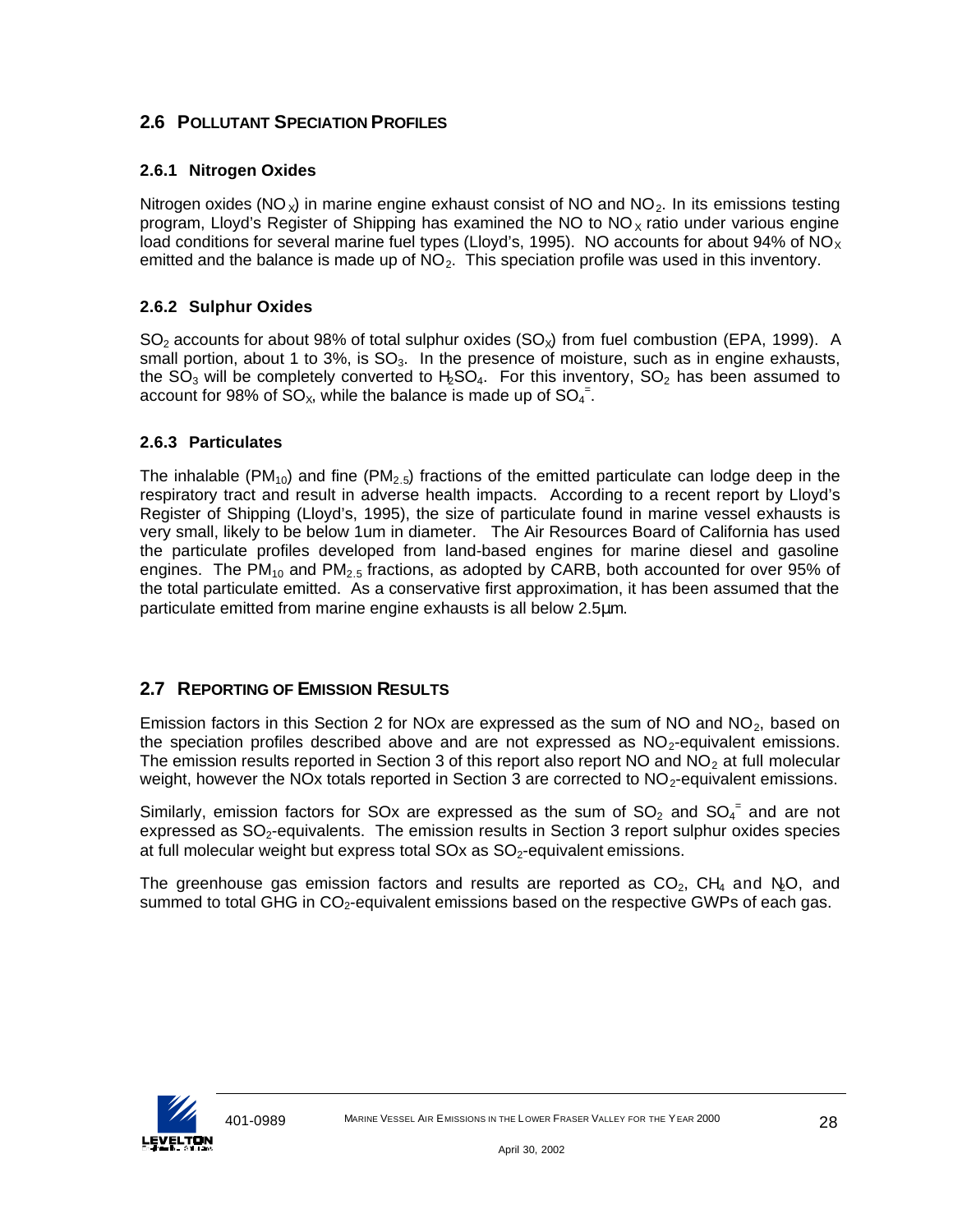# **3. EMISSION RESULTS**

## **3.1 OVERALL EMISSIONS FOR THE LOWER FRASER VALLEY**

The emission results presented throughout this section are presented in 2 parts, criteria air contaminants (CACs) and greenhouse gas (GHGs) emissions. Criteria contaminants include CO and VOC, and  $NO_x$ , SO<sub>x</sub> and PM, reported as totals and with breakout of individual species. In all cases the PM emissions reported can be taken as equal to  $PM_{10}$  and  $PM_{2.5}$  emission values, i.e. 100% of the particulate matter is  $PM<sub>2.5</sub>$  or finer. Ammonia is reported with CACs. The greenhouse gas emission estimates presented in this section include  $CO_2$ , CH<sub>4</sub>, and N<sub>2</sub>O, as well as their  $CO<sub>2</sub>$  equivalent emissions.  $CO<sub>2</sub>$  equivalency is based on the 100 year global warming potential (GWP) multiplier of 21 times for  $CH_4$ , and 310 times for  $N_2O$  emissions. The criteria contaminants emission totals for marine vessels in the Lower Fraser Valley are shown in Table 3-1, and greenhouse gases in Table 3-2.

|                             |                | emissions (tonnes/year) |            |                       |                 |                        |                 |                |                 |                 |
|-----------------------------|----------------|-------------------------|------------|-----------------------|-----------------|------------------------|-----------------|----------------|-----------------|-----------------|
|                             | CO             | <b>VOC</b>              |            | <b>NO<sub>x</sub></b> |                 |                        | <b>SOx</b>      |                | $PM+$           | NH <sub>3</sub> |
|                             |                |                         | total NOx* | <b>NO</b>             | NO <sub>2</sub> | total SOx <sup>1</sup> | SO <sub>2</sub> | $SO_4^-$       |                 |                 |
| <b>Ocean Going Vessels</b>  |                |                         |            |                       |                 |                        |                 |                |                 |                 |
| Dockside                    | 418            | 179                     | 7,189      | 4.501                 | 287             | 3.795                  | 3.744           | 76             | 560             | 1               |
| Manoeuvring                 | 85             | 5                       | 640        | 400                   | 26              | 48                     | 47              |                | 32              | 8               |
| Underway                    | 163            | 51                      | 2,756      | 1,725                 | 110             | 1,043                  | 1,029           | 21             | 153             | 36              |
| <b>Subtotal</b>             | 666            | 235                     | 10,584     | 6,627                 | 423             | 4,886                  | 4,821           | 98             | 745             | 44              |
| <b>Harbour Vessels</b>      |                |                         |            |                       |                 |                        |                 |                |                 |                 |
| workboats and tugboats      | 409            | 128                     | 4,911      | 3,075                 | 196             | 140                    | 138             | 3              | 51              | 3               |
| charters                    | 14             | 0                       | 166        | 104                   | $\overline{7}$  | 5                      | 5               | $\Omega$       | $\overline{c}$  | 0               |
| <b>Subtotal</b>             | 423            | 128                     | 5,077      | 3,179                 | 203             | 144                    | 142             | 3              | 53              | 3               |
| Ferries                     |                |                         |            |                       |                 |                        |                 |                |                 |                 |
| <b>B.C. Ferries</b>         |                |                         |            |                       |                 |                        |                 |                |                 |                 |
| Dockside                    | 33             | 2                       | 430        | 269                   | 17              | 5                      | $5\phantom{.0}$ | 0              | 3               | 0               |
| Manoeuvring                 | 62             | 8                       | 171        | 107                   | 7               | 6                      | 6               | $\Omega$       | 1               | $\Omega$        |
| Underway                    | 119            | 38                      | 1,371      | 859                   | 55              | 87                     | 87              | $\Omega$       | 19              |                 |
| Layup                       | 20             | $\overline{2}$          | 207        | 130                   | 8               | 3                      | 3               | $\Omega$       | 7               | 0               |
| Subtotal B.C. Ferries       | 234            | 51                      | 2,180      | 1,365                 | 87              | 101                    | 101             | $\Omega$       | 30              | 0               |
| SeaBus                      | 6              | $\overline{2}$          | 83         | 52                    | 3               | 1                      | 1               | < 0.02         | 1               | < 0.005         |
| Aquabus/Granville Island    | 24             | $\overline{c}$          | 33         | 20                    |                 | 3                      | 3               | < 0.02         | < 0.5           | < 0.005         |
| <b>Albion Ferries</b>       | 4              | 1                       | 43         | 27                    | $\overline{2}$  | < 1                    | $\Omega$        | < 0.02         | 1               | < 0.005         |
| <b>Barnston Island</b>      | 1              | < 0.5                   | < 7        | 4                     | < 0.5           | 1                      | 1               | < 0.02         | < 0.1           | < 0.0005        |
| <b>Subtotal Ferries</b>     | 268            | 56                      | 2,344      | 1,468                 | 93              | 108                    | 107             | $\overline{c}$ | 32              | 0               |
| <b>Fishing Vessels</b>      |                |                         |            |                       |                 |                        |                 |                |                 |                 |
| Gillnetters                 | $\overline{2}$ | 1                       | 24         | 15                    | 1               | 1                      | 1               | < 0.02         | < 0.3           | < 0.02          |
| <b>Seiners</b>              | 0              | 0                       | $\Omega$   | 0                     | $\Omega$        | $\Omega$               | $\Omega$        | $\Omega$       | $\Omega$        | 0               |
| <b>Trollers</b>             | 0              | 0                       | < 6        | 4                     | < 0.3           | < 0.2                  | < 0.2           | < 0.004        | < 0.07          | <0.004          |
| <b>Subtotal</b>             | $\overline{2}$ | 1                       | 30         | 19                    | 1               | 1                      | 1               | $\Omega$       | < 0.4           | <0.02           |
| <b>Recreational Vessels</b> | 3,448          | 1,232                   | 161        | 101                   | 6               | 4                      | 4               | $\Omega$       | $\overline{76}$ | 0               |
| <b>Total</b>                | 4,807          | 1,651                   | 18,196     | 11,394                | 727             | 5,143                  | 5,074           | 103            | 906             | $\overline{47}$ |

**Table 3-1: CAC and NH<sup>3</sup> Emissions for the Lower Fraser Valley for 2000**

Notes: totals may not add up due to rounding

\* NOx expressed as NO2-equivalent

 $\dagger$  SOx expressed as SO<sub>2</sub>-equivalent

 $\ddagger$  PM from marine exhausts is assumed to be 100% PM $_{10}$  and 100% PM $_{2.5}$ 

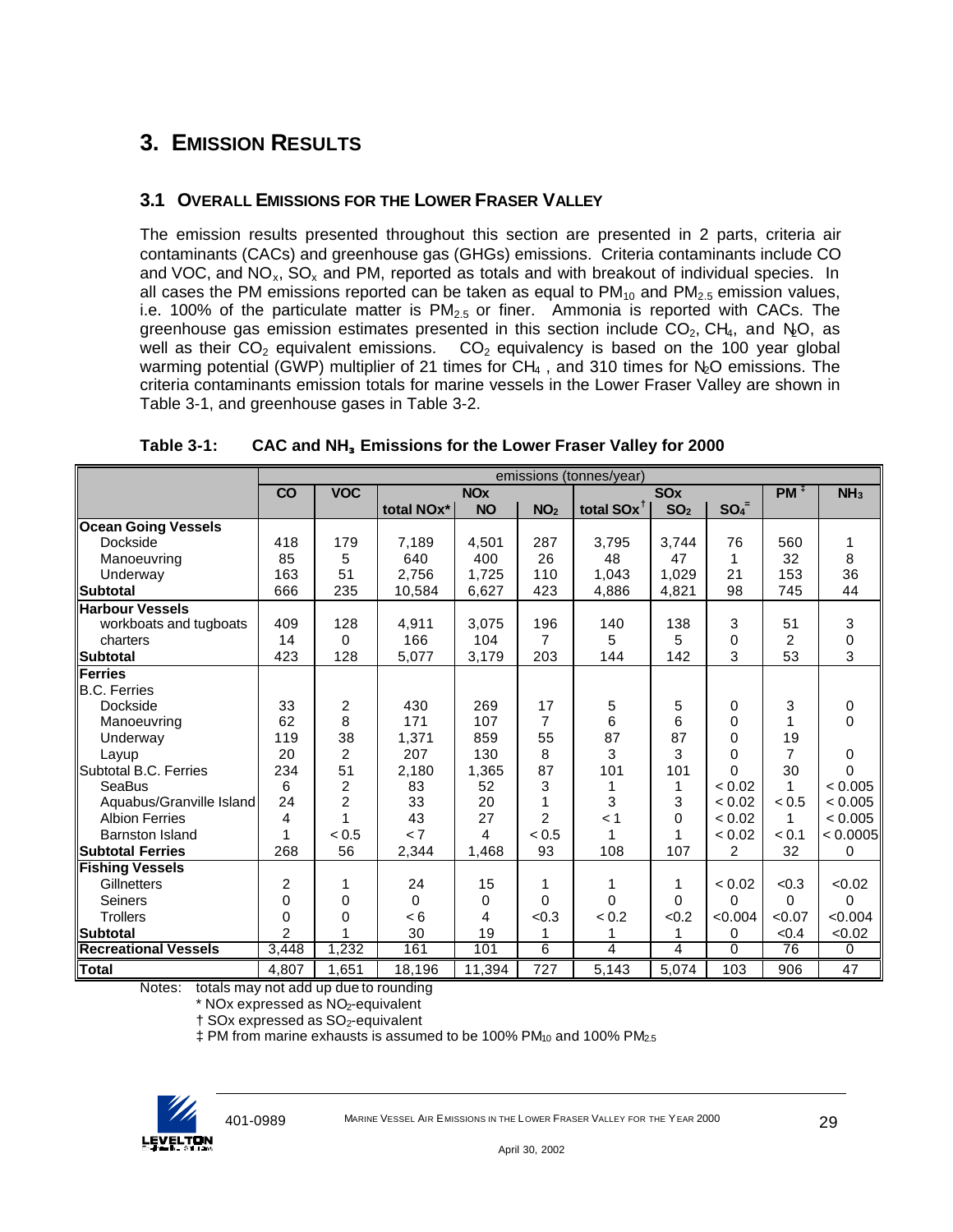|                             |                 | emissions (tonnes/year) |                |                        |
|-----------------------------|-----------------|-------------------------|----------------|------------------------|
|                             | CO <sub>2</sub> | CH <sub>4</sub>         | $N_2$ O        | total,<br>$CO2$ -equiv |
| <b>Ocean Going Vessels</b>  |                 |                         |                |                        |
| Dockside                    | 320,979         | 33                      | 21             | 328,084                |
| Manoeuvring                 | 15,621          | 1                       | $\overline{7}$ | 17,699                 |
| Underway                    | 77,198          | $\overline{7}$          | $\overline{2}$ | 77,981                 |
| <b>Subtotal</b>             | 413,798         | 41                      | 29             | 423,764                |
| <b>Harbour Vessels</b>      |                 |                         |                |                        |
| workboats and tugboats      | 193,490         | 18                      | 5              | 195,447                |
| charters                    | 6,535           | 1                       | 0              | 6,601                  |
| <b>Subtotal</b>             | 200,025         | 18                      | 5              | 202,048                |
| <b>Ferries</b>              |                 |                         |                |                        |
| <b>B.C. Ferries</b>         | 76,685          | $\overline{4}$          | 28             | 85,494                 |
| <b>SeaBus</b>               | 2,694           | < 0.2                   | 1              | 3,008                  |
| Aquabus/Granville Island    | 1,101           | < 0.2                   | < 0.5          | 1,260                  |
| <b>Albion Ferries</b>       | 1,490           | < 0.1                   | 1              | 1,663                  |
| <b>Barnston Island</b>      | 216             | < 0.02                  | < 0.1          | 247                    |
| <b>Subtotal</b>             | 82,186          | 4                       | 30             | 91,632                 |
| <b>Fishing Vessels</b>      |                 |                         |                |                        |
| Gillnetter                  | 882             | < 0.09                  | &0.03          | 892                    |
| <b>Seiners</b>              | $\Omega$        | 0                       | 0              | 0                      |
| <b>Trollers</b>             | 225             | < 0.03                  | < 0.007        | 228                    |
| <b>Subtotal</b>             | 1,107           | < 0.2                   | < 0.04         | 1,120                  |
| <b>Recreational Vessels</b> | 21,343          | 25                      | 1              | 22,228                 |
| <b>Total</b>                | 718,459         | 89                      | 66             | 740,792                |

**Table 3-2: GHG Emissions for the Lower Fraser Valley for 2000**

Note: totals may not add up due to rounding

Figure 3-1 presents the relative contributions of the main marine vessel categories to the individual contaminant totals. It can be seen that ocean-going vessels are the predominant contributor to emissions of NOx, SOx, particulate matter and greenhouse gases, accounting for 58%, 95%, 82% and 58% of the total marine vessel emissions, respectively. Harbour vessels contribute 28% and 27% to NOx and GHG totals, and 10% or less to all other contaminant totals. Ferries contribute between 2% and 13% to each contaminant, while fishing vessels are less than 1% in most cases. Recreational vessels are significant in terms of CO and VOC, but less than 10% for all other contaminants

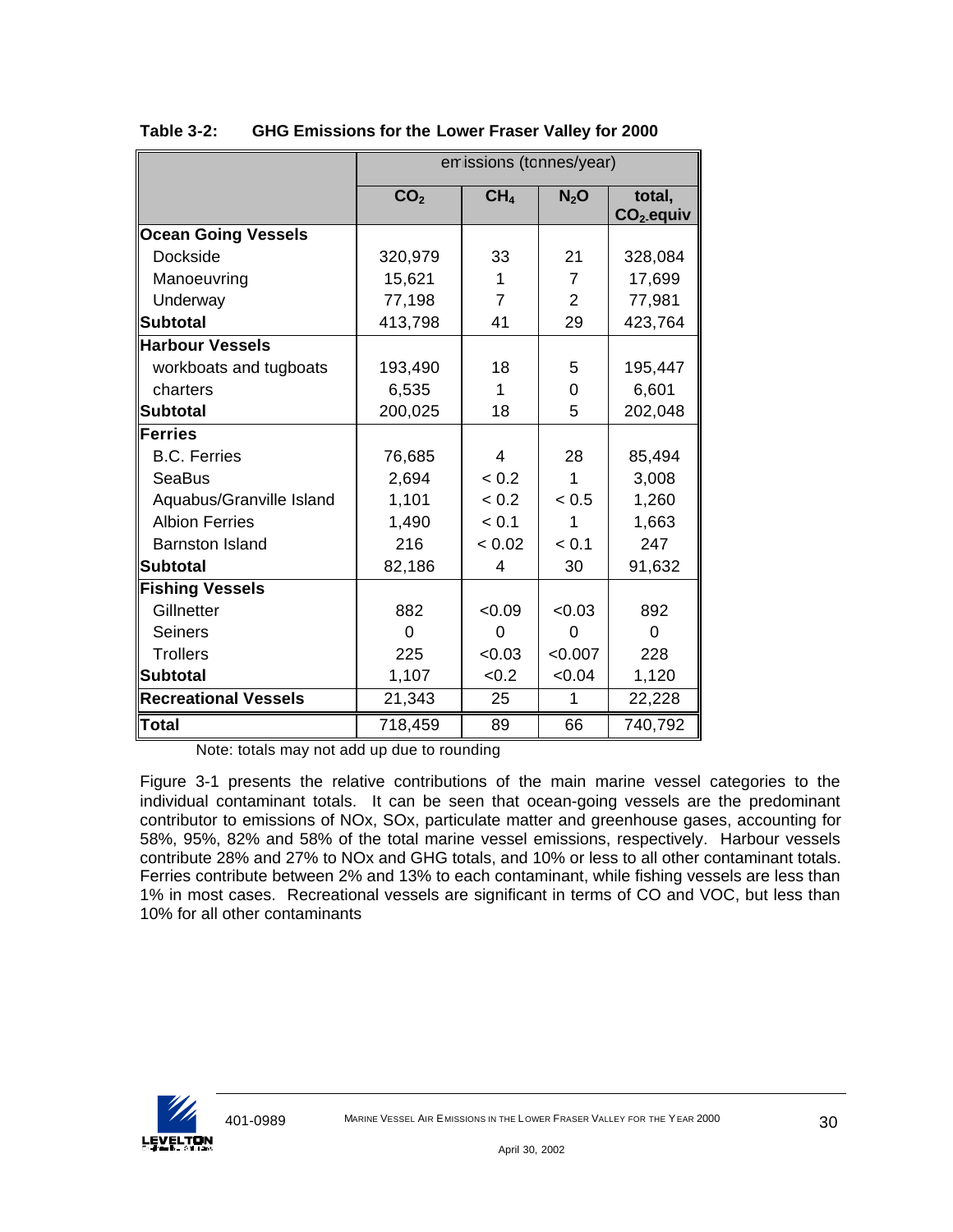

**Figure 3.1-1: Contributions of Vessel Categories to Individual Contaminant Emission Totals**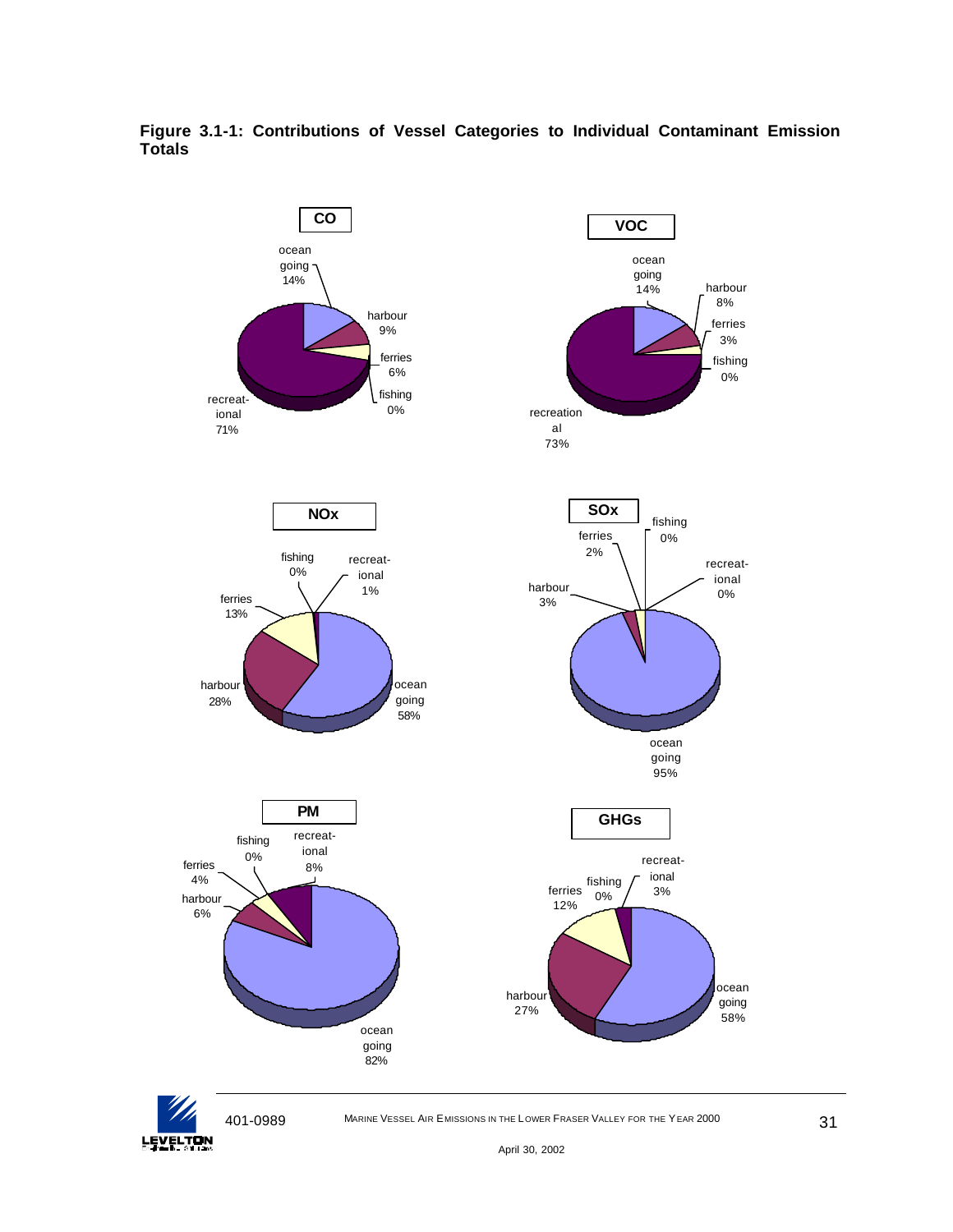### **3.2 OCEAN-GOING VESSELS**

#### **3.2.1 Underway, Manoeuvring and Dockside**

The emission estimates for ocean-going vessels, for underway, manoeuvring and dockside, and broken down by ship type, are shown in Table 3-3 for criteria contaminants and ammonia, and Table 3-4 for greenhouse gases.

As noted earlier, ocean-going vessels are generally the most significant category in the marine vessel inventory for the Lower Fraser Valley, contributing over 50% for NOx and GHGs, and over 80% for particulate matter and SOx.

Additional details on emissions by dead weight class and fuel type are provided in the detailed emission listings in Appendix A.

|                      |       | emissions (tonnes/year) |                         |                       |                 |                        |                       |          |                 |                 |
|----------------------|-------|-------------------------|-------------------------|-----------------------|-----------------|------------------------|-----------------------|----------|-----------------|-----------------|
|                      | CO    | <b>VOC</b>              |                         | <b>NO<sub>x</sub></b> |                 |                        | <b>SO<sub>x</sub></b> |          | PM <sub>1</sub> | NH <sub>3</sub> |
|                      |       |                         | total NO <sub>x</sub> * | <b>NO</b>             | NO <sub>2</sub> | total SOx <sup>1</sup> | SO <sub>2</sub>       | $SO_4^-$ |                 |                 |
| <b>Underway</b>      |       |                         |                         |                       |                 |                        |                       |          |                 |                 |
| <b>Bulk Carrier</b>  | 68.5  | 21.4                    | 1156.1                  | 723.9                 | 46.2            | 437.7                  | 431.9                 | 8.8      | 64.2            | 14.97           |
| Container            | 49.1  | 15.3                    | 829.5                   | 519.4                 | 33.2            | 314.1                  | 309.9                 | 6.3      | 46.0            | 10.74           |
| General Cargo        | 10.2  | 3.2                     | 171.7                   | 107.5                 | 6.9             | 65.0                   | 64.1                  | 1.3      | 9.5             | 2.22            |
| Passenger            | 1.0   | 0.3                     | 16.1                    | 10.1                  | 0.6             | 6.1                    | 6.0                   | 0.1      | 0.9             | 0.21            |
| Tanker               | 25.7  | 8.0                     | 433.9                   | 271.7                 | 17.3            | 164.3                  | 162.1                 | 3.3      | 24.1            | 5.62            |
| <b>Other Vessels</b> | 8.8   | 2.7                     | 148.3                   | 92.9                  | 5.9             | 56.2                   | 55.4                  | 1.1      | 8.2             | 1.92            |
| <b>Subtotal</b>      | 163.2 | 51.0                    | 2755.6                  | 1725.5                | 110.1           | 1043.4                 | 1029.4                | 21.0     | 153.0           | 35.7            |
| Manoeuvring          |       |                         |                         |                       |                 |                        |                       |          |                 |                 |
| <b>Bulk Carrier</b>  | 32.5  | 1.8                     | 245.5                   | 153.7                 | 9.8             | 18.3                   | 18.1                  | 0.4      | 12.3            | 3.08            |
| Container            | 30.4  | 1.6                     | 229.7                   | 143.9                 | 9.2             | 17.2                   | 16.9                  | 0.3      | 11.5            | 2.88            |
| General Cargo        | 13.3  | 0.7                     | 100.4                   | 62.9                  | 4.0             | 7.5                    | 7.4                   | 0.2      | 5.0             | 1.26            |
| Passenger            | 0.2   | 0.0                     | 1.9                     | 1.2                   | 0.1             | 0.1                    | 0.1                   | 0.0      | 0.1             | 0.02            |
| Tanker               | 4.9   | 0.3                     | 36.9                    | 23.1                  | 1.5             | 2.8                    | 2.7                   | 0.1      | 1.8             | 0.46            |
| <b>Other Vessels</b> | 3.3   | 0.2                     | 25.2                    | 15.8                  | 1.0             | 1.9                    | 1.9                   | 0.0      | 1.3             | 0.32            |
| <b>Subtotal</b>      | 84.7  | 4.6                     | 639.5                   | 400.5                 | 25.6            | 47.8                   | 47.1                  | 1.0      | 32.1            | 8.0             |
| <b>Dockside</b>      |       |                         |                         |                       |                 |                        |                       |          |                 |                 |
| <b>Bulk Carrier</b>  | 213.4 | 90.8                    | 3640.5                  | 2279.5                | 145.5           | 1986.2                 | 1959.5                | 40.0     | 286.1           | 0.27            |
| Container            | 73.8  | 31.4                    | 1259.4                  | 788.6                 | 50.3            | 582.1                  | 574.3                 | 11.7     | 99.0            | 0.09            |
| General Cargo        | 69.3  | 29.5                    | 1182.2                  | 740.3                 | 47.3            | 649.8                  | 641.1                 | 13.1     | 92.9            | 0.09            |
| Passenger            | 39.7  | 16.9                    | 677.9                   | 424.5                 | 27.1            | 370.3                  | 365.3                 | 7.5      | 53.3            | 0.05            |
| Tanker               | 19.5  | 8.3                     | 332.5                   | 208.2                 | 13.3            | 181.6                  | 179.2                 | 3.7      | 26.1            | 0.02            |
| <b>Other Vessels</b> | 2.0   | 2.1                     | 96.2                    | 60.2                  | 3.8             | 25.0                   | 24.7                  | 0.5      | 2.6             | 0.00            |
| <b>Subtotal</b>      | 417.8 | 179.0                   | 7188.7                  | 4501.3                | 287.3           | 3795.0                 | 3744.0                | 76.4     | 560.0           | 0.5             |
| <b>Total</b>         | 665.7 | 234.6                   | 10583.9                 | 6627.3                | 423.0           | 4886.1                 | 4820.5                | 98.4     | 745.0           | 44.2            |

#### **Table 3-3: CAC and NH3 Emissions for Ocean-Going Vessels for the LFV for 2000**

Notes: totals may not add up due to rounding

 $*$  NOx expressed as  $NO<sub>2</sub>$ -equivalent

 $\dagger$  SOx expressed as SO<sub>2</sub>-equivalent

 $\ddagger$  PM from marine exhausts is assumed to be 100% PM<sub>10</sub> and 100% PM<sub>2.5</sub>

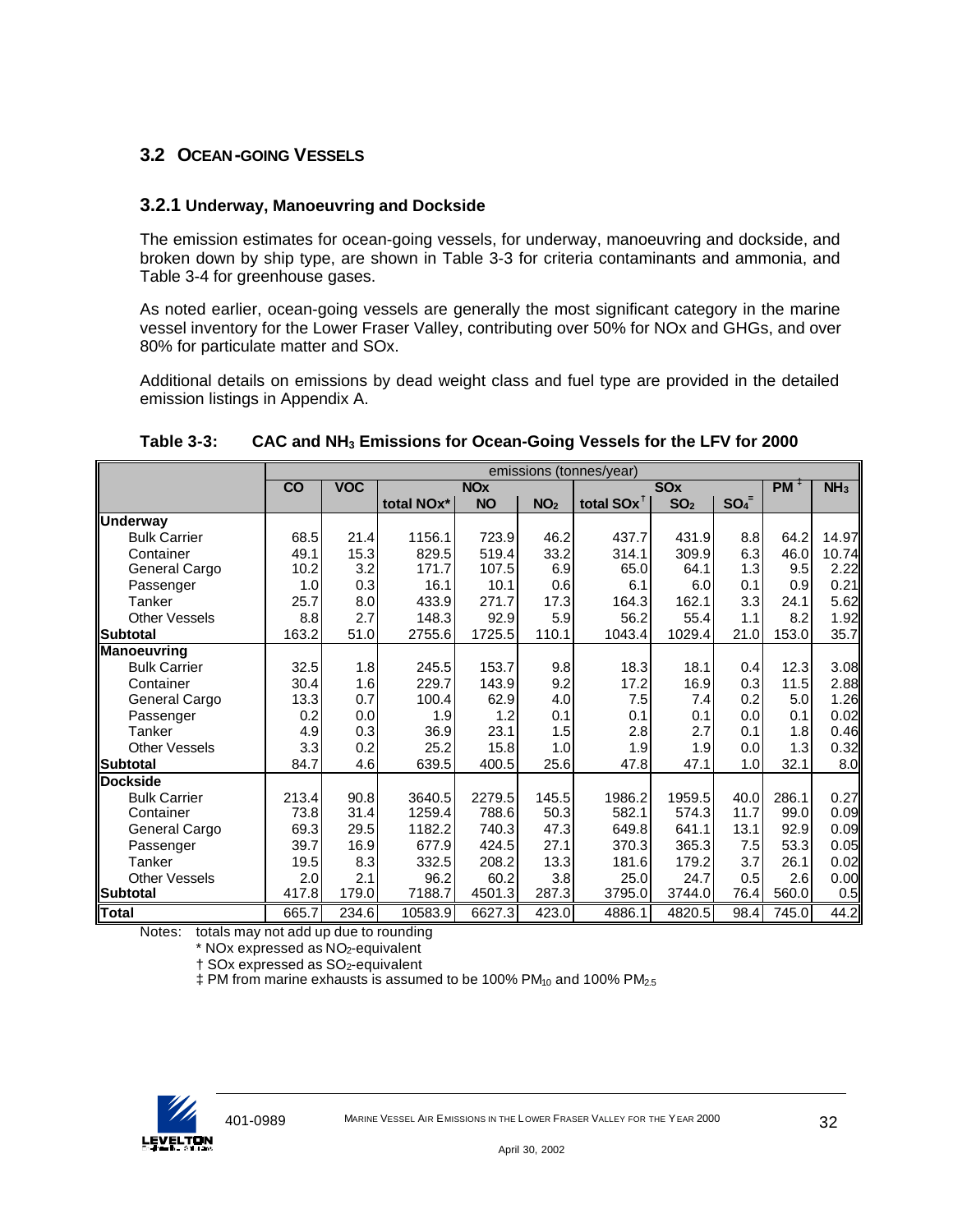|                      |                 |                 | emissions (tonnes/year) |             |
|----------------------|-----------------|-----------------|-------------------------|-------------|
|                      | CO <sub>2</sub> | CH <sub>4</sub> | $N_2$ O                 | total,      |
|                      |                 |                 |                         | $CO2$ equiv |
| <b>Underway</b>      |                 |                 |                         |             |
| <b>Bulk Carrier</b>  | 32,388          | 3.0             | 0.9                     | 32,716      |
| Container            | 23,239          | 2.1             | 0.6                     | 23,475      |
| General Cargo        | 4,811           | 0.4             | 0.1                     | 4,860       |
| Passenger            | 450             | 0.0             | 0.0                     | 455         |
| Tanker               | 12,155          | 1.1             | 0.3                     | 12,278      |
| <b>Other Vessels</b> | 4,155           | 0.4             | 0.1                     | 4,198       |
| lSubtotal            | 77,198          | 7               | 2                       | 77,981      |
| <b>Manoeuvring</b>   |                 |                 |                         |             |
| <b>Bulk Carrier</b>  | 5,995           | 0.4             | 2.5                     | 6,793       |
| Container            | 5,611           | 0.3             | 2.4                     | 6,358       |
| General Cargo        | 2,452           | 0.1             | 1.0                     | 2,778       |
| Passenger            | 46              | 0.0             | 0.0                     | 52          |
| Tanker               | 901             | 0.1             | 0.4                     | 1,021       |
| <b>Other Vessels</b> | 616             | 0.0             | 0.3                     | 698         |
| <b>Subtotal</b>      | 15,621          |                 |                         | 17,699      |
| <b>Dockside</b>      |                 |                 |                         |             |
| <b>Bulk Carrier</b>  | 164,561         | 17.1            | 9.4                     | 167,831     |
| Container            | 55,712          | 5.4             | 5.7                     | 57,602      |
| General Cargo        | 53.496          | 5.6             | 2.9                     | 54,523      |
| Passenger            | 30,648          | 3.2             | 1.7                     | 31,253      |
| Tanker               | 15,035          | 1.6             | 0.9                     | 15,332      |
| <b>Other Vessels</b> | 1,527           | 0.2             | 0.0                     | 1,542       |
| <b>Subtotal</b>      | 320,979         | 33              | 21                      | 328,084     |
| Total                | 413,798         | 41              | 29                      | 423,764     |

**Table 3-4: GHG Emissions for Ocean-Going Vessels for the LFV for 2000**

Note: totals may not add up due to rounding

## **3.3 HARBOUR VESSELS**

The emissions estimate for harbour vessels was divided into the two categories: work and tugboats; and charter vessels. Emissions of criteria air contaminants are shown in Table 3-1, and greenhouse gases in Table 3-2.

Compared to the total marine vessel inventory, harbour vessels are a significant contributor to emissions of NOx and GHGs (approximately 30% of the total in both cases), and between 3 and 10% for the other criteria contaminants. In general, workboats and tugboats are the predominant emission source within the harbour vessel category.

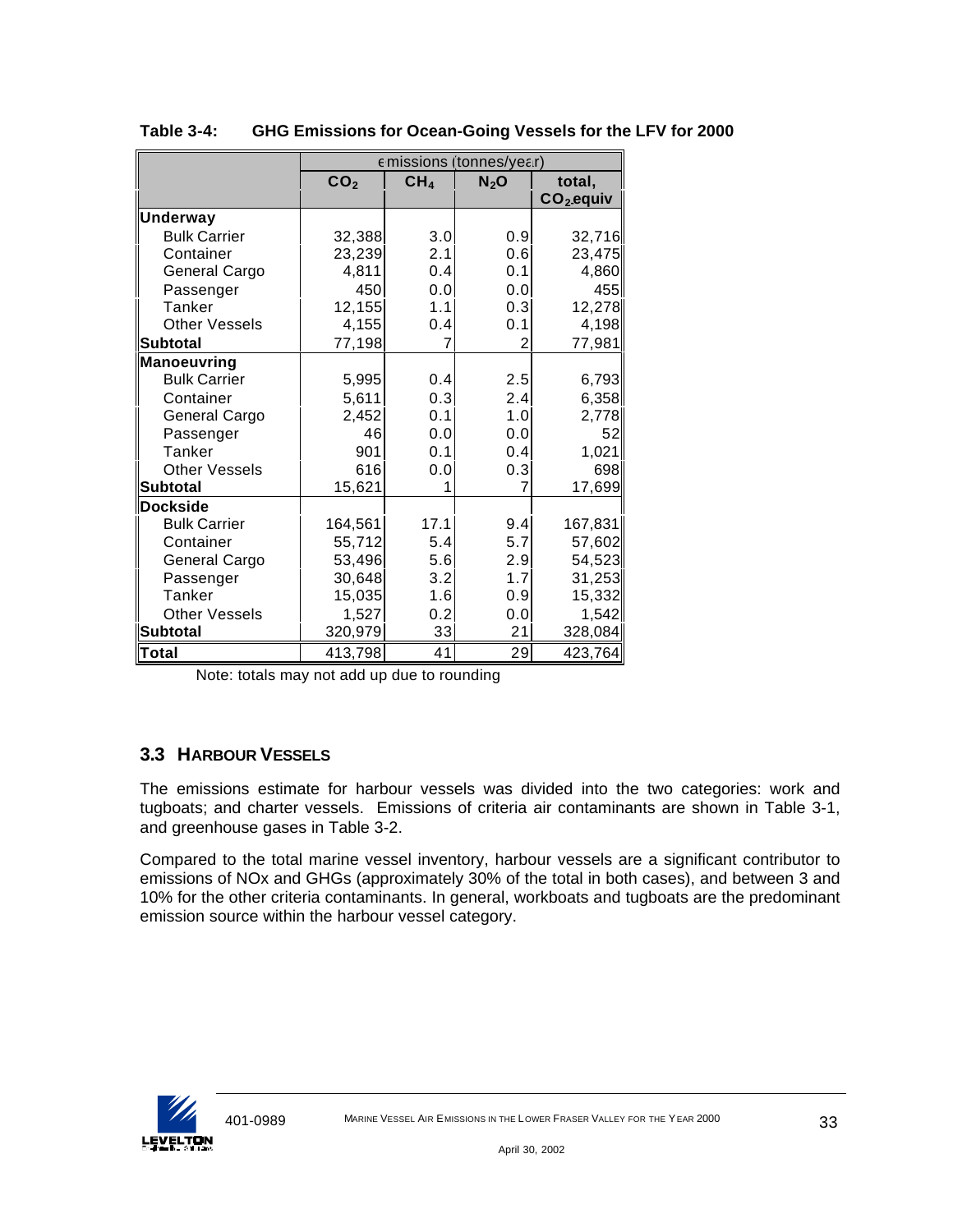## **3.4 FERRIES**

The emission results for all ferries are shown in Tables 3-1 and 3-2.

Noteworthy changes between the 1993 and 2000 emission results include the addition of two fast ferries to the B.C. Ferries fleet, travelling between Tsawwassen and Swartz Bay, and the percent of sulphur in the fuel. Moreover, the methodology applied in 1993 does not include any breakdown of emissions by load factor for different movement categories, which was developed for this report. The emission estimates provided by BC Ferries for this study were based on all fuel for ferries being consumed for "underway" travel. The application of load profiles for underway, manoeuvring and dockside has resulted in an increase in CO emissions compared to BC Ferries' estimates, while all other pollutants decreased between 5% and 25%.

Keeping in mind the differences in methodologies, Table 3-5 provides a comparison of emissions within the LFV between 1993 and the year 2000.

|                              | <b>NO<sub>X</sub></b> | CO                 | <b>VOC</b>        | $SO_{x}$           | PM                 |
|------------------------------|-----------------------|--------------------|-------------------|--------------------|--------------------|
| 1993<br><b>Emissions</b>     | 1327                  | 180                | 61                | 144                | 53                 |
| % Change<br>for year<br>2000 | $+9.4%$<br>increase   | $+30%$<br>increase | - 16%<br>decrease | $-28%$<br>decrease | $-51%$<br>decrease |

**Table 3-5: 1993 Emission Results and % Change with Year 2000 Results**

## **3.4.1 Other Ferries**

Emission estimates for the SeaBus, Albion Ferry and Barnston Island Ferry are shown in Tables 3- 1 and 3-2. Since both the Aquabus and Granville Island Ferry companies share the same routes and make a comparatively small contribution to the emission inventory, the results for the Aquabus and Granville Island Ferries have been summed as shown in Tables 3-1 and 3-2.

## **3.5 FISHING VESSELS**

Although the methodology, fleet characteristics and fishing activity vary between the 1993 and 2000 study, a comparison between the two results is provided in table 3-6 below. The results shown are consistent with the trend observed by the DFO, namely that approximately 50% of the commercial fleet has been cut since 1993, the hours of operation have been reduced and very little commercial activity was recorded in area 28 in the year 2000. While there may have been some First Nations activity in area 28, data was not available from DFO to quantify emissions. However, additional research on First Nations fishing activity indicates that very little First Nations fishing occurs in this area as most of their fishing occurs on the river. Although there has been an increase in First Nations fishing activity in area 29 (relative to the 1993 inventory), the increase does not offset the decrease in commercial fishing in the LFV. To provide a representative comparison, only the results from area 29 were compared.

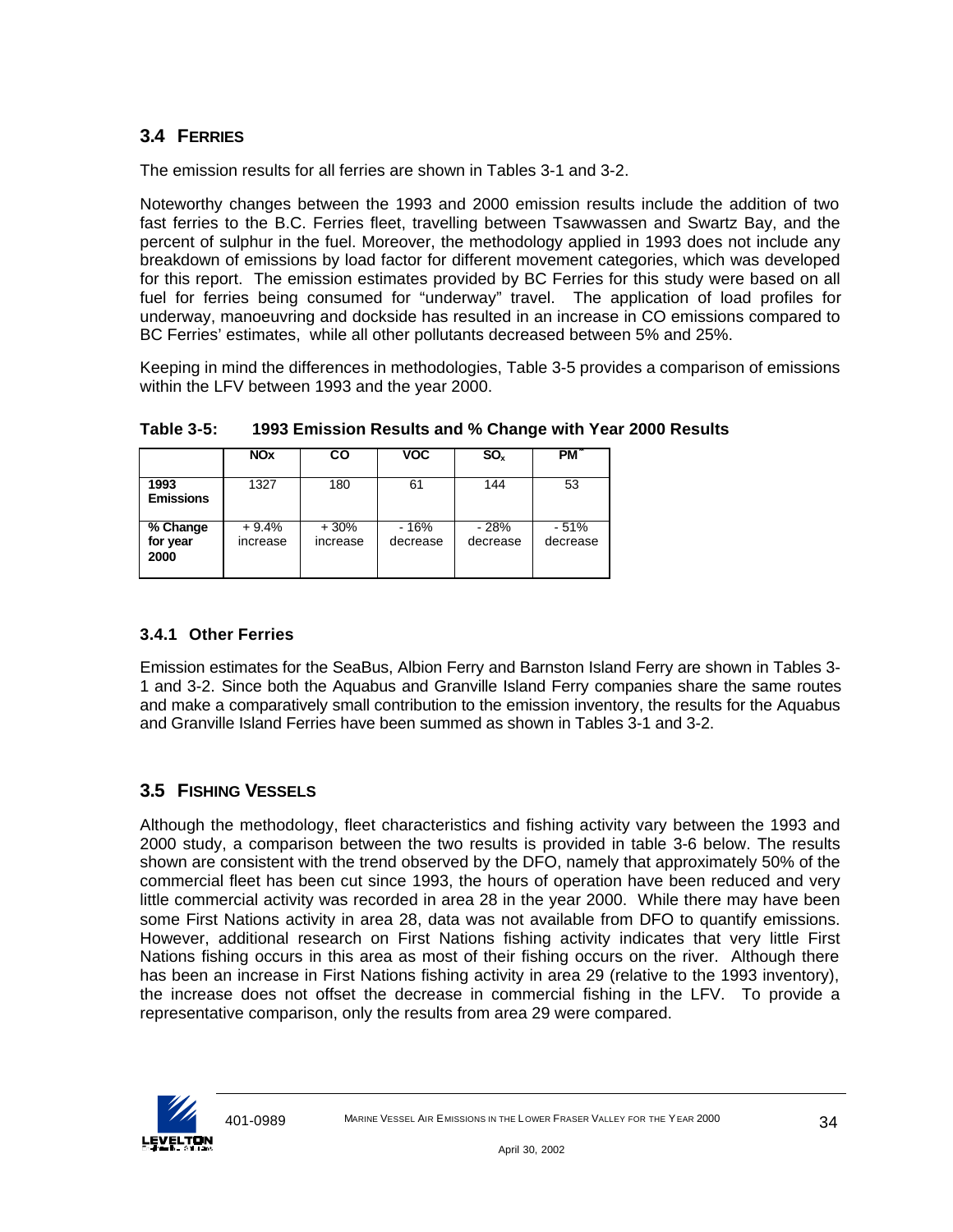| <b>DFO</b><br><b>Management</b> | <b>Gear Type</b>              | Emissions 1993/2000 (Tonnes) |            |           |       |            |  |  |
|---------------------------------|-------------------------------|------------------------------|------------|-----------|-------|------------|--|--|
| Area                            |                               | $\mathbf{CO}$                | <b>NOx</b> | <b>PM</b> | SOx   | <b>VOC</b> |  |  |
| 29                              | Gillnetter                    | 6/2                          | 48/16      | 2/0.3     | 6/0.7 | 6/0.7      |  |  |
|                                 | Seiner                        | 0/0                          | 0/0        | 0/0       | 0/0   | 0/0        |  |  |
|                                 | Troller                       | 1/0.6                        | 7/4        | 0/0       | 1/0.2 | 1/0.2      |  |  |
| TOTAL Emissions in area 29 (T)  |                               | 7/3                          | 55/20      | 2/0.3     | 7/1   | 7/1        |  |  |
| from 1993 Results               | Overall % Decrease in Area 29 | 63%                          | 64%        | 85%       | 86%   | 86%        |  |  |

**Table 3-6: Comparison Between 1993 and 2000 Fishing Results**

Tables 3-1 and 3-2 summarise the emission results for fishing vessels in the Core Area for each type of vessel (i.e. Gillnetters, Seiners and Trollers). The emissions shown are the sum of commercial fishing with assumed First Nations fishing activity.

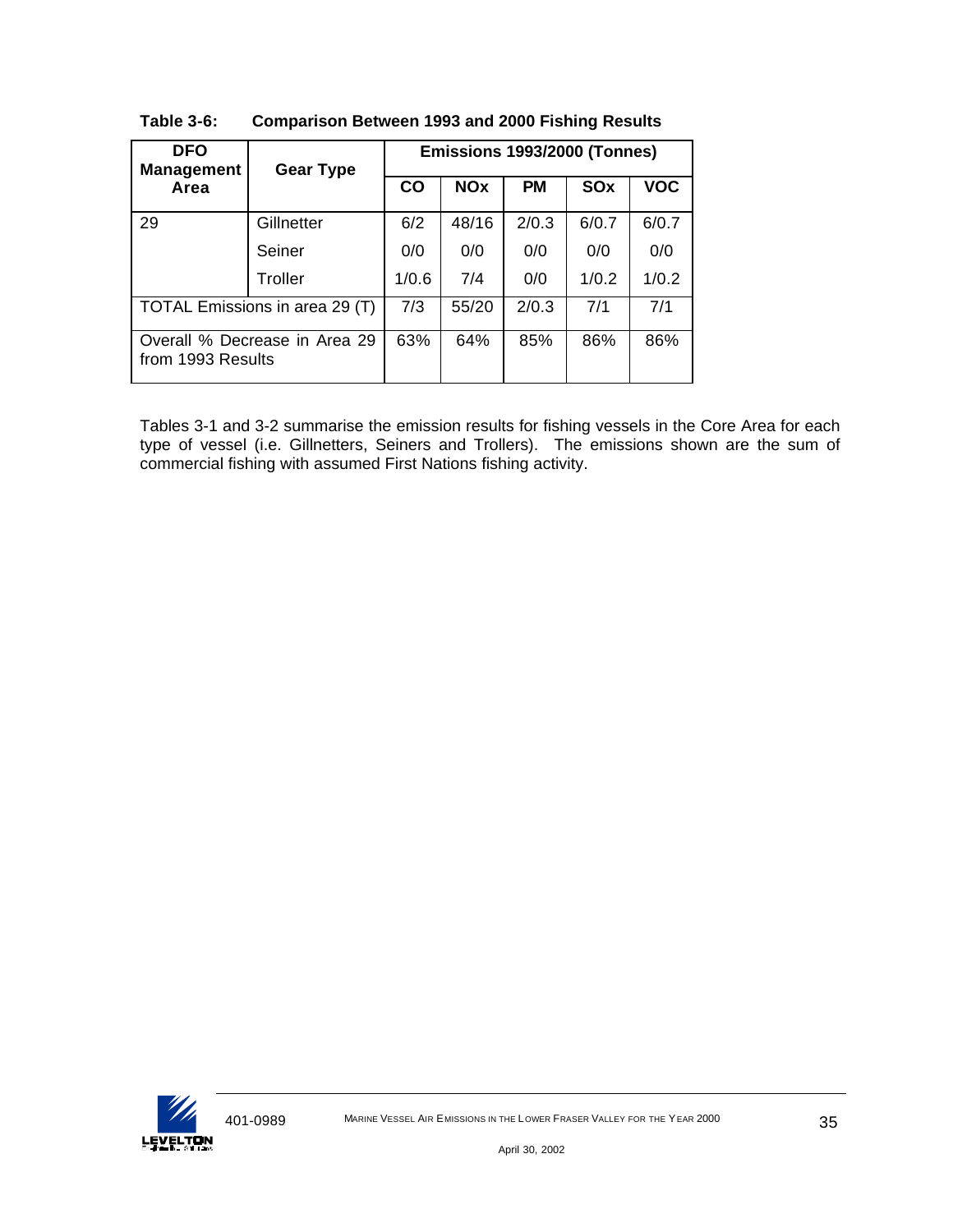### **3.6 RECREATIONAL VESSELS**

Emissions from recreational vessel activities in the Lower Fraser Valley study area are summarised in Table 3-7 and 3-8.

|                                    |       |                  |            |                |                 | emissions (tonnes/year) |                 |                     |                 |                 |
|------------------------------------|-------|------------------|------------|----------------|-----------------|-------------------------|-----------------|---------------------|-----------------|-----------------|
|                                    | CO    | <b>VOC</b>       |            | <b>NOx</b>     |                 |                         | <b>SOx</b>      |                     | PM <sup>‡</sup> | NH <sub>3</sub> |
|                                    |       |                  | total NOx* | <b>NO</b>      | NO <sub>2</sub> | total SOx <sup>1</sup>  | SO <sub>2</sub> | $SO_4$ <sup>=</sup> |                 |                 |
| <b>Inboard</b>                     |       |                  |            |                |                 |                         |                 |                     |                 |                 |
| 4 stroke                           | 209   | 13               | 12         | $\overline{7}$ | $<$ 1           | 1                       | $<$ 1           | < 0.01              | $<$ 1           | < 0.01          |
| diesel                             | 6     | 3                | 22         | 14             |                 |                         | ا>              | < 0.01              | ا>              | < 0.01          |
| Subtotal                           | 215   | 16               | 33         | 21             |                 | 1                       | $<$ 1           | < 0.01              | $<$ 1           | < 0.01          |
| <b>Outboard</b>                    |       |                  |            |                |                 |                         |                 |                     |                 |                 |
| 2 stroke                           | 2,112 | 917              | 15         | 9              |                 | 1                       | 1               | < 0.1               | 61              | < 0.1           |
| 4 stroke                           | 7     | < 0.5            | 2          | $<$ 1          | < 0.1           | 0                       | < 0.01          | < 0.001             | < 0.01          | < 0.0001        |
| <b>Subtotal</b>                    | 2,119 | 917              | 15         | 9              |                 |                         | 1               | < 0.1               | 61              | < 0.1           |
| <b>Sterndrive</b>                  |       |                  |            |                |                 |                         |                 |                     |                 |                 |
| 2 stroke                           | 11    | 5                | 0          | < 0.1          | < 0.01          | $\Omega$                | < 0.01          | < 0.001             | $<$ 1           | < 0.0001        |
| 4 stroke                           | 637   | 38               | 33         | 21             |                 |                         | $<$ 1           | < 0.01              | $<$ 1           | < 0.01          |
| diesel                             | 21    | 12               | 77         | 48             | 3               |                         |                 | < 0.1               | $\frac{2}{2}$   | < 0.1           |
| <b>Subtotal</b>                    | 669   | 55               | 110        | 69             | 4               |                         |                 | < 0.1               |                 | < 0.1           |
| <b>PWC</b>                         | 444   | 243              | 3          | $\mathbf{1}$   | $<$ 1           | 1                       | $<$ 1           | < 0.01              | 12              | < 0.01          |
| <b>Sailboat Auxiliary Inboard</b>  |       |                  |            |                |                 |                         |                 |                     |                 |                 |
| 4 stroke                           | $<$ 1 | < 0.1            | 0          | < 0.1          | < 0.01          | 0                       | < 0.001         | < 0.00001           | < 0.001         | < 0.00001       |
| diesel                             | ا>    | $<$ 1            | 3          |                | $<$ 1           | 0                       | < 0.1           | < 0.0001            | < 0.1           | < 0.1           |
| <b>Subtotal</b>                    | $<$ 1 | $<$ 1            | 3          | 1              | $<$ 1           | 0                       | < 0.1           | < 0.0001            | < 0.1           | < 0.1           |
| <b>Sailboat Auxiliary Outboard</b> |       |                  |            |                |                 |                         |                 |                     |                 |                 |
| 2 stroke                           | $<$ 1 | $<$ 1            | < 0.2      | < 0.01         | < 0.001         | 0                       | < 0.001         | < 0.00001           | < 0.1           | < 0.00001       |
| diesel                             |       | < 0.001 < 0.0001 | < 0.002    | < 0.001        | < 0.0001        | $\Omega$                | < 0.00001       | < 0.000001          | < 0.00001       | < 0.0001        |
| <b>Subtotal</b>                    | $<$ 1 | $<$ 1            | < 0.2      | < 0.01         | < 0.001         | 0                       | < 0.001         | < 0.00001           | < 0.1           | < 0.0001        |
| <b>Total, 2000</b>                 | 3,448 | 1,232            | 161        | 101            | 6               | 4                       | 4               | < 0.1               | 76              | < 0.1           |
| <b>Total, 1993</b>                 | 1,401 | 436              | 43         | n.a.           | n.a.            | 6                       | n.a.            | n.a.                | $\mathbf 0$     | n.a             |

**Table 3-7: CAC and NH<sup>3</sup> Emissions from Recreational Vessels in the LFV for 2000**

Notes: totals may not add up due to rounding

n.a. = not available

\* NOx expressed as NO2-equivalent

† SOx expressed as SO2-equivalent

 $\ddagger$  PM from marine exhausts is assumed to be 100% PM<sub>10</sub> and 100% PM<sub>2.5</sub>

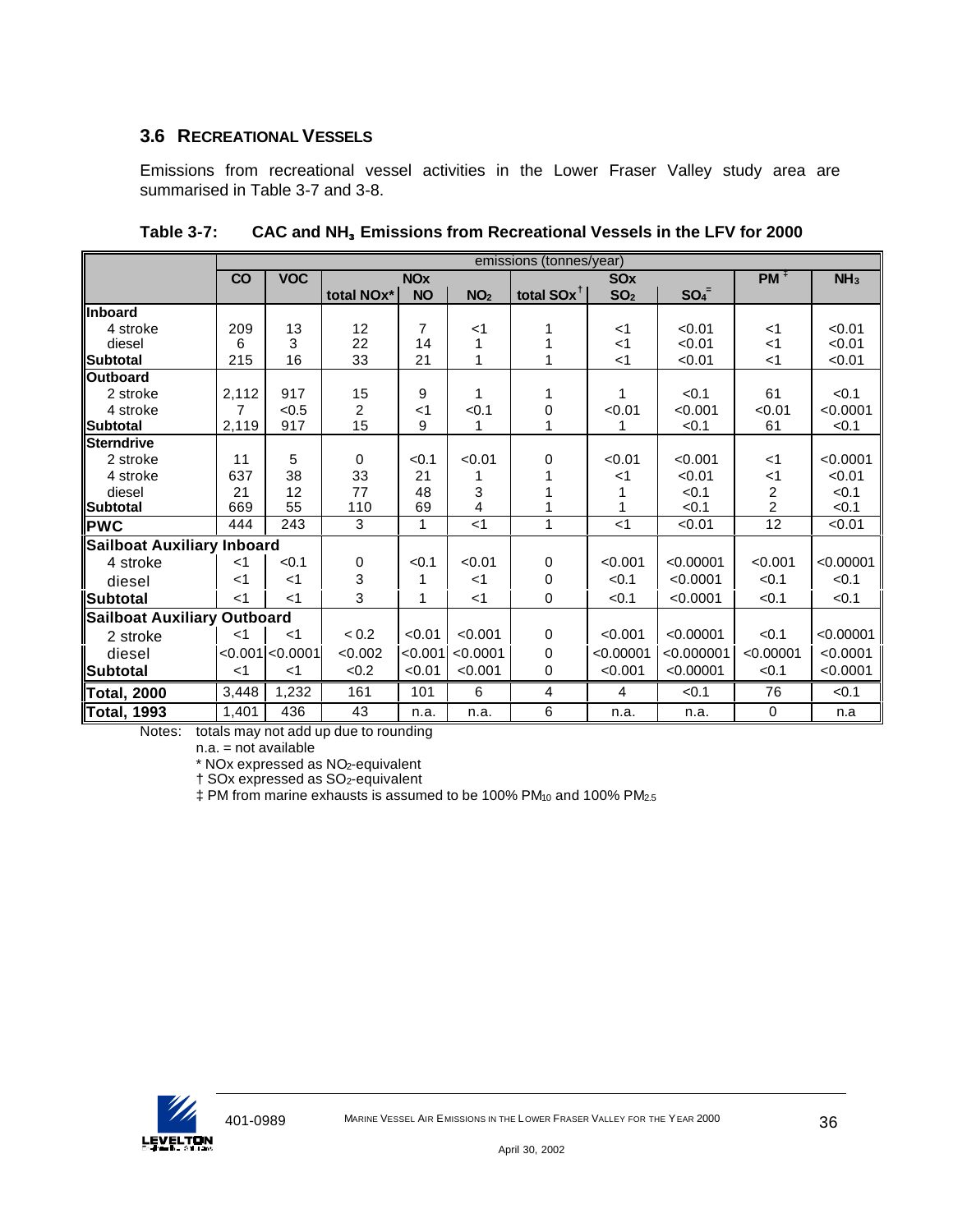|                                    | emissions (tonnes/year) |                 |           |             |  |  |
|------------------------------------|-------------------------|-----------------|-----------|-------------|--|--|
|                                    | CO <sub>2</sub>         | CH <sub>4</sub> | $N_2$ O   | total,      |  |  |
|                                    |                         |                 |           | $CO2$ equiv |  |  |
| <b>Inboard</b>                     |                         |                 |           |             |  |  |
| 4 stroke                           | 1,237                   | 1               | < 0.1     | 1,260       |  |  |
| diesel                             | 496                     | < 0.1           | ا>        | 560         |  |  |
| <b>Subtotal</b>                    | 1,733                   |                 | <1        | 1,820       |  |  |
| Outboard                           |                         |                 |           |             |  |  |
| 2 stroke                           | 11,533                  | 18              | < 0.1     | 11,941      |  |  |
| 4 stroke                           | 50                      | < 0.1           | < 0.01    | 51          |  |  |
| ∥Subtotal                          | 11,583                  | 18              | < 0.1     | 11,992      |  |  |
| Sterndrive                         |                         |                 |           |             |  |  |
| 2 stroke                           | 58                      | ا>              | < 0.001   | 60          |  |  |
| 4 stroke                           | 3,779                   | 2               | < 0.1     | 3,851       |  |  |
| diesel                             | 1,725                   | $<$ 1           | $<$ 1     | 1,949       |  |  |
| Subtotal                           | 5,562                   | 2               | <1        | 5,860       |  |  |
| <b>PWC</b>                         | 2,415                   | 4               | < 0.1     | 2,501       |  |  |
| Sailboat Auxiliary Inboard         |                         |                 |           |             |  |  |
| 4 stroke                           | 3                       | < 0.01          | < 0.001   | 3           |  |  |
| diesel                             | 44                      | < 0.01          | < 0.1     | 50          |  |  |
| <b>Subtotal</b>                    | 47                      | 0.01            | < 0.1     | 53          |  |  |
| <b>Sailboat Auxiliary Outboard</b> |                         |                 |           |             |  |  |
| 2 stroke                           | $\overline{2}$          | < 0.01          | < 0.0001  | 3           |  |  |
| diesel                             | < 0.1                   | < 0.000001      | < 0.00001 | < 0.1       |  |  |
| <b>Subtotal</b>                    | 2                       | < 0.01          | < 0.0001  | 3           |  |  |
| Total, 2000                        | 21,343                  | 25              | 1         | 22,228      |  |  |

**Table 3-8: GHG Emissions for Recreational Vessels for the Lower Fraser Valley for 2000**

Note: totals may not add up due to rounding

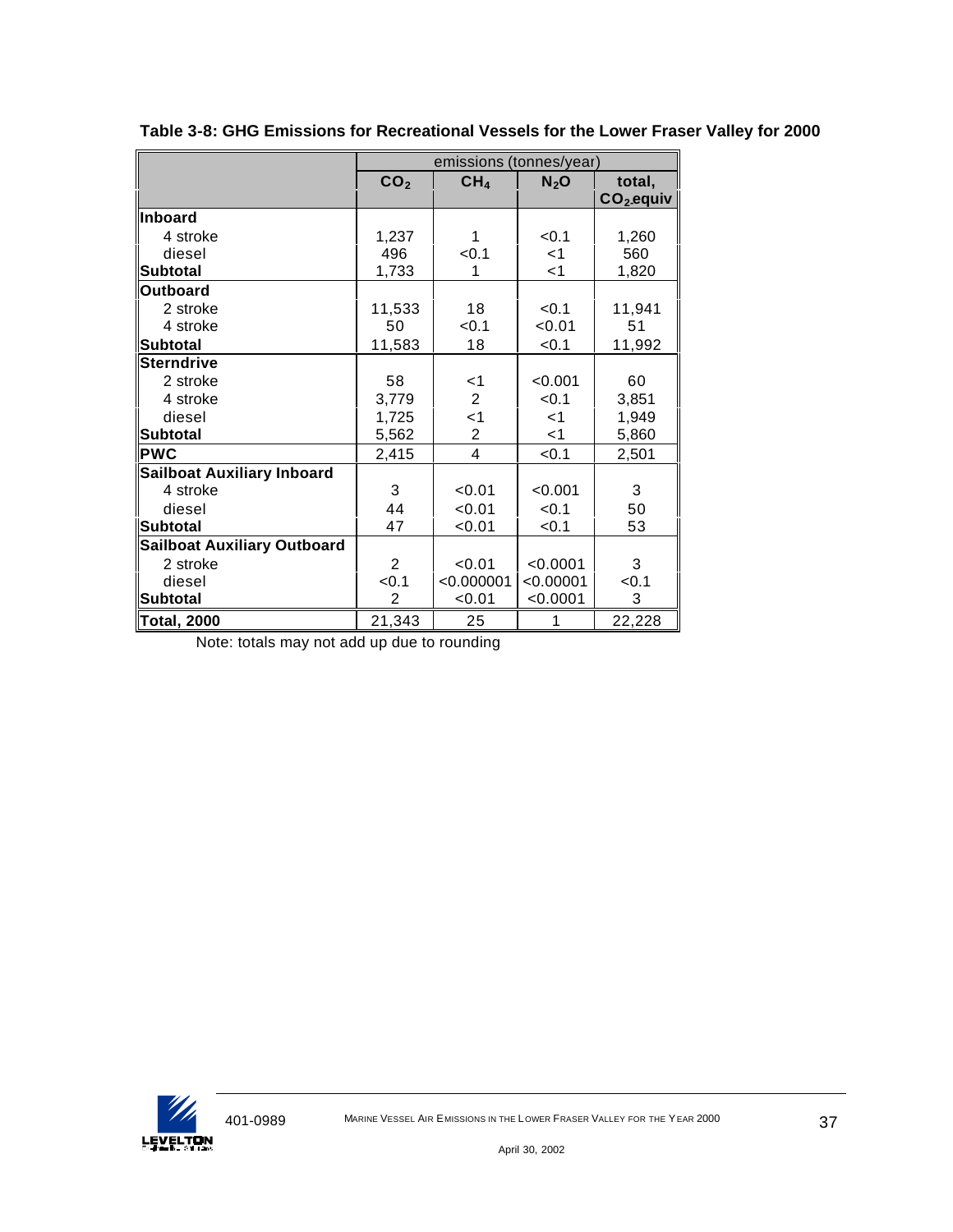# **4. SPATIAL ALLOCATION OF EMISSIONS**

## **4.1 REGIONAL EMISSIONS**

The regional breakdown was developed from a file containing the emissions per grid cell for all marine vessels. Each one of these grid cells has a corresponding regional district code based on the boundaries of each of the regions of interest shown below. Using Access, a query was used to sum up all values of emissions for the grid cells within each region.

Tables 4-1 through 4-6 show emissions of criteria contaminants, ammonia and greenhouse gases by regional district. FVRD is broken down into FVRD1 and FVRD2 to allow a distinction between what is inside and outside of the Lower Fraser Valley area.

|                              |                 | emissions (tonnes/year) |                       |           |                 |                       |                 |                |                 |                 |
|------------------------------|-----------------|-------------------------|-----------------------|-----------|-----------------|-----------------------|-----------------|----------------|-----------------|-----------------|
|                              | $\overline{co}$ | <b>VOC</b>              | <b>NO<sub>x</sub></b> |           |                 | <b>SOx</b>            |                 |                | PM <sub>1</sub> | NH <sub>3</sub> |
|                              |                 |                         | total NOx*            | <b>NO</b> | NO <sub>2</sub> | total $SOx^{\dagger}$ | SO <sub>2</sub> | $SO_4^-$       |                 |                 |
| <b>Ocean-going vessels</b>   |                 |                         |                       |           |                 |                       |                 |                |                 |                 |
| Dockside                     | 418             | 179                     | 7,189                 | 4,501     | 287             | 3,795                 | 3,744           | 76             | 560             | 1               |
| Manoeuvring                  | 85              | 5                       | 640                   | 400       | 26              | 48                    | 47              | 1              | 32              | 8               |
| Underway                     | 163             | 51                      | 2.756                 | 1,725     | 110             | 1.043                 | 1,029           | 21             | 153             | 36              |
| Subtotal                     | 666             | 235                     | 10,584                | 6,627     | 423             | 4,886                 | 4,821           | 98             | 745             | 44              |
| <b>Harbour vessels</b>       |                 |                         |                       |           |                 |                       |                 |                |                 |                 |
| Workboats and Tugboats       | 401             | 125                     | 4,812                 | 3,013     | 192             | 137                   | 135             | 3              | 50              | 3               |
| Charters                     | 11              | 0                       | 134                   | 84        | 5               | 4                     | 4               | 0              | 1               | 0               |
| Subtotal                     | 412             | 125                     | 4,947                 | 3,097     | 198             | 141                   | 139             | 3              | 51              | 3               |
| <b>Ferries</b>               |                 |                         |                       |           |                 |                       |                 |                |                 |                 |
| <b>BC</b> Ferries            |                 |                         |                       |           |                 |                       |                 |                |                 |                 |
| Dockside                     | 33              | 2                       | 430                   | 269       | 17              | 5                     | 5               |                | 3               | 0               |
| Manoeuvring                  | 62              | 8                       | 171                   | 107       | 7               | 6                     | 6               |                |                 | 0               |
| Underway                     | 119             | 38                      | 1,371                 | 859       | 55              | 87                    | 87              |                | 19              | 0               |
| Layup                        | 20              | 2                       | 207                   | 130       | 8               | 3                     | 3               |                | 7               | 0               |
| Subtotal B.C. Ferries        | 234             | 51                      | 2,180                 | 1,365     | 87              | 103                   | 101             | $\overline{2}$ | 30              | $\Omega$        |
| SeaBus                       | 6               | 2                       | 83                    | 52        | 3               |                       |                 | 0              |                 | 0               |
| Aquabus/Granville Island     | 24              | $\overline{c}$          | 33                    | 20        |                 | 3                     | 3               | 0              | $\Omega$        | 0               |
| <b>Albion Ferry</b>          | 4               | 1                       | 43                    | 27        | 2               | 0                     | 0               | 0              |                 | 0               |
| <b>Barnston Island Ferry</b> |                 | 0                       | 6                     | 4         | 0               |                       | 1               | 0              | $\Omega$        | 0               |
| Subtotal                     | 268             | 56                      | 2,344                 | 1,468     | 94              | 108                   | 107             | 2              | 32              | 0               |
| <b>Fishing Vessels</b>       | 3               | 1                       | 29                    | 18        | 1               | 1                     | 1               | 0              | $\Omega$        | 0               |
| <b>Recreational Vessels</b>  | 3,098           | 1,107                   | 145                   | 91        | 6               | 3                     | 3               | 0              | 68              | 0               |
| <b>Total</b>                 | 4,447           | 1,524                   | 18,049                | 11,302    | 721             | 5,139                 | 5,070           | 103            | 897             | 47              |

**Table 4-1: CAC and NH<sup>3</sup> Emissions for the GVRD for 2000**

Notes: totals may not add up due to rounding

 $*$  NOx expressed as NO<sub>2</sub>-equivalent

† SOx expressed as SO2-equivalent

 $\pm$  PM from marine exhausts is assumed to be 100% PM $_{10}$  and 100% PM $_{25}$ 

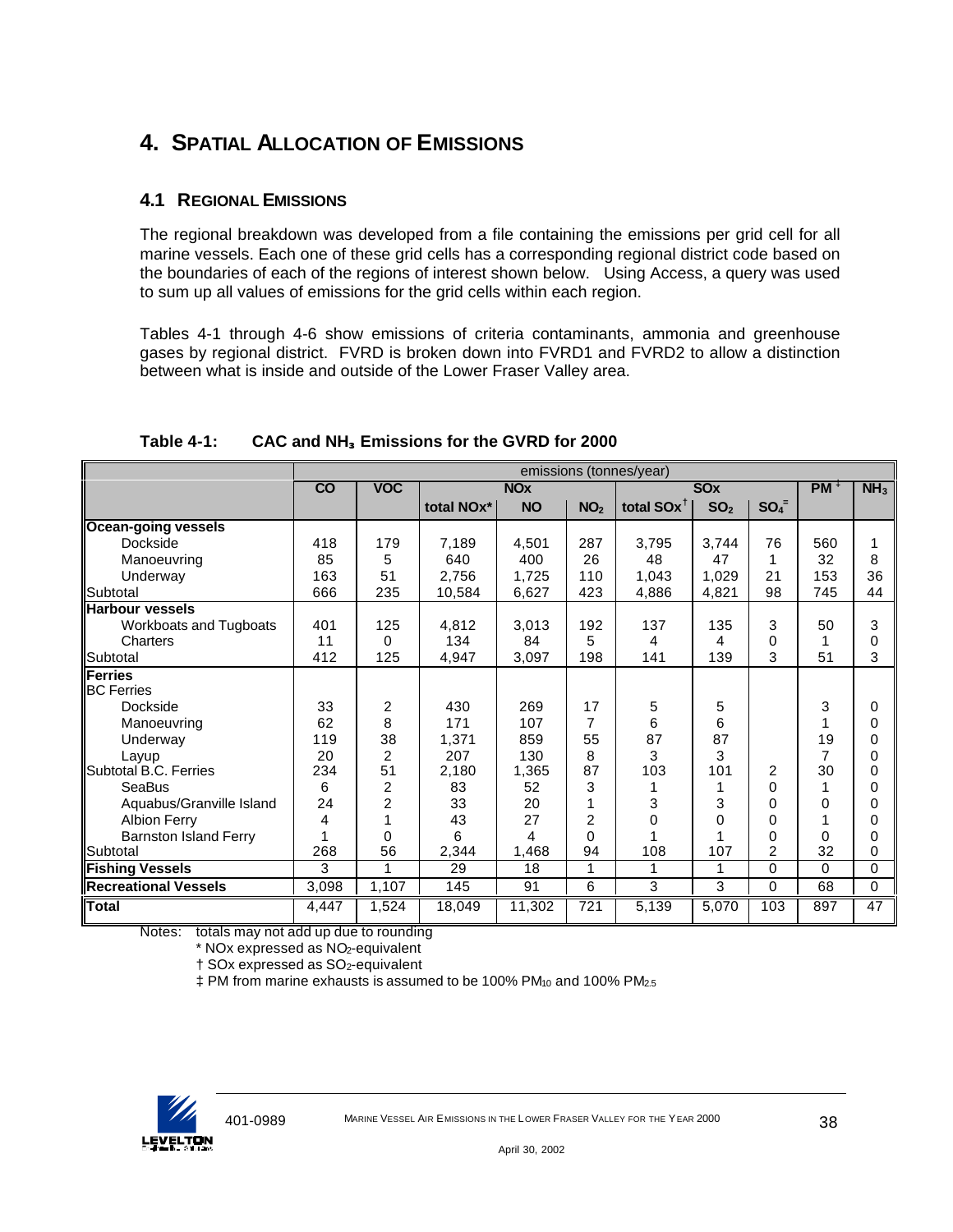|                               |                 | emissions (tonnes/year) |         |             |
|-------------------------------|-----------------|-------------------------|---------|-------------|
|                               | CO <sub>2</sub> | CH <sub>4</sub>         | $N_2$ O | total,      |
|                               |                 |                         |         | $CO2$ equiv |
| Ocean-going vessels           |                 |                         |         |             |
| Dockside                      | 320,979         | 33                      | 21      | 328,084     |
| Manoeuvring                   | 15,621          |                         | 7       | 17,699      |
| Underway                      | 77,198          | 7                       | 2       | 77,981      |
| <b>I</b> Subtotal             | 413,798         | 41                      | 29      | 423,764     |
| <b>Harbour vessels</b>        |                 |                         |         |             |
| <b>Workboats and Tugboats</b> | 189,582         | 17                      | 5       | 191,500     |
| Charters                      | 5,298           | 0                       | 0       | 5,352       |
| <b>Subtotal</b>               | 194,880         | 18                      | 5       | 196,851     |
| Ferries                       |                 |                         |         |             |
| <b>BC</b> Ferries             | 76,685          | 4                       | 28      | 85,494      |
| SeaBus                        | 2,694           | 0                       |         | 3,007       |
| Aquabus/Granville Island      | 1,101           | 0                       | 0       | 1,228       |
| <b>Albion Ferry</b>           | 1,490           | O                       |         | 1,662       |
| <b>Barnston Island Ferry</b>  | 216             | 0                       | 0       | 241         |
| <b>I</b> Subtotal             | 82,186          | 5                       | 30      | 91,632      |
| <b>Fishing Vessels</b>        | 1,065           | $\Omega$                | 0       | 1,077       |
| <b>Recreational Vessels</b>   | 19,179          | 23                      | 1       | 19,974      |
| Total                         | 711,108         | 86                      | 66      | 733,299     |

### **Table 4-2: GHG Emissions for the GVRD for 2000**

Note: totals may not add up due to rounding

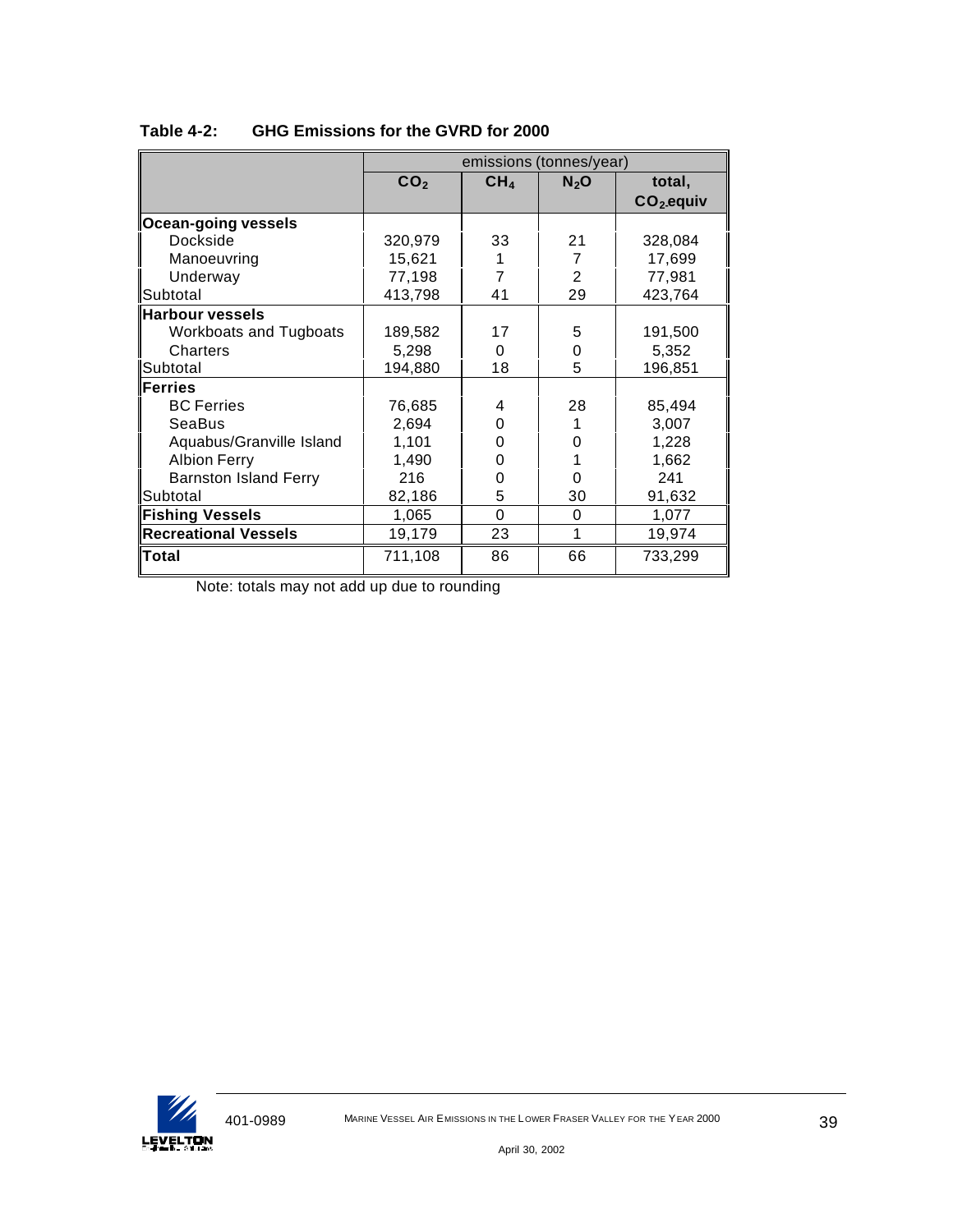|                              |          | emissions (tonnes/year) |                         |                       |                 |               |                       |          |                 |                 |
|------------------------------|----------|-------------------------|-------------------------|-----------------------|-----------------|---------------|-----------------------|----------|-----------------|-----------------|
|                              | CO       | <b>VOC</b>              |                         | <b>NO<sub>x</sub></b> |                 |               | <b>SO<sub>x</sub></b> |          | PM <sup>†</sup> | NH <sub>3</sub> |
|                              |          |                         | total NO <sub>x</sub> * | <b>NO</b>             | NO <sub>2</sub> | total $SOX^T$ | SO <sub>2</sub>       | $SO_4^-$ |                 |                 |
| <b>Ocean-going vessels</b>   |          |                         |                         |                       |                 |               |                       |          |                 |                 |
| Dockside                     | 0        | 0                       | O                       | 0                     | $\Omega$        | $\Omega$      | $\Omega$              | 0        | 0               |                 |
| Manoeuvring                  | $\Omega$ | 0                       |                         |                       | 0               |               | $\Omega$              | 0        | 0               |                 |
| Underway                     | 0        | 0                       |                         |                       | 0               |               | 0                     | 0        | 0               |                 |
| Subtotal                     | 0        | 0                       | 0                       | 0                     | $\Omega$        | 0             | $\Omega$              | 0        | 0               | 0               |
| <b>Harbour vessels</b>       |          |                         |                         |                       |                 |               |                       |          |                 |                 |
| Workboats and Tugboats       | 8        | 3                       | 99                      | 62                    | 4               | 3             | 3                     | 0        |                 |                 |
| Charters                     | 3        | 0                       | 31                      | 20                    |                 |               |                       | 0        | 0               |                 |
| Subtotal                     | 11       | 3                       | 131                     | 82                    | 5               | 4             | 4                     | 0        |                 | 0               |
| <b>Ferries</b>               |          |                         |                         |                       |                 |               |                       |          |                 |                 |
| <b>BC</b> Ferries            | 0        | 0                       | ∩                       | 0                     | $\Omega$        | 0             | $\Omega$              | 0        | 0               | O               |
| SeaBus                       | 0        | 0                       |                         |                       | 0               |               | 0                     | 0        | 0               |                 |
| Aquabus/Granville Island     | 0        | U                       |                         |                       | 0               |               | 0                     |          | ი               |                 |
| <b>Albion Ferry</b>          | 0        | 0                       |                         |                       | 0               |               | 0                     | 0        | 0               |                 |
| <b>Barnston Island Ferry</b> | 0        | 0                       |                         |                       | 0               |               | 0                     | 0        | 0               |                 |
| Subtotal                     | 0        | 0                       | 0                       | 0                     | 0               | 0             | 0                     | 0        | 0               | 0               |
| <b>Fishing Vessels</b>       | $\Omega$ | 0                       |                         |                       | $\Omega$        | 0             | $\Omega$              | 0        | 0               | 0               |
| <b>Recreational Vessels</b>  | 350      | 125                     | 16                      | 10                    | 1               | 0             | $\mathbf 0$           | 0        | 8               | 0               |
| <b>Total</b>                 | 361      | 128                     | 148                     | 93                    | 6               | 4             | 4                     | 0        | 9               | 0               |

#### **Table 4-3: CAC and NH<sup>3</sup> Emissions for the FVRD1 for 2000**

Notes: totals may not add up due to rounding

\* NOx expressed as NO2-equivalent

† SOx expressed as SO2-equivalent

 $\text{\#}$  PM from marine exhausts is assumed to be 100% PM<sub>10</sub> and 100% PM<sub>2.5</sub>

|  | Table 4-4: | GHG Emissions for the FVRD1 for 2000 |
|--|------------|--------------------------------------|
|--|------------|--------------------------------------|

|                               |                 |                 | emissions (tonnes/year) |             |
|-------------------------------|-----------------|-----------------|-------------------------|-------------|
|                               | CO <sub>2</sub> | CH <sub>4</sub> | $N_2$ O                 | total,      |
|                               |                 |                 |                         | $CO2$ equiv |
| Ocean-going vessels           |                 |                 |                         |             |
| Dockside                      | O               | 0               | 0                       | 0           |
| Manoeuvring                   |                 | 0               | U                       | ი           |
| Underway                      | O)              | 0               | O                       | 0           |
| Subtotal                      | O               | O               | 0                       | 0           |
| <b>Harbour vessels</b>        |                 |                 |                         |             |
| <b>Workboats and Tugboats</b> | 3,908           | 0.4             | 0.1                     | 3,947       |
| Charters                      | 1,237           | 0.1             | 0                       | 1,250       |
| Subtotal                      | 5,145           | 0.5             | 0.1                     | 5,197       |
| Ferries                       |                 |                 |                         |             |
| <b>BC</b> Ferries             | O               | 0               | 0                       | 0           |
| SeaBus                        | U               | 0               | O                       | 0           |
| Aquabus/Granville Island      | ი               | 0               | 0                       | 0           |
| <b>Albion Ferry</b>           | 0               | 0               | 0                       | 0           |
| <b>Barnston Island Ferry</b>  | O               | 0               | 0                       | 0           |
| Subtotal                      |                 |                 |                         |             |
| <b>Fishing Vessels</b>        | 42              | 0               | 0                       | 43          |
| <b>Recreational Vessels</b>   | 2,164           | 2.6             | 0.1                     | 2,254       |
| Total                         | 7,351           | 3.0             | 0.3                     | 7,493       |

Note: totals may not add up due to rounding



401-0989 MARINE VESSEL AIR E MISSIONS IN THE LOWER FRASER VALLEY FOR THE YEAR 2000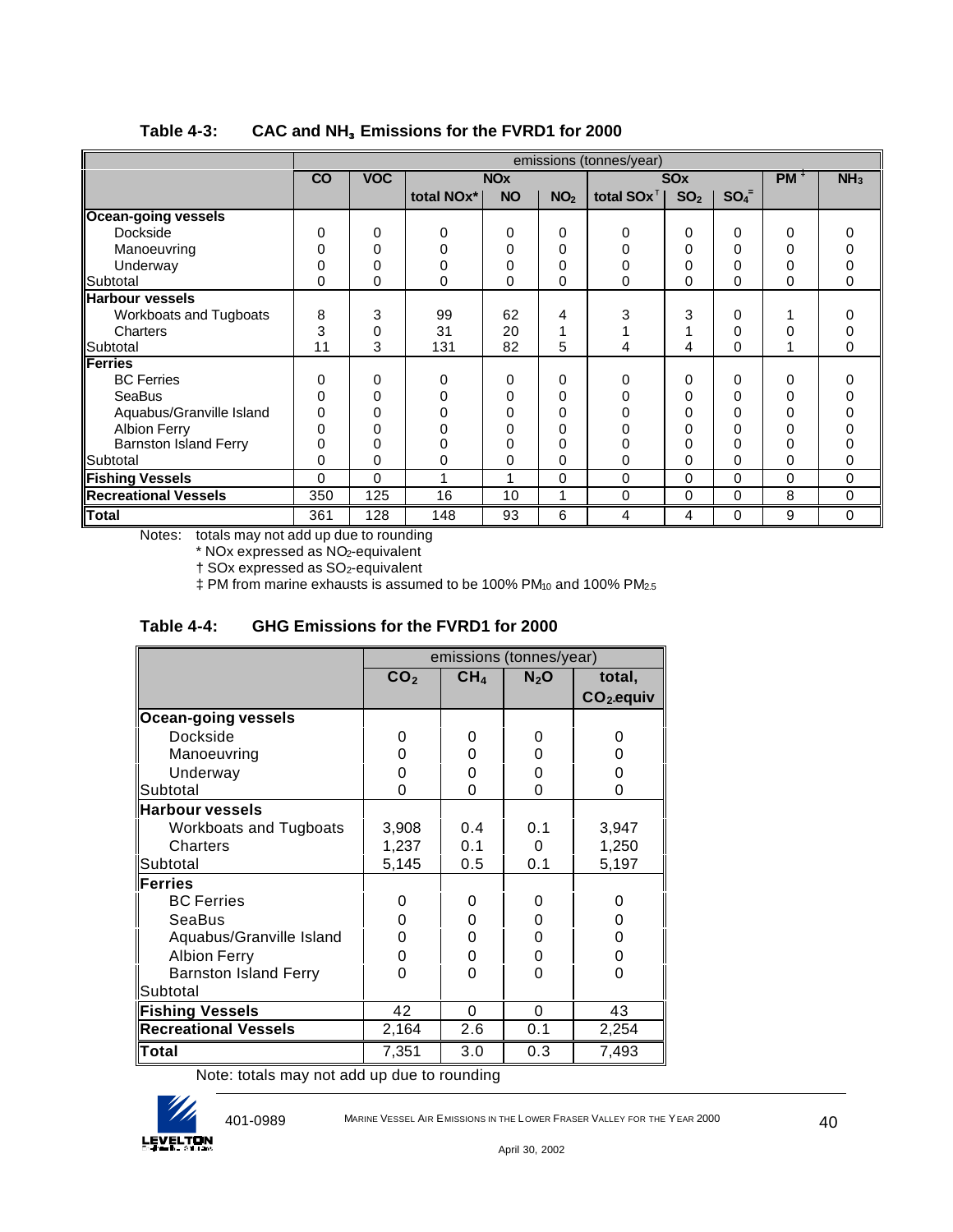|                              |          | emissions (tonnes/year) |                                    |           |                 |                       |                 |          |                 |                 |
|------------------------------|----------|-------------------------|------------------------------------|-----------|-----------------|-----------------------|-----------------|----------|-----------------|-----------------|
|                              | CO       | <b>VOC</b>              | <b>NO<sub>x</sub></b>              |           |                 | <b>SO<sub>x</sub></b> |                 |          | PM <sub>1</sub> | NH <sub>3</sub> |
|                              |          |                         | total NO <sub>x</sub> <sup>*</sup> | <b>NO</b> | NO <sub>2</sub> | total $SOX^T$         | SO <sub>2</sub> | $SO_4^-$ |                 |                 |
| <b>Ocean-going vessels</b>   |          |                         |                                    |           |                 |                       |                 |          |                 |                 |
| Dockside                     | 0        | $\Omega$                | 0                                  | 0         | 0               | O                     | 0               | $\Omega$ | 0               | 0               |
|                              |          |                         |                                    |           |                 |                       |                 |          |                 |                 |
| Manoeuvring                  |          | 0                       |                                    | 0         | 0               |                       | 0               | 0        |                 |                 |
| Underway                     |          | 0                       |                                    | 0         | 0               |                       | 0               |          | 0               | 0               |
| Subtotal                     | 0        | $\Omega$                | 0                                  | 0         | 0               | 0                     | 0               | 0        | 0               | 0               |
| <b>Harbour vessels</b>       |          |                         |                                    |           |                 |                       |                 |          |                 |                 |
| Workboats and Tugboats       | 0        | $\Omega$                | $\Omega$                           | 0         | 0               | U                     | 0               | $\Omega$ | 0               | 0               |
| Charters                     |          | 0                       | 15                                 | 9         |                 |                       | 0               | $\Omega$ | 0               | 0               |
| Subtotal                     |          | $\mathbf 0$             | 15                                 | 9         |                 | 0                     | 0               | 0        | 0               | 0               |
| Ferries                      |          |                         |                                    |           |                 |                       |                 |          |                 |                 |
| <b>BC</b> Ferries            | 0        | $\Omega$                | O                                  | 0         | $\Omega$        | ∩                     | 0               | 0        | 0               | 0               |
| <b>SeaBus</b>                | U        | 0                       |                                    | 0         | 0               |                       |                 | 0        |                 | 0               |
| Aquabus/Granville Island     | 0        | 0                       |                                    | 0         | 0               |                       | ი               | 0        |                 |                 |
| <b>Albion Ferry</b>          |          | 0                       |                                    | 0         | 0               |                       |                 |          |                 |                 |
| <b>Barnston Island Ferry</b> |          | $\Omega$                |                                    |           | 0               |                       | 0               |          |                 |                 |
| Subtotal                     | 0        | 0                       | ი                                  | 0         | 0               | 0                     | 0               | 0        | 0               | 0               |
| <b>Fishing Vessels</b>       | $\Omega$ | 0                       | $\Omega$                           | 0         | $\Omega$        | 0                     | 0               | $\Omega$ | 0               | 0               |
| <b>Recreational Vessels</b>  | 24       | 8                       | 2                                  | 1         | $\Omega$        | 0                     | 0               | $\Omega$ | 1               | 0               |
| <b>Total</b>                 | 25       | 8                       | 17                                 | 10        |                 |                       |                 | $\Omega$ | и               | 0               |

#### **Table 4-5: CAC and NH<sup>3</sup> Emissions for the FVRD2 for 2000**

Notes: totals may not add up due to rounding

\* NOx expressed as NO2-equivalent

† SOx expressed as SO2-equivalent

 $\text{\#}$  PM from marine exhausts is assumed to be 100% PM<sub>10</sub> and 100% PM<sub>2.5</sub>

| <b>GHG Emissions for the FVRD2 for 2000</b><br>Table 4-6: |
|-----------------------------------------------------------|
|-----------------------------------------------------------|

|                              |                 |                 | emissions (tonnes/year) |             |
|------------------------------|-----------------|-----------------|-------------------------|-------------|
|                              | CO <sub>2</sub> | CH <sub>4</sub> | $N_2$ O                 | total,      |
|                              |                 |                 |                         | $CO2$ equiv |
| <b>Ocean-going vessels</b>   |                 |                 |                         |             |
| Dockside                     | 0               | 0               | 0                       | O           |
| Manoeuvring                  |                 | 0               | O                       |             |
| Underway                     | O               | 0               | O                       |             |
| Subtotal                     | 0               | 0               | 0                       | 0           |
| <b>Harbour vessels</b>       |                 |                 |                         | 0           |
| Workboats and Tugboats       | O               | $\Omega$        | $\mathbf{0}$            |             |
| Charters                     | 594             | 0.1             | O                       | 600         |
| Subtotal                     | 594             | 0.1             | O                       | 600         |
| Ferries                      |                 |                 |                         | U           |
| <b>BC Ferries</b>            | O               | 0               | Ω                       |             |
| SeaBus                       | O               | 0               | O                       |             |
| Aquabus/Granville Island     | O               | 0               | 0                       |             |
| <b>Albion Ferry</b>          | n               | 0               | 0                       |             |
| <b>Barnston Island Ferry</b> | O               | 0               | 0                       | O           |
| Subtotal                     | ∩               | 0               | 0                       | ი           |
| <b>Fishing Vessels</b>       | 0               | $\mathbf 0$     | 0                       | 0           |
| <b>Recreational Vessels</b>  | 147             | $\Omega$        | $\Omega$                | 147         |
| <b>Total</b>                 | 741             | 0.1             | 0                       | 747         |

Note: totals may not add up due to rounding



401-0989 MARINE VESSEL AIR E MISSIONS IN THE LOWER FRASER VALLEY FOR THE YEAR 2000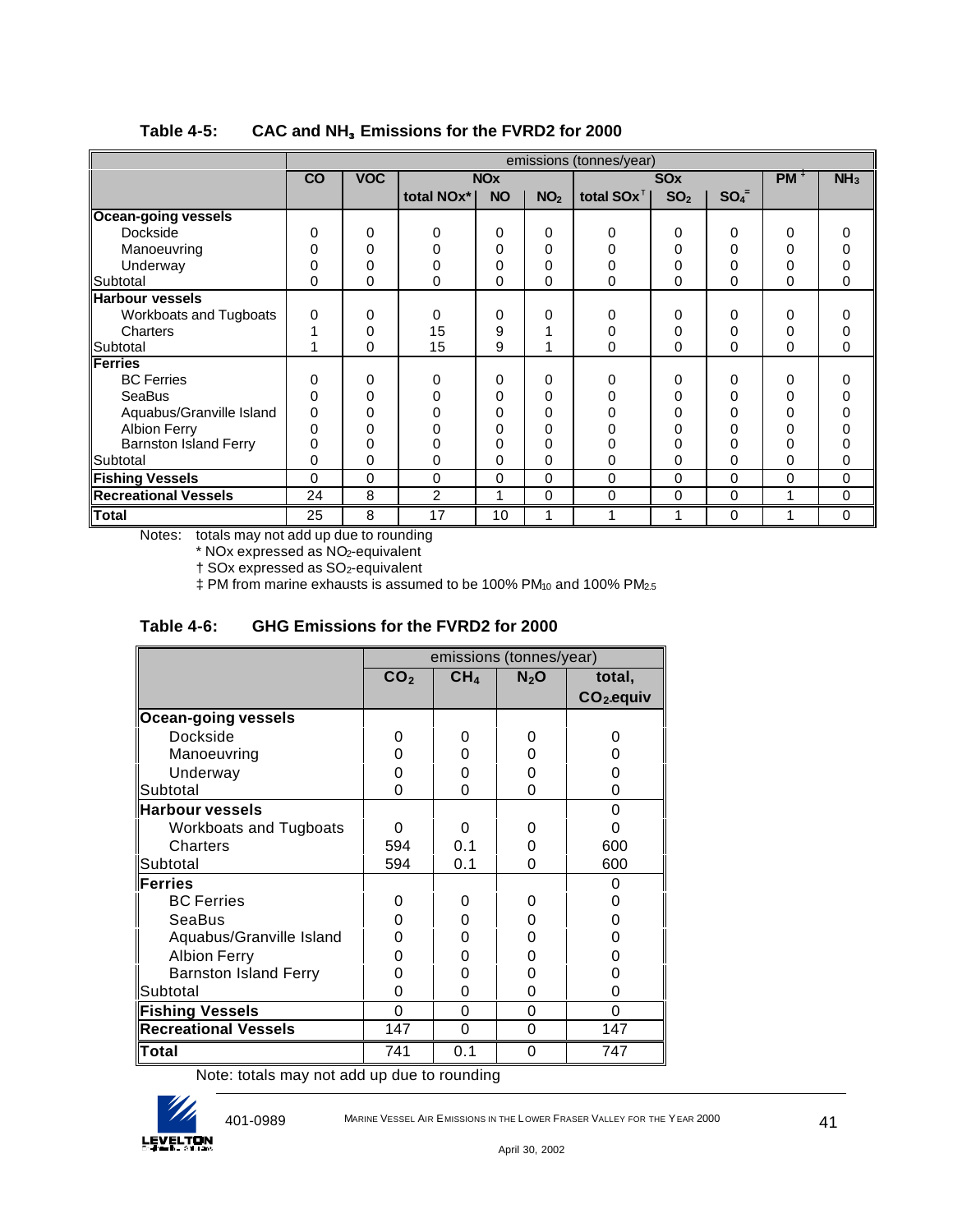### **4.2 DOMESTIC AND INTERNATIONAL GREENHOUSE GAS EMISSIONS**

Table 4-7 shows the split of total greenhouse gas emissions for the Lower Fraser Valley (GVRD and FVRD1) area into "domestic" and "international" emissions. Emissions in the FVRD2 portion of the Core Area are all domestic. Domestic and international GHGs were assigned by vessel type as follows:

- Ocean-going vessels movements into and out of BC are accounted for within the Pacific Pilotage Authority database, and underway emissions are split into domestic and international based on arrival and departure points.
- Harbour vessels emissions from vessels travelling exclusively within one country are allocated to that country, while vessels which move back and forth across the Canada-U.S. border are considered international
- Ferries all routes for the Core Area travel in BC only and are considered domestic
- Fishing it was assumed that all BC registered boats are Canadian (i.e., domestic) emissions
- Recreational similar to fishing, emissions were allocated as domestic

|                             | emissions (tonnes/year) |                 |         |              |  |  |
|-----------------------------|-------------------------|-----------------|---------|--------------|--|--|
|                             | CO <sub>2</sub>         | CH <sub>4</sub> | $N_2$ O | total,       |  |  |
|                             |                         |                 |         | $CO2$ -equiv |  |  |
| Domestic                    |                         |                 |         |              |  |  |
| Ocean-Going Vessels         | 291,536                 | 29.4            | 20.2    | 298,409      |  |  |
| <b>Harbour Vessels</b>      | 193,614                 | 17.9            | 5.1     | 195,573      |  |  |
| Ferries                     | 82,186                  | 4.2             | 30.2    | 91,632       |  |  |
| <b>Fishing Vessels</b>      | 1,107                   | <0.2            | < 0.04  | 1,120        |  |  |
| <b>Recreational Vessels</b> | 21,343                  | 25.1            | 1.2     | 22,228       |  |  |
| <b>Subtotal</b>             | 589,787                 | 77              | 57      | 608,962      |  |  |
| <b>International</b>        |                         |                 |         |              |  |  |
| <b>Ocean-Going Vessels</b>  | 122,262                 | 11.6            | 9.2     | 125,355      |  |  |
| <b>Harbour Vessels</b>      | 6,411                   | 0.6             | 0.2     | 6,476        |  |  |
| Ferries                     |                         | 0.0             | 0.0     |              |  |  |
| <b>Fishing Vessels</b>      |                         | 0.0             | 0.0     |              |  |  |
| <b>Recreational Vessels</b> |                         | 0.0             | 0.0     |              |  |  |
| Subtotal                    | 128,673                 | 12              | 9       | 131,831      |  |  |
| Total                       | 718,459                 | 89              | 66      | 740,792      |  |  |

#### **Table 4-7: Domestic and International GHG Emissions for the Lower Fraser Valley, 2000**

Note: totals may not add up due to rounding

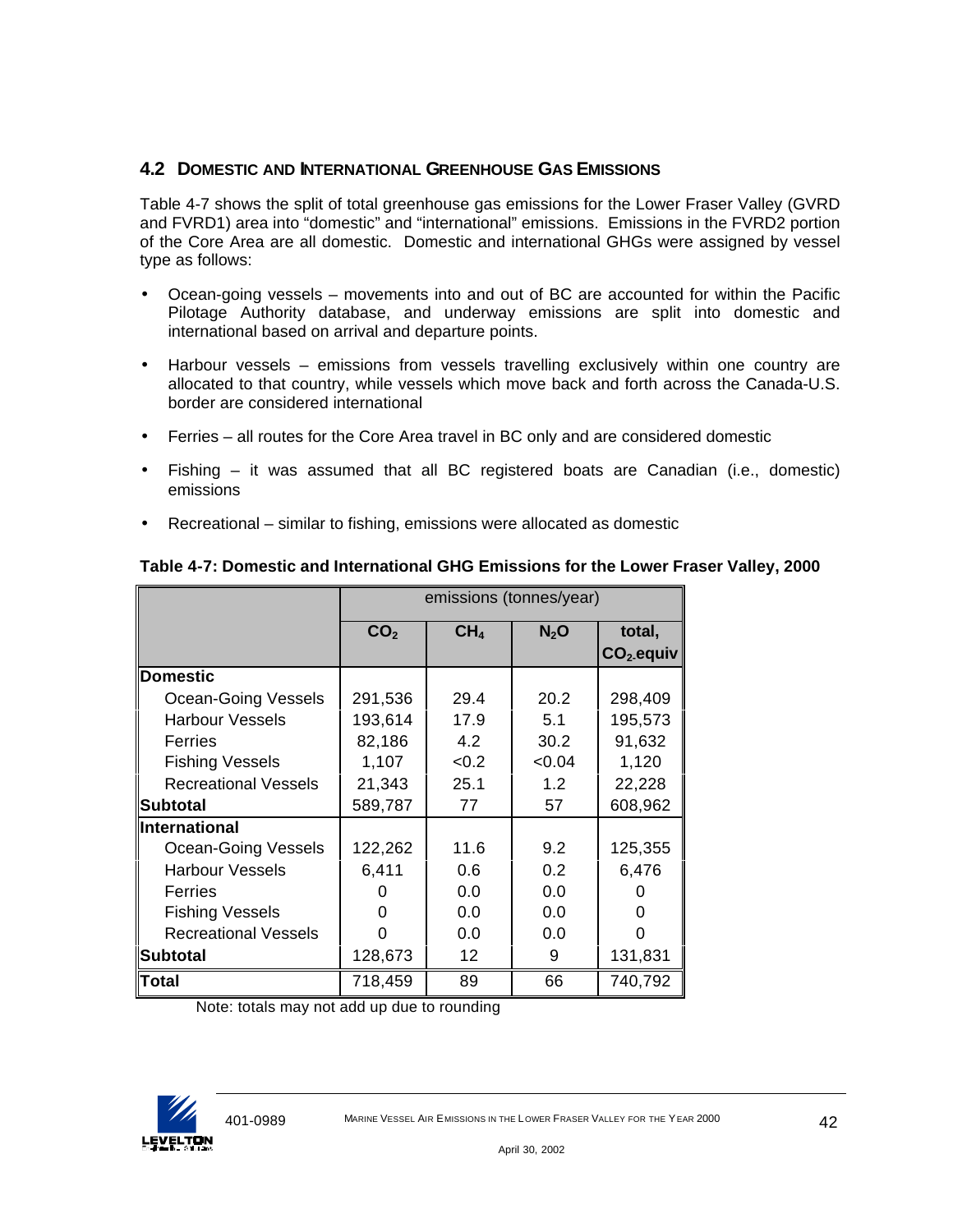## **4.3 GRIDDED EMISSIONS**

Marine vessel emissions have been spatially allocated to a system of 1km by 1km grid squares, based on the Lambert conformal projection. The spatial resolution data is provided in electronic form, and paper reporting of emissions to this level of resolution is not meaningful here. However, some discussion of methodology follows.

#### **4.3.1 Ocean-going Vessels**

Emissions from ocean-going vessels are divided into three vessel states, dockside, manoeuvring and underway. An analysis of the Pilotage database, the percentages of ocean-going vessels travelling to each port region determined the following distribution of emissions. Dockside emissions were divided into 4 main areas with the following percentage of emissions assigned:

| $\ast$ | Vancouver Harbour | 56.2% |
|--------|-------------------|-------|
|--------|-------------------|-------|

- ∗ Fraser River 29.2%
- ∗ English Bay/Burrard Inlet 11.5 %
- ∗ Roberts Bank 3.1%

Manoeuvring emissions were divided into the Vancouver Harbour (47.8%) and the Fraser River (52.2%). Underway emissions were distributed over the shipping lanes in either the western (34.9%) or southern (65.1%) direction.

#### **4.3.2 Harbour Vessels**

Emissions from harbour vessels are divided into the two subgroups; work boats and tug boats; and charter boats. Examination of typical movement profiles from Washington Marine Group tugs which accounts for 20% of the one tugs within the core area led to the following distribution of total emissions from workboats and tug boats:

- ∗ Western Travel 25%
- ∗ Southern Travel 7%
- ∗ Roberts Bank 20%
- ∗ Vancouver Harbour and English Bay 20%
- ∗ Fraser River 18%
	- ∗ (Sandheads to Tilbury Island 10%)
	- ∗ (Sandheads to New Westminster 4%)
	- ∗ (Sandheads to Mission 4%)
- ∗ Howe Sound 10%

The distribution of emissions from charterboats was defined based in part by discussion with charter boat companies in the region and from intuitive knowledge of the area. For these

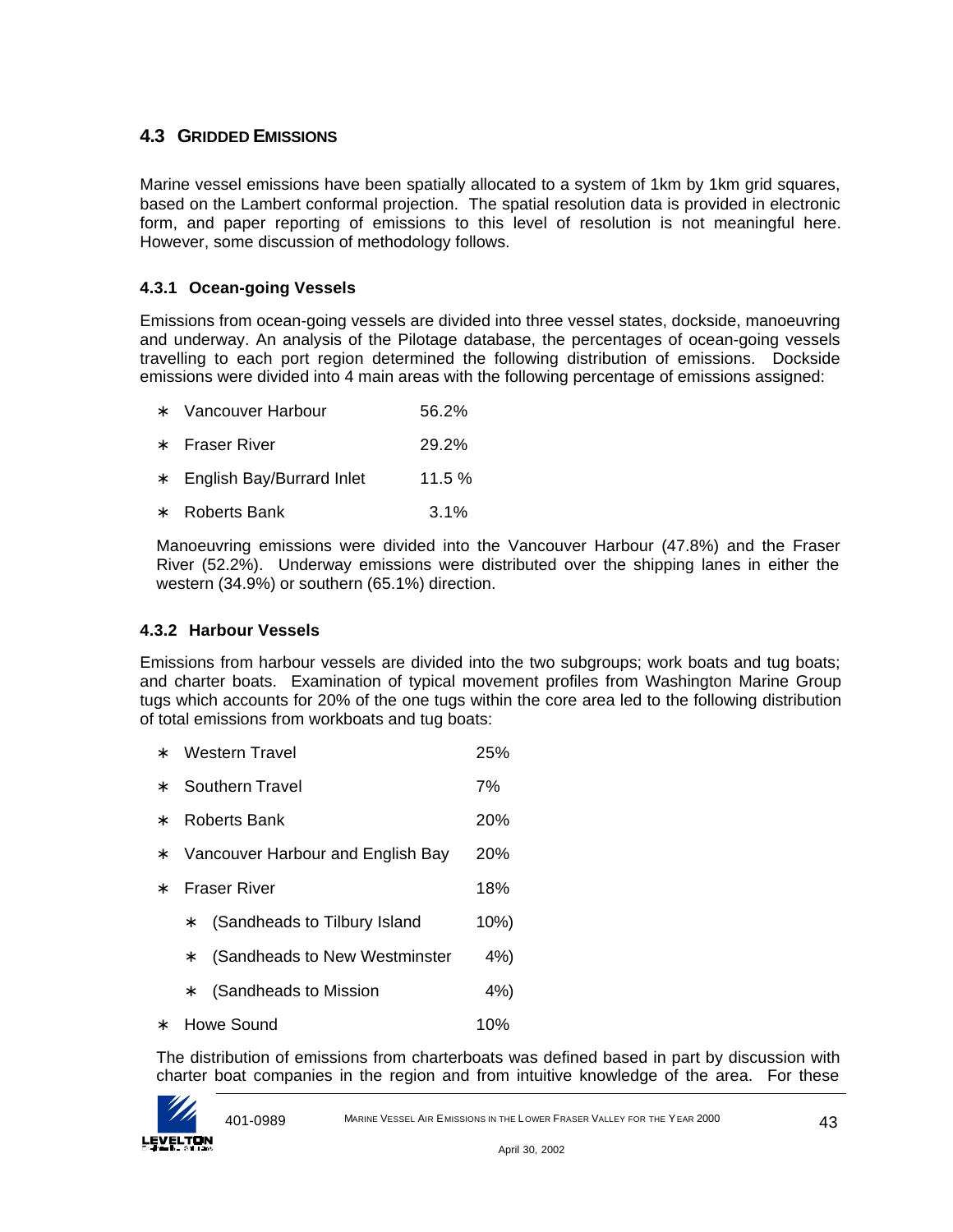emissions, six key chartering areas were defined and the emissions distributed equally (16.7% each). The chartering area consists of: the Vancouver harbour and English Bay; Howe Sound, Indian Arm, Robert's Bank, the Fraser to Mission, and Harrison Lake.

## **4.3.3 Ferries**

The spatial distribution of emissions for ferries was calculated by plotting each ferry route within the grid system. The calculation of the portion of grid cell coverage for BC Ferries was based upon the length of each line (route) within a particular grid cell divided by the total length of the line within each section of power rating (dockside, manoeuvring and dockside). For example, manoeuvring emissions occur within anywhere from two to four cells, depending on the route. Therefore, the total length used is the sum of the line that falls within these cells. Each cell is then proportioned based on the length of the line within the cell. Dockside emissions are applied to one cell for all but one route that is entirely within the core area meaning that there are two dockside grid cells (departure and arrival locations). The underway emissions were distributed amongst the remaining grid cells in the same fashion as the manoeuvring emissions described above.

Lay-up emissions were gridded based on water coverage based on the locations of the docks within the LFV:

- Deas Dock (Richmond)
- Vancouver Shipyard
- New Westminster Quay

Of the total lay-up emissions occurring within the LFV, it was further assumed that 80% occurs at Deas Dock, based on discussion with BC Ferries. The remainder was distributed accordingly amongst the remaining locations.

An even distribution was applied for all other ferries based on water portions of each grid cell.

## **4.3.4 Fishing Vessels**

Following discussion with the DFO with respect to the whereabouts of fishing vessels throughout the core area, it was confirmed that the *spatial* profile used in the 1993 emission inventory still applies to the year 2000 with respect to area 29. The distribution was slightly refined to account for the increased fishing by First Nations along the Fraser River up to Mission. The base spatial distribution of the 1993 study that was used here was based on a 5km x 5km grid that was translated into the current 1km x 1km grid. Details on the concentration of emissions within the study area are given in section 2.4.1 along with maps of the DFO management areas.

#### **4.3.5 Recreational Vessels**

Since recreational vessels do not follow defined routes, emissions allocated to each water area were distributed evenly.

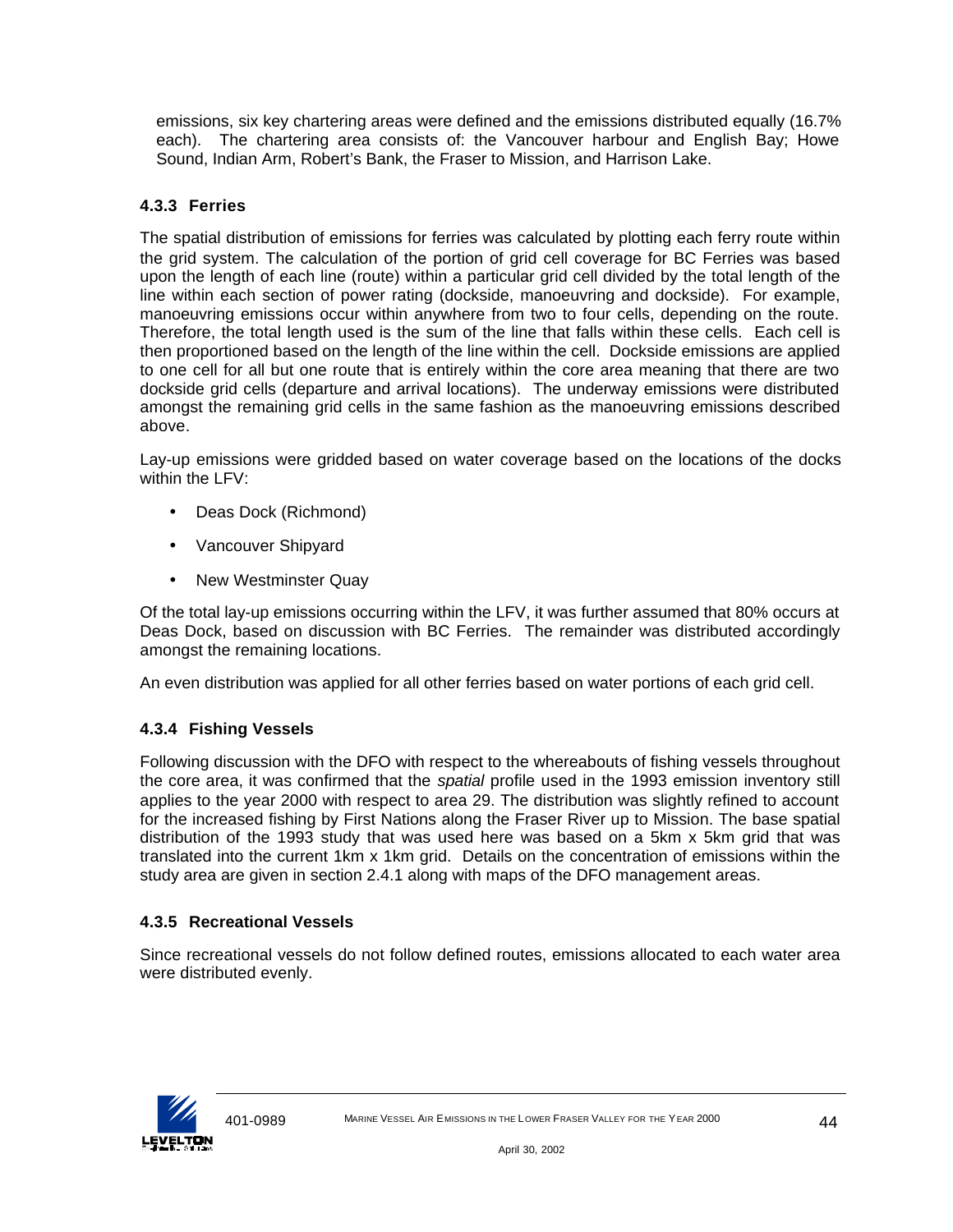# **5. TEMPORAL ALLOCATION OF EMISSIONS**

## **5.1 OCEAN-GOING VESSELS**

The hourly, daily and monthly distribution of port calls by shiptype from the Pacific Pilotage database of ocean-going vessel movements was used as a basis for the temporal distribution.

## **5.2 HARBOUR VESSELS**

Emissions from harbour vessels are currently divided into the two subgroups: work boats and tug boats; and charter boats. As the operation of work and tugboats does not vary greatly between time of day or season, all emissions will be evenly divided over the entire year. Charterboat however, do follow a more seasonal operation profile as provided by a sampling of charterboat companies. Emissions from charterboats are more heavily divided among the high season operation occurring during the summer months and for a small range of days in December. The hourly distribution of emissions from both of these sub-classes of vessels remained the same as per the 1993 inventory.

## **5.3 FERRIES**

Most ferries included in this study follow predetermined schedules. Those that do not follow year-round schedules have provided seasonal patterns from which a temporal breakdown could be developed. In some cases, the same temporal breakdown as the 1993 emission inventory was used, as those with schedules have remained essentially the same. Since BC Ferries provided fuel consumption for each month, it was possible to develop an exact monthly profile from which the daily and hourly profiles were developed on an incremental basis.

## **5.4 FISHING VESSELS**

A temporal breakdown has been provided by the DFO per day of the week for the year 2000 in terms of vessel count. The temporal profiles used in 1993 were therefore updated to better represent the activity throughout the year 2000.

## **5.5 RECREATIONAL VESSELS**

Temporal profiles from the 1993 inventory were adopted for this project as significant changes are not expected in recreational boating activities.

## **5.6 RESULTS OF TEMPORAL ALLOCATION**

Table 5-1 shows the monthly distribution of emissions for all sources. Figure 5-1 illustrates a number of monthly distribution profiles for individual vessel categories.

Temporal allocation of emissions to days of the week and hours of the day are not presented here, but temporal profiles to allow disaggregation to this level are supplied with the electronic files that accompany this report.

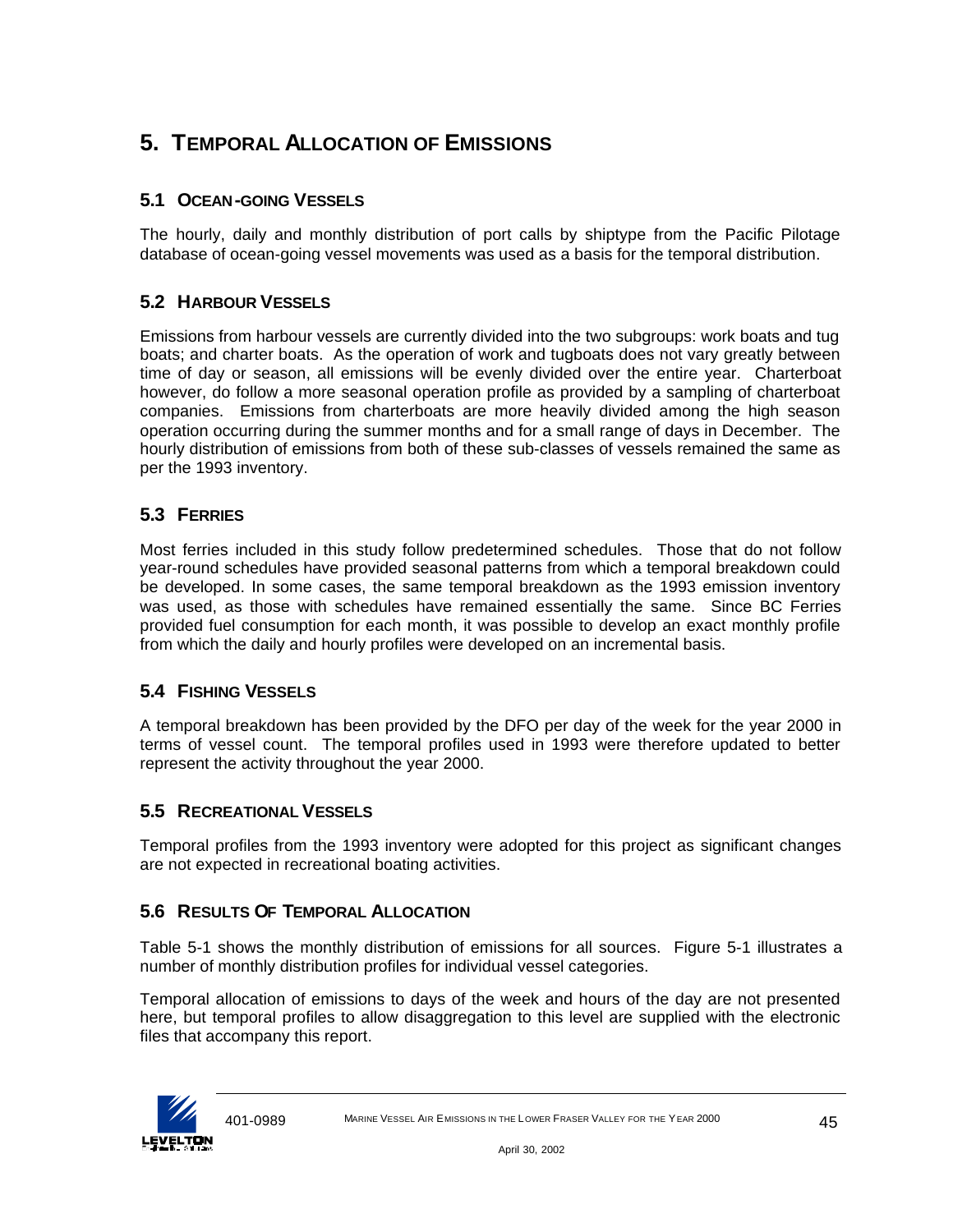|              | emissions (tonnes) |            |            |           |                 |               |                 |                     |     |    |  |  |
|--------------|--------------------|------------|------------|-----------|-----------------|---------------|-----------------|---------------------|-----|----|--|--|
|              | CO                 | <b>VOC</b> | <b>NOx</b> |           |                 | <b>SOx</b>    | $PM^{\ddagger}$ | NH <sub>3</sub>     |     |    |  |  |
|              |                    |            | total NOx* | <b>NO</b> | NO <sub>2</sub> | total $SOX^T$ | SO <sub>2</sub> | $SO_4$ <sup>=</sup> |     |    |  |  |
| Januarv      | 208                | 69         | 1,529      | 958       | 61              | 439           | 433             | 9                   | 73  | 4  |  |  |
| February     | 201                | 67         | 1,383      | 866       | 55              | 376           | 371             | 8                   | 63  | 3  |  |  |
| March        | 207                | 68         | 1,455      | 911       | 58              | 400           | 394             | 8                   | 67  | 3  |  |  |
| April        | 205                | 68         | 1,436      | 899       | 57              | 403           | 398             | 8                   | 67  | 3  |  |  |
| May          | 215                | 71         | 1,587      | 994       | 63              | 462           | 456             | 9                   | 76  | 5  |  |  |
| June         | 982                | 345        | 1,637      | 1,025     | 65              | 470           | 464             | 9                   | 94  | 5  |  |  |
| July         | 986                | 346        | 1,696      | 1,062     | 68              | 488           | 481             | 10                  | 97  | 5  |  |  |
| August       | 986                | 346        | 1,683      | 1,054     | 67              | 476           | 470             | 10                  | 96  | 5  |  |  |
| September    | 214                | 71         | 1,567      | 981       | 63              | 453           | 447             | 9                   | 75  | 5  |  |  |
| October      | 206                | 68         | 1,442      | 903       | 58              | 403           | 398             | 8                   | 68  | 4  |  |  |
| lNovember    | 200                | 67         | 1,387      | 868       | 55              | 391           | 386             | 8                   | 66  | 3  |  |  |
| December     | 198                | 66         | 1,396      | 874       | 56              | 383           | 378             | 8                   | 65  | 3  |  |  |
| <b>Total</b> | 4.807              | 1,651      | 18,197     | 11,394    | 727             | 5,143         | 5,074           | 104                 | 906 | 47 |  |  |

**Table 5-1: Monthly Distribution of Lower Fraser Valley Marine Vessel Emissions for 2000**

Notes: totals may not add up due to rounding

\* NOx expressed as NO2-equivalent

† SOx expressed as SO2-equivalent

 $\ddagger$  PM from marine exhausts is assumed to be 100% PM<sub>10</sub> and 100% PM<sub>2.5</sub>





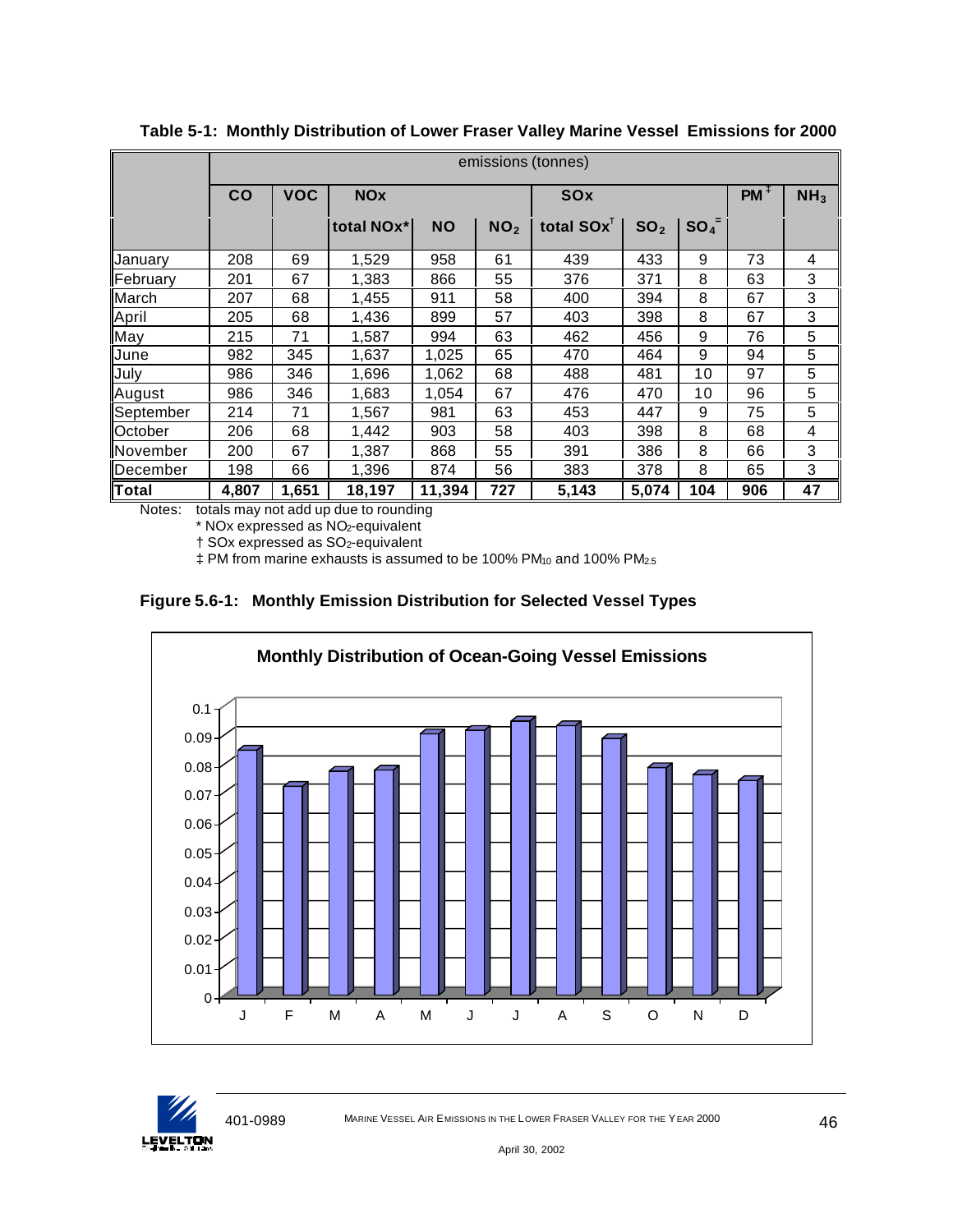

**Figure 5-1 (continued): Monthly Emission Distribution for Selected Vessel Types**



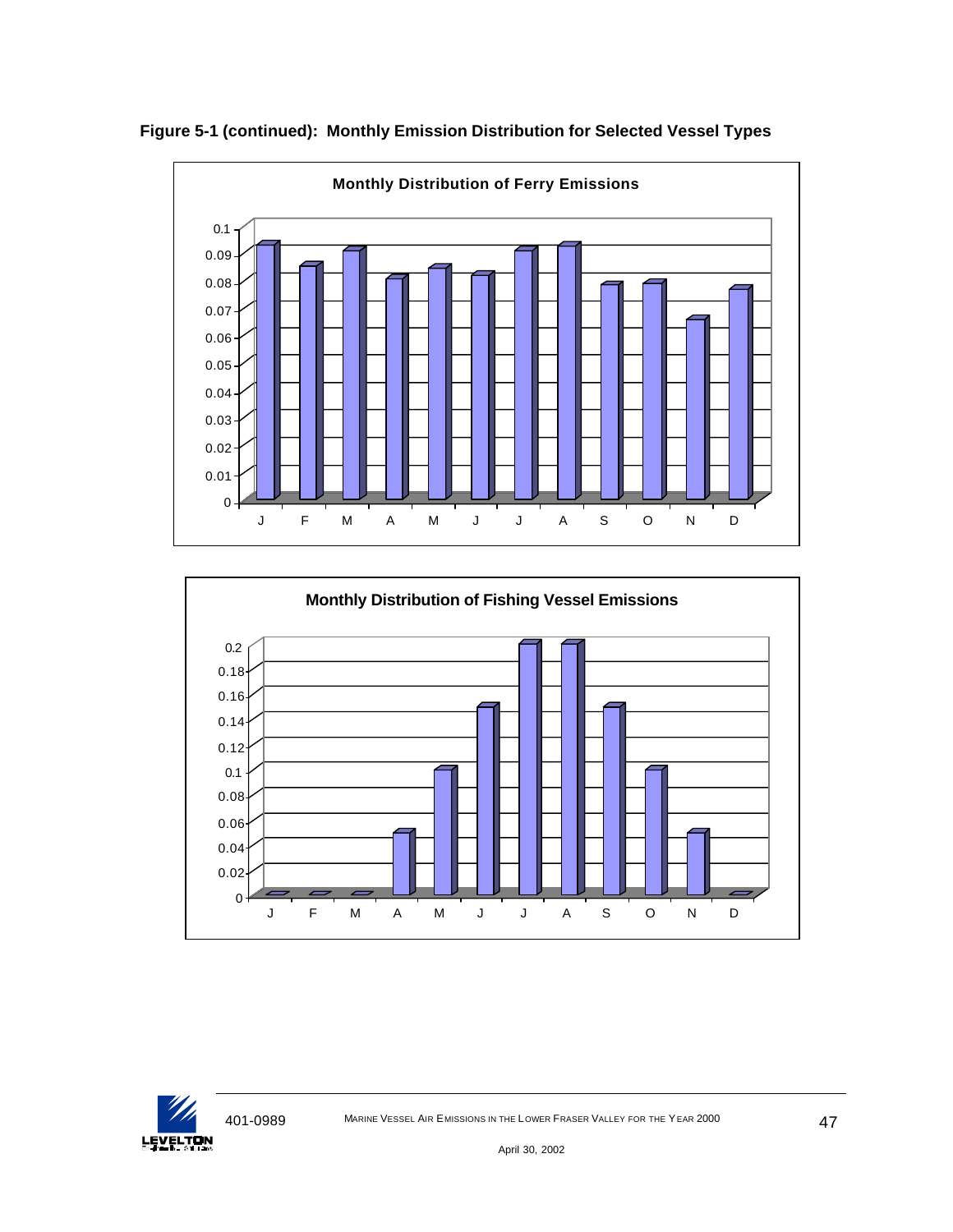# **6. CONCLUSIONS AND RECOMMENDATIONS**

Table 6-1 provides a comparison of emission estimates between this study and the previous marine vessel inventory for 1993 (Levelton, 1995). Changes in methodology and the resulting changes in emission estimates, are discussed below by vessel type.

|                                    | emissions (tonnes/year) |              |                |                |       |          |                    |          |                |                 |
|------------------------------------|-------------------------|--------------|----------------|----------------|-------|----------|--------------------|----------|----------------|-----------------|
|                                    |                         | CO           |                | <b>VOC</b>     |       | NOx*     | $SOx$ <sup>T</sup> |          |                | PM <sup>1</sup> |
|                                    | 1993                    | 2000         | 1993           | 2000           | 1993  | 2000     | 1993               | 2000     | 1993           | 2000            |
| <b>Ocean Going Vessels</b>         |                         |              |                |                |       |          |                    |          |                |                 |
| Dockside                           | 156                     | 418          | 269            | 179            | 963   | 7,189    | 888                | 3,795    | 57             | 560             |
| Manoeuvring                        |                         | 85           |                | 5              |       | 640      |                    | 48       |                | 32              |
| Underway <sup>2</sup>              | 109                     | 163          | 30             | 51             | 1,018 | 2,756    | 478                | 1,043    | 56             | 153             |
| <b>Subtotal</b>                    | 265                     | 666          | 299            | 235            | 1,981 | 10,584   | 1,366              | 4,886    | 113            | 745             |
| <b>Harbour Vessels</b>             |                         |              |                |                |       |          |                    |          |                |                 |
| workboats and tugboats             | 516                     | 409          | 84             | 128            | 1,099 | 4,911    | 145                | 140      | 54             | 51              |
| charters                           | 20                      | 14           | 9              | $\Omega$       | 93    | 166      | 15                 | 5        | 5              | 2               |
| <b>Subtotal</b>                    | 536                     | 423          | 93             | 128            | 1,192 | 5,077    | 160                | 144      | 59             | 53              |
| Ferries <sup>3</sup>               |                         |              |                |                |       |          |                    |          |                |                 |
| <b>B.C. Ferries</b>                | 180                     | 234          | 61             | 51             | 1,327 | 2,180    | 144                | 101      | 53             | 30              |
| <b>SeaBus</b>                      | 8                       | 6            | 3              | $\overline{2}$ | 55    | 83       | 6                  | 1        | 2              |                 |
| Aquabus/Granville Island           |                         | 24           |                | 2              |       | 33       |                    | 3        |                | < 0.5           |
| <b>Albion Ferries</b>              | 6                       | 4            | $\overline{2}$ | 1              | 41    | 43       | < 0.5              | < 1      | < 0.5          | 1               |
| <b>Barnston Island</b>             |                         | 1            |                | < 0.5          |       | < 7      |                    | 1        |                | < 0.1           |
| <b>Subtotal</b>                    | 231                     | 268          | 78             | 56             | 1,688 | 2,344    | 178                | 108      | 66             | 32              |
| <b>Fishing Vessels<sup>4</sup></b> |                         |              |                |                |       |          |                    |          |                |                 |
| Gillnetters                        | 6                       | 2            | 6              | 1              | 48    | 24       | 6                  | 1        | 2              | < 0.3           |
| <b>Seiners</b>                     | $\Omega$                | $\Omega$     | $\Omega$       | $\Omega$       | 0     | $\Omega$ | 0                  | $\Omega$ | 0              | $\Omega$        |
| <b>Trollers</b>                    | 1                       | 0            | 1              | $\Omega$       | 7     | < 6      | 1                  | < 0.2    | 0              | < 0.07          |
| <b>Subtotal</b>                    | 7                       | $\mathbf{2}$ | 7              | 1              | 55    | 30       | $\overline{7}$     | 1        | $\overline{2}$ | < 0.4           |
| <b>Recreational Vessels</b>        | 1,401                   | 3,448        | 436            | 1,232          | 43    | 161      | 6                  | 4        | < 0.5          | 76              |
| <b>Total</b>                       | 2,440                   | 4,807        | 913            | 1,651          | 4,959 | 18,196   | 1,717              | 5,143    | 240            | 906             |

**Table 6-1: Comparison of 1993 and 2000 Emission Inventory Results**

Notes: totals may not add up due to rounding

\* NOx expressed as NO2-equivalent

† SOx expressed as SO2-equivalent

 $\ddagger$  PM from marine exhausts is assumed to be 100% PM $_{10}$  and 100% PM $_{25}$ 

 $<sup>1</sup>$  totals may not add up due to rounding</sup>

 $2$  for the 1993 study, underway emissions include both underway and manoeuvring estimates

<sup>3</sup> the 1993 study included B.C. Ferries, Albion, SeaBus, SeaLink, C.P. Ferries and Kingcome

 $4$  the 1993 study included an additional category, shell and groundfish (mixed vessels)

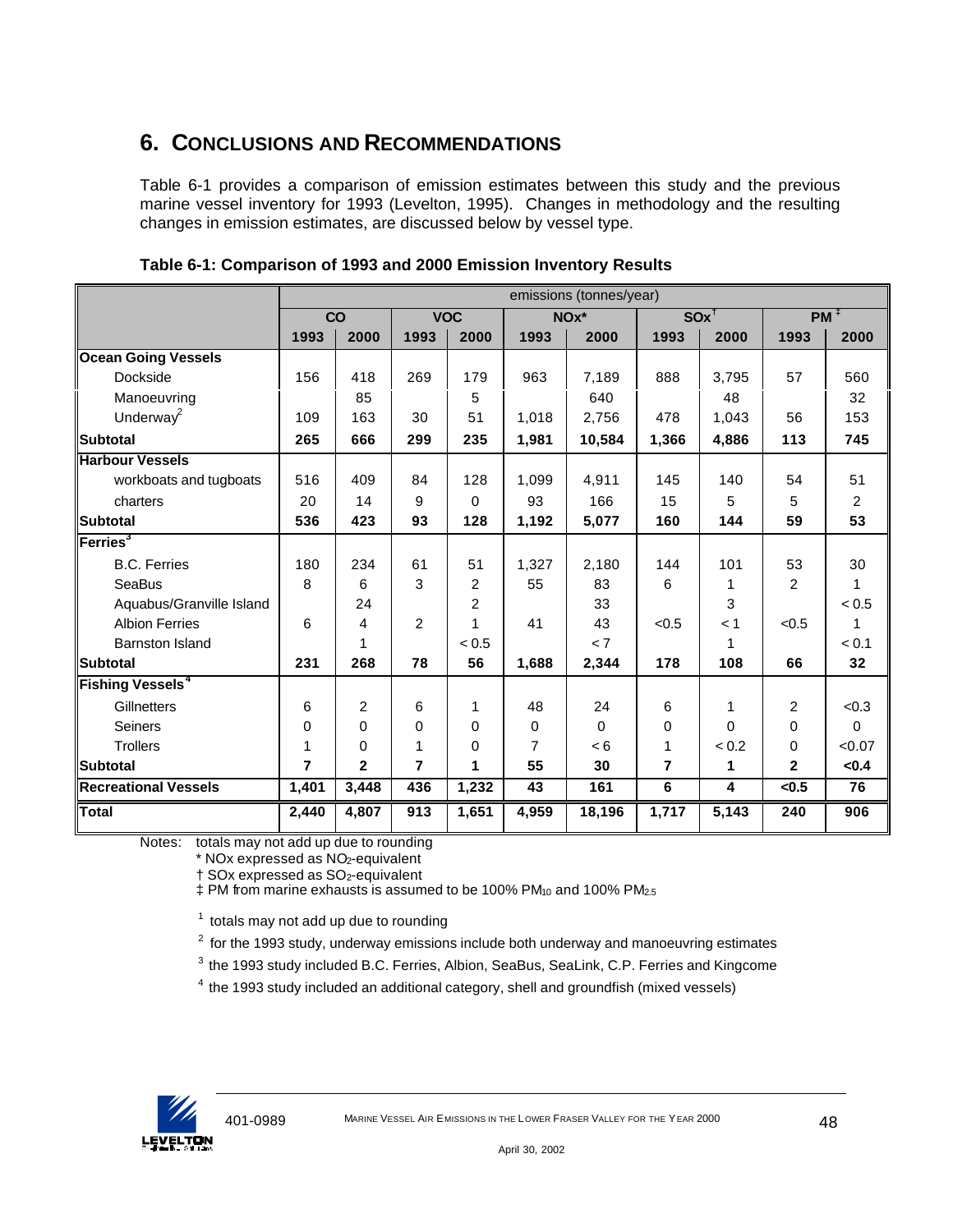## **6.1 OCEAN-GOING VESSELS**

As for the 1993 inventory, data on ocean-going vessel movements was obtained from the Pacific Pilotage Authority. In 1993, each ship in the Pacific Pilotage database was assigned a horsepower, using typical values by vessel type and DWT, compiled by Booz-Allen & Hamilton. The assumed horsepower was then used to estimate fuel consumption (at full power) as a function of vessel weight. Finally, emission factors expressed in kilograms of contaminant per tonne of fuel used were applied to the maximum fuel consumption, with adjustment for the fraction of power used while underway or manoeuvring.

For the current study, more recent correlations (U.S. EPA, 2000) estimating horsepower as a function of either DWT alone, or in combination with speed, were used. This is expected to give a more reliable estimate of horsepower rating, since eight different ship types are distinguished, compared to only three in the previous work. In addition, the EPA correlations use the DWT of the ship directly, rather than the more generic DWT ranges used previously. The horsepower estimates are then used with emission factors from the Lloyd's Register "Marine Exhaust Emissions Research Programme" (Lloyd, 1995) which are expressed in units of grams of contaminant per kilowatt-hour of output. Different emission factors were applied for underway and manoeuvring, in conjunction with time spent in each movement category, and load factors by vessel category and weight. This approach is more vessel-specific than the 1993 method, which required the estimation of maximum fuel consumption, again by generic weight class and for a limited number of ship types.

For both the 1993 and 2000 inventories, typical auxiliary generator fuel consumption rates were obtained from a survey of ship agents and used with emission factors expressed in kilograms of contaminant per tonne of fuel burned. One trend which was observed is an increase between 1993 and 2000 in the use of fuel oil while dockside, compared to diesel. The split was approximately 55:45 in 1993, and 88:12 in 2000.

#### *Recommendations*

- Although difficult to obtain, better data is needed on the quality of fuel purchased outside the study area, and the use of that fuel within the study area. In particular, international vessels may arrive with fuel purchased in other parts of the world, which may be subject to different fuel quality standards.
- Survey ocean-going ships to determine actual underway speed profiles, power levels, fuel use and fuel type when travelling in the study area. This would complement assumptions made in this study based on descriptive accounts obtained from marine industry contacts.
- The survey of dockside fuel use by ocean-going vessels conducted for this study provided excellent data and future surveys could be conducted in a similar manner.

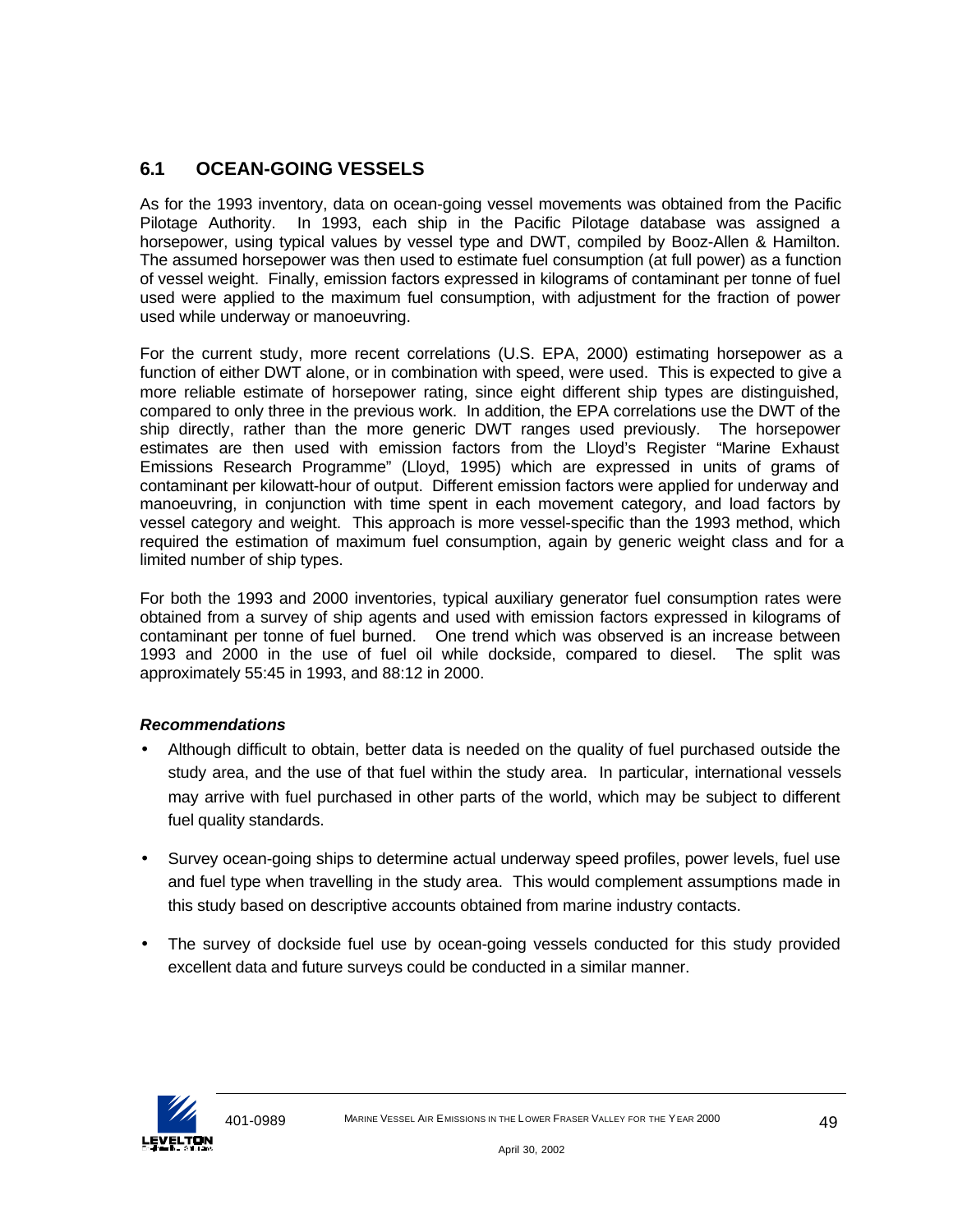## **6.2 HARBOUR VESSELS**

The Westcoast Mariner Workboat Directory and Charterboat Directory were used for the 1993 marine vessel inventory to generate listings of companies operating tugboats, workboats and charter vessels. The boat counts for 1993 were 209, 128, and 126, respectively. The 2000 study used the Annual Pacific Coast Tug and Workboat Directory (262 boats within the Core Area) and the Chartering '99 Directory (187 boats). The total number of boats is similar, 463 for 1993 and 449 for the current study.

The 1993 emission factors were broken down into full, cruise and slow power levels, for different horsepower ranges. Cooperation from tugboat companies was excellent for the 1993 study, allowing the surveying and collection of fuel use data for 81% of the tugboats in the study area. Similarly fuel consumption data was obtained for workboats. For the 2000 study, however, fuel consumption data was not so readily available and emission estimates are based on vessel counts, average boat power and load, and time of operation.

#### *Recommendations*

- Good fuel consumption data was obtained for the 1993 inventory, due to the assistance of the Council of Marine Carriers who circulated a memo to their members. The same level of cooperation would be helpful for future studies.
- The use of directory information necessitates various assumptions about the fraction of time spent in the Core Area by harbour vessels. Better information on where harbour vessels operate, and for what duration, could be obtained through company surveys.

## **6.3 FERRIES**

The 1993 study recommended that BC Ferries fuel use data be broken down into dockside and underway fuel use. The 2000 methodology and estimates for BC Ferries represent an improvement over 1993, since emissions have been estimated for dockside (idling), manoeuvring (at reduced load), and underway. In addition, emissions for "layup" operations (fuel consumption while ships are out of service and being repaired) have been included, calculated in terms of dockside and maneuvering emissions for the year 2000.

Emissions for SeaBus and the Albion Ferry have not changed significantly between the 1993 and 2000 studies. The Aquabus, Granville Island and Barnston Island ferries were added for 2000, while SeaLink Express, C.P. Ferries and Kingcome Navigation are no longer providing ferry services.

#### *Recommendations*

- BC Ferries provided total fuel consumption data, by ferry and by route, along with their own estimates of emissions. These estimates were improved for this study to adjust for fuel consumption at different load categories for idling, manoeuvring and underway. Better data could be requested from BC Ferries with respect to fuel consumption in each load category
- Better information on the use of auxiliary generators on the BC Ferries fleet, and the associated fuel consumption, could be requested.

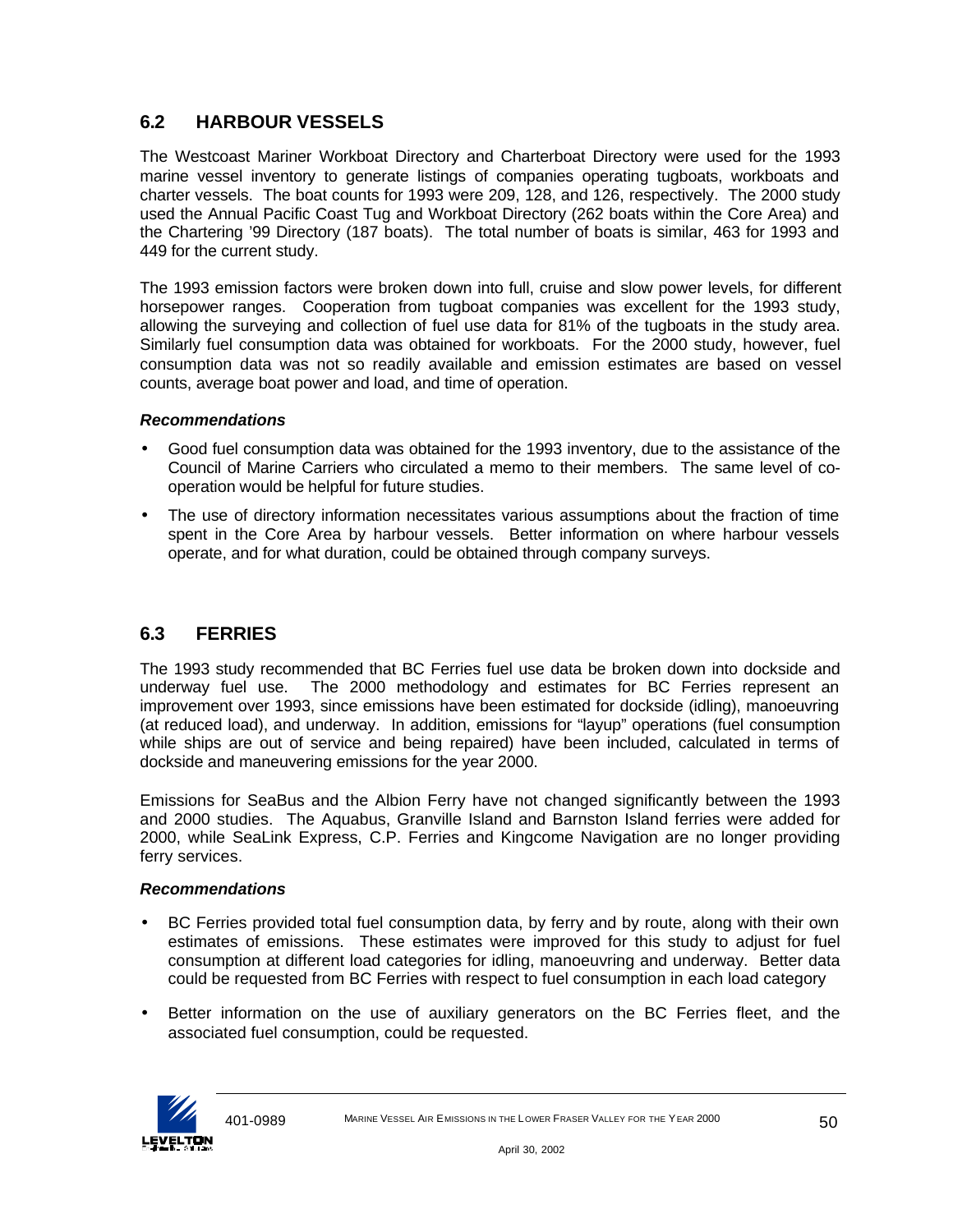## **6.4 FISHING VESSELS**

Fishing vessel activity is not tracked by vessel, nor is there any available fuel consumption data. As for the 1993 study, the difficulty in estimating activity levels was significant since the fishing fleet is very mobile and variable in activity level.

#### *Recommendations*

- With improved tracking of fishing vessels in terms of location, fuel consumption and time spent in transit and idling, a more accurate inventory would result.
- Tracking travel of fishing vessels and time spent at various fishing locations would facilitate better spatial allocation of emissions.

## **6.5 RECREATIONAL VESSELS**

The estimated emissions from recreational vessels show a significant increase between 1993 and 2000. Compared to 1993, the 2000 marine vessel inventory includes a better breakdown of recreational vessels by engine type (2 and 4 stroke) and fuel type. For 2000, personal watercraft were included, and for the most part, these are gasoline-fired engines with comparatively high VOC emissions.

### *Recommendations*

• Fuel consumption estimates for recreational vessels was estimated from a variety of sources, including a calculation from statistics on engine type, power rating, load factor, hours of use and brake specific fuel consumption, and data from Statistics Canada. A wide range was found. Better fuel consumption estimates could be obtained from fuel suppliers in the study area.

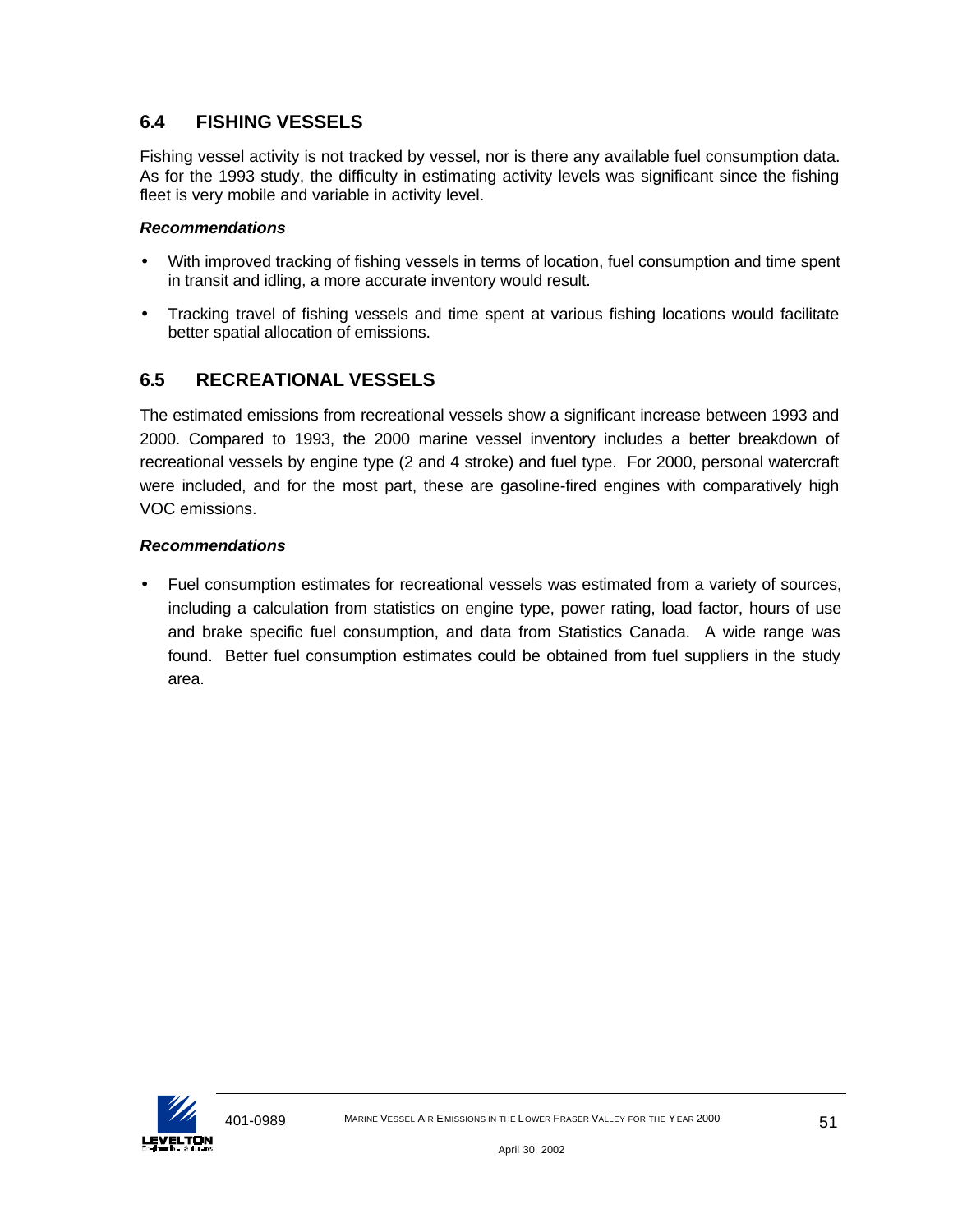# **7. REFERENCES**

- CARB (Air Resources Board of California), 1998, "Public Meeting to Consider Approval of California's Pleasure Craft Emissions Inventory", Staff Report in Mailout MSC 98-34, December.
- CARB (Air Resources Board of California), 1995, "Development of an Improved Inventory of Emissions from Pleasure Craft in California", Report by Systems Applications International (SAI), June.
- Consulting and Audit Canada, 1996, "Small Vessel Inventory in Canada", Report prepared in conjunction with Goss Gilroy Inc. for The Small Vessel Partnership Project of the Canadian Coast Guard, October.

Department of Fisheries and Oceans (DFO), "Restructuring Canada's Pacific Fishery", Volume 3-Issue 1, June 2000.

URL: http://www. comm.pac.dfompo.gc.ca/english/restruct/PDFs/june00\_eng.pdf

Department of Fisheries and Oceans (DFO) URL: http://www.pac.dfo-mpo.gc.ca

Drost, J., 2000, "Chartering '99", Pacific Yachting: Power and Sail in British Columbia, January.

- Environment Canada, 1994, "Estimates of Emissions from Pleasure Craft in Canada", Report EPA 5/AP/5, March.
- Environment Canada, 1997, "Port of Vancouver Marine Vessel Emissions Test Project", Interim report ERMD#97-04.
- Environment Canada, 2001a, "Canada's Greenhouse Gas Inventory 1990-1999, Emission and Removal Estimation Practices and Methods", April.
- Environment Canada, 2001b, "1995 National Emissions Inventory for Atmospheric Ammonia Guidebook", Final Draft, September.
- EPA, 1991, "Nonroad Engine and Vehicle Emission Study Report", November.
- EPA, 1999, "Final Regulatory Impact Analysis: Control of Emissions from Marine Diesel Engines", Report EPA420-R-99-026, November.
- EPA, 1999b, "Exhaust Emission Factors for Nonroad Engine Modeling Spark Ignition", Report EPA420-R-99-009.
- ICF Kaiser Consulting Group, 1999, "Off-road vehicle and equipment: GHG Emissions and Mitigation Measures", Prepared for the National Climate Change Process: Technology Issues Table by ICF Kaiser Consulting Group, August.
- IPCC, 1997, "IPCC Guidelines for National Greenhouse Gas Inventories Volume 3 Reference Manual".
- Levelton, 1995, "1993 Marine Vessel Air Emissions Inventory for the Lower Fraser Valley", Prepared for Environment Canada, B.C. Ministry of Environment, Land and Parks and the Greater Vancouver Regional District.

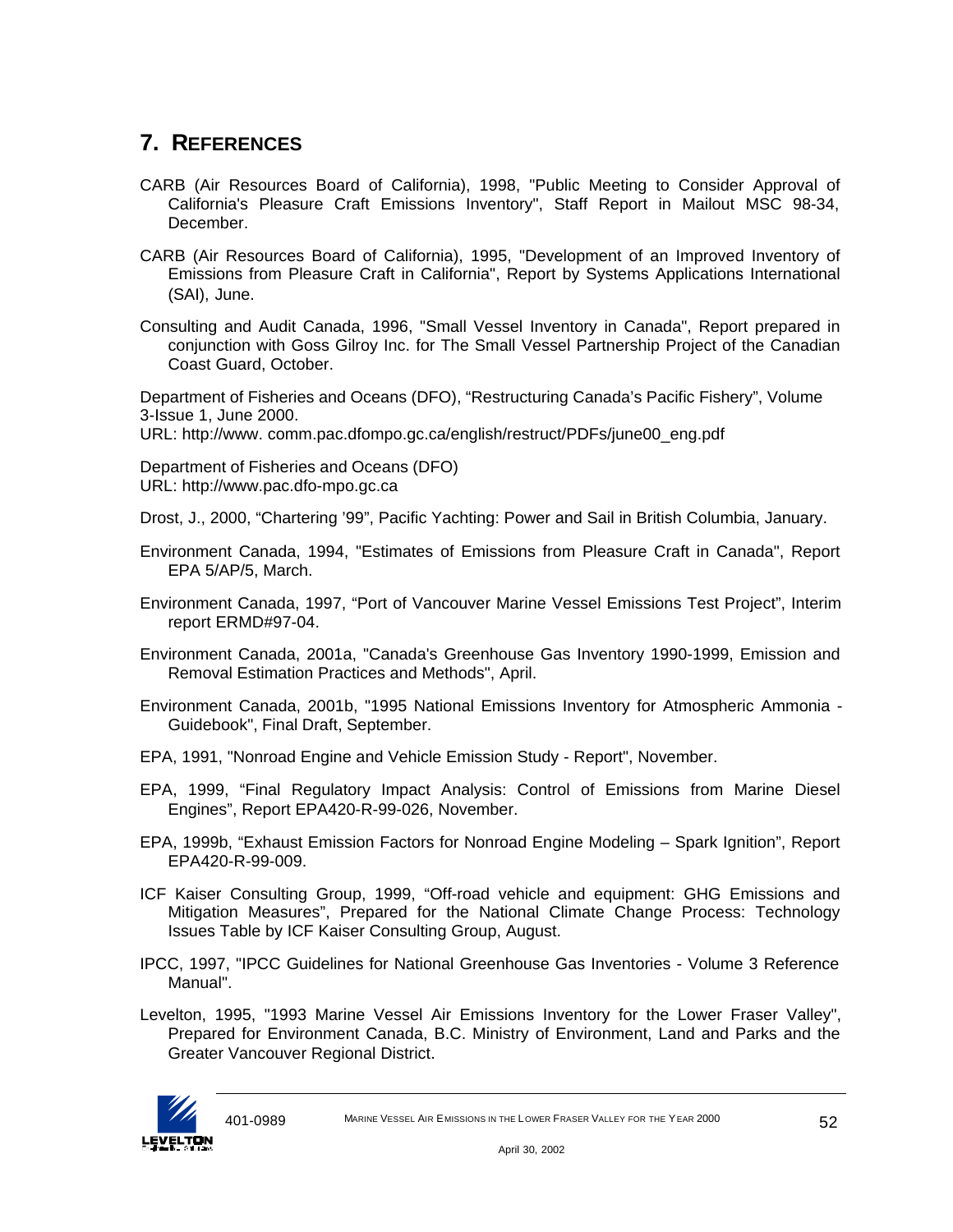Lloyd's Register of Shipping, 1995, "Marine Exhaust Emissions Research Programme".

Progress Publishing Co. Ltd., 2001, "Annual Pacific Coast Tug and Workboat directory 2002", Harbour and Shipping, volume 84, number 12, December.

US EPA, and Energy and Environmental Analysis, Inc. (EEA), "Analysis of Commercial Marine Vessels Emissions and Fuel Consumption Data", EPA420-R-00-002, February 2000

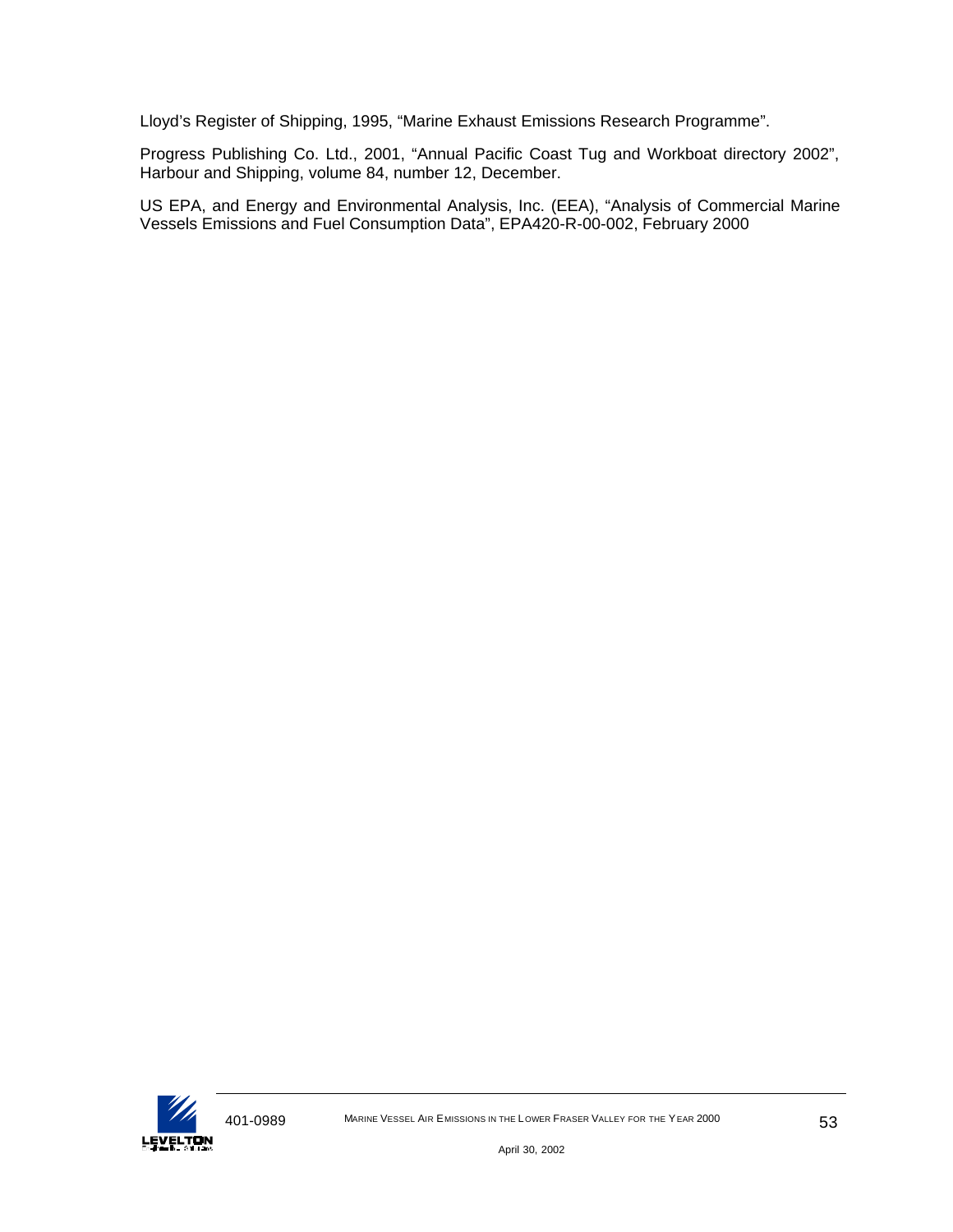# **APPENDIX A: DETAILED EMISSION LISTINGS**

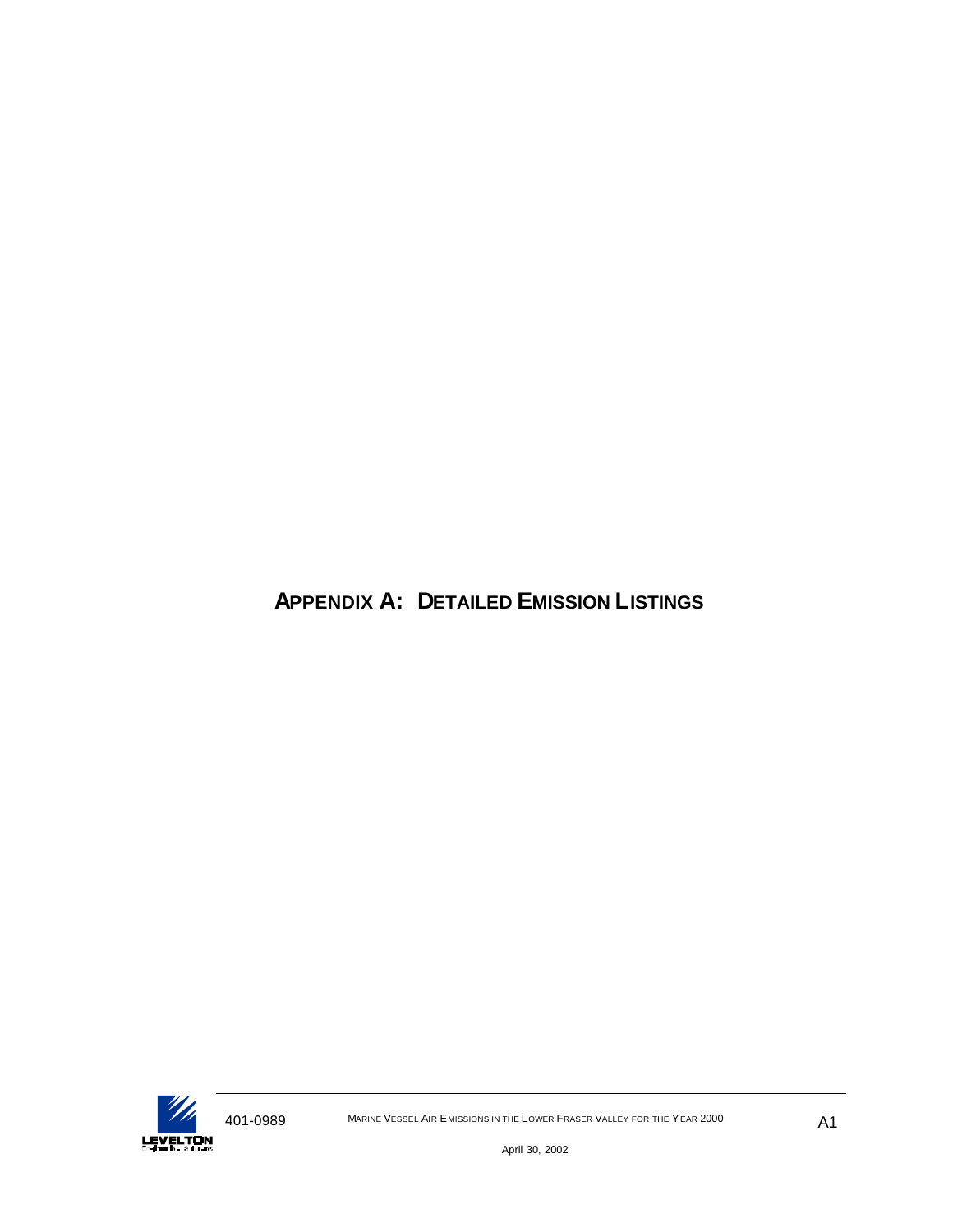|                               |                  |       |                       |           |                  |                  | <b>Emission (tonnes/year)</b> |                 |                  |                   |                  |
|-------------------------------|------------------|-------|-----------------------|-----------|------------------|------------------|-------------------------------|-----------------|------------------|-------------------|------------------|
| <b>Ship Type</b>              | <b>DWT Class</b> | CO    | <b>NO<sub>x</sub></b> | <b>NO</b> | NO <sub>2</sub>  | <b>PM</b>        | $\overline{\text{SOX}}$       | SO <sub>2</sub> | SO <sub>4</sub>  | <b>VOC</b>        | NH <sub>3</sub>  |
| <b>Bulk Carrier</b>           | 0:24999          | 6.7   | 75.7                  | 71.1      | 4.5              | 6.3              | 43.3                          | 42.4            | 0.9              | 2.1               | 1.5              |
|                               | 25000: 49999     | 26.6  | 299.0                 | 281.1     | 17.9             | 24.9             | 171.1                         | 167.7           | 3.4              | 8.3               | 5.8              |
|                               | 50000: 74999     | 18.2  | 204.7                 | 192.4     | 12.3             | 17.1             | 117.1                         | 114.8           | 2.3              | 5.7               | 4.0              |
|                               | 75000: 99999     | 2.8   | 31.4                  | 29.5      | 1.9              | 2.6              | 18.0                          | 17.6            | 0.4              | 0.9               | 0.6              |
|                               | 100000:          | 14.2  | 159.3                 | 149.8     | 9.6              | 13.3             | 91.2                          | 89.3            | 1.8              | 4.4               | 3.1              |
| <b>Bulk Carrier Total</b>     |                  | 68.5  | 770.1                 | 723.9     | 46.2             | 64.2             | 440.7                         | 431.9           | 8.8              | $\overline{21.4}$ | 15.0             |
| Container                     | 0:24999          | 3.9   | 43.8                  | 41.2      | 2.6              | 3.6              | 25.1                          | 24.6            | 0.5              | 1.2               | 0.9              |
|                               | 25000: 49999     | 32.7  | 367.9                 | 345.9     | 22.1             | 30.7             | 210.5                         | 206.3           | 4.2              | 10.2              | 7.2              |
|                               | 50000: 74999     | 12.4  | 139.9                 | 131.6     | 8.4              | 11.7             | 80.1                          | 78.5            | 1.6              | 3.9               | 2.7              |
|                               | 75000: 99999     | 0.0   | 0.0                   | 0.0       | 0.0              | 0.0              | 0.0                           | 0.0             | 0.0              | 0.0               | 0.0              |
|                               | 100000:          | 0.1   | 0.9                   | 0.9       | 0.1              | 0.1              | 0.5                           | 0.5             | 0.0              | 0.0               | 0.0              |
| <b>Container Total</b>        |                  | 49.1  | 552.6                 | 519.4     | 33.2             | 46.0             | 316.2                         | 309.9           | 6.3              | 15.3              | 10.7             |
| <b>General Cargo</b>          | 0:24999          | 5.5   | 62.2                  | 58.4      | 3.7              | 5.2              | 35.6                          | 34.9            | 0.7              | 1.7               | 1.2              |
|                               | 25000: 49999     | 4.0   | 44.6                  | 41.9      | 2.7              | 3.7              | 25.5                          | 25.0            | 0.5              | 1.2               | 0.9              |
|                               | 50000: 74999     | 0.7   | 7.6                   | 7.2       | 0.5              | 0.6              | 4.4                           | 4.3             | 0.1              | 0.2               | 0.1              |
|                               | 75000: 99999     | 0.0   | 0.0                   | 0.0       | 0.0              | 0.0              | 0.0                           | 0.0             | 0.0              | 0.0               | 0.0              |
|                               | 100000:          | 0.0   | 0.0                   | 0.0       | 0.0              | 0.0              | 0.0                           | 0.0             | 0.0              | 0.0               | 0.0              |
| General Cargo<br>Total        |                  | 10.2  | 114.4                 | 107.5     | 6.9              | 9.5              | 65.5                          | 64.1            | 1.3              | $\overline{3.2}$  | 2.2              |
| Passenger                     | 0:24999          | 25.7  | 289.0                 | 271.7     | 17.3             | 24.1             | 165.4                         | 162.1           | $\overline{3.3}$ | $\overline{8.0}$  | 5.6              |
|                               | 25000: 49999     | 0.0   | 0.0                   | 0.0       | 0.0              | 0.0              | 0.0                           | 0.0             | 0.0              | 0.0               | $0.0\,$          |
|                               | 50000: 74999     | 0.0   | 0.0                   | 0.0       | 0.0              | 0.0              | 0.0                           | 0.0             | 0.0              | 0.0               | 0.0              |
|                               | 75000: 99999     | 0.0   | 0.0                   | 0.0       | 0.0              | 0.0              | 0.0                           | 0.0             | 0.0              | 0.0               | 0.0              |
|                               | 100000:          | 0.0   | 0.0                   | 0.0       | 0.0              | 0.0              | 0.0                           | 0.0             | 0.0              | 0.0               | 0.0              |
| Passenger Total               |                  | 25.7  | 289.0                 | 271.7     | 17.3             | 24.1             | 165.4                         | 162.1           | $\overline{3.3}$ | 8.0               | 5.6              |
| Tanker                        | 0:24999          | 4.4   | 49.2                  | 46.2      | $\overline{3.0}$ | $\overline{4.1}$ | 28.2                          | 27.6            | 0.6              | 1.4               | 1.0              |
|                               | 25000: 49999     | 4.3   | 48.5                  | 45.6      | 2.9              | 4.0              | 27.7                          | 27.2            | 0.6              | 1.3               | 0.9              |
|                               | 50000: 74999     | 0.1   | 1.1                   | 1.1       | 0.1              | 0.1              | 0.6                           | 0.6             | 0.0              | 0.0               | 0.0              |
|                               | 75000: 99999     | 0.0   | 0.0                   | 0.0       | 0.0              | 0.0              | 0.0                           | 0.0             | 0.0              | 0.0               | 0.0              |
|                               | 100000:          | 0.0   | 0.0                   | 0.0       | 0.0              | 0.0              | 0.0                           | 0.0             | 0.0              | 0.0               | 0.0              |
| <b>Tanker Total</b>           |                  | 8.8   | 98.8                  | 92.9      | 5.9              | 8.2              | 56.5                          | 55.4            | 1.1              | 2.7               | 1.9              |
| <b>Other Vessels</b>          | 0:25000          | 0.9   | 10.2                  | 9.6       | 0.6              | 0.8              | 5.8                           | 5.7             | 0.1              | 0.3               | 0.2              |
|                               | 25000: 50000     | 0.0   | 0.5                   | 0.5       | 0.0              | 0.0              | 0.3                           | 0.3             | 0.0              | 0.0               | 0.0              |
|                               | 50000: 75000     | 0.0   | 0.0                   | 0.0       | 0.0              | 0.0              | 0.0                           | 0.0             | 0.0              | 0.0               | 0.0              |
|                               | 75000: 100000    | 0.0   | 0.0                   | 0.0       | 0.0              | 0.0              | 0.0                           | 0.0             | 0.0              | 0.0               | 0.0              |
|                               | 100000:          | 0.0   | 0.0                   | 0.0       | 0.0              | 0.0              | 0.0                           | 0.0             | 0.0              | 0.0               | $0.0\,$          |
| <b>Other Vessels</b><br>Total |                  | 1.0   | 10.7                  | 10.1      | 0.6              | $\overline{0.9}$ | 6.1                           | 6.0             | 0.1              | 0.3               | $\overline{0.2}$ |
| Grand Total                   |                  | 163.2 | 1835.6                | 1725.5    | 110.1            | 153.0            | 1050.4                        | 1029.4          | 21.0             | 51.0              | 35.7             |

**Table A-0-1: Ocean-going Vessels Underway Emissions-Criteria Contaminants and NH<sup>3</sup>**

Note: NOx and SOx emissions are reported here as the sum of NO and NO<sub>2</sub>, and SO<sub>2</sub> and SO<sub>4</sub><sup>-</sup> respectively, without correction to NO<sub>2</sub>- and SO<sub>2</sub>-equivalents

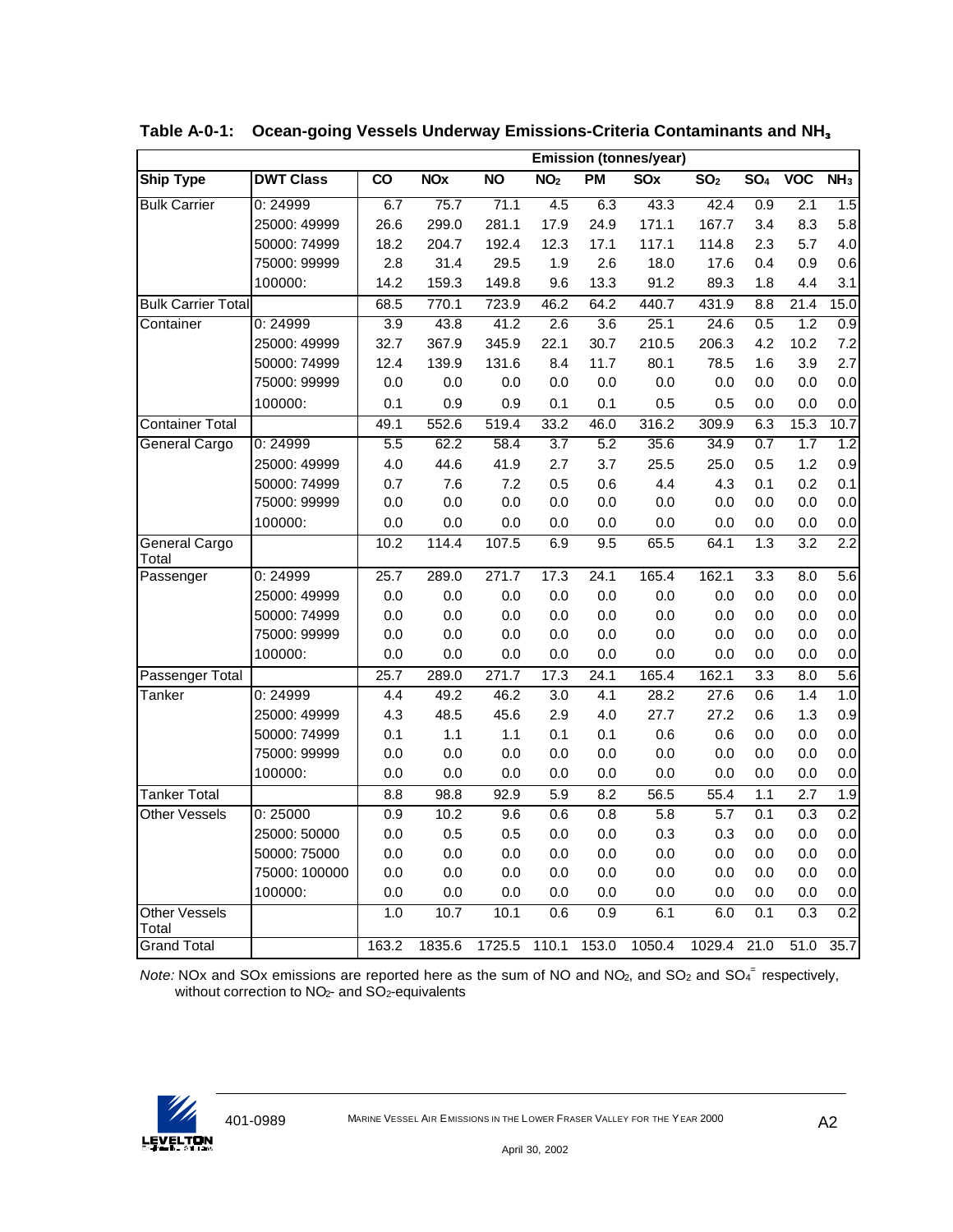|                            |                  | <b>Emission (tonnes/year)</b> |                  |                   |                    |  |  |  |  |
|----------------------------|------------------|-------------------------------|------------------|-------------------|--------------------|--|--|--|--|
| <b>Ship Type</b>           | <b>DWT Class</b> | CH <sub>4</sub>               | $N_2$ O          | $\overline{CO}_2$ | $CO2$ -equivalents |  |  |  |  |
| <b>Bulk Carrier</b>        | 0:24999          | $\overline{0.3}$              | 0.1              | 3,183             | 3,215              |  |  |  |  |
|                            | 25000: 49999     | 1.2                           | 0.3              | 12,575            | 12,702             |  |  |  |  |
|                            | 50000: 74999     | 0.8                           | 0.2              | 8,610             | 8,697              |  |  |  |  |
|                            | 75000: 99999     | 0.1                           | 0.0              | 1,320             | 1,333              |  |  |  |  |
|                            | 100000:          | 0.6                           | 0.2              | 6,701             | 6,768              |  |  |  |  |
| <b>Bulk Carrier Total</b>  |                  | $\overline{3.0}$              | 0.9              | 32,388            | 32,716             |  |  |  |  |
| Container                  | 0:24999          | 0.2                           | 0.0              | 1,841             | 1,860              |  |  |  |  |
|                            | 25000: 49999     | 1.4                           | 0.4              | 15,474            | 15,631             |  |  |  |  |
|                            | 50000: 74999     | 0.5                           | 0.2              | 5,886             | 5,945              |  |  |  |  |
|                            | 75000: 99999     | 0.0                           | 0.0              | 0                 | O                  |  |  |  |  |
|                            | 100000:          | 0.0                           | 0.0              | 38                | 39                 |  |  |  |  |
| <b>Container Total</b>     |                  | $\overline{2.1}$              | 0.6              | 23,239            | 23,475             |  |  |  |  |
| General Cargo              | 0:24999          | 0.2                           | 0.1              | 2,615             | 2,641              |  |  |  |  |
|                            | 25000: 49999     | 0.2                           | 0.0              | 1,875             | 1,894              |  |  |  |  |
|                            | 50000: 74999     | 0.0                           | 0.0              | 321               | 325                |  |  |  |  |
|                            | 75000: 99999     | 0.0                           | 0.0              | $\Omega$          | 0                  |  |  |  |  |
|                            | 100000:          | 0.0                           | 0.0              | 0                 | 0                  |  |  |  |  |
| General Cargo Total        |                  | 0.4                           | 0.1              | 4,811             | 4,860              |  |  |  |  |
| Passenger                  | 0:24999          | 1.1                           | 0.3              | 12,155            | 12,278             |  |  |  |  |
|                            | 25000: 49999     | 0.0                           | 0.0              | 0                 | 0                  |  |  |  |  |
|                            | 50000: 74999     | 0.0                           | 0.0              | 0                 | 0                  |  |  |  |  |
|                            | 75000: 99999     | 0.0                           | 0.0              | 0                 | 0                  |  |  |  |  |
|                            | 100000:          | 0.0                           | 0.0              | ი                 | 0                  |  |  |  |  |
| Passenger Total            |                  | 1.1                           | 0.3              | 12,155            | 12,278             |  |  |  |  |
| Tanker                     | 0:24999          | 0.2                           | $\overline{0.1}$ | 2,069             | 2,090              |  |  |  |  |
|                            | 25000: 49999     | 0.2                           | 0.1              | 2,039             | 2,060              |  |  |  |  |
|                            | 50000: 74999     | 0.0                           | 0.0              | 48                | 48                 |  |  |  |  |
|                            | 75000: 99999     | 0.0                           | 0.0              | 0                 | 0                  |  |  |  |  |
|                            | 100000:          | 0.0                           | 0.0              | 0                 | 0                  |  |  |  |  |
| <b>Tanker Total</b>        |                  | 0.4                           | 0.1              | 4,155             | 4,198              |  |  |  |  |
| <b>Other Vessels</b>       | 0:25000          | 428.3                         | 428.3            | 428               | 142,209            |  |  |  |  |
|                            | 25000: 50000     | 0.0                           | 0.0              | 22                | 22                 |  |  |  |  |
|                            | 50000: 75000     | 0.0                           | 0.0              | 0                 | 0                  |  |  |  |  |
|                            | 75000: 100000    | 0.0                           | 0.0              | 0                 | 0                  |  |  |  |  |
|                            | 100000:          | 0.0                           | 0.0              | 0                 | 0                  |  |  |  |  |
| <b>Other Vessels Total</b> |                  | 0.0                           | 0.0              | 450               | 455                |  |  |  |  |
| <b>Grand Total</b>         |                  | 7.1                           | 2.0              | 77,198            | 77,981             |  |  |  |  |

**Table A-0-2: Ocean-going Vessels Underway Emissions-Greenhouse Gases**

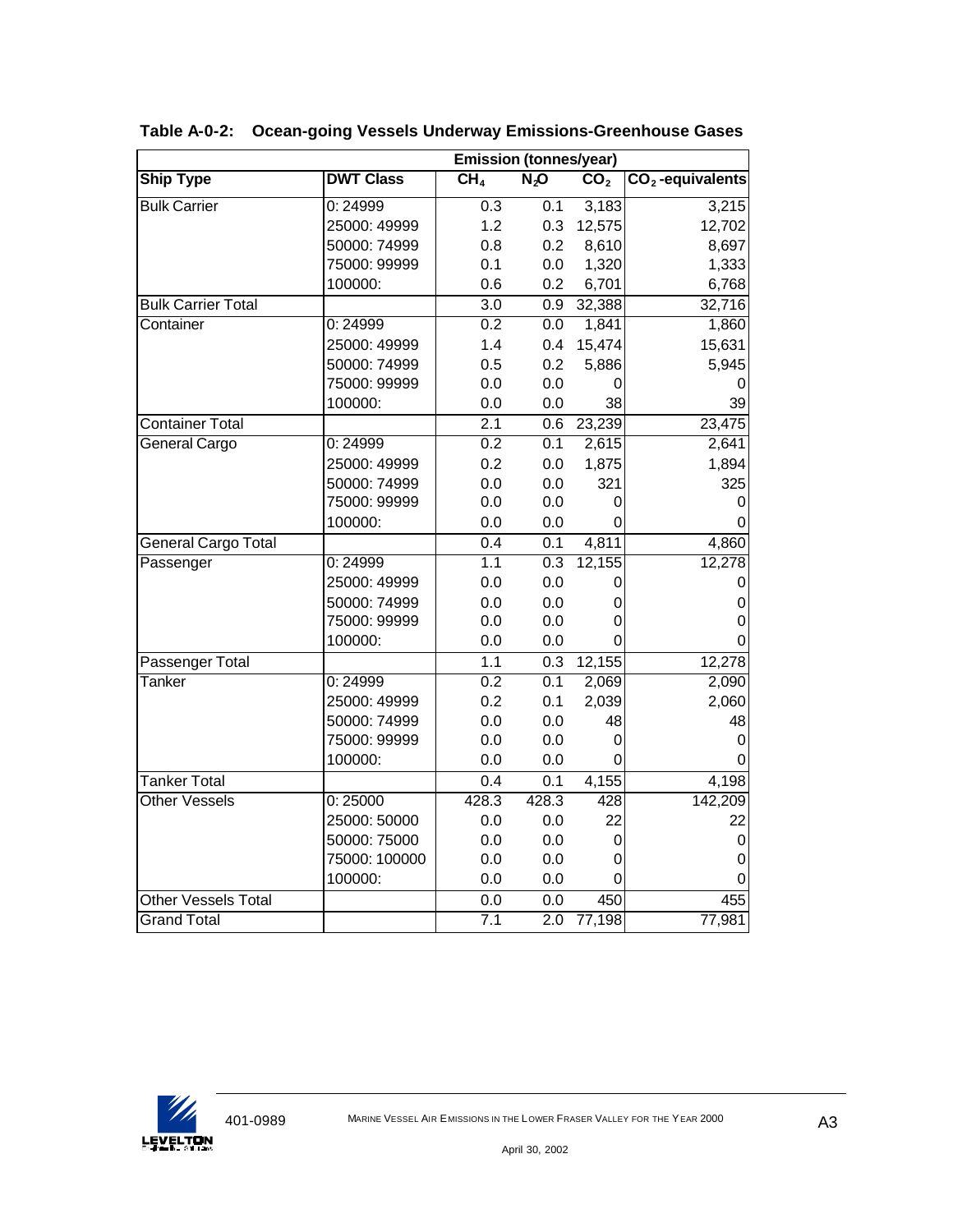|                           |                  | <b>Emission (tonnes/year)</b> |            |                       |                 |           |      |                   |            |           |                  |
|---------------------------|------------------|-------------------------------|------------|-----------------------|-----------------|-----------|------|-------------------|------------|-----------|------------------|
| <b>Ship Type</b>          | <b>DWT Class</b> | $\overline{\text{co}}$        | <b>NOx</b> | <b>NO</b>             | NO <sub>2</sub> | <b>PM</b> | SOX  | $\overline{SO}_2$ |            | $SO4$ VOC | NH <sub>3</sub>  |
| <b>Bulk Carrier</b>       | 0:24999          | $\overline{4.9}$              | 24.6       | 23.1                  | 1.5             | 1.9       | 2.8  | 2.7               | 0.1        | 0.3       | 0.5              |
|                           | 25000: 49999     | 20.3                          | 101.9      | 95.8                  | 6.1             | 7.7       | 11.5 | 11.3              | 0.2        | 1.1       | 1.9              |
|                           | 50000: 74999     | 5.8                           | 29.4       | 27.6                  | 1.8             | 2.2       | 3.3  | 3.3               | 0.1        | 0.3       | 0.6              |
|                           | 75000: 99999     | 0.5                           | 2.5        | 2.4                   | 0.2             | 0.2       | 0.3  | 0.3               | 0.0        | 0.0       | 0.0              |
|                           | 100000:          | 1.0                           | 5.1        | 4.8                   | 0.3             | 0.4       | 0.6  | 0.6               | 0.0        | 0.1       | 0.1              |
| <b>Bulk Carrier Total</b> |                  | 32.5                          | 163.5      | 153.7                 | 9.8             | 12.3      | 18.5 | 18.1              | 0.4        | 1.8       | $\overline{3.1}$ |
| Container                 | 0:24999          | 4.2                           | 21.0       | 19.8                  | 1.3             | 1.6       | 2.4  | 2.3               | 0.0        | 0.2       | 0.4              |
|                           | 25000: 49999     | 16.8                          | 84.3       | 79.3                  | 5.1             | 6.3       | 9.5  | 9.3               | 0.2        | 0.9       | 1.6              |
|                           | 50000: 74999     | 9.3                           | 46.7       | 43.9                  | 2.8             | 3.5       | 5.3  | 5.2               | 0.1        | 0.5       | 0.9              |
|                           | 75000: 99999     | 0.0                           | 0.0        | 0.0                   | 0.0             | 0.0       | 0.0  | 0.0               | 0.0        | 0.0       | 0.0              |
|                           | 100000:          | 0.2                           | 1.0        | 0.9                   | 0.1             | 0.1       | 0.1  | 0.1               | 0.0        | 0.0       | 0.0              |
| <b>Container Total</b>    |                  | 30.4                          | 153.0      | 143.9                 | 9.2             | 11.5      | 17.3 | 16.9              | 0.3        | 1.6       | 2.9              |
| General Cargo             | 0:24999          | 10.0                          | 50.2       | 47.2                  | 3.0             | 3.8       | 5.7  | 5.6               | 0.1        | 0.5       | $\overline{0.9}$ |
|                           | 25000: 49999     | 2.4                           | 12.2       | 11.4                  | 0.7             | 0.9       | 1.4  | 1.3               | 0.0        | 0.1       | 0.2              |
|                           | 50000: 74999     | 0.9                           | 4.5        | 4.3                   | 0.3             | 0.3       | 0.5  | 0.5               | 0.0        | 0.0       | 0.1              |
|                           | 75000: 99999     | 0.0                           | 0.0        | 0.0                   | 0.0             | 0.0       | 0.0  | 0.0               | 0.0        | 0.0       | 0.0              |
|                           | 100000:          | 0.0                           | 0.0        | 0.0                   | 0.0             | 0.0       | 0.0  | 0.0               | 0.0        | 0.0       | 0.0              |
| General Cargo<br>Total    |                  | 13.3                          | 66.9       | 62.9                  | 4.0             | 5.0       | 7.6  | 7.4               | 0.2        | 0.7       | 1.3              |
| Passenger                 | 0:24999          | 4.9                           | 24.6       | 23.1                  | 1.5             | 1.8       | 0.1  | 0.1               | 0.0        | 0.3       | 0.5              |
|                           | 25000: 49999     | 0.0                           | 0.0        | 0.0                   | 0.0             | 0.0       | 0.0  | 0.0               | 0.0        | 0.0       | 0.0              |
|                           | 50000: 74999     | 0.0                           | 0.0        | 0.0                   | 0.0             | 0.0       | 0.0  | 0.0               | 0.0        | 0.0       | 0.0              |
|                           | 75000: 99999     | 0.0                           | 0.0        | 0.0                   | 0.0             | 0.0       | 0.0  | 0.0               | 0.0        | 0.0       | 0.0              |
|                           | 100000:          | 0.0                           | 0.0        | 0.0                   | 0.0             | 0.0       | 0.0  | 0.0               | 0.0        | 0.0       | 0.0              |
| Passenger Total           |                  | 4.9                           | 24.6       | 23.1                  | 1.5             | 1.8       | 0.1  | 0.1               | 0.0        | 0.3       | 0.5              |
| Tanker                    | 0:24999          | 1.8                           | 9.1        | 8.6                   | 0.5             | 0.7       | 2.8  | 2.7               | 0.1        | 0.1       | 0.2              |
|                           | 25000: 49999     | 1.5                           | 7.5        | 7.0                   | 0.4             | 0.6       | 0.0  | 0.0               | 0.0        | 0.1       | 0.1              |
|                           | 50000: 74999     | 0.0                           | 0.2        | 0.2                   | 0.0             | 0.0       | 0.0  | 0.0               | 0.0        | 0.0       | 0.0              |
|                           | 75000: 99999     | 0.0                           | 0.0        | 0.0                   | 0.0             | 0.0       | 0.0  | 0.0               | 0.0        | 0.0       | 0.0              |
|                           | 100000:          | 0.0                           | 0.0        | 0.0                   | 0.0             | 0.0       | 0.0  | 0.0               | 0.0        | 0.0       | 0.0              |
| <b>Tanker Total</b>       |                  | 3.3                           | 16.8       | 15.8                  | 1.0             | 1.3       | 2.8  | 2.7               | 0.1        | 0.2       | 0.3              |
| <b>Other Vessels</b>      | 0:25000          | $\overline{0.2}$              | 1.2        | 1.1                   | 0.1             | 0.1       | 1.0  | 1.0               | 0.0        | 0.0       | 0.0              |
|                           | 25000: 50000     | 0.0                           | 0.0        | 0.0                   | 0.0             | 0.0       | 0.8  |                   | $0.8\ 0.0$ | 0.0       | 0.0              |
|                           | 50000: 75000     | 0.0                           | 0.0        | 0.0                   | 0.0             | 0.0       | 0.0  |                   | $0.0\ 0.0$ | 0.0       | 0.0              |
|                           | 75000: 100000    | 0.0                           | 0.0        | 0.0                   | 0.0             | 0.0       | 0.0  | 0.0               | 0.0        | 0.0       | 0.0              |
|                           | 100000:          | 0.0                           | 0.0        | 0.0                   | 0.0             | 0.0       | 0.0  |                   | $0.0\ 0.0$ | 0.0       | 0.0              |
| Other Vessels<br>Total    |                  | 0.2                           | 1.2        | 1.2                   | 0.1             | 0.1       | 1.9  | 1.9               | 0.0        | 0.0       | 0.0              |
| <b>Grand Total</b>        |                  |                               |            | 84.7 426.0 400.5 25.6 |                 | 32.1      | 48.1 | 47.1              | 1.0        | 4.6       | 8.0              |

**Table A-0-3: Ocean-going Vessels Manoeuvring Emissions- CAC and NH<sup>3</sup>**

Note: NOx and SOx emissions are reported here as the sum of NO and NO<sub>2</sub>, and SO<sub>2</sub> and SO<sub>4</sub><sup>-</sup> respectively, without correction to  $NO<sub>2</sub>$ - and  $SO<sub>2</sub>$ -equivalents

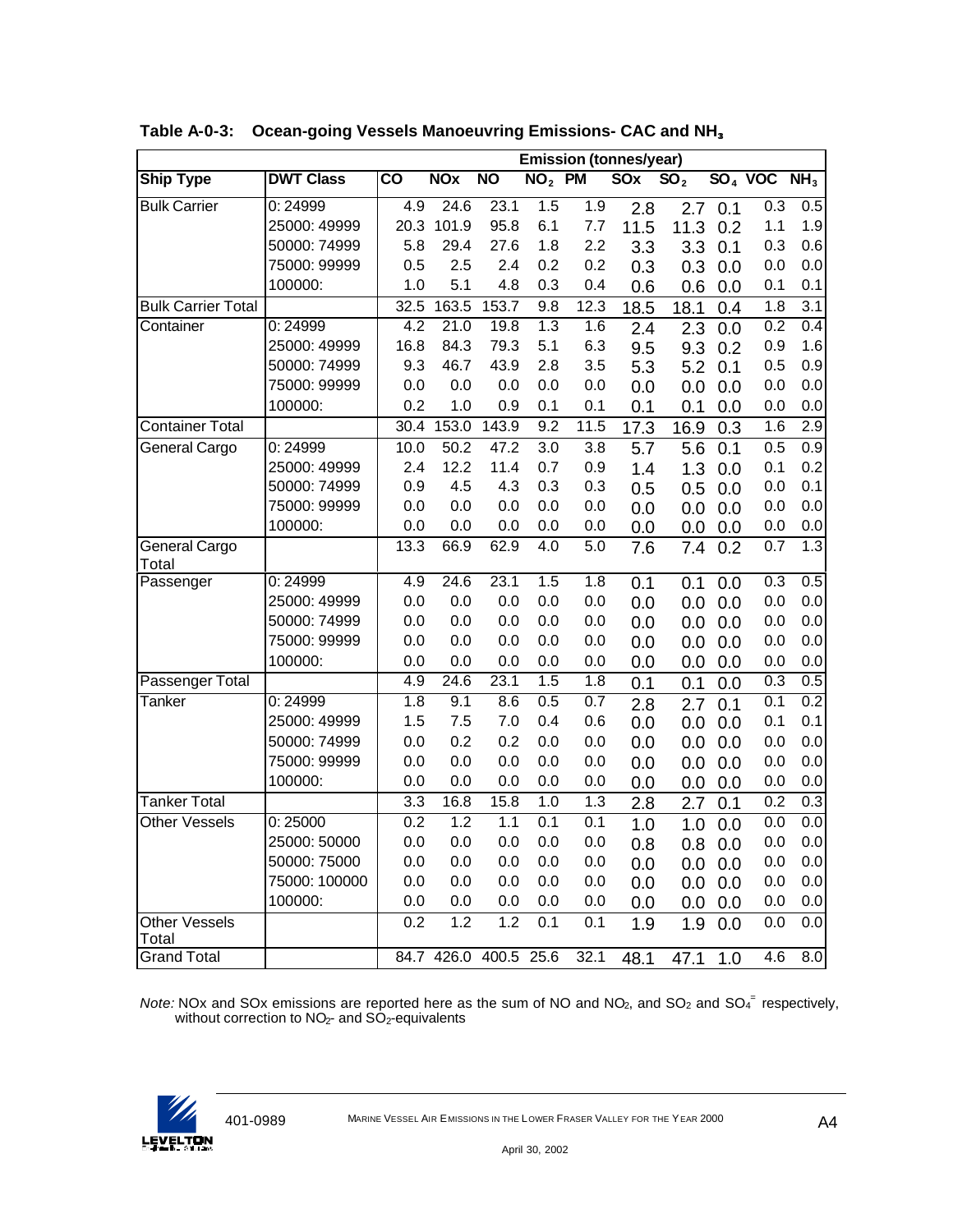|                            |                  |                  | <b>Emission (tonnes/year)</b> |                  |                     |  |  |  |  |
|----------------------------|------------------|------------------|-------------------------------|------------------|---------------------|--|--|--|--|
| <b>Ship Type</b>           | <b>DWT Class</b> | CH <sub>4</sub>  | $N_2$ O                       | CO <sub>2</sub>  | $CO2$ – equivalents |  |  |  |  |
| <b>Bulk Carrier</b>        | 0:24999          | $\overline{0.1}$ | 0.4                           | $\overline{902}$ | 1,022               |  |  |  |  |
|                            | 25000: 49999     | 0.2              | 1.6                           | 3,735            | 4,232               |  |  |  |  |
|                            | 50000: 74999     | 0.1              | 0.5                           | 1,077            | 1,221               |  |  |  |  |
|                            | 75000: 99999     | 0.0              | 0.0                           | 93               | 105                 |  |  |  |  |
|                            | 100000:          | 0.0              | 0.1                           | 188              | 213                 |  |  |  |  |
| <b>Bulk Carrier Total</b>  |                  | 0.4              | $\overline{2.5}$              | 5,995            | 6,793               |  |  |  |  |
| Container                  | 0:24999          | 0.0              | 0.3                           | 771              | 873                 |  |  |  |  |
|                            | 25000: 49999     | 0.2              | 1.3                           | 3,092            | 3,503               |  |  |  |  |
|                            | 50000: 74999     | 0.1              | 0.7                           | 1,713            | 1,941               |  |  |  |  |
|                            | 75000: 99999     | 0.0              | 0.0                           | 0                | 0                   |  |  |  |  |
|                            | 100000:          | 0.0              | 0.0                           | 36               | 40                  |  |  |  |  |
| <b>Container Total</b>     |                  | 0.3              | 2.4                           | 5,611            | 6,358               |  |  |  |  |
| <b>General Cargo</b>       | 0:24999          | 0.1              | $\overline{0.8}$              | 1,840            | 2,085               |  |  |  |  |
|                            | 25000: 49999     | 0.0              | 0.2                           | 446              | 505                 |  |  |  |  |
|                            | 50000: 74999     | 0.0              | 0.1                           | 166              | 188                 |  |  |  |  |
|                            | 75000: 99999     | 0.0              | 0.0                           | 0                | 0                   |  |  |  |  |
|                            | 100000:          | 0.0              | 0.0                           | $\Omega$         | 0                   |  |  |  |  |
| General Cargo Total        |                  | 0.1              | 1.0                           | 2,452            | 2,778               |  |  |  |  |
| Passenger                  | 0:24999          | 0.1              | 0.4                           | 901              | 1,021               |  |  |  |  |
|                            | 25000: 49999     | 0.0              | 0.0                           | 0                | 0                   |  |  |  |  |
|                            | 50000: 74999     | 0.0              | 0.0                           | 0                | $\mathbf 0$         |  |  |  |  |
|                            | 75000: 99999     | 0.0              | 0.0                           | $\mathbf 0$      | $\mathsf 0$         |  |  |  |  |
|                            | 100000:          | 0.0              | 0.0                           | $\mathbf 0$      | $\mathsf 0$         |  |  |  |  |
| Passenger Total            |                  | 0.1              | 0.4                           | 901              | 1,021               |  |  |  |  |
| Tanker                     | 0:24999          | 0.0              | $\overline{0.1}$              | 334              | $\overline{378}$    |  |  |  |  |
|                            | 25000: 49999     | 0.0              | 0.1                           | 275              | 311                 |  |  |  |  |
|                            | 50000: 74999     | 0.0              | 0.0                           | 7                | 8                   |  |  |  |  |
|                            | 75000: 99999     | 0.0              | 0.0                           | 0                | $\mathsf 0$         |  |  |  |  |
|                            | 100000:          | 0.0              | 0.0                           | $\Omega$         | $\Omega$            |  |  |  |  |
| <b>Tanker Total</b>        |                  | 0.0              | 0.3                           | 616              | 698                 |  |  |  |  |
| <b>Other Vessels</b>       | 0:25000          | 44.8             | 44.8                          | 45               | 14,873              |  |  |  |  |
|                            | 25000: 50000     | 0.0              | 0.0                           | 1                | 1                   |  |  |  |  |
|                            | 50000: 75000     | 0.0              | 0.0                           | $\mathbf 0$      | 0                   |  |  |  |  |
|                            | 75000: 100000    | 0.0              | 0.0                           | $\mathbf 0$      | 0                   |  |  |  |  |
|                            | 100000:          | 0.0              | 0.0                           | $\mathbf 0$      | 0                   |  |  |  |  |
| <b>Other Vessels Total</b> |                  | 0.0              | 0.0                           | 46               | 52                  |  |  |  |  |
| <b>Grand Total</b>         |                  | 0.9              | 6.6                           | 15,621           | 17,699              |  |  |  |  |

**Table A-0-4: Ocean-going Vessels Manoeuvring Emissions-Greenhouse Gases**

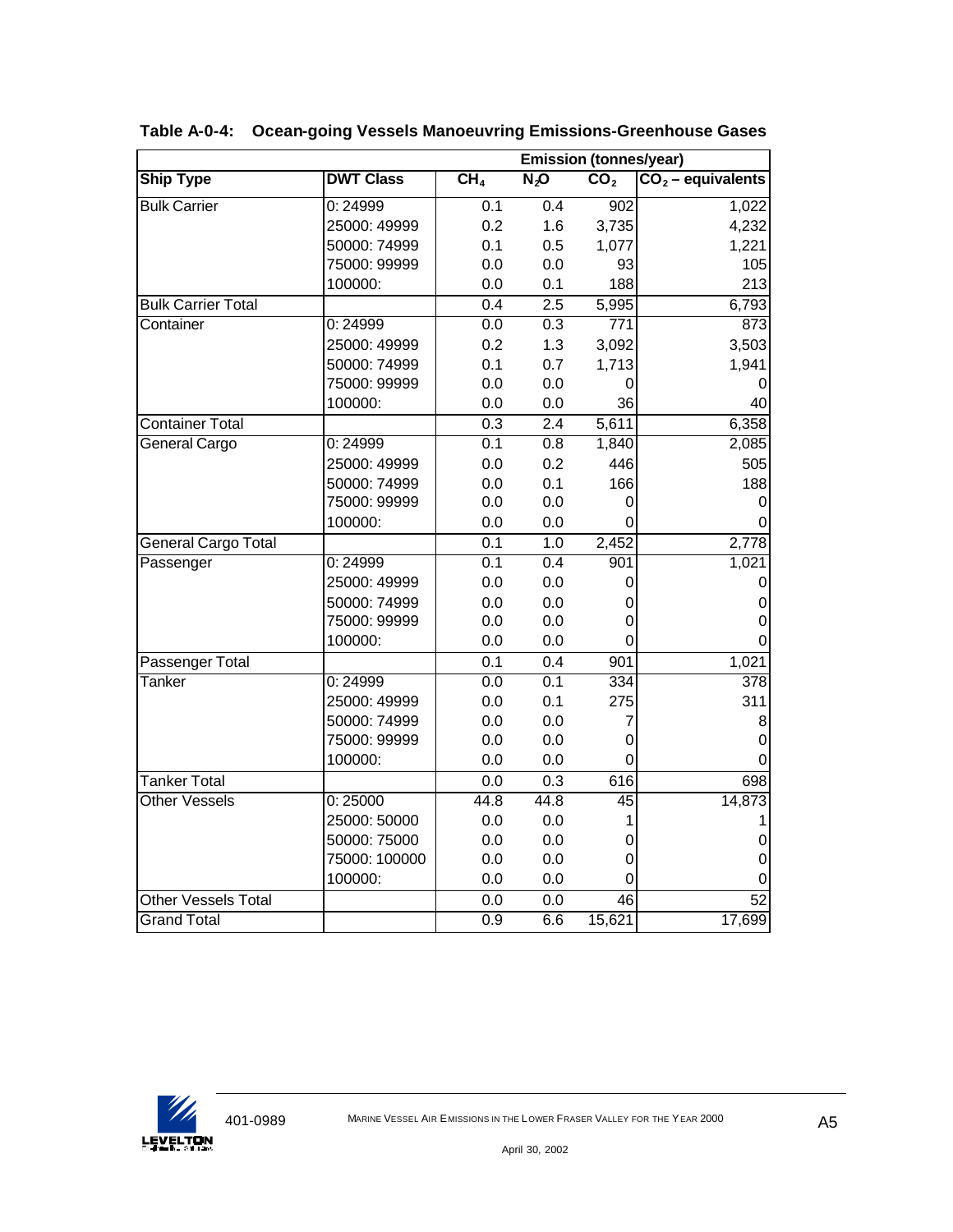|                               |                  | <b>Emission (tonnes/year)</b> |            |                                 |                 |                   |                          |                    |                  |           |                          |
|-------------------------------|------------------|-------------------------------|------------|---------------------------------|-----------------|-------------------|--------------------------|--------------------|------------------|-----------|--------------------------|
| <b>Ship Type</b>              | <b>DWT Class</b> | $\overline{\text{co}}$        | <b>NOx</b> | <b>NO</b>                       | NO <sub>2</sub> | <b>PM</b>         | <b>SOx</b>               | SO <sub>2</sub>    |                  | $SO4$ VOC | $\overline{\text{NH}_3}$ |
| <b>Bulk Carrier</b>           | 0:24999          | 37.9                          | 430.4      | 404.6                           | 25.8            | 50.8              | 354.9                    | 347.8              | 7.1              | 16.1      | 0.0                      |
|                               | 25000: 49999     |                               |            | 123.7 1405.1 1320.8             | 84.3            | 165.8             |                          | 1158.6 1135.4 23.2 |                  | 52.6      | 0.2                      |
|                               | 50000: 74999     | 35.8                          | 406.8      | 382.3                           | 24.4            | 48.0              | 335.4                    | 328.7              | 6.7              | 15.2      | 0.0                      |
|                               | 75000: 99999     | 4.3                           | 48.6       | 45.7                            | 2.9             | 5.7               | 40.1                     | 39.3               | 0.8              | 1.8       | 0.0                      |
|                               | 100000:          | 11.8                          | 134.2      | 126.1                           | 8.0             | 15.8              | 110.6                    | 108.4              | 2.2              | 5.0       | 0.0                      |
| <b>Bulk Carrier Total</b>     |                  |                               |            | 213.4 2425.0 2279.5             | 145.5           | 286.1             |                          | 1999.5 1959.5 40.0 |                  | 90.8      | $\overline{0.3}$         |
| Container                     | 0:24999          | 14.2                          | 160.8      | 151.2                           | 9.6             | 19.0              | 112.3                    | 110.1              | $\overline{2.2}$ | 6.0       | 0.0                      |
|                               | 25000: 49999     | 44.9                          | 510.3      | 479.7                           | 30.6            | 60.2              | 356.5                    | 349.3              | 7.1              | 19.1      | 0.1                      |
|                               | 50000: 74999     | 14.7                          | 166.8      | 156.8                           | 10.0            | 19.7              | 116.5                    | 114.2              | 2.3              | 6.2       | 0.0                      |
|                               | 75000: 99999     | 0.0                           | 0.0        | 0.0                             | 0.0             | 0.0               | 0.0                      | 0.0                | 0.0              | 0.0       | 0.0                      |
|                               | 100000:          | 0.1                           | 1.0        | 0.9                             | 0.1             | 0.1               | 0.7                      | 0.7                | 0.0              | 0.0       | 0.0                      |
| <b>Container Total</b>        |                  | 73.8                          | 839.0      | 788.6                           | 50.3            | 99.0              | 586.0                    | 574.3 11.7         |                  | 31.4      | 0.1                      |
| <b>General Cargo</b>          | 0:24999          | 51.8                          | 588.0      | 552.7                           | 35.3            | 69.4              | 488.4                    | 478.6              | 9.8              | 22.0      | 0.1                      |
|                               | 25000: 49999     | 14.4                          | 164.0      | 154.1                           | 9.8             | 19.3              | 136.2                    | 133.5              | 2.7              | 6.1       | 0.0                      |
|                               | 50000: 74999     | 3.1                           | 35.6       | 33.4                            | 2.1             | 4.2               | 29.5                     | 29.0               | 0.6              | 1.3       | 0.0                      |
|                               | 75000: 99999     | 0.0                           | 0.0        | 0.0                             | 0.0             | 0.0               | 0.0                      | 0.0                | 0.0              | 0.0       | 0.0                      |
|                               | 100000:          | 0.0                           | 0.0        | 0.0                             | 0.0             | 0.0               | 0.0                      | 0.0                | 0.0              | 0.0       | 0.0                      |
| General Cargo<br>Total        |                  | 69.3                          | 787.5      | 740.3                           | 47.3            | 92.9              | 654.1                    | 641.1              | 13.1             | 29.5      | 0.1                      |
| Passenger                     | 0:24999          | 19.5                          | 221.5      | 208.2                           | 13.3            | 26.1              | 182.9                    | 179.2              | $\overline{3.7}$ | 8.3       | $\overline{0.0}$         |
|                               | 25000: 49999     | 0.0                           | 0.0        | 0.0                             | 0.0             | 0.0               | 0.0                      | 0.0                | 0.0              | 0.0       | 0.0                      |
|                               | 50000: 74999     | 0.0                           | 0.0        | 0.0                             | 0.0             | 0.0               | 0.0                      | 0.0                | 0.0              | 0.0       | 0.0                      |
|                               | 75000: 99999     | 0.0                           | 0.0        | 0.0                             | 0.0             | 0.0               | 0.0                      | 0.0                | 0.0              | 0.0       | 0.0                      |
|                               | 100000:          | 0.0                           | 0.0        | 0.0                             | 0.0             | 0.0               | 0.0                      | 0.0                | 0.0              | 0.0       | 0.0                      |
| Passenger Total               |                  | 19.5                          | 221.5      | 208.2                           | 13.3            | $\overline{26.1}$ | 182.9                    | 179.2              | 3.7              | 8.3       | 0.0                      |
| Tanker                        | 0:24999          | 1.2                           | 37.5       | 35.3                            | 2.3             | 1.5               | 14.8                     | 14.5               | 0.3              | 1.2       | $\overline{0.0}$         |
|                               | 25000: 49999     | 0.8                           | 25.9       | 24.4                            | 1.6             | 1.1               | 10.2                     | 10.0               | 0.2              | 0.8       | 0.0                      |
|                               | 50000: 74999     | 0.0                           | 0.6        | 0.6                             | 0.0             | 0.0               | 0.2                      | 0.2                | 0.0              | 0.0       | 0.0                      |
|                               | 75000: 99999     | 0.0                           | 0.0        | 0.0                             | 0.0             | 0.0               | 0.0                      | 0.0                | 0.0              | 0.0       | 0.0                      |
|                               | 100000:          | 0.0                           | 0.0        | 0.0                             | 0.0             | 0.0               | 0.0                      | 0.0                | 0.0              | 0.0       | 0.0                      |
| <b>Tanker Total</b>           |                  | 2.0                           | 64.1       | 60.2                            | 3.8             | 2.6               | 25.2                     | 24.7               | 0.5              | 2.1       | 0.0                      |
| <b>Other Vessels</b>          | 0:25000          | 30.1                          | 342.5      | 321.9                           | 20.5            | 40.4              | 282.7                    | 277.1              | 5.7              | 12.8      | 0.0                      |
|                               | 25000: 50000     | 6.3                           | 71.3       | 67.0                            | 4.3             | 8.4               | 58.8                     | 57.7               | 1.2              | 2.7       | 0.0                      |
|                               | 50000: 75000     | 2.5                           | 28.7       | 27.0                            | 1.7             | 3.4               | 23.7                     | 23.2               | 0.5              | 1.1       | 0.0                      |
|                               | 75000: 100000    | 0.3                           | 3.3        | 3.1                             | 0.2             | 0.4               | 2.8                      | 2.7                | 0.1              | 0.1       | 0.0                      |
|                               | 100000:          | 0.5                           | 5.7        | 5.4                             | 0.3             | 0.7               | 4.7                      | 4.6                | 0.1              | 0.2       | 0.0                      |
| <b>Other Vessels</b><br>Total |                  | 39.7                          | 451.6      | 424.5                           | 27.1            | 53.3              | 372.8                    | 365.3              | 7.5              | 16.9      | 0.1                      |
| <b>Grand Total</b>            |                  |                               |            | 417.8 4788.7 4501.3 287.3 560.0 |                 |                   | 3820.4 3744.0 76.4 179.0 |                    |                  |           | 0.5                      |

**Table A-0-5: Ocean-going Vessels Dockside Emissions- CAC and NH<sup>3</sup>**

Note: NOx and SOx emissions are reported here as the sum of NO and NO<sub>2</sub>, and SO<sub>2</sub> and SO<sub>4</sub><sup>-</sup> respectively, without correction to  $NO<sub>2</sub>$ - and  $SO<sub>2</sub>$ -equivalents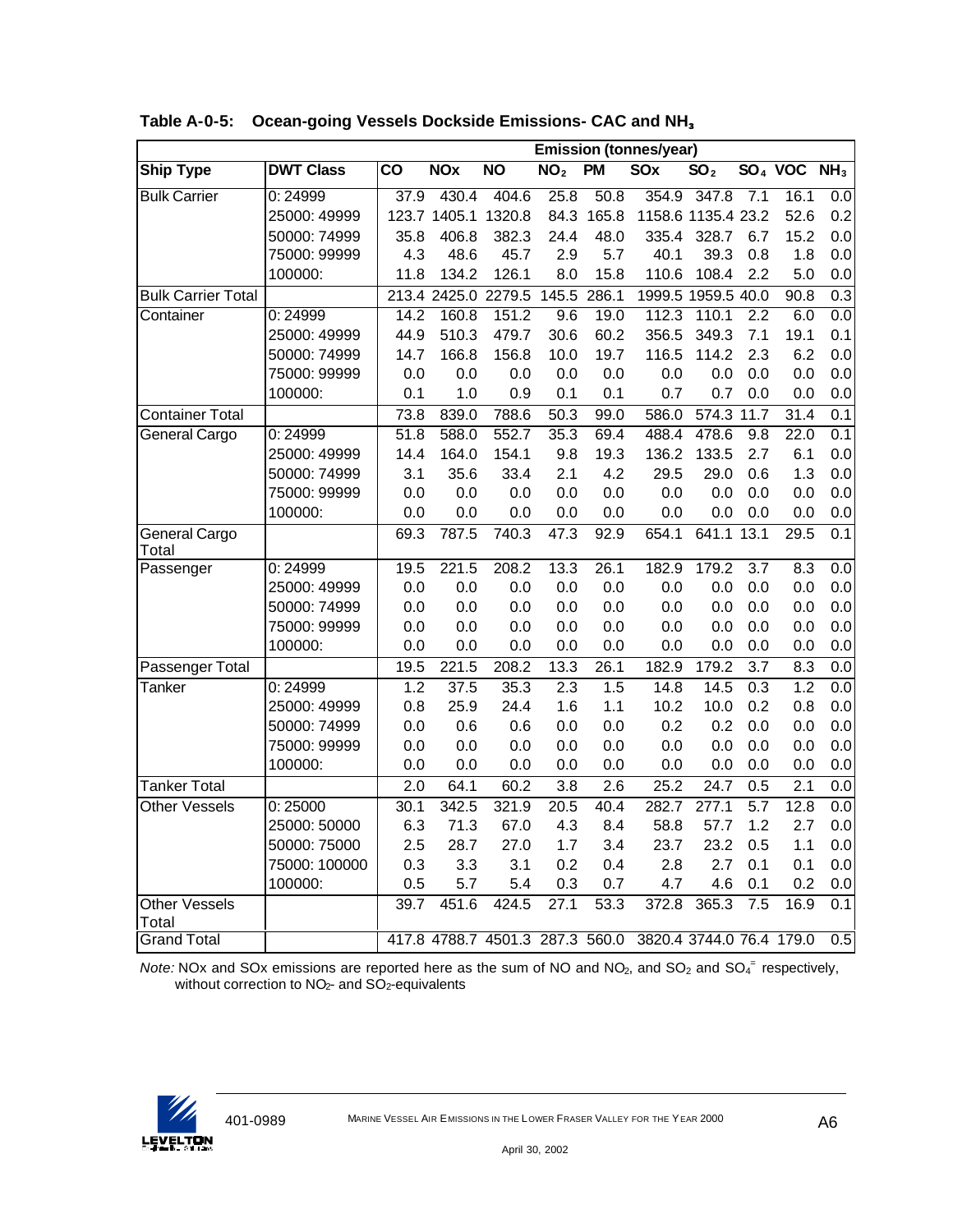|                           |                  | <b>Emission (tonnes/year)</b> |         |                 |                     |  |  |  |  |
|---------------------------|------------------|-------------------------------|---------|-----------------|---------------------|--|--|--|--|
| <b>Ship Type</b>          | <b>DWT Class</b> | CH <sub>4</sub>               | $N_2$ O | CO <sub>2</sub> | $CO2$ – equivalents |  |  |  |  |
| <b>Bulk Carrier</b>       | 0:24999          | 3.0                           | 1.7     | 29206.7         | 29,787              |  |  |  |  |
|                           | 25000: 49999     | 9.9                           | 5.4     | 95352.2         | 97,247              |  |  |  |  |
|                           | 50000: 74999     | 2.9                           | 1.6     | 27601.9         | 28,150              |  |  |  |  |
|                           | 75000: 99999     | 0.3                           | 0.2     | 3297.1          | 3,363               |  |  |  |  |
|                           | 100000:          | 0.9                           | 0.5     | 9103.4          | 9,284               |  |  |  |  |
| <b>Bulk Carrier Total</b> |                  | 17.1                          | 9.4     | 164561.3        | 167,831             |  |  |  |  |
| Container                 | 0:24999          | 1.0                           | 1.1     | 10679.4         | 11,042              |  |  |  |  |
|                           | 25000: 49999     | 3.3                           | 3.5     | 33889.9         | 35,040              |  |  |  |  |
|                           | 50000: 74999     | 1.1                           | 1.1     | 11076.2         | 11,452              |  |  |  |  |
|                           | 75000: 99999     | 0.0                           | 0.0     | 0.0             |                     |  |  |  |  |
|                           | 100000:          | 0.0                           | 0.0     | 66.1            | 68                  |  |  |  |  |
| Container Total           |                  | 5.4                           | 5.7     | 55711.6         | 57,602              |  |  |  |  |
| General Cargo             | 0:24999          | 4.2                           | 2.2     | 39942.7         | 40,710              |  |  |  |  |
|                           | 25000: 49999     | 1.2                           | 0.6     | 11137.2         | 11,351              |  |  |  |  |
|                           | 50000: 74999     | 0.3                           | 0.1     | 2416.2          | 2,463               |  |  |  |  |
|                           | 75000: 99999     | 0.0                           | 0.0     | 0.0             | O                   |  |  |  |  |
|                           | 100000:          | 0.0                           | 0.0     | 0.0             |                     |  |  |  |  |
| General Cargo Total       |                  | 5.6                           | 2.9     | 53496.1         | 54,523              |  |  |  |  |
| Passenger                 | 0:24999          | $\overline{2.4}$              | 1.3     | 23245.4         | 23,705              |  |  |  |  |
|                           | 25000: 49999     | 0.5                           | 0.3     | 4837.4          | 4,933               |  |  |  |  |
|                           | 50000: 74999     | 0.2                           | 0.1     | 1947.9          | 1,986               |  |  |  |  |
|                           | 75000: 99999     | 0.0                           | 0.0     | 227.3           | 232                 |  |  |  |  |
|                           | 100000:          | 0.0                           | 0.0     | 389.6           | 397                 |  |  |  |  |
| <b>Passenger Total</b>    |                  | $\overline{3.2}$              | 1.7     | 30647.6         | 31,253              |  |  |  |  |
| Tanker                    | 0:24999          | 1.6                           | 0.9     | 15034.7         | 15,332              |  |  |  |  |
|                           | 25000: 49999     | 0.0                           | 0.0     | 0.0             | O                   |  |  |  |  |
|                           | 50000: 74999     | 0.0                           | 0.0     | 0.0             | 0                   |  |  |  |  |
|                           | 75000: 99999     | 0.0                           | 0.0     | 0.0             | 0                   |  |  |  |  |
|                           | 100000:          | 0.0                           | 0.0     | 0.0             | 0                   |  |  |  |  |
| <b>Tanker Total</b>       |                  | 1.6                           | 0.9     | 15034.7         | 15,332              |  |  |  |  |
| <b>Other Vessels</b>      | 0:25000          | 0.1                           | 0.0     | 895.1           | 904                 |  |  |  |  |
|                           | 25000: 50000     | 0.1                           | 0.0     | 618.0           | 624                 |  |  |  |  |
|                           | 50000: 75000     | 0.0                           | 0.0     | 14.2            | 14                  |  |  |  |  |
|                           | 75000: 100000    | 0.0                           | 0.0     | 0.0             | 0                   |  |  |  |  |
|                           | 100000:          | 0.0                           | 0.0     | 0.0             |                     |  |  |  |  |
| Other Vessels Total       |                  | 0.2                           | 0.0     | 1527.3          | 1,542               |  |  |  |  |
| <b>Grand Total</b>        |                  | 33.0                          | 20.7    | 320978.5        | 328,084             |  |  |  |  |

**Table A-0-6: Ocean-going Vessels Dockside Emissions-Greenhouse Gases**

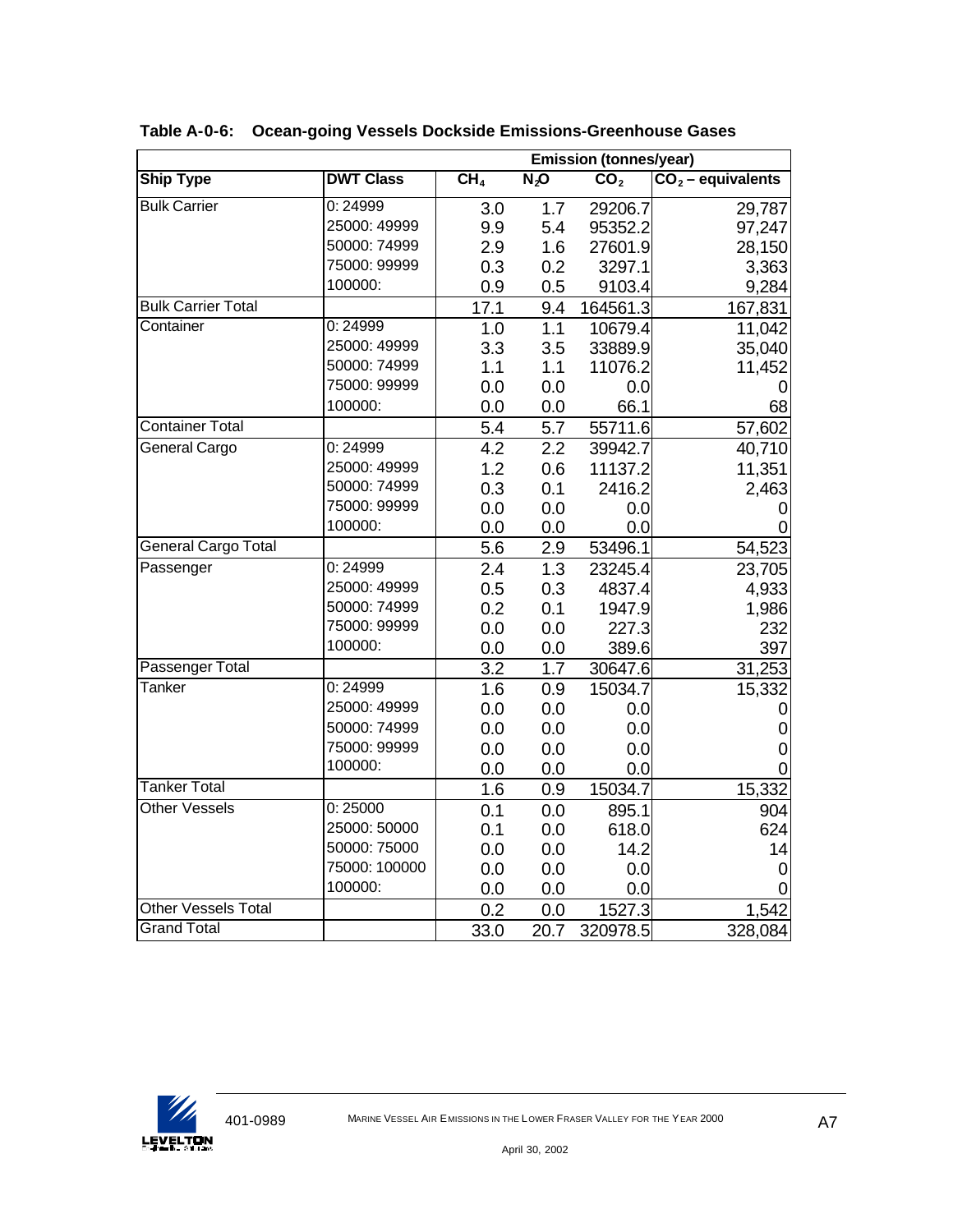|                             |                      |                 |      | <b>Emission (tonnes/year)</b> |                   |
|-----------------------------|----------------------|-----------------|------|-------------------------------|-------------------|
| <b>Emission Source Fuel</b> |                      | CH <sub>4</sub> | N,O  | CO <sub>2</sub>               | $CO2$ Equivalents |
| Dockside                    | <b>Fuel Oil</b>      | 2.1             | 13.7 | 36,618                        | 40,919            |
|                             | <b>Marine Diesel</b> | 30.9            | 7.0  | 284,361                       | 287,165           |
| Dockside Total              |                      | 33.0            | 20.7 | 320,979                       | 328,084           |
| Manoeuvring                 | <b>Marine Diesel</b> | 0.9             | 6.6  | 15,621                        | 17,699            |
| Underway                    | <b>Fuel Oil</b>      | 7.1             | 2.0  | 77,198                        | 77,981            |
| <b>Grand Total</b>          |                      | 41.1            | 29.4 | 413,798                       | 423,764           |

**Table A-0-7: Ocean-going Vessels – Summary of Greenhouse Gas Emissions**

#### **Table A-0-8: Ocean-going Vessels – Summary of CAC and NH3 Emissions**

| <b>Emission (tonnes/year)</b> |                         |           |                       |           |                                        |     |                     |                 |      |                           |      |
|-------------------------------|-------------------------|-----------|-----------------------|-----------|----------------------------------------|-----|---------------------|-----------------|------|---------------------------|------|
| <b>Type of Emission Fuel</b>  |                         | <b>CO</b> | <b>NO<sub>x</sub></b> | <b>NO</b> | NO <sub>2</sub>                        | PM  | SOx                 | SO <sub>2</sub> |      | $SOA$ VOC NH <sub>3</sub> |      |
| Dockside                      | Fuel Oil                | 55        | 663                   | 624       | 40                                     | 73  | 35                  | 34              |      | 24                        | 0.07 |
|                               | Marine<br>Diesel        |           |                       |           | 363 4,125 3,878 248 487 3,785 3,710 76 |     |                     |                 |      | 155                       | 0.46 |
| Dockside Total                |                         |           | 418 4,789 4,501       |           |                                        |     | 287 560 3,820 3,744 |                 | - 76 | 179                       | 0.53 |
| Manoeuvring                   | Marine<br><b>Diesel</b> | 85        | 426                   | 400       | 26                                     | -32 | 48                  | 47              |      | 5                         | 8    |
| Underway                      | Fuel Oil                |           | 163 1,836 1,725       |           |                                        |     | 110 153 1,050 1,029 |                 | 21   | 51                        | 36   |
| <b>Grand Total</b>            |                         |           | 666 7,050 6,627       |           |                                        |     | 423 745 4,919 4,821 |                 | 98   | 235                       | 44   |

Note: NOx and SOx emissions are reported here as the sum of NO and NO<sub>2</sub>, and SO<sub>2</sub> and SO<sub>4</sub><sup>-</sup> respectively, without correction to NO<sub>2</sub>- and SO<sub>2</sub>-equivalents

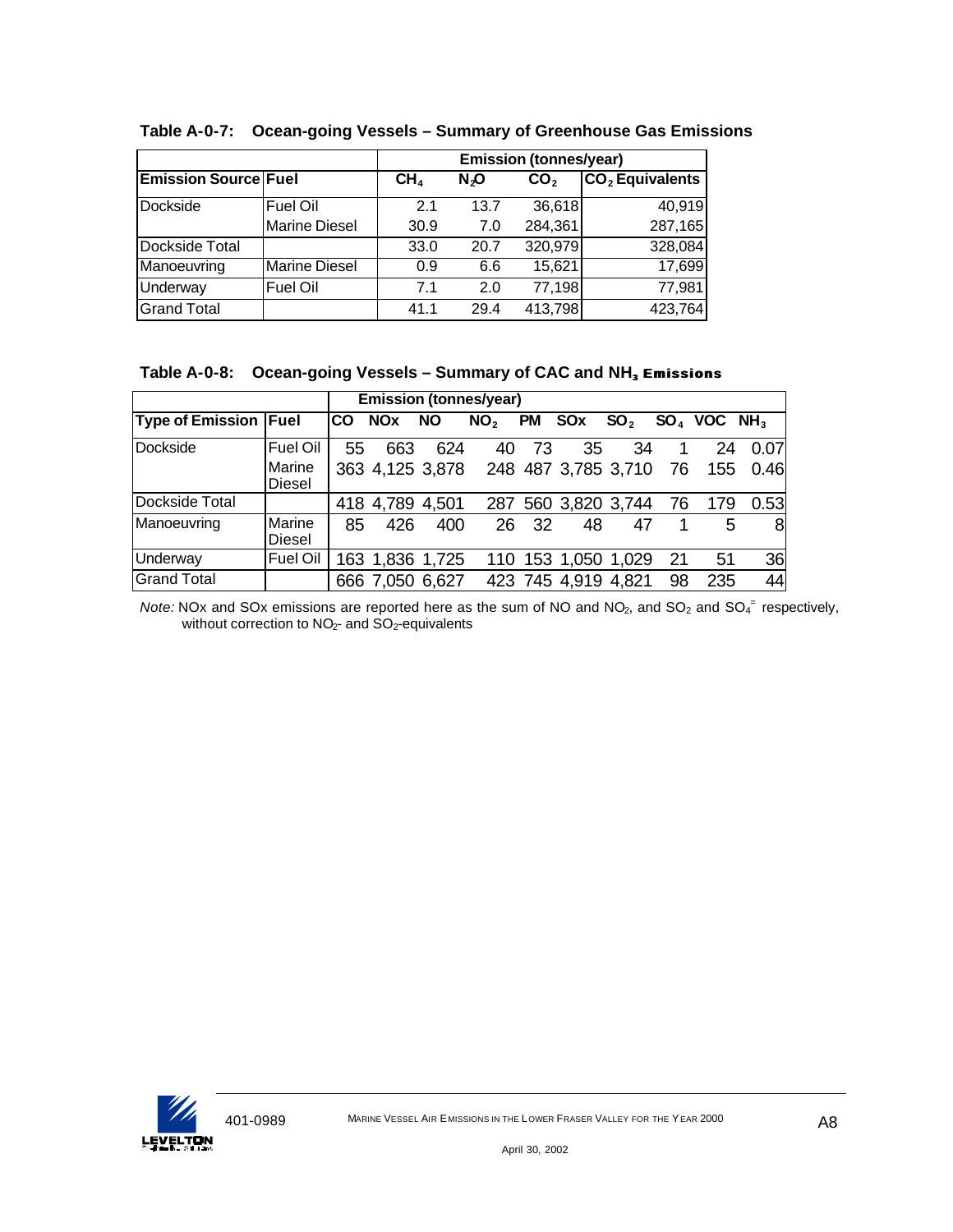# **APPENDIX B: DISCUSSION OF MARINE VESSEL TYPES IN STUDY AREA**

**BY MR. FRED MCCAGUE OF CARGOMASTER SERVICES INC.**

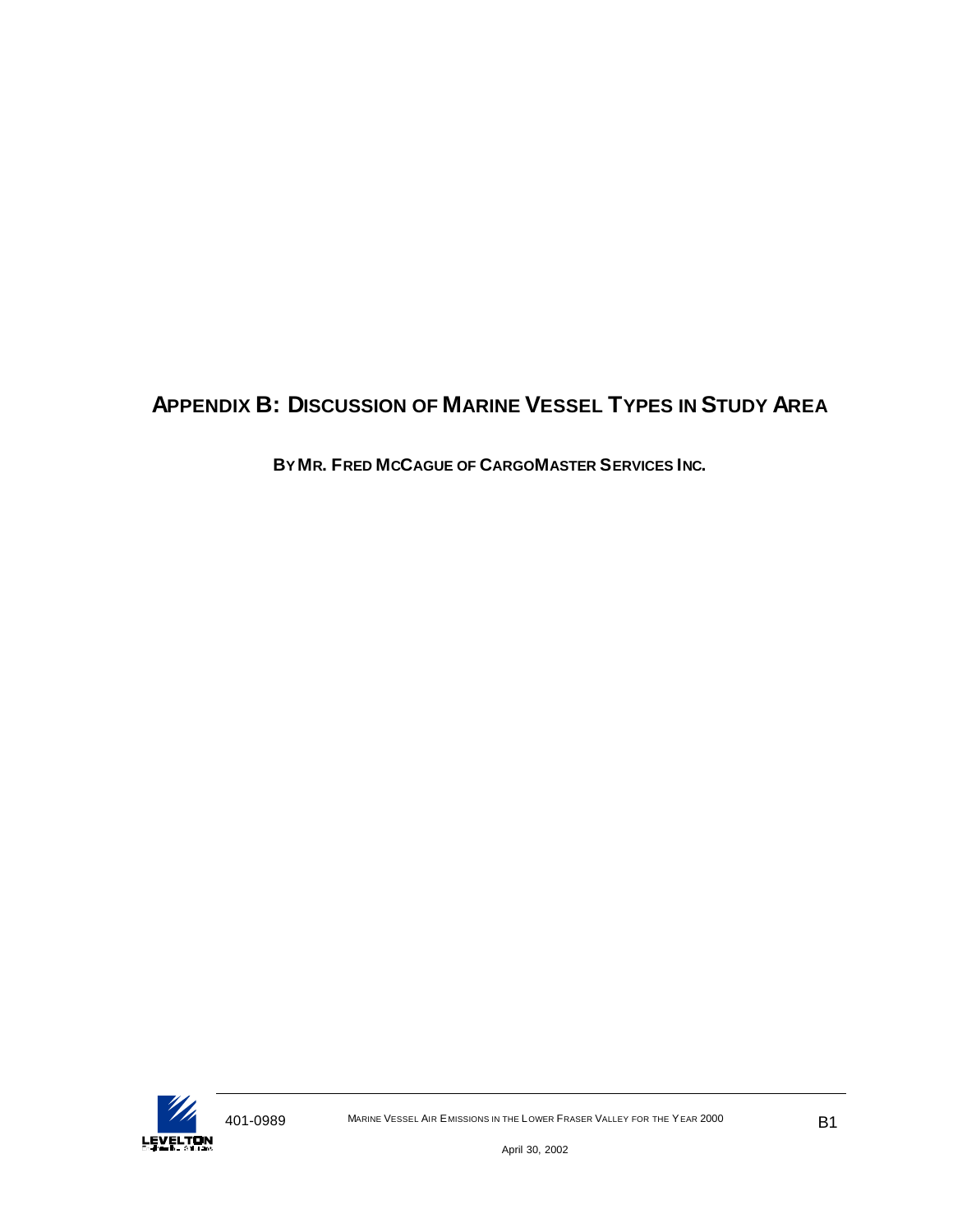# **VESSEL CATEGORIES**

#### **A. OCEAN-GOING VESSELS**

Ocean-going vessel traffic in British Columbia is centered on the ports of Vancouver (more than 3,000 ship calls per year), Fraser Port (more than 400 shipcalls), and Prince Rupert (about 700 calls). Few ships call the province without making a port call at least one of these ports.

In Vancouver, the number of ship calls has remained almost constant for more than 30 years, while the ships size has grown and tonnage loaded has tripled over the same period.

The largest ships calling B.C. load more than 160,000 tonnes of coal.

Vancouver handles more than 70 million tonnes of international and domestic cargo each year. It is Canada's largest port and the largest dry cargo port on the West Coast of the Americas. The Port of Vancouver is second to Vancouver International Airport in job creation.

Fraser Port handles domestic and international freight of almost 25 million tonnes per year, a greater tonnage than handled at the Port of Montreal. North Fraser Port handles another 17 million tonnes, all domestic cargo.

- **Cruise ships** large passenger vessels, which can carry up to 2,600 passengers per voyage, make over 300 port calls at the Port of Vancouver each year. Most use mediumspeed diesel-electric propulsion. In 2000, there were two steam-powered ships operating. In 2001, there were one steam-powered ship and two new gas turbine powered vessels. Almost all (more than 98 percent) of the fuel consumed is purchased in North America with most purchased in Vancouver. The ships are in port for 10 or 11 hours. During the summer, they will sail on the Inside Passage to Alaska remaining in B.C. waters for about 24 hours each way. The ships use lighter IFO 180 fuel. The operators continue to upgrade their ships, in 2001 they introducing two new ships fitted cleaner-burning diesels and two with gas turbines to reduce visible exhaust and other emissions.
- **Bulk Carriers** The majority of ships calling Vancouver, Fraser Port and Prince Rupert are bulk carriers loading coal, grain, sulphur, potash and other bulk cargoes or discharging salt, phosphates or concentrates. Bulk carriers will also call Texada Island, Kitimat, and beginning in 2001, Sechelt. There are overflow anchorages in the Gulf Islands that will be used for ships awaiting cargo in Vancouver. The ships range in size, with cargo capacities from 20,000 to more than 160,000 tonnes. Most call British Columbia only occasionally. The ships feature slow-speed diesel engines and medium speed diesel generators. The ships normally use IFO 380 fuel oil for their main engines and generators, switching to marine diesel fuel for manoeuvring. Some ships, especially older vessels, use diesel fuel for their generators. Bulk carriers arrive with fuel purchased elsewhere, either in a port between Japan and Singapore or on a previous voyage.
- **General Cargo and Forest Products Carriers** There are very few traditional "general cargo" ships in service, most having been displaced by container ships. The dominate shiptype in this category is the open-hatched bulk carrier, a ship with two large gantry cranes on board, which, in British Columbia load woodpulp, paper, lumber plus other cargo including bulk cargo and containers. This type of ship will call Vancouver and Fraser Port, usually more than one berth, plus one or more other ports including pulpmill docks at Nanaimo,

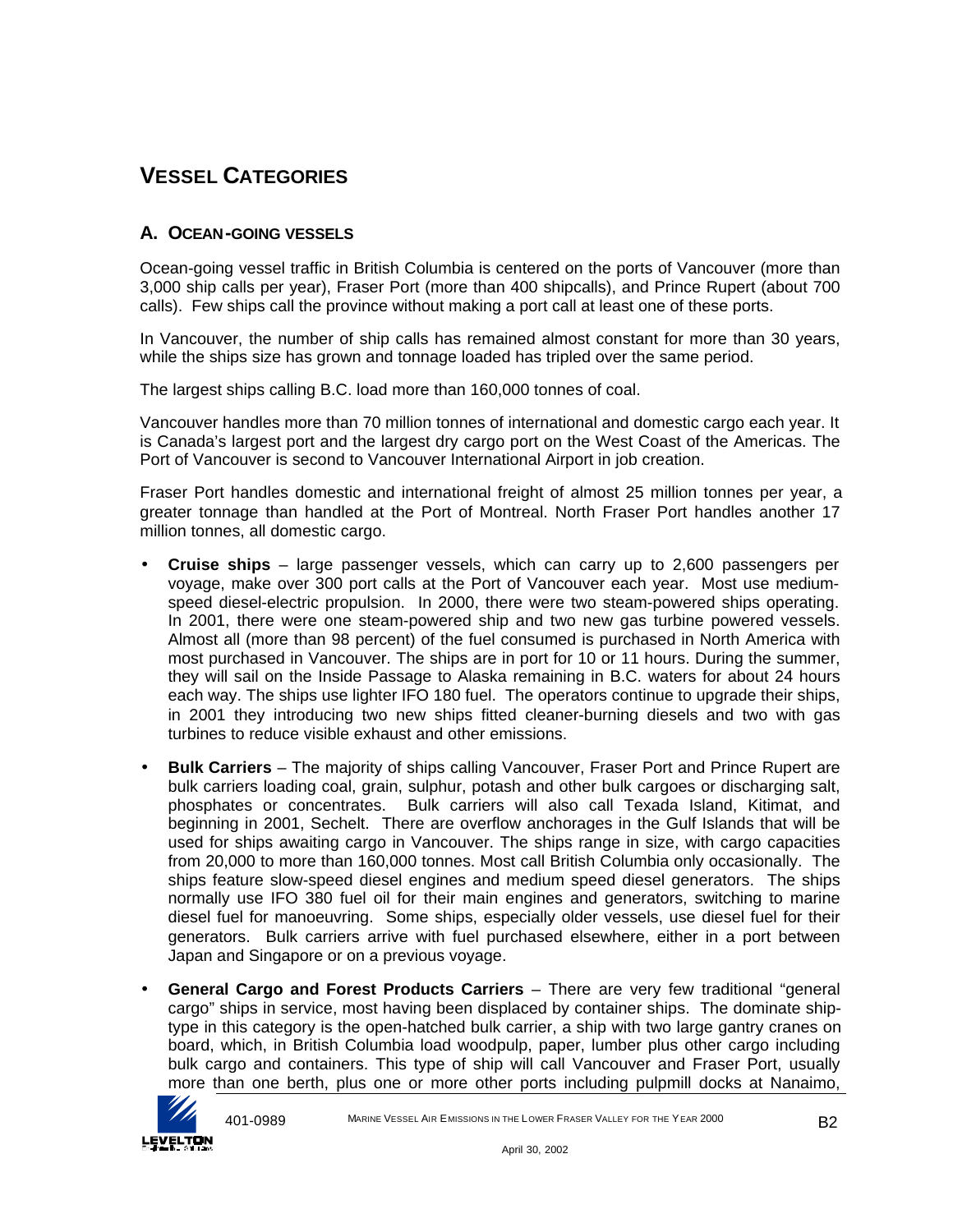Crofton, Squamish, Campbell River (Duncan Bay), Kitimat, etc. There are other specialised lumber carriers and roll-on roll-off ships in similar services. The ships are generally in regular services between B.C. and the U.S. West Coast and Asia or Europe. The ships are powered by large slow-speed diesels. They normally have larger generators to provide power for their cranes and other machinery. Fuel would be purchased either in North America or Asia.

- **Container Ships** Container ships are large purpose-built vessels designed to carry standardised containers full of manufactured products around the world. The ships operate on fixed schedules at high speeds of between 19 and 26 knots. They call at four terminals in the Port of Vancouver and Fraser Port, usually remaining in port less than 24 hours. They will also call one or more U.S. ports, usually in Puget Sound. They have large slow-speed diesel main engines with 30,000 to 70,000 hp. The ships also feature large generators to provide power for refrigerated containers. In 2000, the ships generally purchased fuel either in Asia, Puget Sound or California.
- **Tankers** Three types of tankers call British Columbia. Chemical tankers to load methanol and similar products at Vancouver, Kitimat and Prince Rupert, small tankers for imports and exports of refined products including gasoline and jet fuel, and about once per month, a larger tanker at Vancouver for crude oil. They are powered by slow-speed diesels. Chemical tanker fuel is either the U.S. or Asia. Oil tankers fuel mainly from the U.S.
- **Car ships** Car ships call at two terminals in Fraser Port, often as part of a voyage that will include one or more U.S. West Coast ports. The main feature is a large ramp where new automobiles and trucks are driven of the ship. The ships are powered by slow speed diesels. They are usually in port for just 8 to 24 hours.
- **Government vessels** There are occasional visits to Vancouver and other B.C. ports by ocean-going training and research vessels owned by various foreign governments. The visits are rare and do not form a significant source of marine emissions in the GVRD.
- **Military and Rescue Vessels**  The Canadian Coast Guard has bases in Vancouver at Kitsilano and a hovercraft base at Vancouver International Airport to provide search and rescue services in Georgia Strait. The Coast Guard also has buoy tenders, lifeboats and patrol vessels based in Victoria, Prince Rupert and other locations along the coast. The Canadian Navy has a major base at Esquimalt. Canadian naval vessels occasionally call Vancouver, New Westminster and other B.C. ports. The RCMP operates four patrol vessels and some small craft in B.C. Ships of the U.S. Navy and other navies will call Victoria, Vancouver and Nanoose Bay.
- **Large Foreign Fishing Vessels** Large trawlers will call Vancouver and Victoria on a regular basis for supplies, repairs, drydockings and layovers. They are smaller ships and will fish in the North Pacific, some under licence within Canada's Exclusive Economic Zone, but outside the Coastal Area for emissions inventory. The fuel used is purchased either in Vancouver or Puget Sound.

## **B. HARBOUR AND COASTAL VESSELS**

The protected waters of the Inside Passage has allowed creation of a unique transportation industry in British Columbia.

The efficient system of tugs and barges augmented by ferries that moves an immense tonnage. Fraser Port, Port North Fraser and the Port of Vancouver combine for more than 44 million

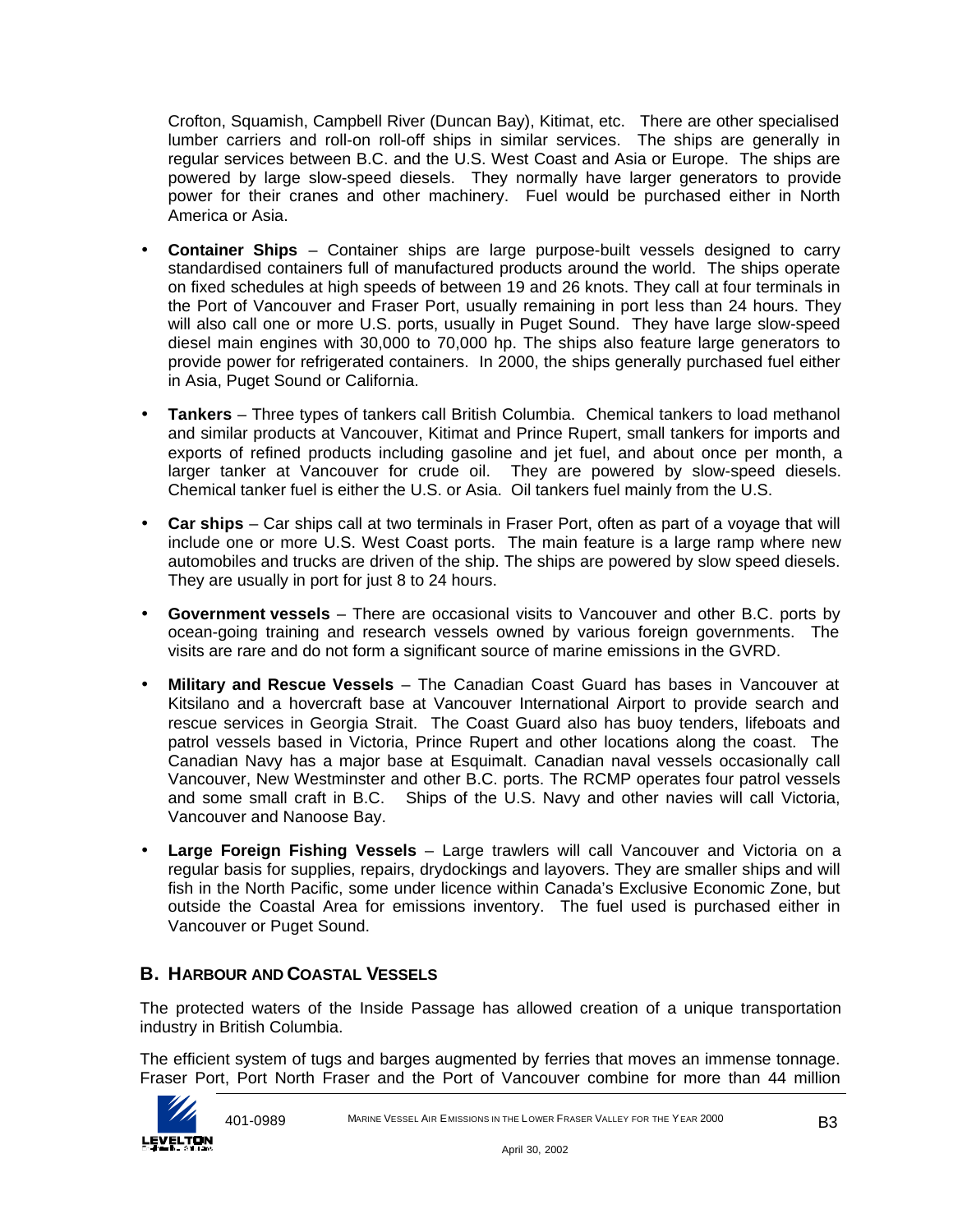metric tons of domestic cargo per year, almost all towed and passing almost unnoticed through the heart of the metropolitan area.

This three-port tonnage figure rivals the total of 46 million metric tons of domestic and international cargo passing annually through the Welland Canal/St. Lawrence Seaway system.

Many tows are under 100 miles. Routes between the Fraser River and Howe Sound, Sechelt and Vancouver Island predominate at least in frequency.

The industry uses comparatively lightly powered tugs. Just four tugs have more horsepower than the Canadian Pacific Railway's new 4,300 hp locomotives. A few more are over 3,000 hp. Most coastal tugs are just over or just under 2,000 hp, small tugs by U.S. or international standards.

The slow economy and decline of the coastal forest industry has also resulted in a fairly old fleet, with in 2000, more than 80 percent of the tugs and barges over 29 years old.

In 2000, the West Coast fleet included 376 coastal tugs over 10 gross tons, 310 small tugs (5 to 10 gt) and 42 ship-berthing tugs. There were also 617 barges over 100 gross tons. The Fraser River Port Authority notes one woodchip barge takes 65 trucks off the road.

- **Harbour and River Tugs**  There are number of tugs dedicated to working on the Fraser River and Burrard Inlet shifting barges and log booms. These are generally smaller, lightly powered tugboats.
- **Shipberthing tugs**  specially designed comparatively high-powered tugs are used to assist ships into and out of dock and escort them in some areas. There are approximately 20 shipassist tugs in the Lower Mainland.
- **Coastal Tugs** Smaller tugs with 1,500 to 2,000 hp used to haul logs and barges on Georgia Strait and other sheltered waters.
- **Ocean going tugs**  These are larger tugs usually about 3,000 hp or more used to tow log barges and other large barges in the open waters of the Pacific Ocean. This type of tug provides service to the west coast of Vancouver Island and the Queen Charlotte Islands as well as along the U.S. West Coast and Alaska. The largest are the *Seaspan Commodore*, *Seaspan Regent* and *Rivtow Capt. Bob* with more than 5,000 hp.

### **C. FERRIES**

B.C. Ferries operates a fleet of more than 40 ferries along the British Columbia coast. The company's largest vessels operate between the Lower Mainland and Vancouver Island and the Sechelt Peninsula. Seaspan Coastal Intermodal operates trailer ferries from its Tilbury Terminal in Delta and Vancouver Island. Translink has two car ferries across the Fraser River and two passenger ferries across Burrard Inlet.

There are no transborder services from Greater Vancouver. In the Coastal Area, transborder car ferries operate between Port Angeles and Victoria, Anacortes and Sidney as well as Prince Rupert and Alaska. Victoria Clipper operates passenger-only ferries between Victoria and Seattle and there are also some smaller operators.

A twice-weekly ferry sails in U.S. domestic service from Bellingham to Alaska along the B.C. Inside Passage.

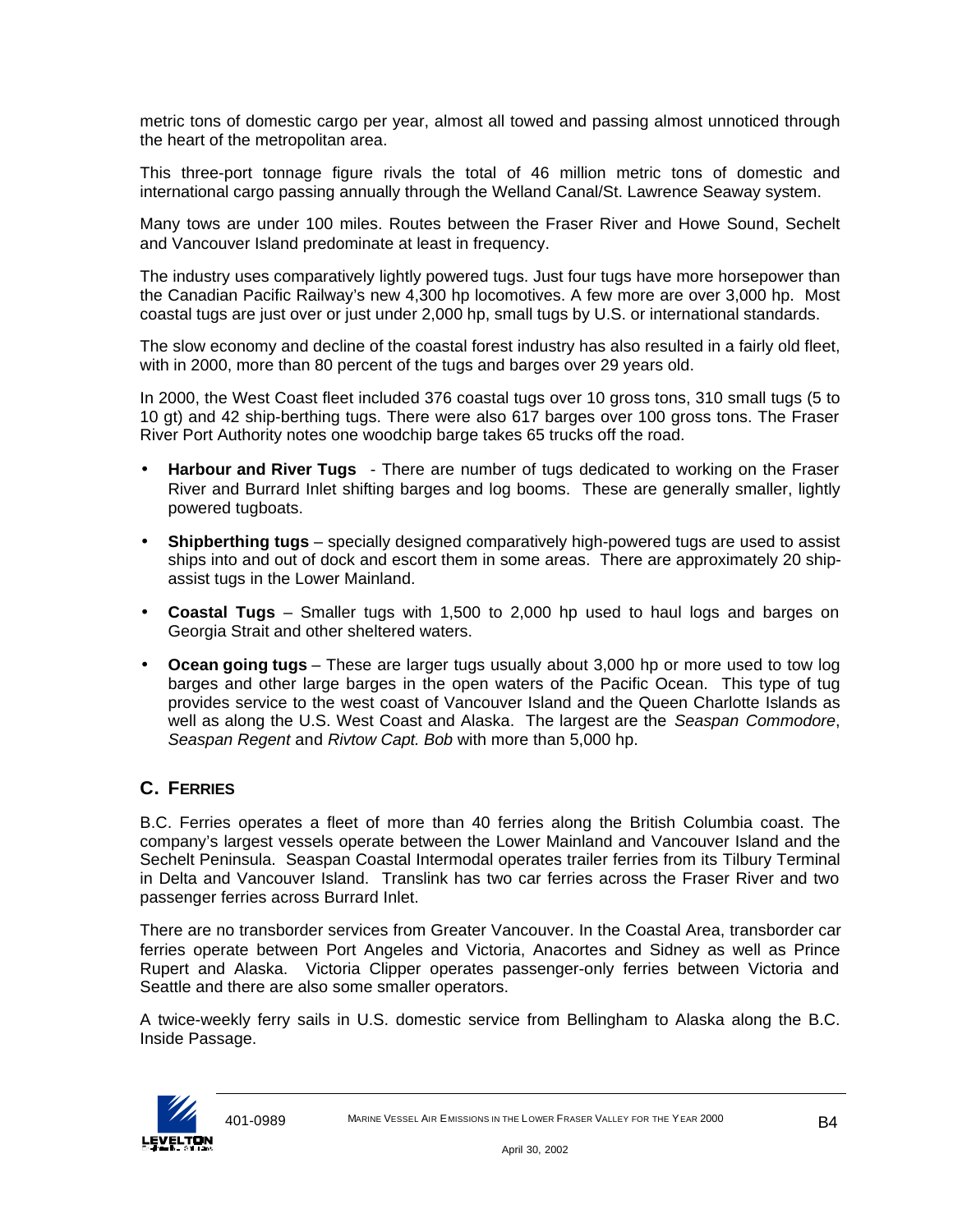- **D. FISHING VESSELS** Thousands of small fishing vessels are licensed to fish along the entire B.C. coast. Reduced catches have restricted their time at sea.
- **E. RECREATIONAL VESSELS** inboard and outboard power boat and jet-skis are active throughout the region.
- **F. U.S. DOMESTIC SERVICE** There is a significant movement of U.S. ships, tugs, ferries and fishing vessels between Washington State and Alaska most of it using the Inside Passage and passing through the Core Area.

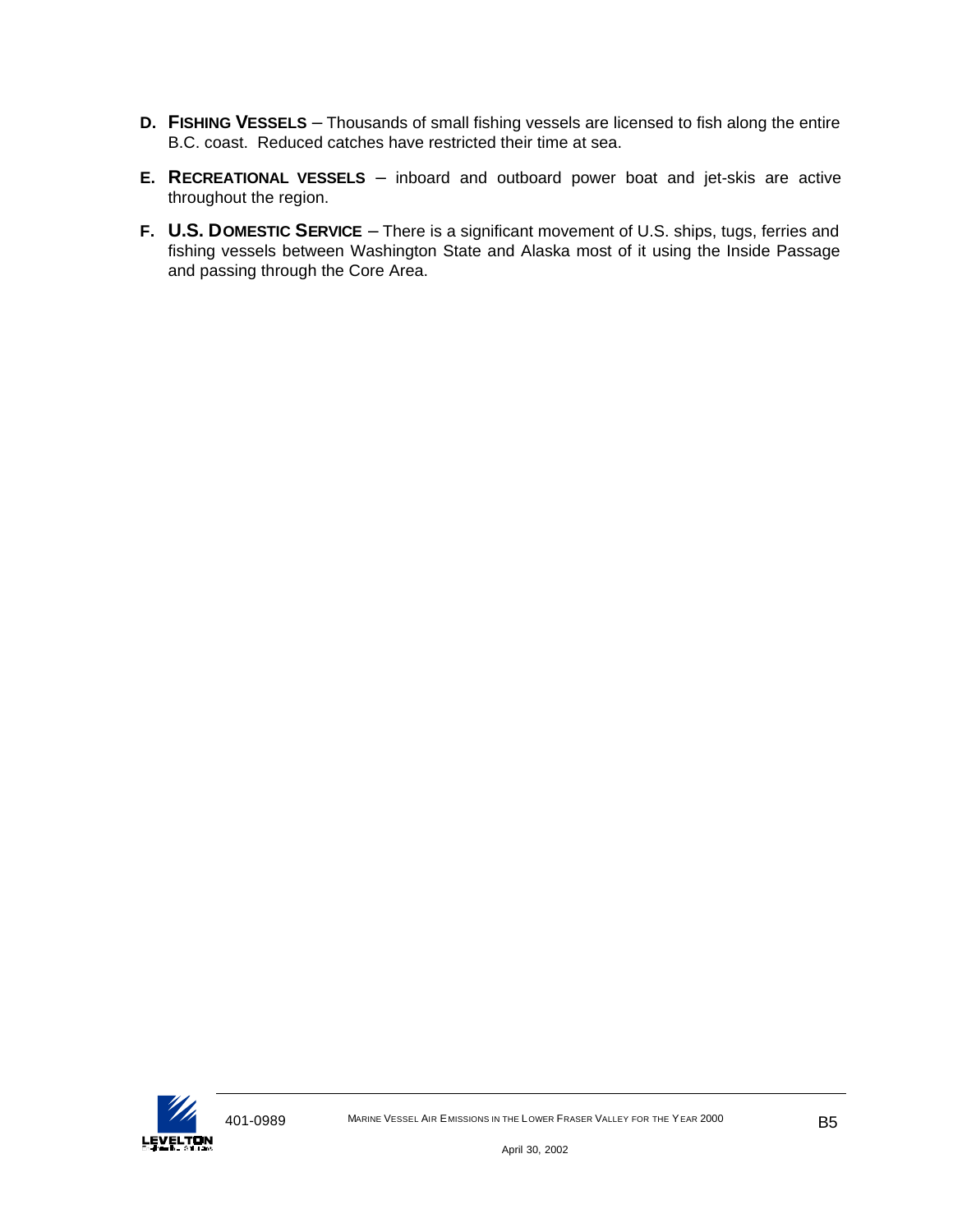# **APPENDIX C: DATA FROM SURVEY OF SHIP AGENTS**

**BY MR. FRED MCCAGUE OF CARGOMASTER SERVICES INC.**